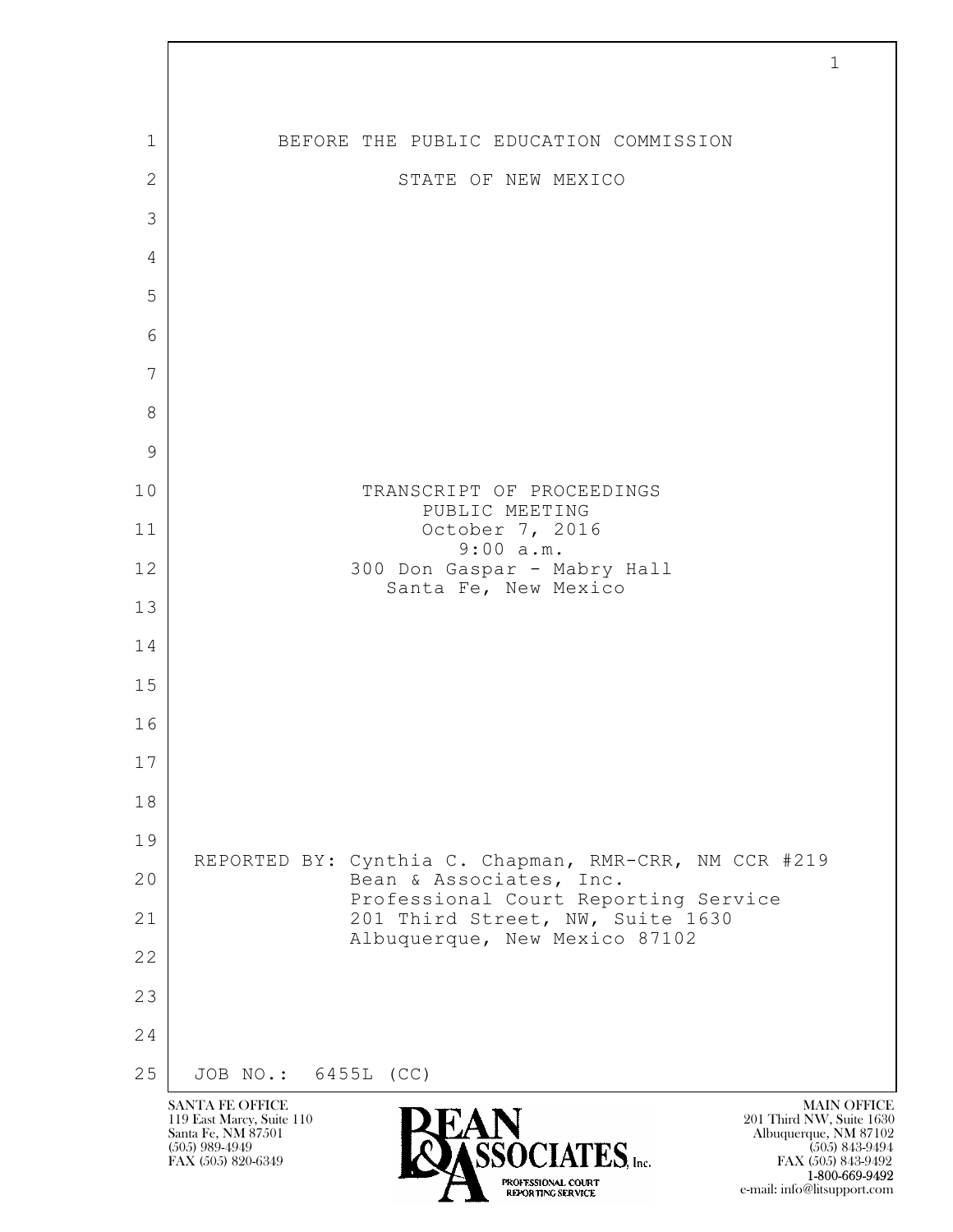$\mathbf{L}$  SANTA FE OFFICE MAIN OFFICE MAIN OFFICE MAIN OFFICE MAIN OFFICE 119 East Marcy, Suite 110<br>Santa Fe, NM 87501 Santa Fe, NM 87501 Albuquerque, NM 87102  $\sum_{\text{FAX (505) 889-4949}}$  (505) 843-9494<br>FAX (505) 820-6349 1 | A P P E A R A N C E S 2 COMMISSIONERS: MS. PATRICIA GIPSON, Chair 3 MR. GILBERT PERALTA, Vice Chair MS. KARYL ANN ARMBRUSTER, Secretary 4 MS. ELEANOR CHAVEZ, Member MR. JAMES CONYERS, Member 5 MS. DANIELLE JOHNSTON, Member MS. CARMIE TOULOUSE, Member 6 STAFF: 7 MS. KATIE POULOS, Director, Charter School Division 8 MS. AUDREY K. McKEE, Assistant Attorney General, 9 Counsel to the PEC 10 MS. BEVERLY FRIEDMAN, PED Custodian of Record and Liaison to the PEC 11 MS. ANNJENETTE TORRES, PED 12 13 14 15 16 17 18 19 20 21 22 23 24 25

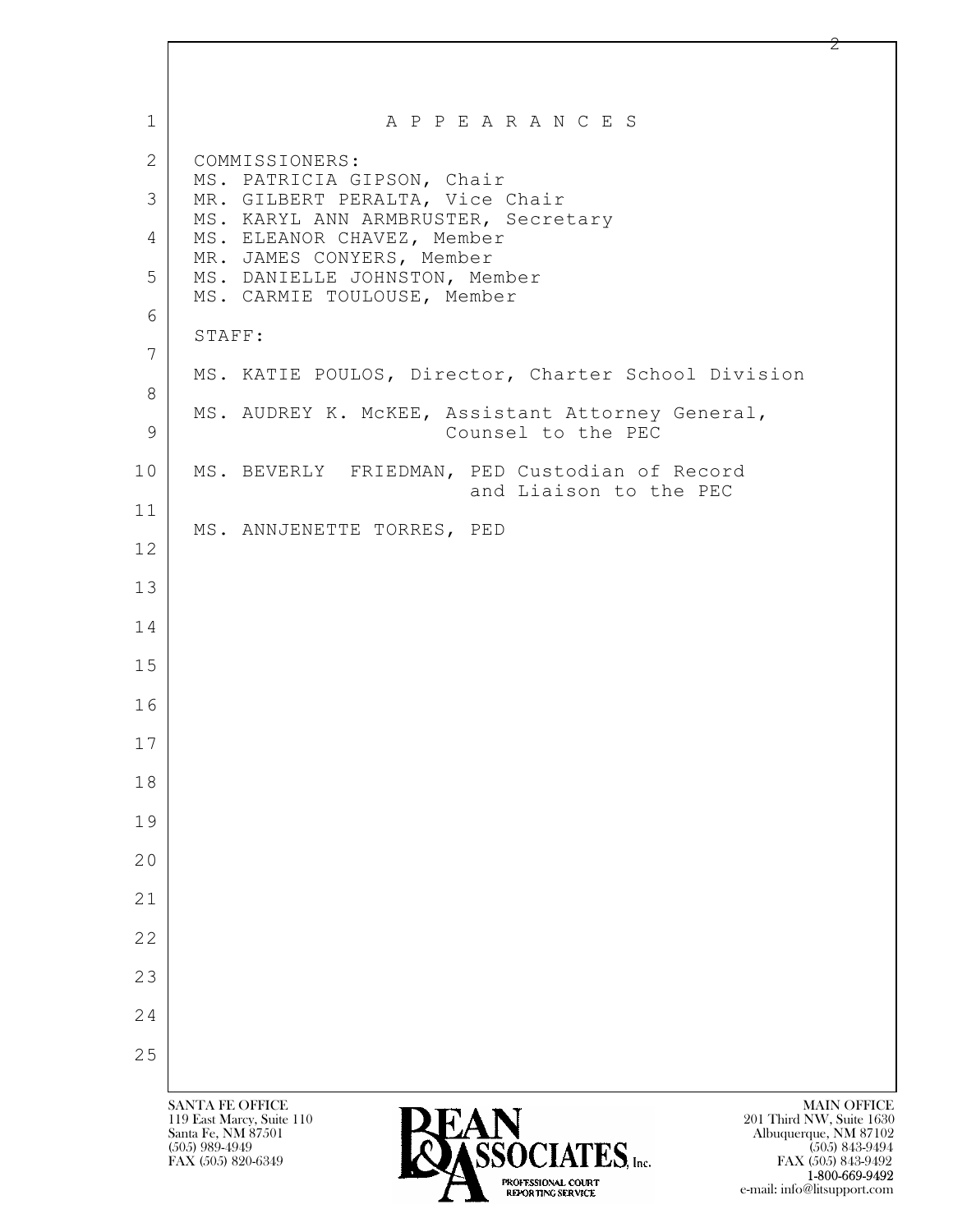| 1        |                | INDEX TO PROCEEDINGS                                                                                    |     |
|----------|----------------|---------------------------------------------------------------------------------------------------------|-----|
| 2        | $\mathbf{1}$   | Call to Order, Roll Call, Pledge of<br>Allegiance and Salute to New Mexico Flaq                         | 4   |
| 3<br>4   | 2              | Approval of Agenda                                                                                      | 8   |
| 5        | 3              | Approval of Minutes and Transcript                                                                      | 8   |
| 6<br>7   | $\overline{4}$ | Report from Options for Parents and<br>the Charter School Division - Discussion<br>and Possible Actions | 42  |
| 8        |                | A Charter School Division Update                                                                        | 42  |
| 9        |                | B School Governance Changes                                                                             | 44  |
| 10       |                | C Tierra Adentro Presentation                                                                           | 45  |
| 11       | 5              | PED Presentation, Deputy Secretary Aguilar                                                              | 10  |
| 12       | 6              | Discussion and Possible Action on<br>the Governance Council Evaluation                                  | 100 |
| 13       | 7              | Discussion and Possible Action on 2017 PEC<br>Meeting Calendar                                          | 126 |
| 14<br>15 | 8              | Discussion and Possible Action on<br>the Charter School Self Assessment Timeline                        | 134 |
| 16       | 9              | Discussion and Possible Action on<br>the Renewal Guidelines                                             | 143 |
| 17       | 10             | Report From The Chair                                                                                   | 157 |
| 18<br>19 | 11             | PEC Comments                                                                                            | 168 |
| 20       | 12             | Open Forum                                                                                              | 170 |
| 21       | 13             | Adjourn                                                                                                 | 170 |
| 22       |                | REPORTER'S CERTIFICATE                                                                                  | 171 |
| 23       |                | ATTACHMENTS:                                                                                            |     |
| 24       | 1.             | Meeting Sign-In Sheets                                                                                  |     |
| 25       |                |                                                                                                         |     |
|          |                |                                                                                                         |     |

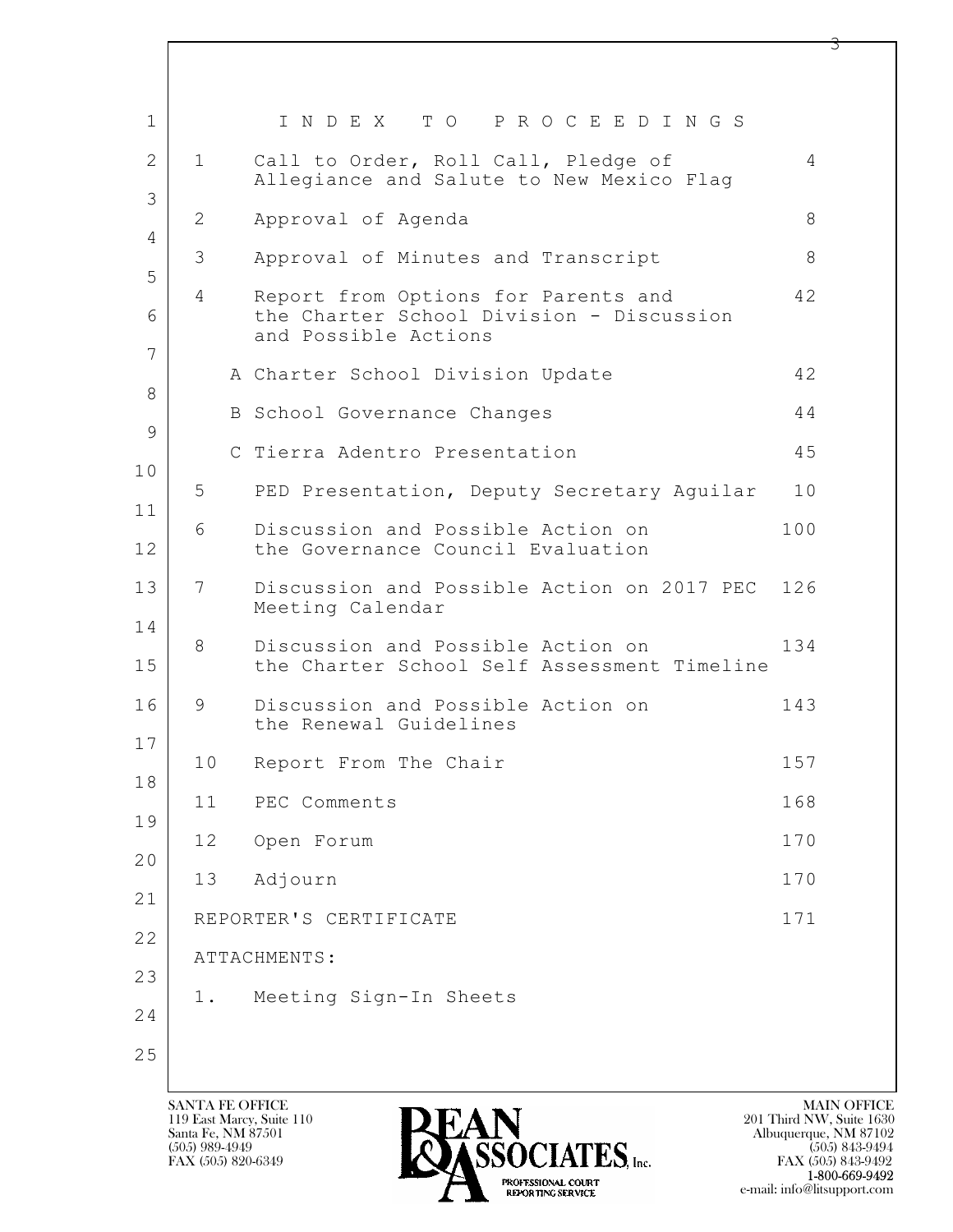$\mathbf{L}$  1 THE CHAIR: So I call to order this 2 meeting of the New Mexico Public Education 3 Commission. It is Friday, October 7th, and it is 4 9:05 a.m. 5 Before we begin, I would ask everyone to 6 silence your electronic devices. And if you are 7 coming up to speak, I would ask you to introduce 8 | yourself, spell your last name for the recorder, and 9 to press the button down for the microphone, if it 10 is, in fact, working. We shall see. 11 | All right. So to start off with, I will 12 ask Commissioner Armbruster to do roll call for us. 13 COMMISSIONER ARMBRUSTER: Commissioner 14 Pogna? 15 COMMISSIONER POGNA: (No response.) 16 COMMISSIONER ARMBRUSTER: No? 17 Commissioner Toulouse? 18 COMMISSIONER TOULOUSE: Present. 19 COMMISSIONER ARMBRUSTER: Commissioner 20 Armbruster is here. 21 Commissioner Conyers? 22 COMMISSIONER CONYERS: Present. 23 COMMISSIONER ARMBRUSTER: Commissioner 24 Peralta? 25 COMMISSIONER PERALTA: Here.



FAX (505) 843-9492 e-mail: info@litsupport.com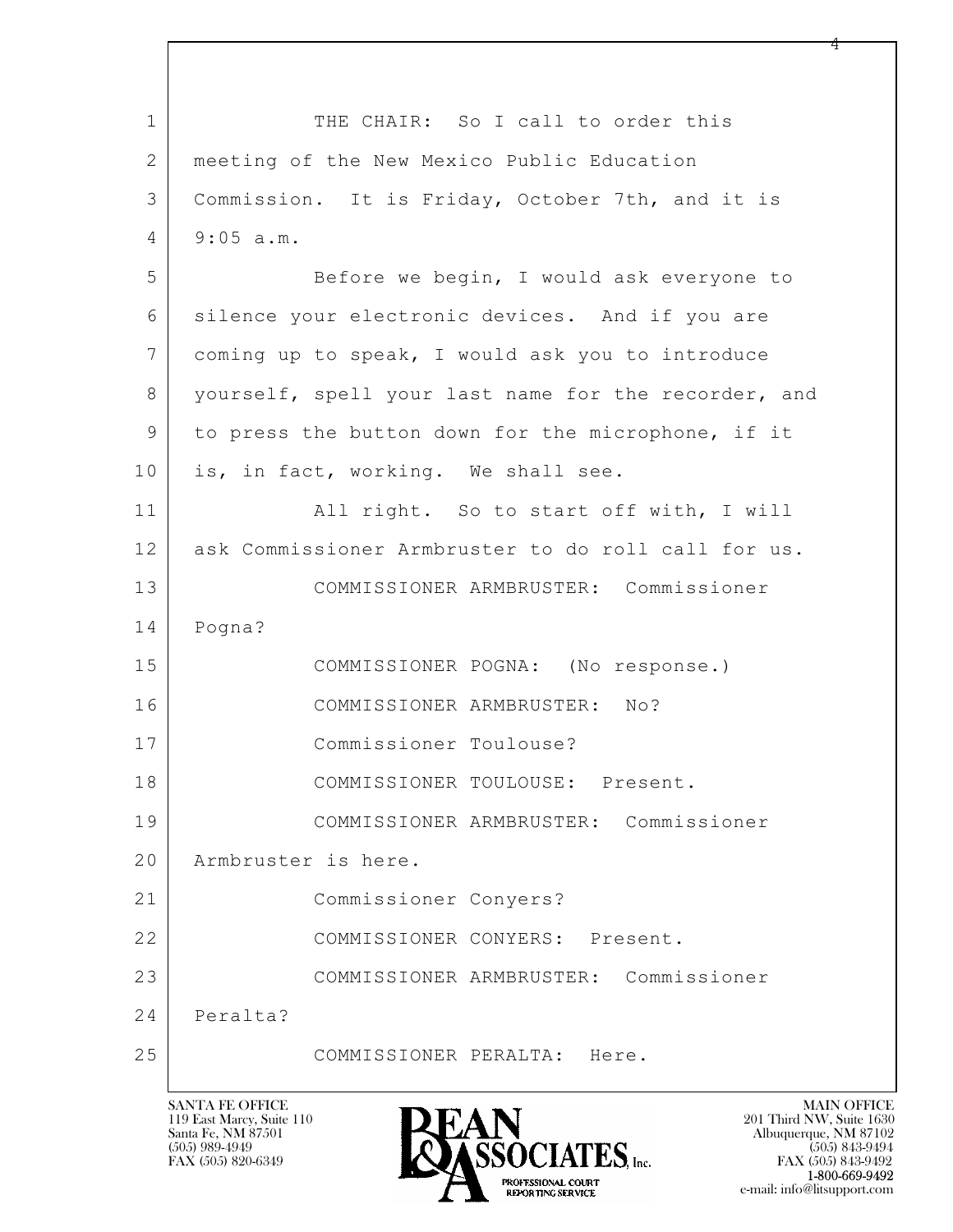$\mathbf{L}$  1 COMMISSIONER ARMBRUSTER: Commissioner 2 Gipson? 3 THE CHAIR: Here. 4 COMMISSIONER ARMBRUSTER: Commissioner -- 5 new Commissioner Johnston? 6 COMMISSIONER JOHNSTON: Present. 7 COMMISSIONER ARMBRUSTER: Commissioner 8 Shearman? 9 COMMISSIONER SHEARMAN: (No response.) 10 COMMISSIONER ARMBRUSTER: Not here. 11 Commissioner Chavez is not here. She will 12 be here. She's called me; she's having a bad day. 13 And Commissioner Carr is not here. 14 Commissioner, we have six present, which 15 is a quorum. 16 | THE CHAIR: Thank you very much. We will 17 now do the Pledge of Allegiance and the Salute to 18 the New Mexico Flag. 19 And I will ask Commissioner Conyers to 20 | lead us in the Salute to the New Mexico Flag. 21 (Pledge of Allegiance and Salute 22 to the New Mexico Flag.) 23 THE CHAIR: So before we move on to other 24 business, I would like to welcome our newly 25 appointed Commissioner and give her an opportunity

119 East Marcy, Suite 110<br>Santa Fe, NM 87501

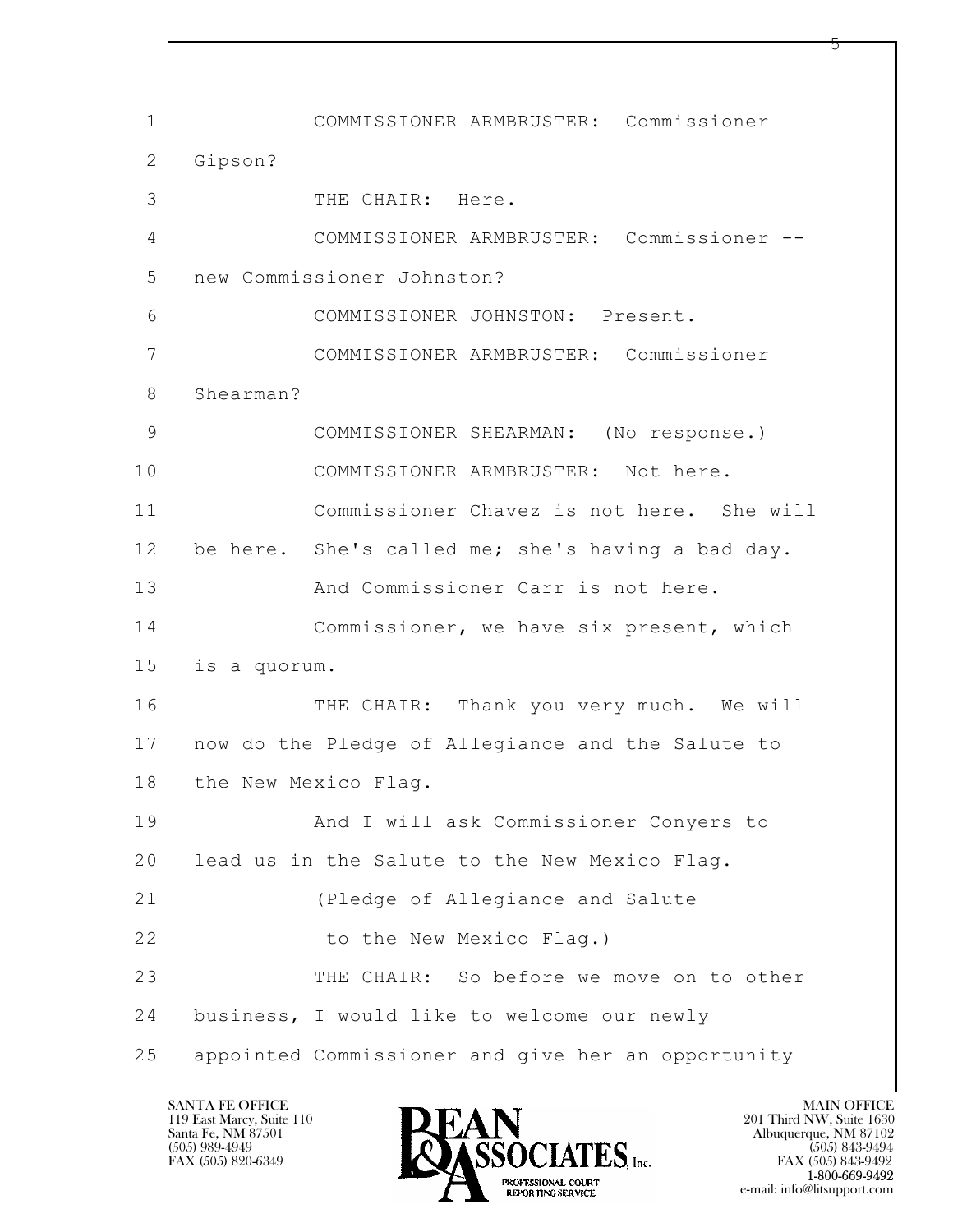$\mathbf{L}$  1 to introduce herself. 2 COMMISSIONER JOHNSTON: Thank you, 3 Madam Chair. So I'm learning. Should I see if it 4 works? Does it -- 5 MS. FRIEDMAN: It doesn't work right now. 6 I'm sorry. 7 COMMISSIONER JOHNSTON: So I won't have to 8 try to talk and hold that lever down at the same 9 time. 10 My name is Danielle Johnston, and I've 11 been appointed by the Governor to finish out this 12 term for District 8. I am a long-time resident of 13 New Mexico, moved to New Mexico in 1965, began my 14 teaching career in Estancia in 1979, taught in the 15 Estancia School District and the Moriarty School 16 District, was an administrator in both the Estancia 17 and Moriarty School Districts at the middle-school 18 and high-school levels, worked with charter schools 19 at the onset, went to the Public Academy for 20 Performing Arts during its second or third year, and 21 was there for two years, then moved to East Mountain 22 Charter, closer to home, and was there, Head of 23 School, for three or four years; was with -- my last 24 position was with Children, Youth and Families as 25 the Education Superintendent for the Juvenile

119 East Marcy, Suite 110<br>Santa Fe, NM 87501



რ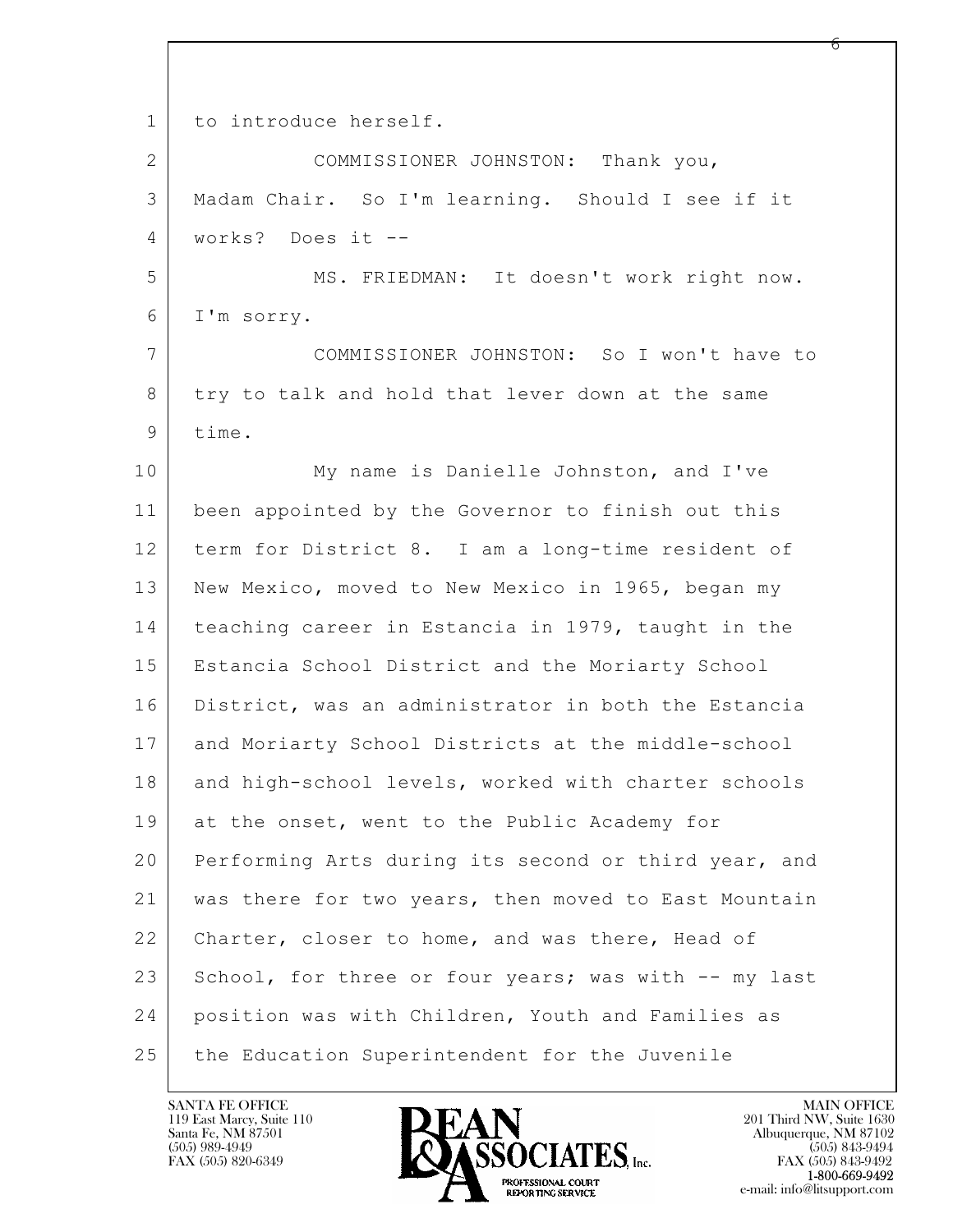$\mathbf{L}$  1 Justice Schools for the students who are committed 2 to facilities in Las Cruces and in Albuquerque. And 3 we did, for a short time, have -- have Lake and 4 Pines outside of Capitan. 5 So I've worked for school districts, 6 State-supported schools, and charter schools, 7 retired in February. And Jim White, who is -- or -- 8 Jim White. Jim Smith. Jim White is running for an 9 office in our district. 10 Jim Smith and I are long-term friends, and 11 Jim worked with me both in Moriarty and in -- at 12 East Mountain. And when I was talking to him, he 13 | said, "There's a vacancy. Are you interested?" 14 And I said, "Well, sure." 15 And he brought my name forward, and the 16 Governor made the appointment. And this is, like, 17 | the first week of the appointment; so I'm new to 18 | this. I was at the work session yesterday. The 19 Commissioners were most gracious and accepting, as 20 is the Charter Schools Division have supported me 21 all along. So I really look forward to this. Thank 22 you. 23 THE CHAIR: Thank you very much and 24 welcome. 25 COMMISSIONER JOHNSTON: Thank you.

119 East Marcy, Suite 110<br>Santa Fe, NM 87501

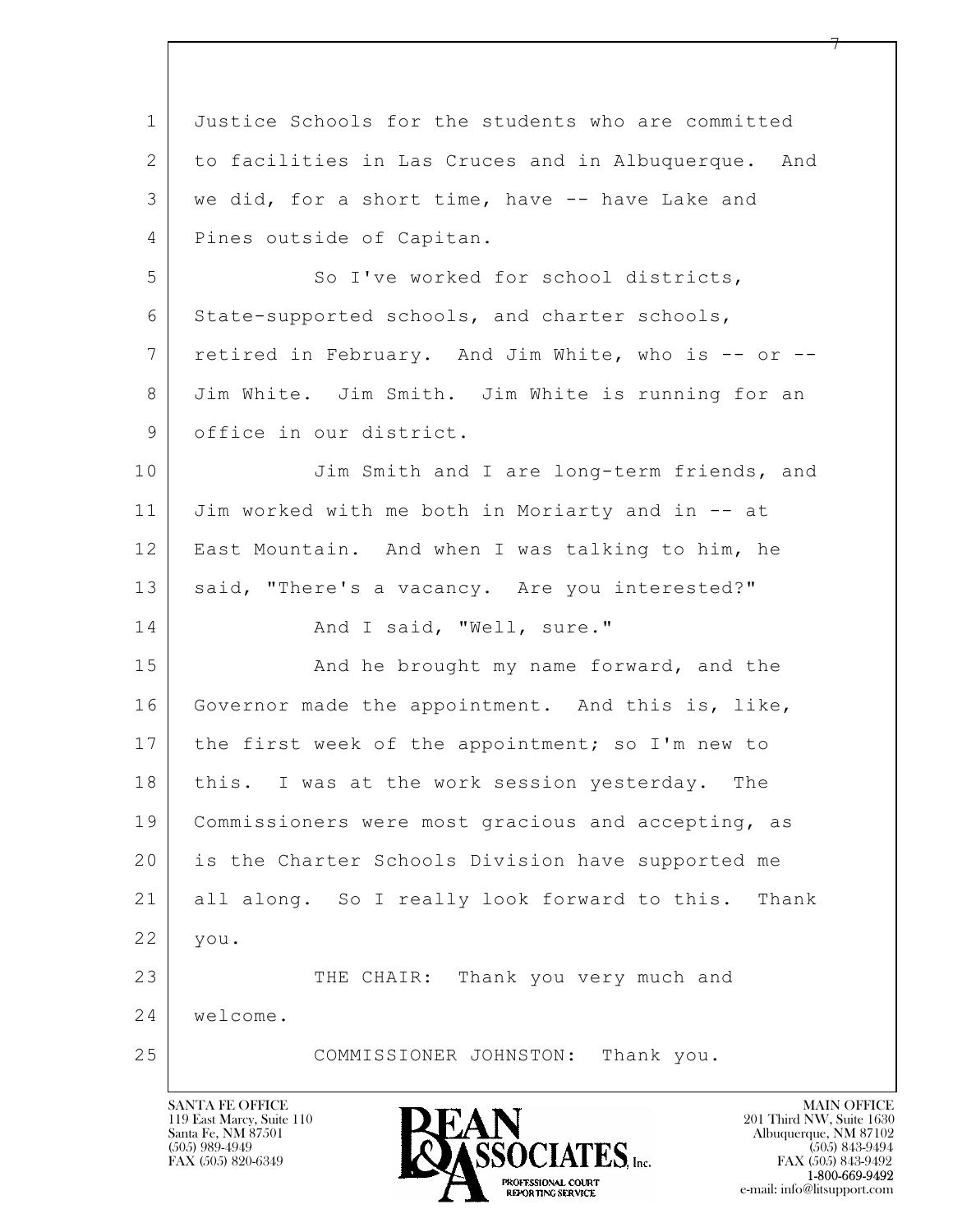$\mathbf{L}$  1 THE CHAIR: On to Item No. 2, the approval 2 of the agenda, which you have before you. So... 3 COMMISSIONER TOULOUSE: Madam Chair, move 4 approval. 5 COMMISSIONER ARMBRUSTER: Second. 6 THE CHAIR: Motion by Commissioner 7 Toulouse. Second by Commissioner Armbruster. 8 All in favor. 9 (Commissioners so indicate.) 10 THE CHAIR: Opposed? 11 (No response.) 12 THE CHAIR: All-righty. 13 Item No. 3, Approval of the Minutes and 14 Transcript. 15 | And we're on to A, the approval of the PEC 16 | Meeting Transcript Minutes for August 31 of 2016. 17 Do we have any corrections? Commissioner 18 | Shearman is not here; so it's unlikely we do. 19 COMMISSIONER TOULOUSE: Madam Chair, move 20 approval. 21 | THE CHAIR: Thank you. 22 COMMISSIONER PERALTA: I will second that, 23 Madam Chair. 24 THE CHAIR: There is a motion by 25 Commissioner Toulouse and a second by Commissioner

119 East Marcy, Suite 110<br>Santa Fe, NM 87501

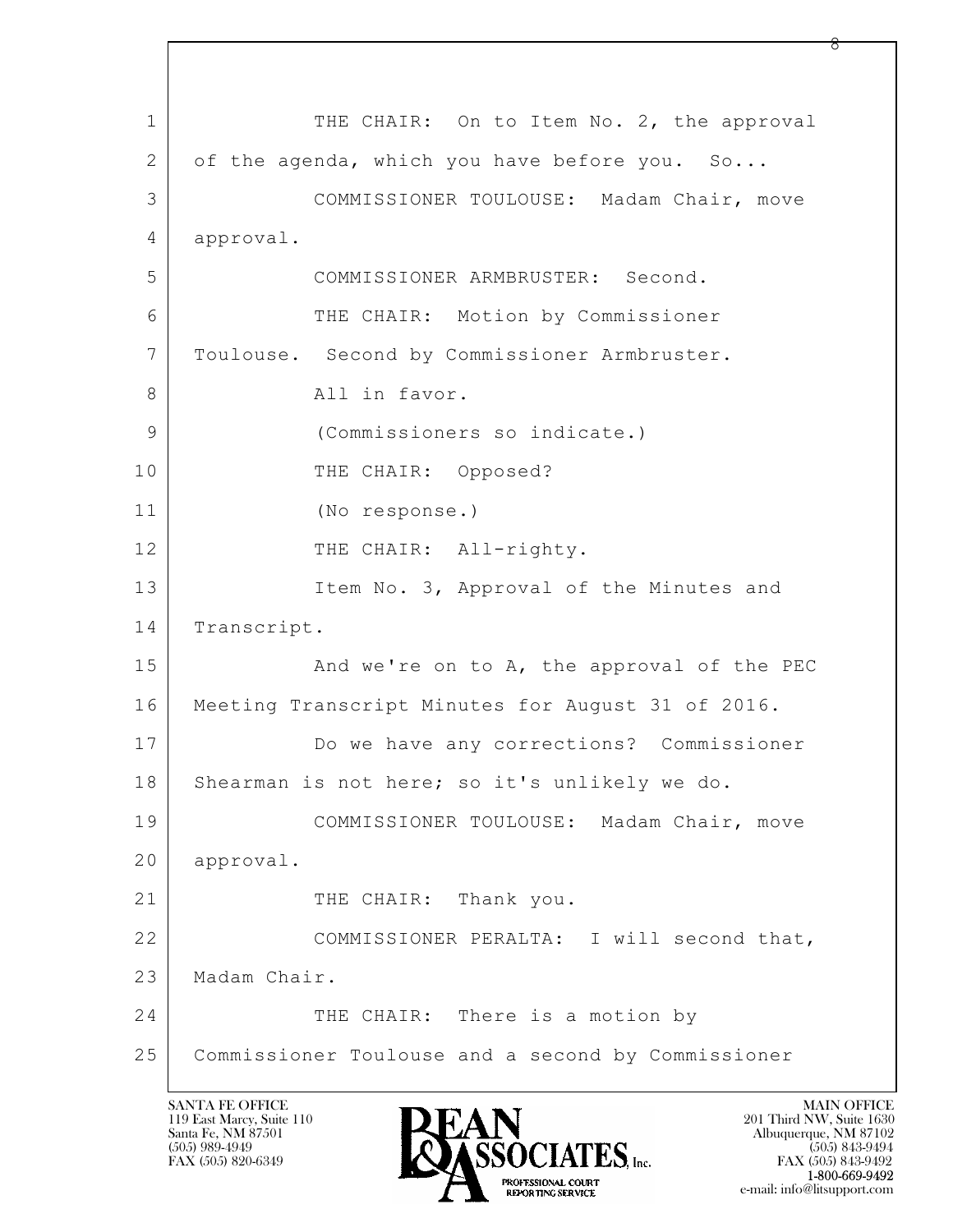$\mathbf{L}$  1 Peralta. 2 Roll-call vote, please? 3 COMMISSIONER TOULOUSE: No. 4 THE CHAIR: Haven't we usually done a 5 roll-call vote for the minutes? 6 COMMISSIONER TOULOUSE: No. 7 THE CHAIR: Okay. I'm good, then. 8 | COMMISSIONER TOULOUSE: Just --9 THE CHAIR: All in favor? 10 (Commissioners so indicate.) 11 THE CHAIR: Opposed? 12 (No response.) 13 THE CHAIR: It is a unanimous vote. And 14 we are on to B, Approval of the PEC Summary Minutes 15 for August 31st, 2016. 16 COMMISSIONER ARMBRUSTER: I move we 17 approve the summary minutes. 18 THE CHAIR: Okay. Motion by Commissioner 19 Armbruster. 20 COMMISSIONER CONYERS: Second. 21 THE CHAIR: Second by Commissioner 22 Conyers. All in favor? 23 (Commissioners so indicate.) 24 THE CHAIR: Opposed? 25 (No response.)

119 East Marcy, Suite 110<br>Santa Fe, NM 87501



 $FAX (505) 843-9492$ <br>1-800-669-9492 e-mail: info@litsupport.com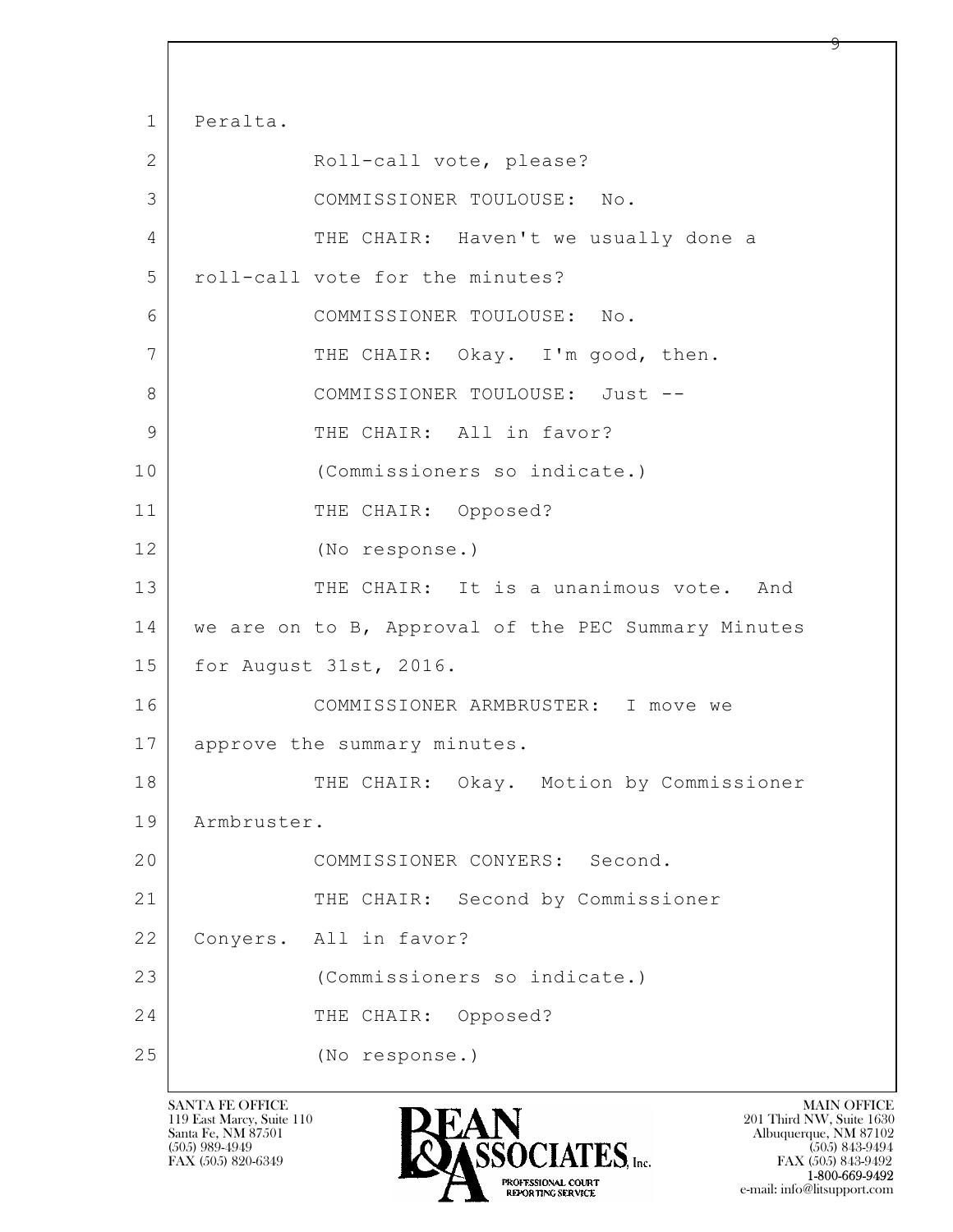$\mathbf{L}$  1 THE CHAIR: That is a unanimous vote, once 2 again. 3 Well, we will move on to No. 4, Report 4 From Options -- and I don't know why I'm holding 5 this down -- Report from Options for Parents and the 6 Charter School Division, Discussion and Possible 7 Actions. 8 | R. Charter School Division Update. 9 MS. POULOS: Madam Chairwoman, actually, 10 Deputy Secretary Aquilar is here for Item 5. And I 11 was wondering if we might be able to do that first. 12 THE CHAIR: We certainly can. I'm sorry. 13 | I did not see you come in in the back. 14 DEP. SEC AGUILAR: Good morning, 15 Madam Chair. 16 THE CHAIR: Good morning. Thank you. 17 DEP. SEC. AGUILAR: Good morning, 18 | Commissioners. How are you today? 19 I try to be as low-key as possible. It 20 doesn't always happen; but... 21 COMMISSIONER ARMBRUSTER: Well, you were. 22 DEP. SEC. AGUILAR: It's one of my 23 intents. 24 THE CHAIR: You snuck in the back there. 25 DEP. SEC. AGUILAR: So, Madam Chair and

119 East Marcy, Suite 110<br>Santa Fe, NM 87501



1 ი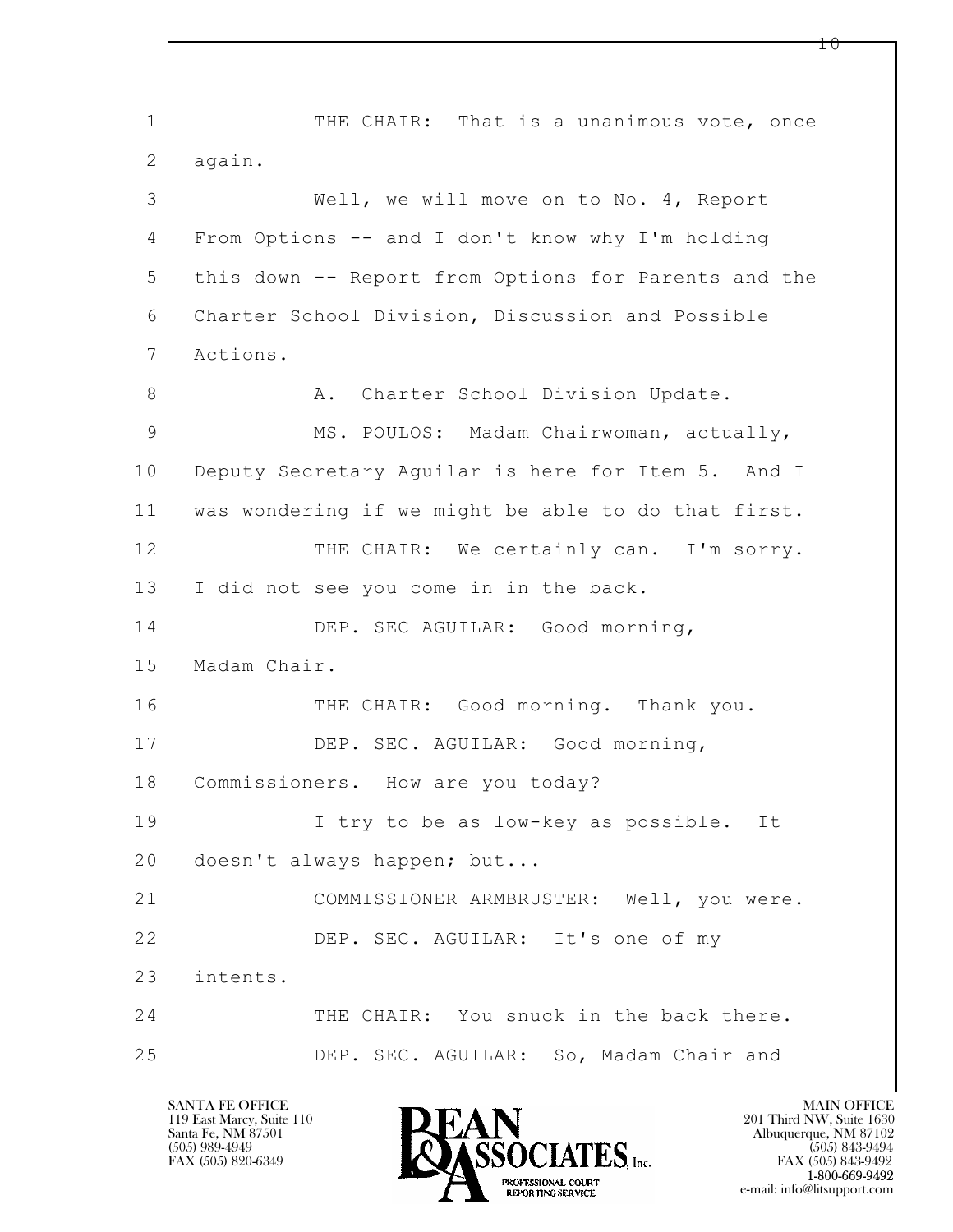| $\mathbf 1$    | Commissioners, thank you for having me here this     |
|----------------|------------------------------------------------------|
| $\overline{2}$ | morning. I don't want to take too much of your       |
| 3              | time. I do want to review a couple of things from    |
| $\overline{4}$ | the Session that you may or may not be aware of.     |
| 5              | And I wanted to -- you'll probably -- as well as our |
| 6              | Charter Schools Division Staff will probably be      |
| 7              | receiving a number of questions regarding that.      |
| 8              | So first of all, as you know, the Session            |
| 9              | ended yesterday. The -- the Senate returned and      |
| 10             | passed the budget bills and then adjourned sine die. |
| 11             | So we're done. And so now we have to see what's      |
| 12             | happening. And so I want to cover a few of the       |
| 13             | bills that passed.                                   |
| 14             | The first one that passed was Senate Bill            |
| 15             | No. 4, which relates to capital outlay. This         |
| 16             | doesn't have a direct effect on charter schools, but |
| 17             | could have a corollary effect.                       |
| 18             | What that bill does is it takes                      |
| 19             | \$12-and-a-half million from the Public School       |
| 20             | Capital Outlay Fund, and it transfers it to the      |
| 21             | Instructional Materials Fund of the -- of the Public |
| 22             | Education Department.                                |
| 23             | And then there is another bill that I'll             |
| 24             | talk about a little bit later that reduces the       |
| 25             | appropriations to the Public Education Department in |

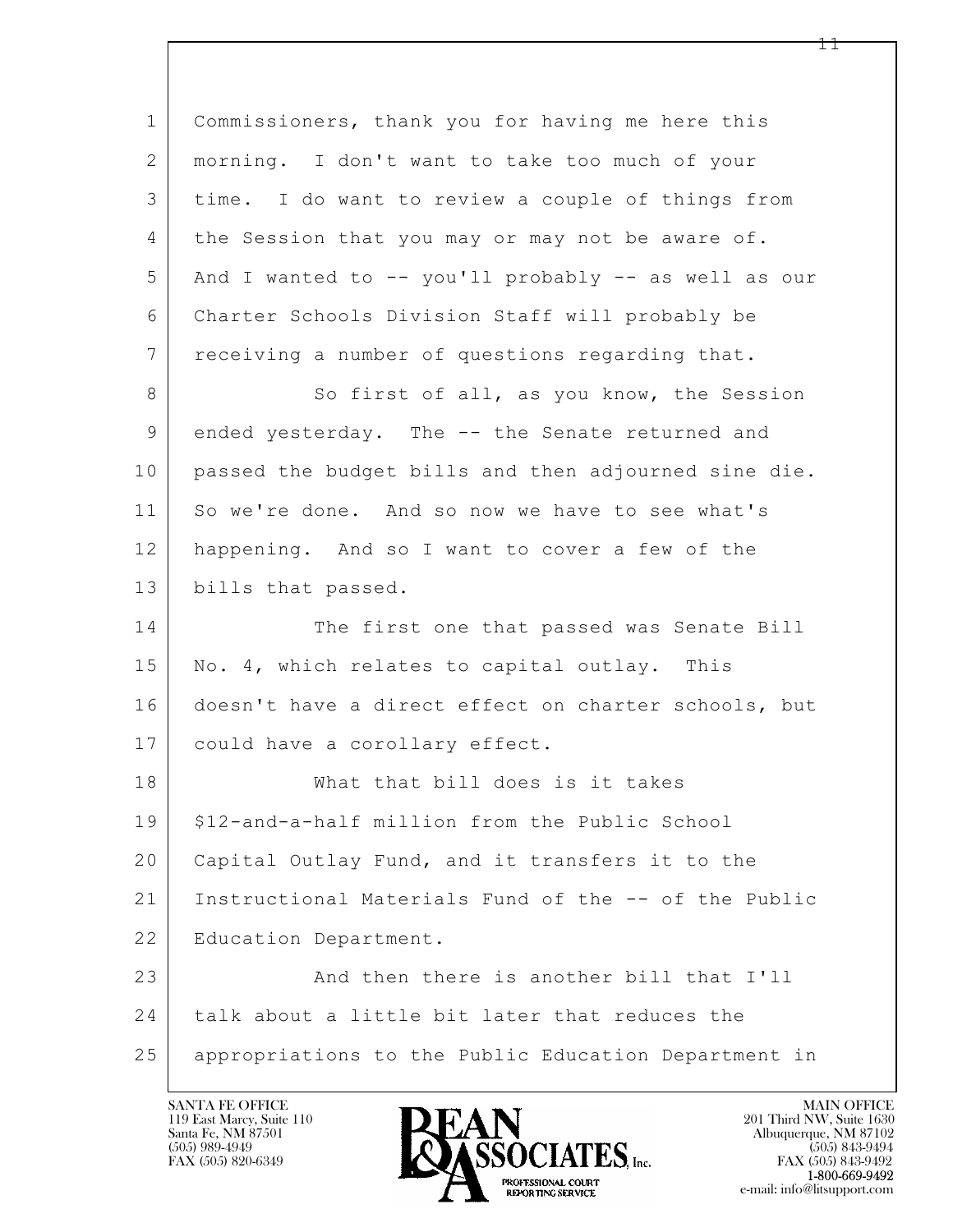$\mathbf{L}$  1 the instructional materials. And what that -- the 2 intent was, was to free up General Fund revenues. 3 And so what that does is, it's a swap of about 4 | \$12-and-a-half million, which frees up 5 \$12-and-a-half million of General Fund revenues. 6 As you know and -- I want to make sure the 7 folks understand this. As you read the newspapers, 8 a lot of the discussion is around the revenue 9 shortfalls. One of the situations that really 10 wasn't talked about during the Session that is of 11 | concern to the Department of Finance and 12 | Administration is actually cash flow. 13 There's -- the problem is revenues aren't 14 coming in as expected, and they're not coming in as 15 fast as expected. And so every month, as an 16 example, the largest outlay to the Department of 17 Finance and Administration of the Treasury is the 18 | allocation to school districts and charter schools, 19 | the monthly allotments for the SEG. That's about 20 | \$221 million. So the intent was, of all of these 21 bills, to try to mitigate some of that flow out. 22 Unfortunately -- and I'll address it later 23 when I talk about Senate Bill 9. But unfortunately 24 | that bill did not pass with the emergency clause; 25 and so it will -- it won't be implemented until

119 East Marcy, Suite 110<br>Santa Fe, NM 87501



FAX (505) 843-9492 e-mail: info@litsupport.com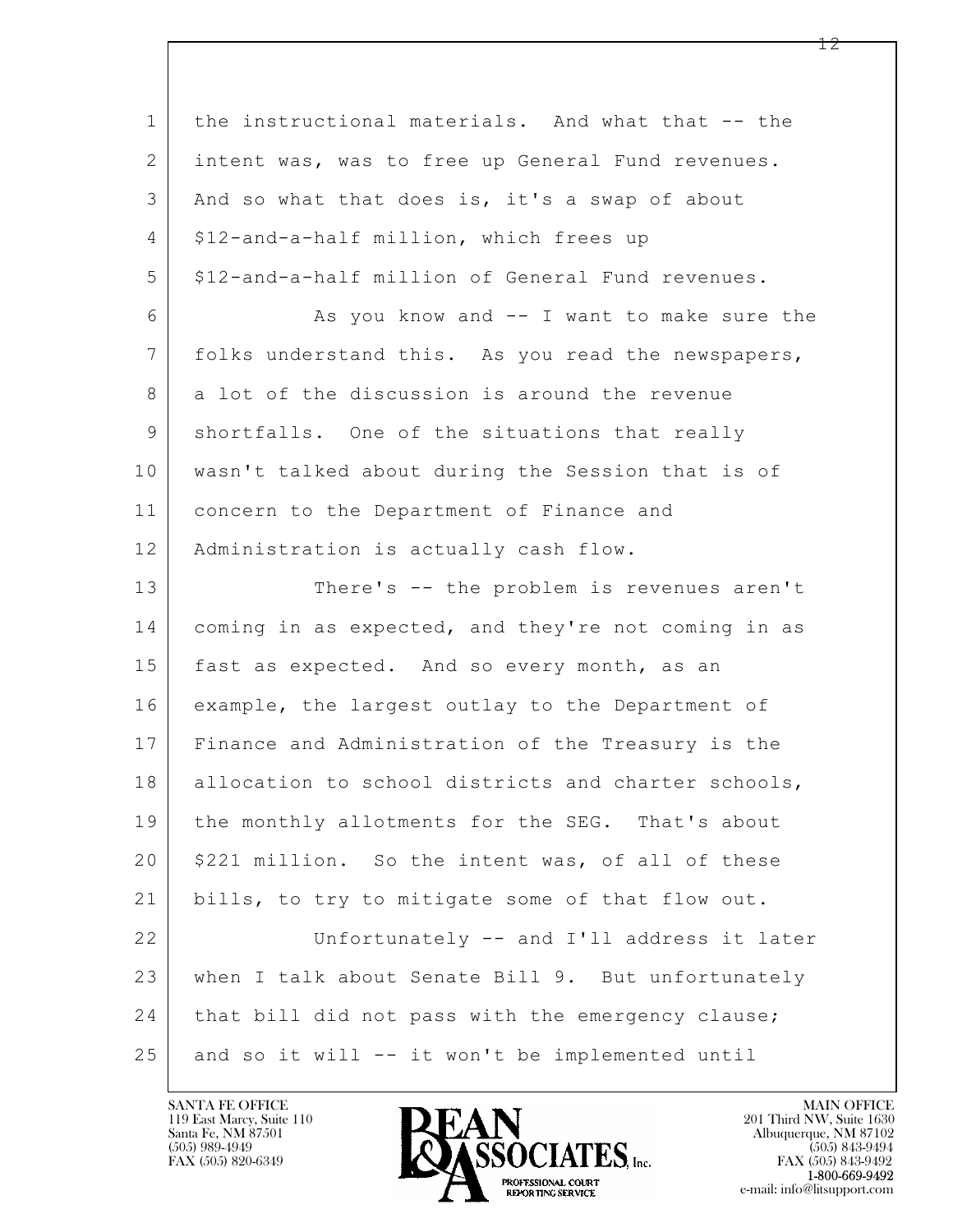$\mathbf{L}$  1 90 days after the Governor signs it and takes her 2 | action, whatever that action is. 3 And so I think the cash flow issue 4 | continues, and I believe that the Secretary of 5 Finance will be briefing the Legislative Finance 6 Committee at their next meeting on those particular 7 issues. 8 So I would just encourage the Commission 9 to be attentive to that, because that's -- that's 10 probably the next issue that's going to need to be 11 addressed at some point. 12 THE CHAIR: Can I interrupt you just a 13 | second? Through discussions with some school board 14 people, with early legislation that had been floated 15 out there -- so I'm not sure anymore if this still 16 holds true -- but the conversation revolved around 17 | the possibility that for most charters, there would 18 be, in all likelihood, a reduction of about \$62 a 19 | student. Is that still part of any of these 20 | legislations, that there's a cut in the funding? 21 DEP. SEC. AGUILAR: It is, Madam Chair. 22 And that's in Senate Bill 9, which I'll address here 23 in just a minute. 24 THE CHAIR: Okay. Okay. 25 DEP. SEC. AGUILAR: So that swap took

119 East Marcy, Suite 110<br>Santa Fe, NM 87501

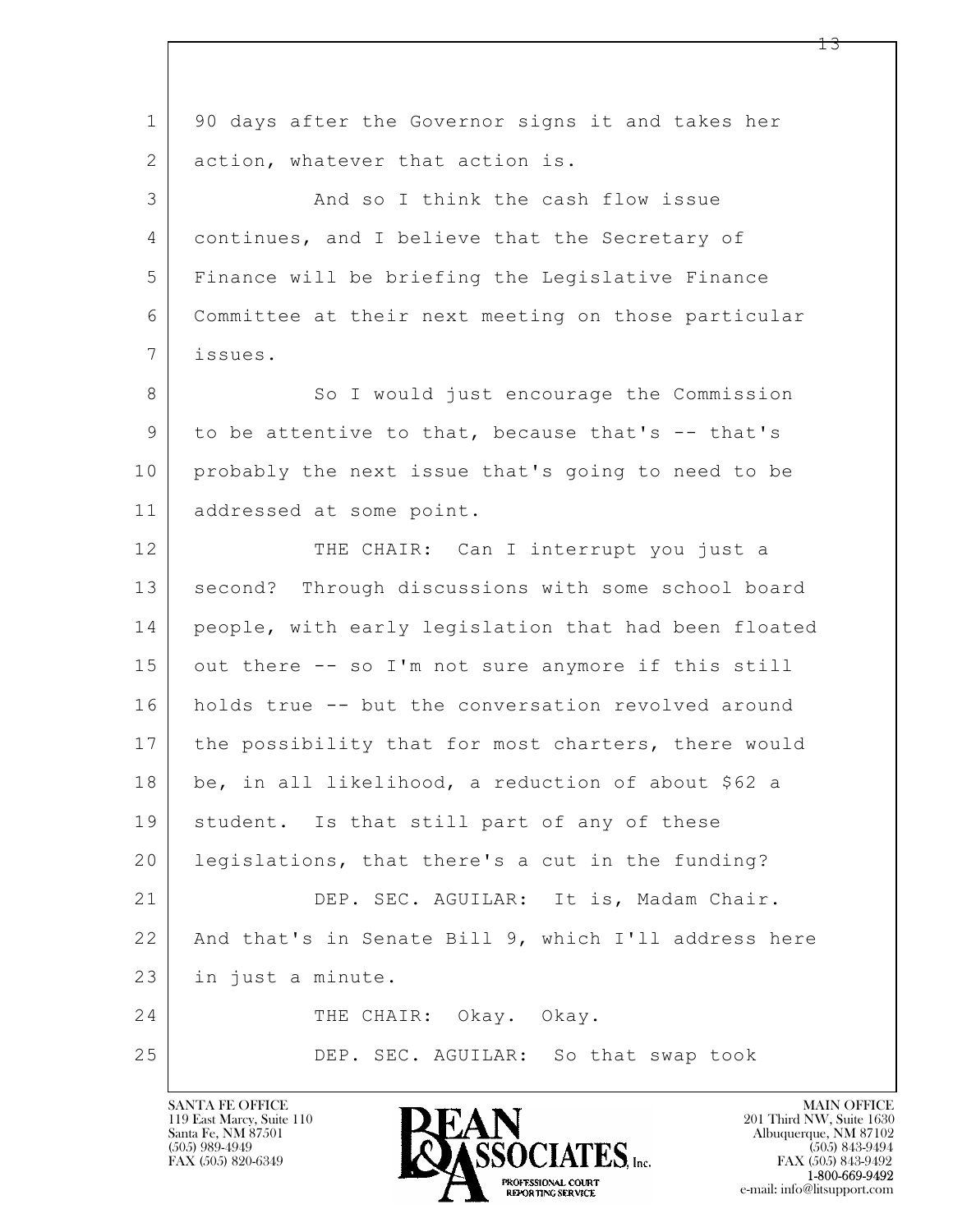| $\mathbf 1$     | place in the Capital Outlay bill. The other piece    |
|-----------------|------------------------------------------------------|
| 2               | of that -- and it doesn't have an immediate effect.  |
| 3               | But the bill also reserves up to \$25 million a year |
| $\overline{4}$  | from the Public School Capital Outlay Fund for       |
| 5               | appropriation by the Legislature for that same       |
| 6               | purpose from fiscal years '18 through '22. So if     |
| $7\phantom{.0}$ | the cash crunch continues, there's an option for the |
| 8               | Legislature to appropriate up to \$25 million a year |
| 9               | for those types of swaps.                            |
| 10              | So that begs the question -- and                     |
| 11              | Commissioner Peralta sits on the council, and I'm    |
| 12              | sure he's well aware of it -- that begs the          |
| 13              | question, what's that going to do for capital        |
| 14              | building projects, which are already under said      |
| 15              | stress from the lower revenues that are coming in?   |
| 16              | And so another portion of that bill -- in            |
| 17              | 2004, I believe, when the standards-based process    |
| 18              | was developed, the idea was -- or not the idea.      |
| 19              | There is a -- an index out there that rates the      |
| 20              | condition of every school in the state; it's called  |
| 21              | a Facilities Condition Index. The general feeling    |
| 22              | is if it's going to cost you 65 percent or more of   |
| 23              | the cost of a new building to renovate an old        |
| 24              | building, then you're better off demolishing the     |
| 25              | building and building new.                           |

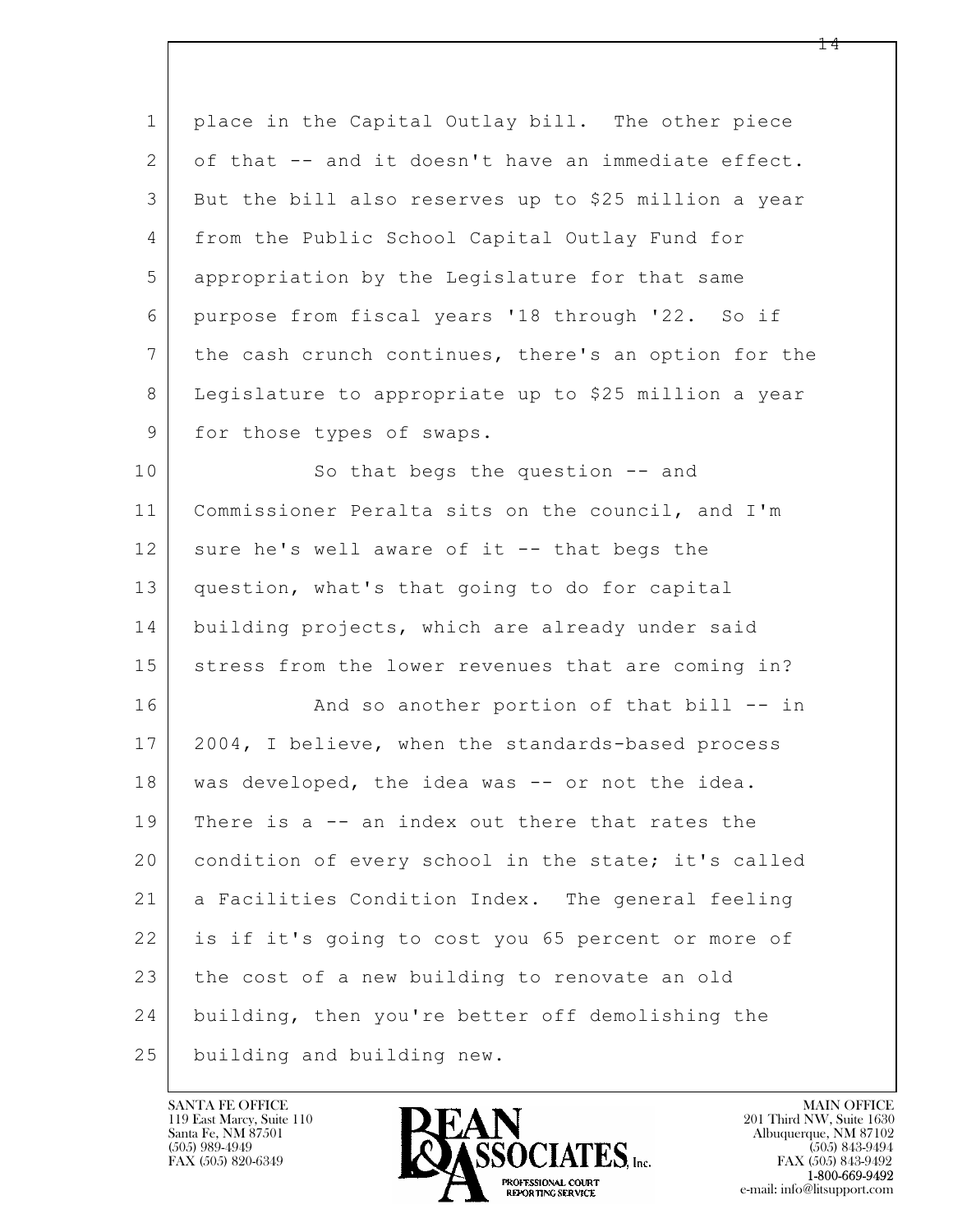| $\mathbf 1$ | In 2004, roughly, that Condition Index was           |
|-------------|------------------------------------------------------|
| 2           | greater than 75 percent. So almost every building    |
| 3           | at that time needed to be torn down and a new        |
| 4           | building built.                                      |
| 5           | Now, in 2016, the Facilities Condition               |
| 6           | Index is down below 35 percent; so great strides     |
| 7           | have been made through the program.                  |
| 8           | The problem -- I use the word "problem."             |
| $\mathsf 9$ | The situation is, is that right now, buildings       |
| 10          | really don't need to be torn down to be brought up   |
| 11          | to standards; but there really isn't a mechanism, a  |
| 12          | statute, that allows for that that's easy. And so    |
| 13          | what this bill does -- last year, the Legislature    |
| 14          | passed part of the Capital Outlay Bill that allowed  |
| 15          | for what's called "system renovations and repair and |
| 16          | replacement."                                        |
| 17          | And when you think of a building, when you           |
| 18          | think of this room, the systems in this room include |
| 19          | the roof, include the finishes on the wall, include  |
| 20          | the outside stucco, include the heating and cooling  |
| 21          | systems, the carpet, things of that nature. And so   |
| 22          | there's a provision -- there was a pilot initiative  |
| 23          | that was passed last year that would allow for a     |
| 24          | systems repair pilot, which would allow a school     |
| 25          | district, instead of applying for a whole new        |

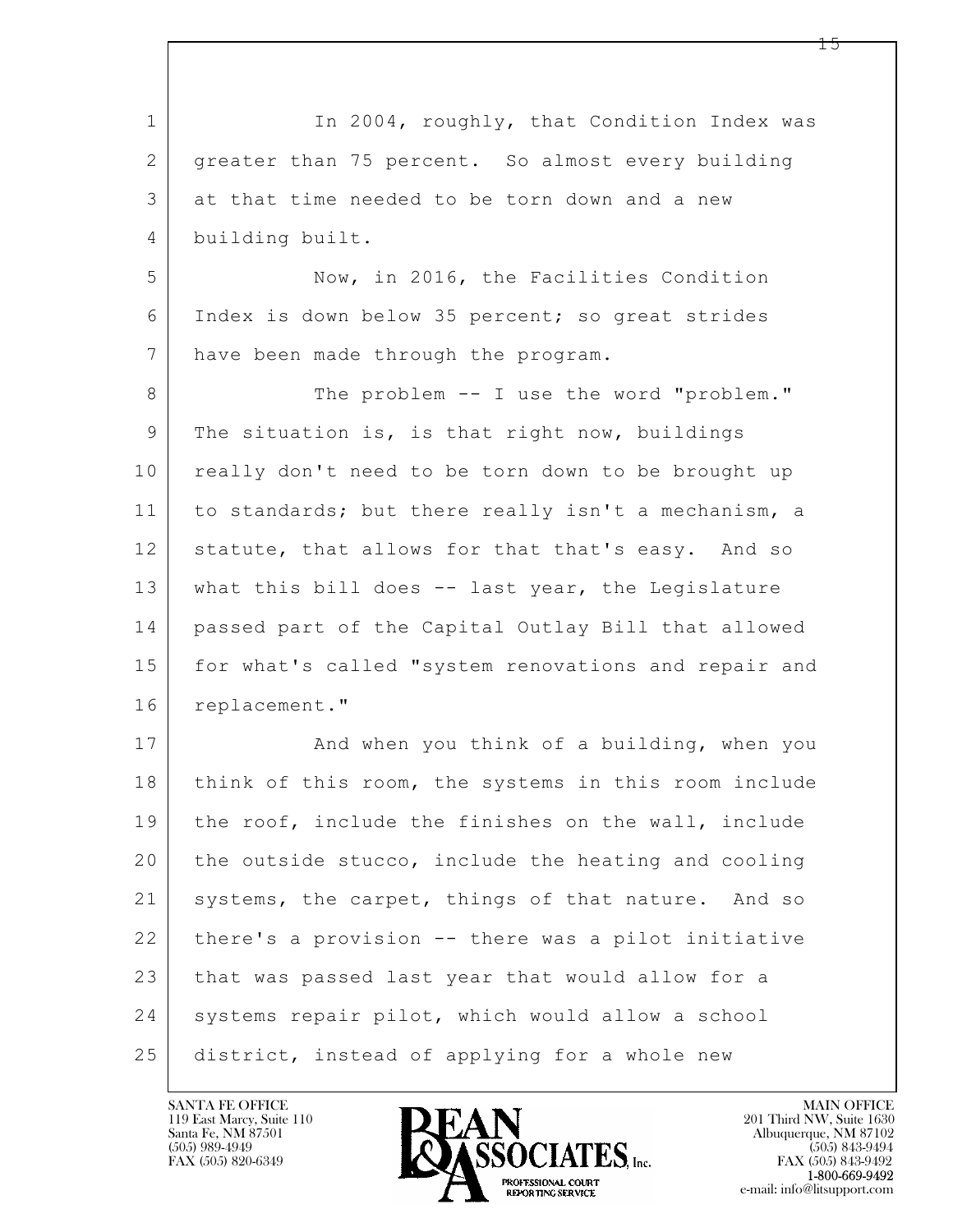| $\mathbf 1$    | building at, let's say, \$40 million, could apply for |
|----------------|-------------------------------------------------------|
| $\mathbf{2}$   | \$4 million or \$5 million and replace those systems  |
| 3              | that needed repair and bring the condition of that    |
| $\overline{4}$ | building up to standards.                             |
| 5              | So the restrictions on the \$15 million               |
| 6              | [verbatim] a year and the four-year pilot were        |
| $7\phantom{.}$ | removed in this bill. And so this is a process that   |
| 8              | the Public School Capital Outlay Council can          |
| 9              | consider now, going forward, with any building        |
| 10             | that's applied for.                                   |
| 11             | So it seems to be a positive -- the                   |
| 12             | Council members, in discussions, have thought that    |
| 13             | it's a positive way of going forward, dealing with a  |
| 14             | lower revenue situation, but still being able to      |
| 15             | maintain the quality facilities that we have in the   |
| 16             | state.                                                |
| 17             | So on that bill, I'll stand for questions,            |
| 18             | Madam Chair. Or I can move on? Whatever.              |
| 19             | THE CHAIR: I think -- any questions?                  |
| 20             | COMMISSIONER ARMBRUSTER: I do.                        |
| 21             | THE CHAIR: Sure.                                      |
| 22             | COMMISSIONER ARMBRUSTER: Can you hear me?             |
| 23             | DEP. SEC. AGUILAR: Yes, ma'am.                        |
| 24             | COMMISSIONER ARMBRUSTER: So then the                  |
| 25             | systems renovation repair -- so schools who have      |

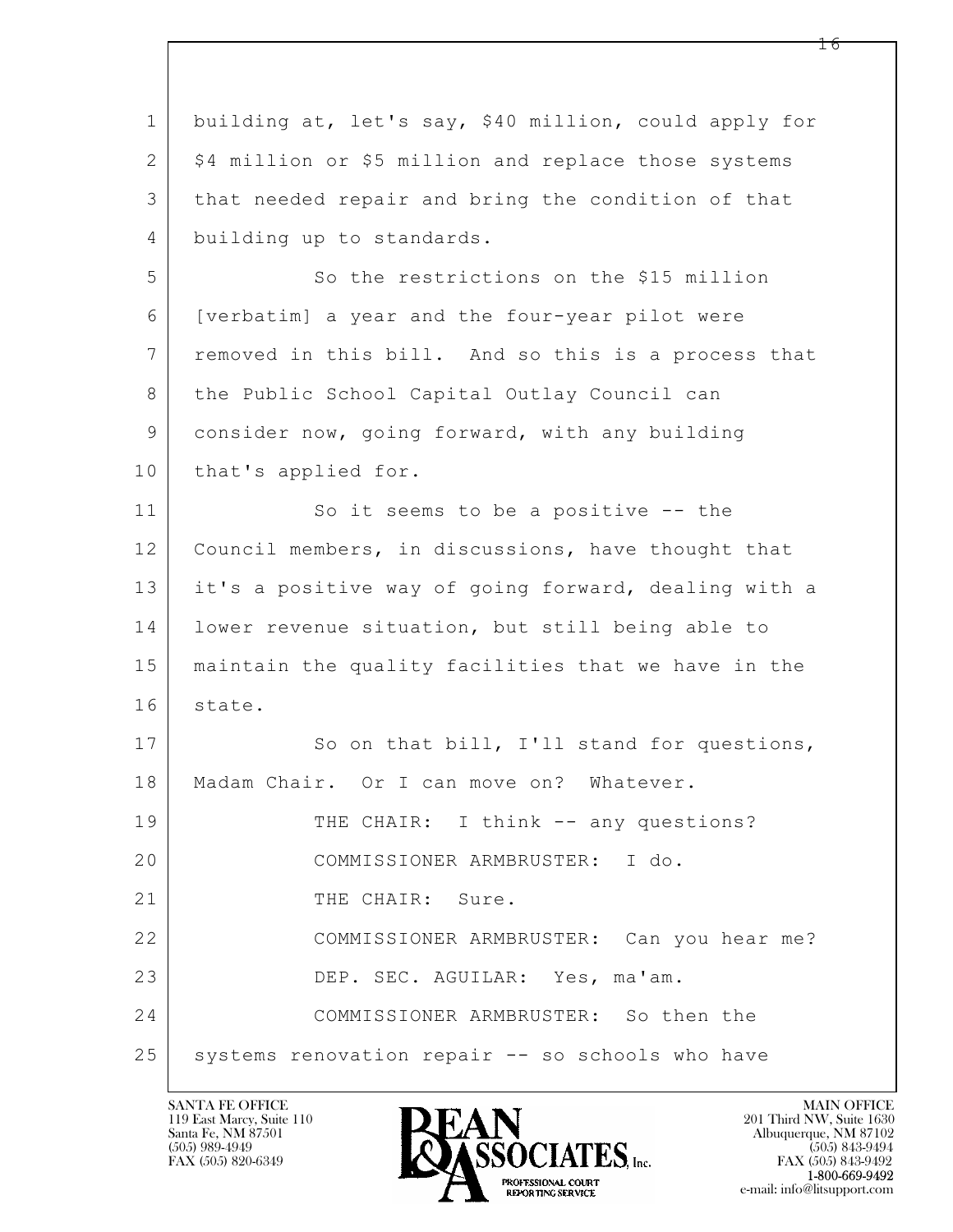| $\mathbf{1}$   | mold or missing roofs or whatever their issue is,    |
|----------------|------------------------------------------------------|
| 2              | they apply just for that particular part to be       |
| 3              | repaired? Is there a limit to how much they can      |
| 4              | get?                                                 |
| 5              | DEP. SEC. AGUILAR: Madam Chair and                   |
| 6              | Commissioner, there's not a limit. What they would   |
| 7              | ask for is we -- our building -- let's say you have  |
| 8              | a building that's 40 years old, and things -- you    |
| $\overline{9}$ | have a good maintenance system, things are working   |
| 10             | well; but, you know, there might be mold. Mold is    |
| 11             | an emergency situation more than it is a systems     |
| 12             | repair. And that's dealt with differently.           |
| 13             | But if you had the systems -- let's say              |
| 14             | you had evaporative cooling, and your school is      |
| 15             | located in Logan. Gets pretty hot out there in the   |
| 16             | middle of the summer, some humidity. It isn't --     |
| 17             | you might say, "I want to replace the HVAC systems   |
| 18             | with refrigerated air."                              |
| 19             | Maybe the plumbing systems are old, might            |
| 20             | have lead pipes and we want to replace them with --  |
| 21             | they can replace those things and apply for them     |
| 22             | independently. And there's not a limit to them.      |
| 23             | Obviously, if you get up to 65 percent of            |
| 24             | the cost of your building by doing these systems,    |
| 25             | then you're probably needing to rebuild, to demo and |

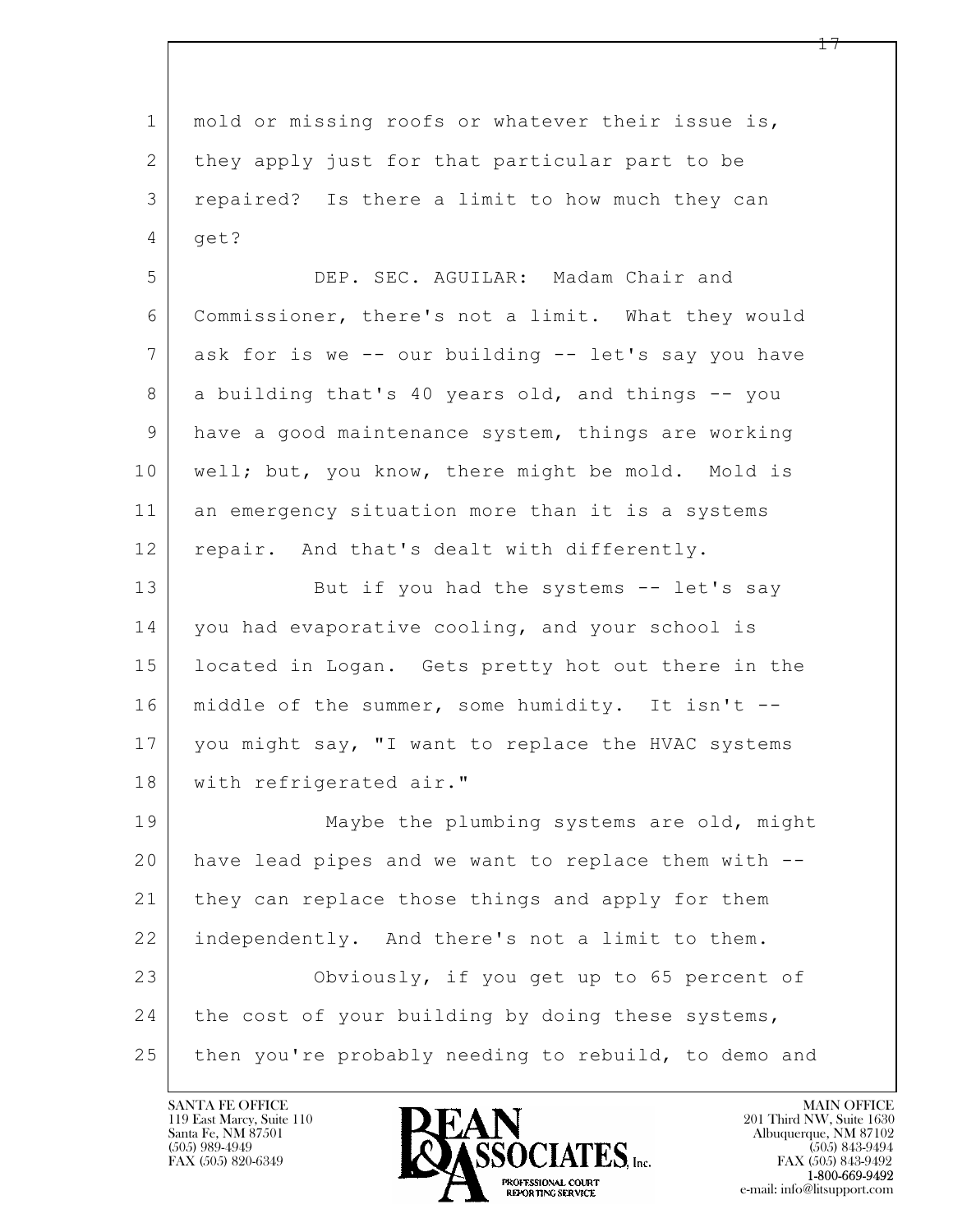1 build a new facility.

| $\mathbf{2}$   | COMMISSIONER ARMBRUSTER: How long does               |
|----------------|------------------------------------------------------|
| $\mathfrak{Z}$ | that take, once you've identified a system?          |
| 4              | DEP. SEC. AGUILAR: So, again, the bill               |
| 5              | was only passed last year. The Public School         |
| 6              | Facilities Authority, which staffs the Council, is   |
| 7              | putting together the -- the parameters of how that   |
| 8              | application would take place. But we would expect    |
| $\mathcal{G}$  | that it shouldn't take -- from application to        |
| 10             | inspection to delivery of the money -- or of the     |
| 11             | award -- probably shouldn't take more than 90 days.  |
| 12             | But that's to be determined yet, once Staff presents |
| 13             | that piece.                                          |
| 14             | COMMISSIONER ARMBRUSTER: So schools that             |
| 15             | are not really E-Occupancy, or whatever that number  |
| 16             | was -- too low, too high, whichever way it goes --   |
| 17             |                                                      |
|                | should be applying for these funds? Because it was   |
| 18             | a concern that we had on one of the schools in my    |
| 19             | district that we wouldn't be able to accept that,    |
| 20             | because the school is not at the right -- at the     |
| 21             | right level. Remember that? So what we should be     |
| 22             | saying is they should be working to replace that;    |
| 23             | right?                                               |
| 24             | THE CHAIR: Correct. You're talking about             |

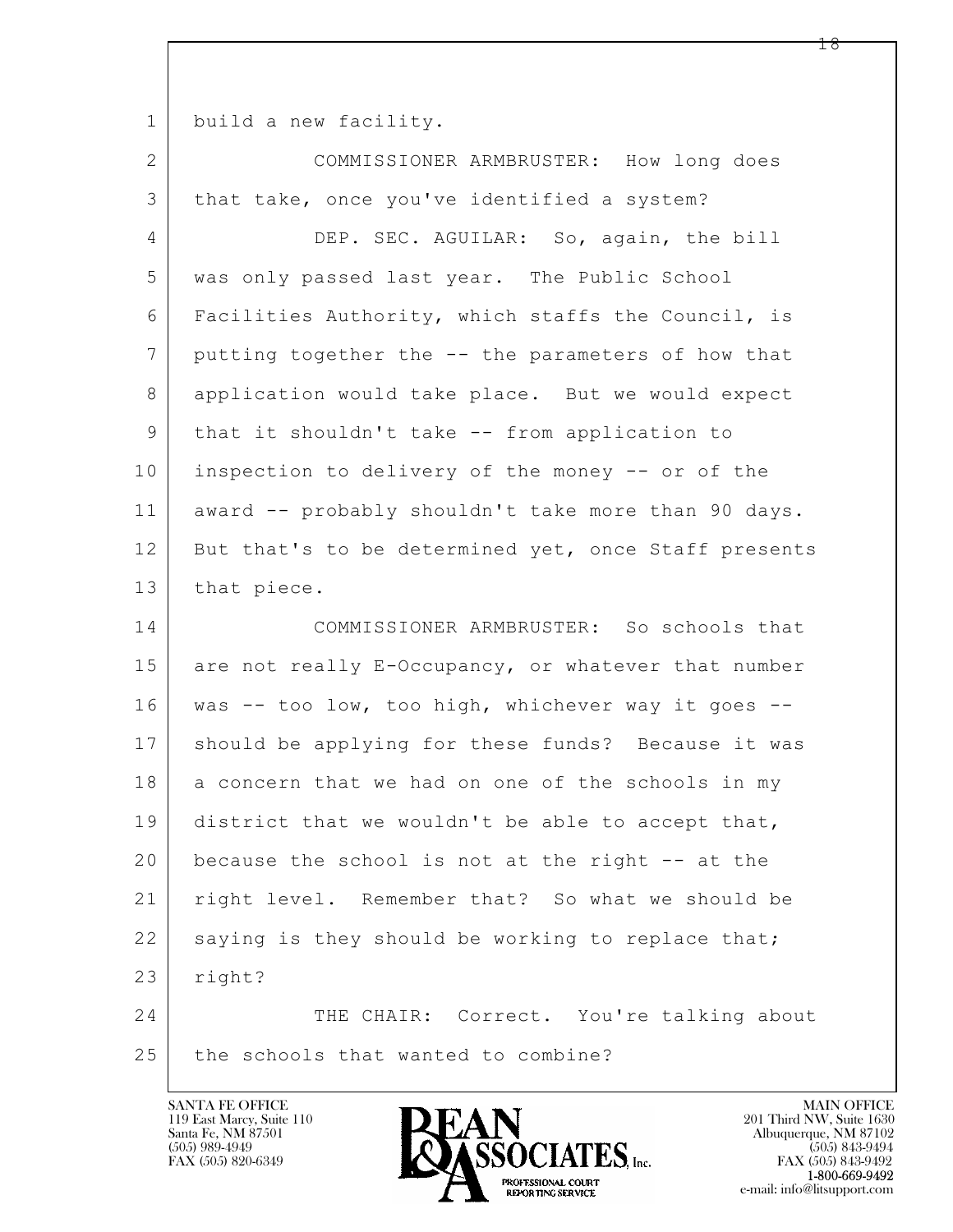| $\mathbf 1$  | COMMISSIONER ARMBRUSTER: Right.                      |
|--------------|------------------------------------------------------|
| $\mathbf{2}$ | THE CHAIR: And the one school didn't meet            |
| 3            | the standard? So that, we wouldn't be able to take   |
| 4            | them, because their school was below standard. And   |
| 5            | I think now, the standard is 17 -- or I think we're  |
| 6            | digressing off of -- my understanding was this whole |
| 7            | system also was supposed to speed the ability for    |
| 8            | schools to make some of those critical repairs;      |
| 9            | because if you were on that Capital Outlay list for  |
| 10           | the new school, it was a long and very -- you could  |
| 11           | be on that list for years before you came to the     |
| 12           | top, if it really just was a roof or an air          |
| 13           | conditioning system that you needed. So that this    |
| 14           | makes a fast track so that schools can move forward  |
| 15           | in an expeditious manner.                            |
| 16           | DEP. SEC. AGUILAR: Madam Chair, that's               |
| 17           | the idea.                                            |
| 18           | THE CHAIR: Yeah.                                     |
| 19           | DEP. SEC. AGUILAR: But, again, there's               |
| 20           | still a ranked list. But we're hoping to get people  |
| 21           | moving along a lot more quickly.                     |
| 22           | THE CHAIR: Right, right.                             |
| 23           | Any other questions?                                 |
| 24           | COMMISSIONER ARMBRUSTER: Thank you.                  |
| 25           | THE CHAIR: Thanks.                                   |

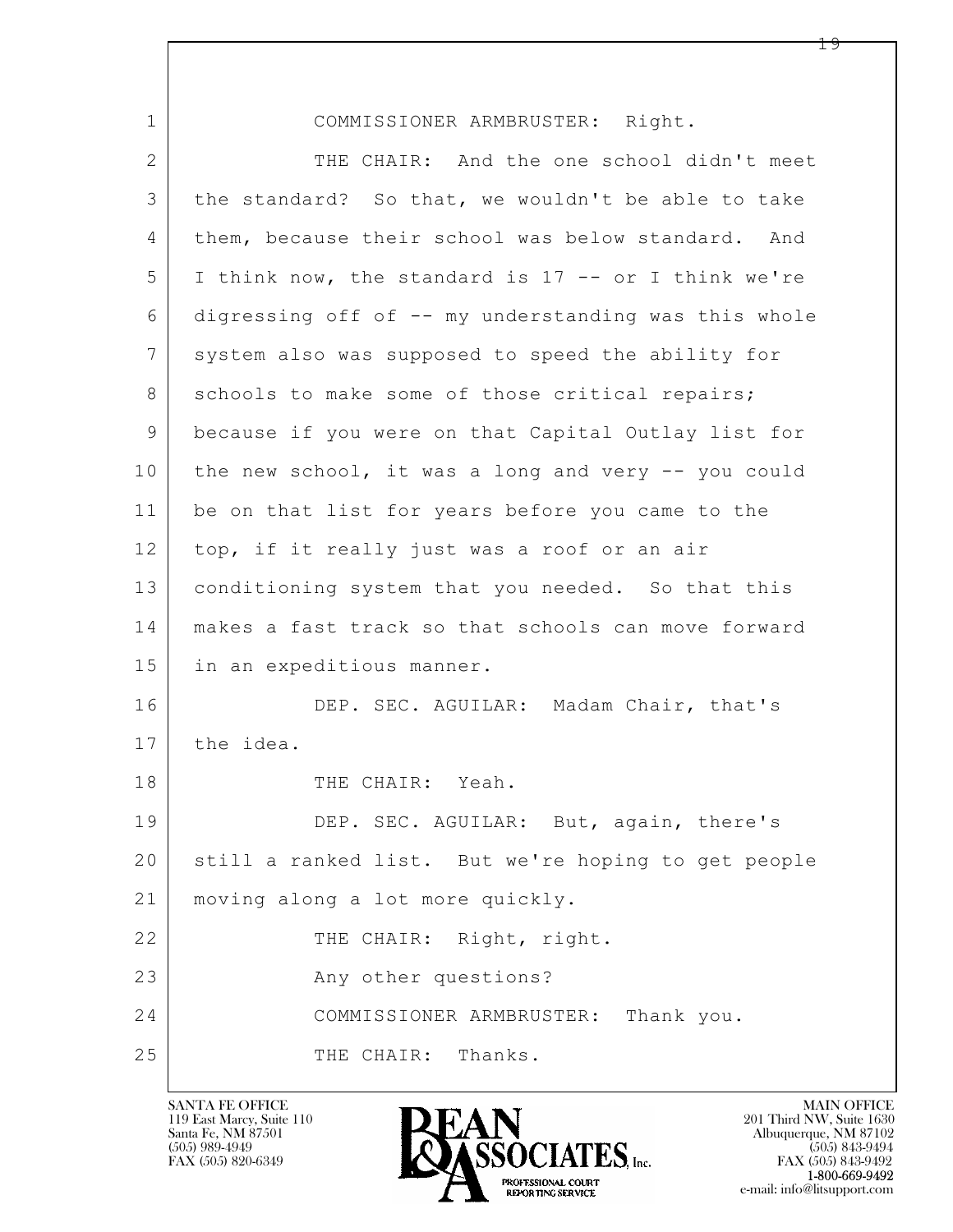$\mathbf{L}$  1 DEP. SEC. AGUILAR: Thank you. So, 2 Madam Chair, then the next bill -- and the bill with 3 the largest impact, I think, on school districts and 4 charter schools -- is Senate Bill 9. Senate Bill 9 5 contains a number of provisions. 6 The first provision doesn't affect this --7 this council. But the -- the Governor had already 8 issued an Executive Order to executive agencies to 9 reduce their budgets by 5 percent. That number has 10 been increased by half a percent to 11 5-and-a-half percent. 12 So all State agencies -- and I believe 13 that there's language in the bill, but I'm not 14 exactly sure -- that also includes reductions to 15 legislative budgets, as well, and other -- and the 16 elected officials' agencies. But I'm not sure 17 exactly if it's the same amount or if it's a dollar 18 amount. 19 The biggest impact, Madam Chair and 20 Commissioners, that everyone needs to be aware of is 21 | that the -- there's provisions in the bill that 22 directs the Public Education Department to reduce 23 the unit value by 1-and-a-half percent. 24 Now, remember, gubernatorial action has 25 not been taken at this time. So these are the

119 East Marcy, Suite 110<br>Santa Fe, NM 87501

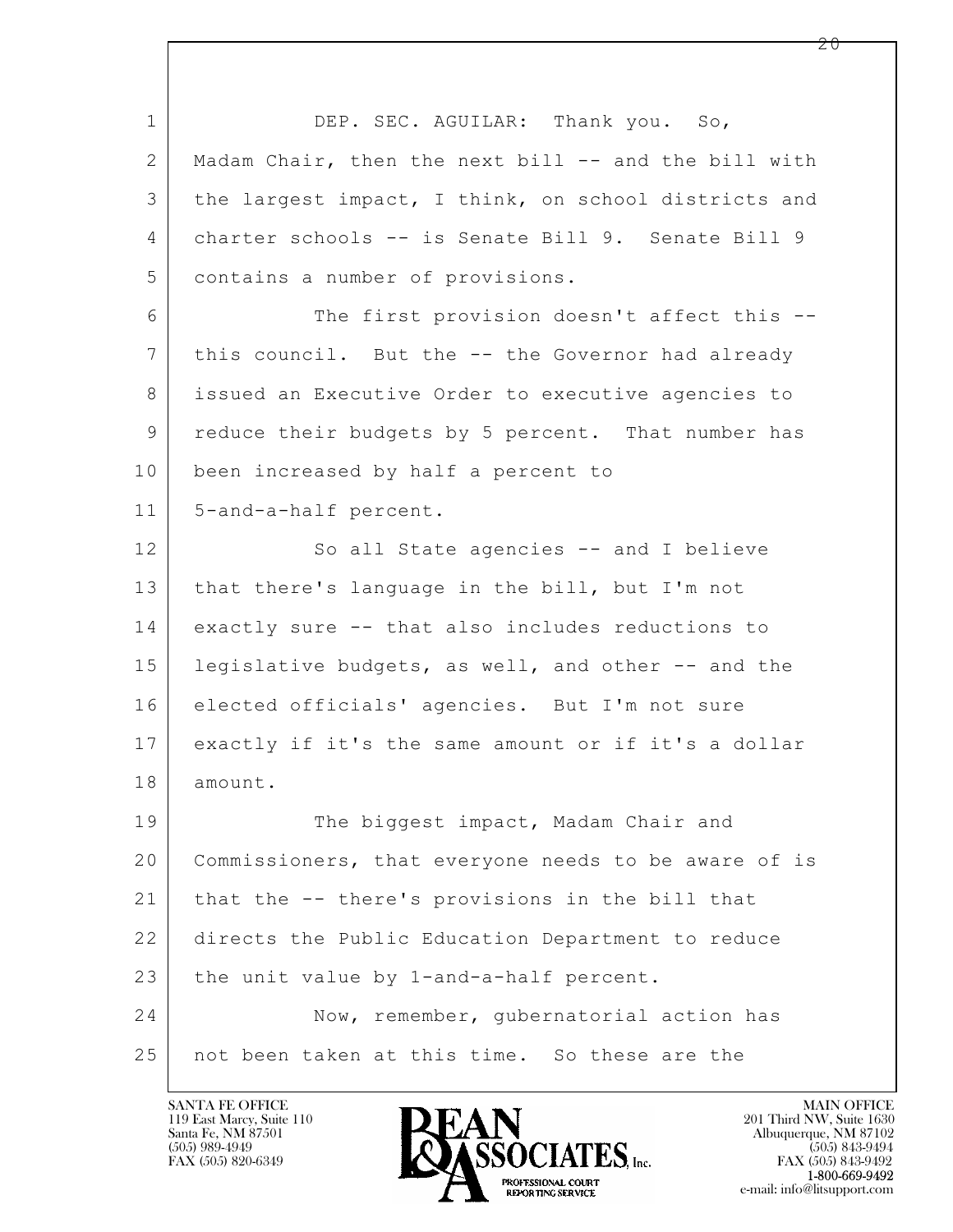$\mathbf{L}$  1 provisions, as they were passed yesterday. That may 2 | change with -- with qubernatorial action. 3 But the Secretary of Public Education is 4 directed to reduce the unit value by 5 1-and-a-half percent by December 15th. 6 Now, that gets executed -- and I'm not a 7 lawyer, Madam Chair -- because the -- because the 8 emergency clause is not -- was not implicated 9 because of the lack of the -- the 60 -- 75 percent  $10$  vote -- I think; I can't remember the exact --11 two-thirds majority, 66 percent -- didn't pass by 12 the 66 percent, the emergency clause is not in 13 effect. 14 And so according to statute, the bill 15 | takes effect 90 days after the Governor signs it, 16 which would be in January. 17 So some of the quick-fix provisions for 18 the budget are not going to be implemented until 19 January, just so the Commission is aware of that. 20 There is a December 15th deadline for the 21 Secretary to reduce the unit value by that 22 1-and-a-half percent. I'm not sure how that's going 23 to be -- we've got our General Counsel's Office 24 looking at as to how that's going to be implemented, 25 given that the bill takes effect after the

119 East Marcy, Suite 110<br>Santa Fe, NM 87501



FAX (505) 843-9492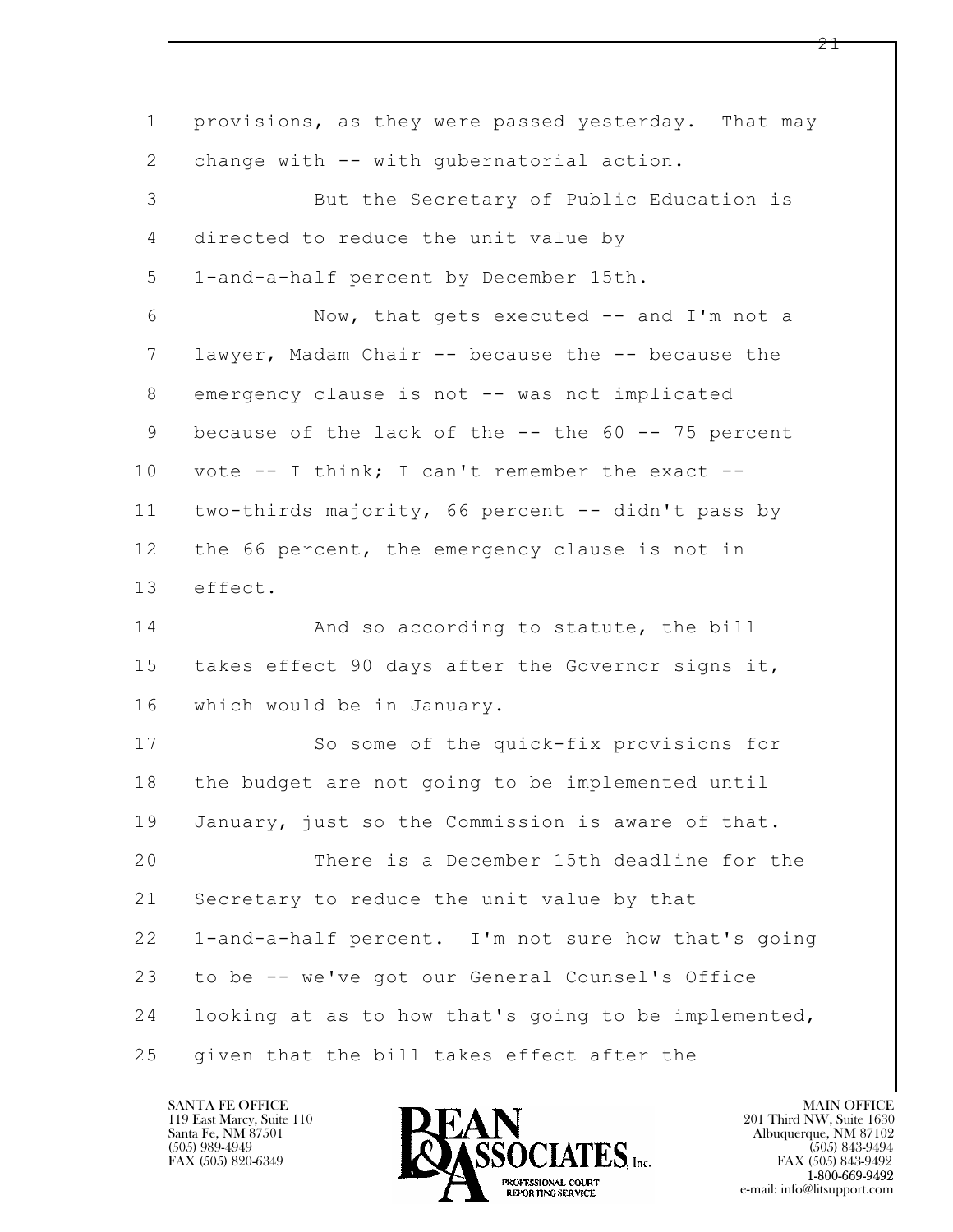| $\mathbf 1$ | December 15th deadline. So, you know, we're working |
|-------------|-----------------------------------------------------|
| 2           | through that.                                       |
| 3           | The other -- the other components that are          |
| 4           | in -- that are implicated -- that are provided for  |
| 5           | in the bill is -- as you're aware, the bill -- the  |
| 6           | Public School Support budget is -- has the          |
| 7           | above-the-line appropriation; that's the            |
| 8           | 1-and-a-half percent reduction. There's what we     |
| 9           | call "Categorical Distributions." And that is the   |
| 10          | emergency supplemental, the out-of-state -- the     |
| 11          | out-of-state tuition, the transportation            |
| 12          | distribution, the instructional materials           |
| 13          | distribution, the Indian Education Act              |
| 14          | appropriation, the Dual Credit appropriation, and   |
| 15          | the appropriation for the -- for the annual         |
| 16          | Statewide Assessment.                               |
| 17          | Those are considered categorical                    |
| 18          | appropriations. Those were reduced by \$30 million. |
| 19          | But bear in mind that \$12-and-a-half               |
| 20          | million is coming back to that -- that particular   |
| 21          | area as a result of the Capital Outlay swap. So the |
| 22          | net reduction to schools will be \$19-and-a-half    |
| 23          | million out of that -- I'm sorry -- \$17-and-a-half |
| 24          | million out -- my math is bad today.                |
| 25          | THE CHAIR: I went along with you; so it's           |

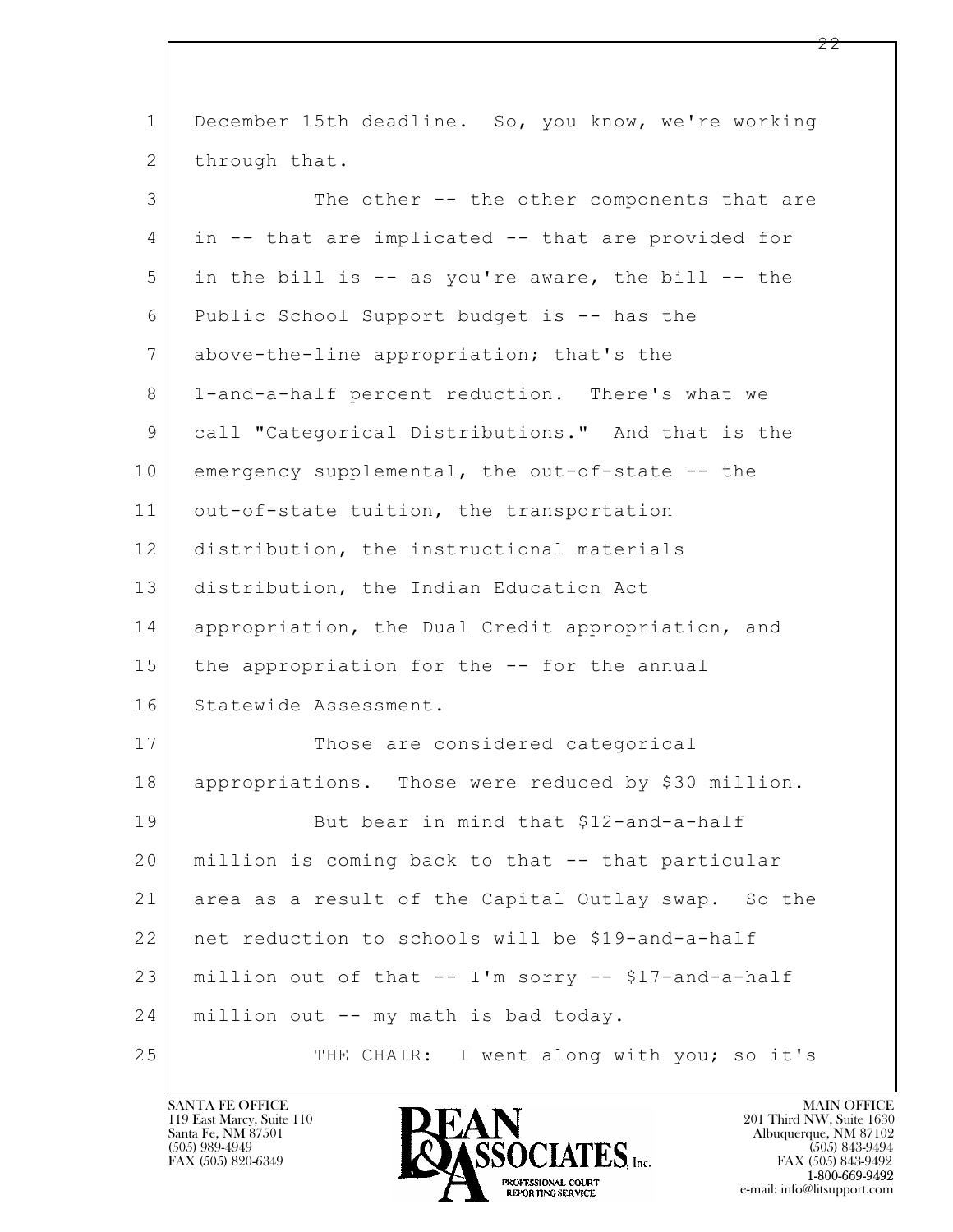| $\mathbf{1}$ | okay.                                                |
|--------------|------------------------------------------------------|
| $\mathbf{2}$ | DEP. SEC. AGUILAR: So \$17-and-a-half                |
| 3            | million is the net effect in the Categorical         |
| 4            | Appropriations.                                      |
| 5            | And then the below-the-line appropriations           |
| 6            | were reduced by \$25 million in the aggregate. And   |
| 7            | the reason that the word "aggregate" is there is     |
| 8            | that the FY '17 below-the-line appropriations were   |
| 9            | not fully funded by the Legislature in the last      |
| 10           | session. And so there was an appropriation to allow  |
| 11           | the Public Education Department to use remaining     |
| 12           | balances from the -- from the '16 appropriation to   |
| 13           | fully fund FY '17.                                   |
| 14           | So there's a $25 - -1'm$ sorry,                      |
| 15           | Madam Chair -- there was an amendment -- a           |
| 16           | \$22 million reduction to the below-the-line         |
| 17           | appropriations.                                      |
| 18           | Exempted from that reduction are                     |
| 19           | Kindergarten 3-plus, Pre-Kindergarten, and the Reads |
| 20           | to Lead Initiative; all of the early childhood       |
| 21           | initiatives were exempted from that reduction.       |
| 22           | Those are the big pieces from the -- from            |
| 23           | the Senate Bill 9.                                   |
| 24           | If there's questions? Otherwise, I'll                |
| 25           | move forward.                                        |

Г

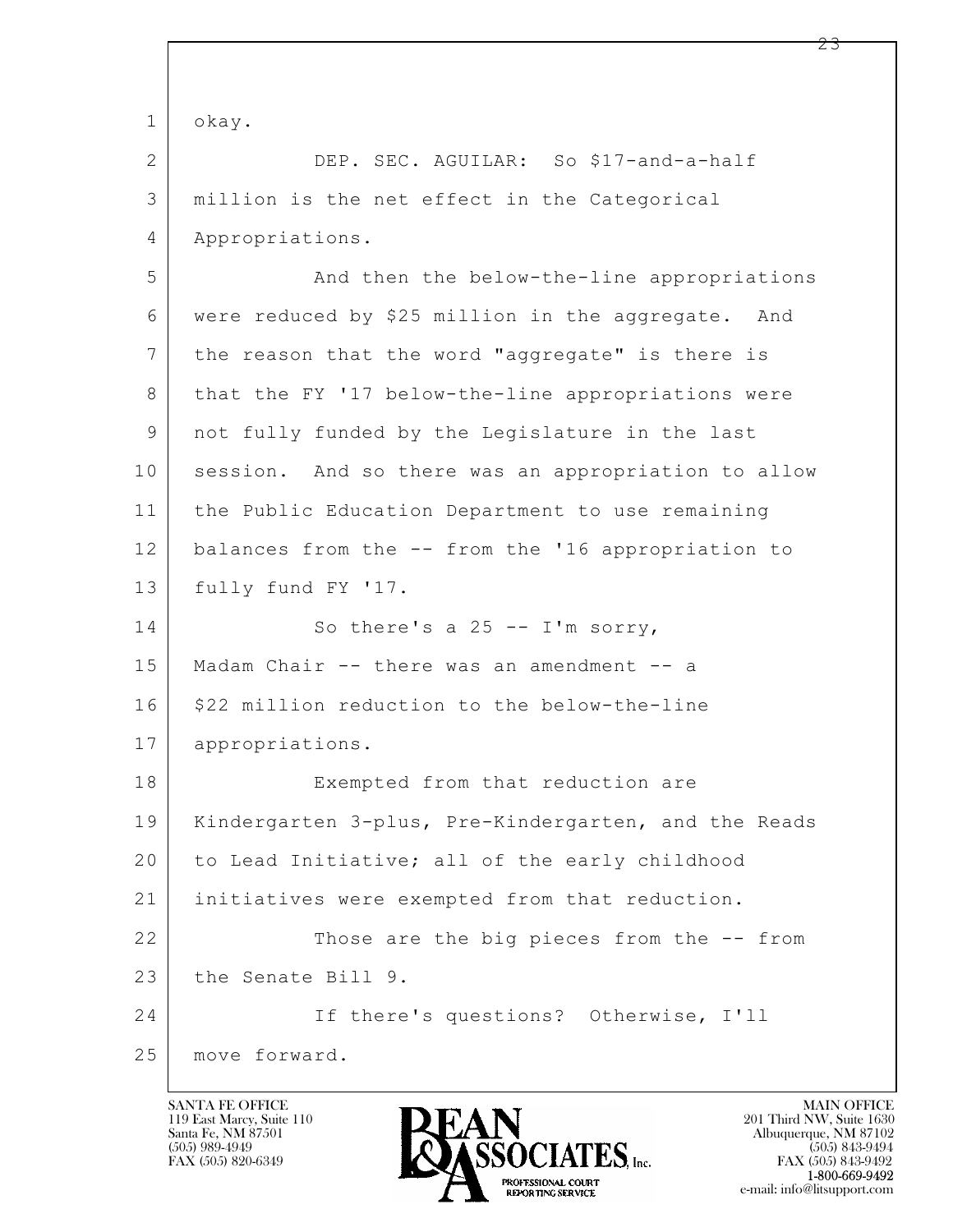$\mathbf{L}$  1 Ands the other bill, Madam Chair, that 2 didn't pass, but it's important to know the 3 background behind it, it was Senate Bill 10. 4 Senate Bill 10, as it came to the House from the 5 Senate side, removed -- or swept \$25 million in cash 6 balances from school districts and charter schools. 7 Going into the current fiscal year, the --8 the aggregate carryover from districts and charter 9 Schools from FY '16 into FY '17 is about a quarter 10 of a billion dollars, \$252 million, to be exact. 11 | And so there was a thought that there 12 would be a sweep of that. And that's what 13 Senate Bill 10 did; that died in House Education. 14 | And so there is no sweep coming to the school 15 districts or charter schools from their cash 16 balances for the current fiscal year -- well, unless 17 | there's action in January. 18 THE CHAIR: In January. 19 DEP. SEC. AGUILAR: But as of now, there's 20 no sweep to that. 21 THE CHAIR: Do you -- I'm sorry. Do 22 you -- are you anticipating that it's going to be 23 part of the fabric of the conversation in January? 24 DEP. SEC. AGUILAR: Madam Chair, I -- this 25 wasn't an initiative of the Department. It was --

119 East Marcy, Suite 110<br>Santa Fe, NM 87501

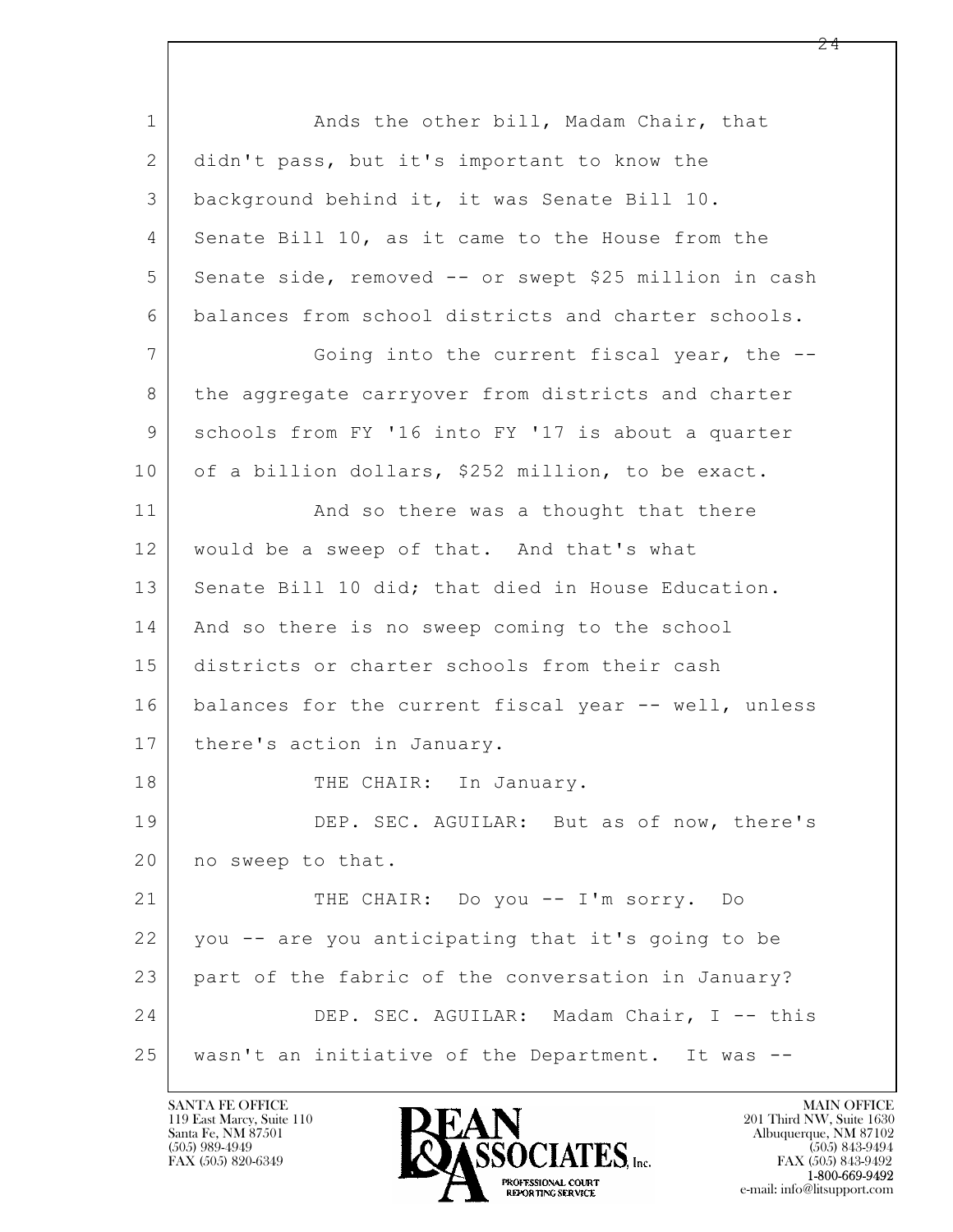$\mathbf{L}$  1 | it was an initiative of the Legislature. 2 THE CHAIR: Okay. 3 DEP. SEC. AGUILAR: So I can't -- I don't 4 know. But if you think about the published 5 shortfalls of almost \$600 million total, I believe 6 that this package only generated somewhere in the 7 neighborhood of \$400 million. So I think there's 8 still a \$200 million shortfall between FY '16 and 9 '17 that needs to be made up. And I think there's 10 some concerns by the Legislature about moving into 11 FY '18, as well. 12 So I would suggest that nothing is off the 13 table yet, until -- unless, you know, something 14 happens. I was hoping to win the lottery, so I 15 could give half of it to the State and help the 16 problem; but that didn't happen this last week.  $17 \mid \text{SO...}$ 18 | The Rand then the last, Madam Chair, that's 19 important -- well, so -- and the other thing I want 20 to remember -- and I don't want to -- this isn't -- 21 | I don't want it to be taken out of context; but I 22 | want to be fully transparent. 23 With the SEG being reduced by 24 1-and-a-half percent, then the 2 percent withholding 25 by authorizers and by the Department will be

119 East Marcy, Suite 110<br>Santa Fe, NM 87501



FAX (505) 843-9492 e-mail: info@litsupport.com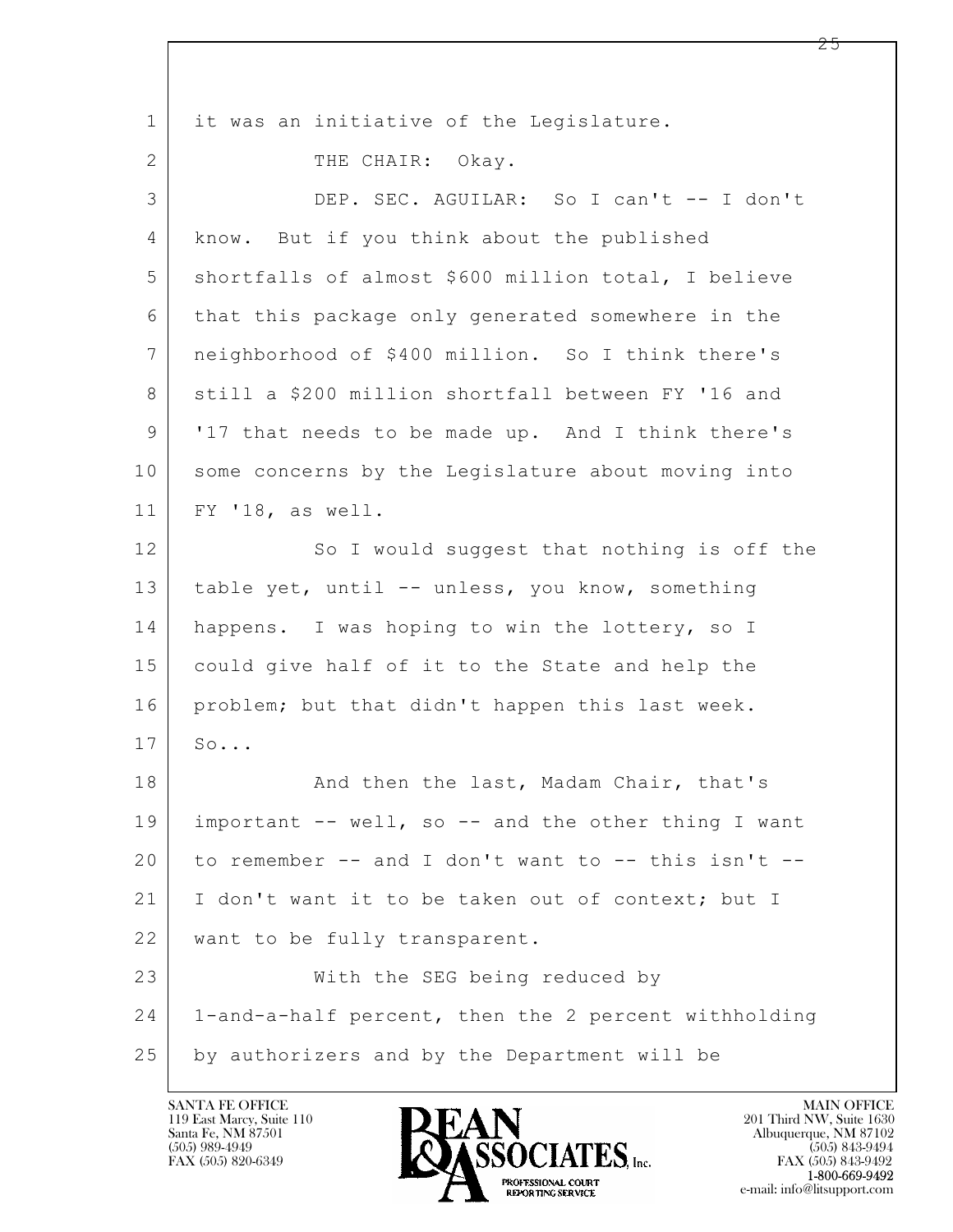| $\mathbf 1$    | reduced, as well; so we have to account for that in  |
|----------------|------------------------------------------------------|
| $\overline{2}$ | our expenditures and whatnot.                        |
| 3              | And then the final bill, Madam Chair, that           |
| 4              | I think has some pretty significant impacts, but not |
| 5              | immediate, is the -- the Public Education Department |
| 6              | is in the middle of negotiating a settlement of the  |
| $\overline{7}$ | MOE, the Maintenance of State -- the Maintenance of  |
| 8              | Effort for the State on special ed. That's been      |
| 9              | going on -- you've heard about it since 2012. We're  |
| 10             | in the middle of final negotiations with the         |
| 11             | Department of Education.                             |
| 12             | Part of that -- the -- part of that                  |
| 13             | agreement involves expenditure of monies over the    |
| 14             | next few years. And there was a \$16 million         |
| 15             | set-aside that was sitting over at the Board of      |
| 16             | Finance. That was swept into the Appropriation       |
| 17             | Fund. And so -- so right now, if we sign the         |
| 18             | settlement with the Feds, we don't have any money    |
| 19             | appropriated to execute the settlement; so we'll be  |
| 20             | asking the Legislature for an appropriation in       |
| 21             | January.                                             |
| 22             | But as -- as you're aware, there is some             |
| 23             | sentiment about, "Well, what if we don't fund it?"   |
| 24             | If we don't fund it, the settlement,                 |
| 25             | there's the potential of being -- having our special |

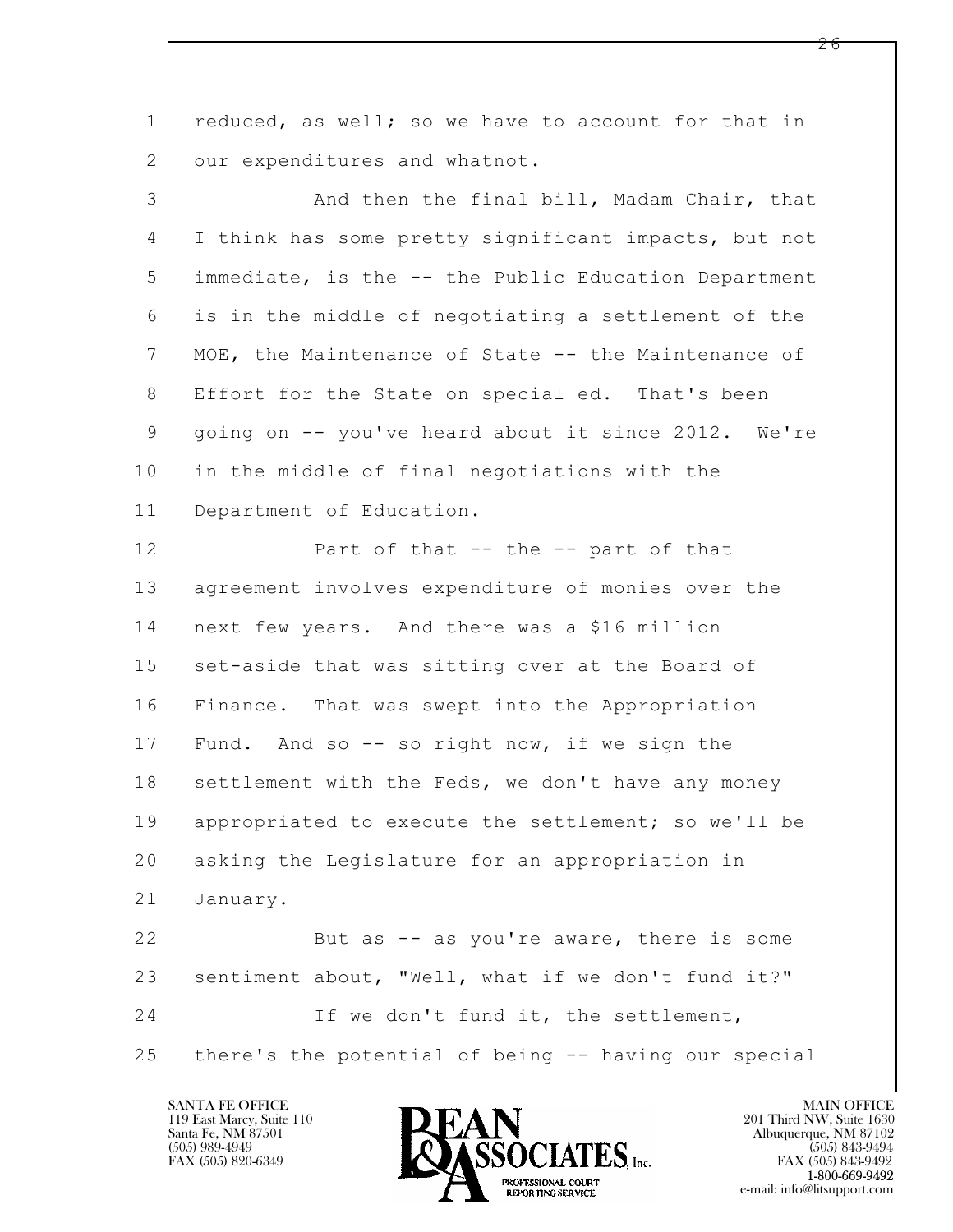| ed allocation from the Feds reduced. It could        |
|------------------------------------------------------|
| affect up to about \$85 million.                     |
| And so I think that's something -- I'm               |
| bringing it forward to the Commission, something to  |
| keep your eye on. Once the settlement is entered     |
| into, there -- there's going to be a need for -- for |
| funding to support that settlement. And so you       |
| might want to keep it on your radar, because, of     |
| course, a reduction of that -- of that amount would  |
| affect all school districts and charter schools in   |
| the state fairly significantly; so                   |
| Madam Chair, those are the three, or the             |
| four, bills that I wanted to talk about. You and I   |
| had a good conversation yesterday, and we're         |
| working -- I am committed, as I told you yesterday,  |
| to meeting on a more regular basis with you. So      |
| hopefully, we can -- we can solve our issues.        |
| And I stand for questions, Madam Chair.              |
| THE CHAIR: I appreciate that. Actually,              |
| part of our conversation at the work session         |
| yesterday, we were looking at benchmark standards    |
| for renewal. But that will also morph into           |
| benchmark standards for applications.                |
| And I admitted that my Achilles heel is              |
| the financial language; so that we hope that we can  |
|                                                      |

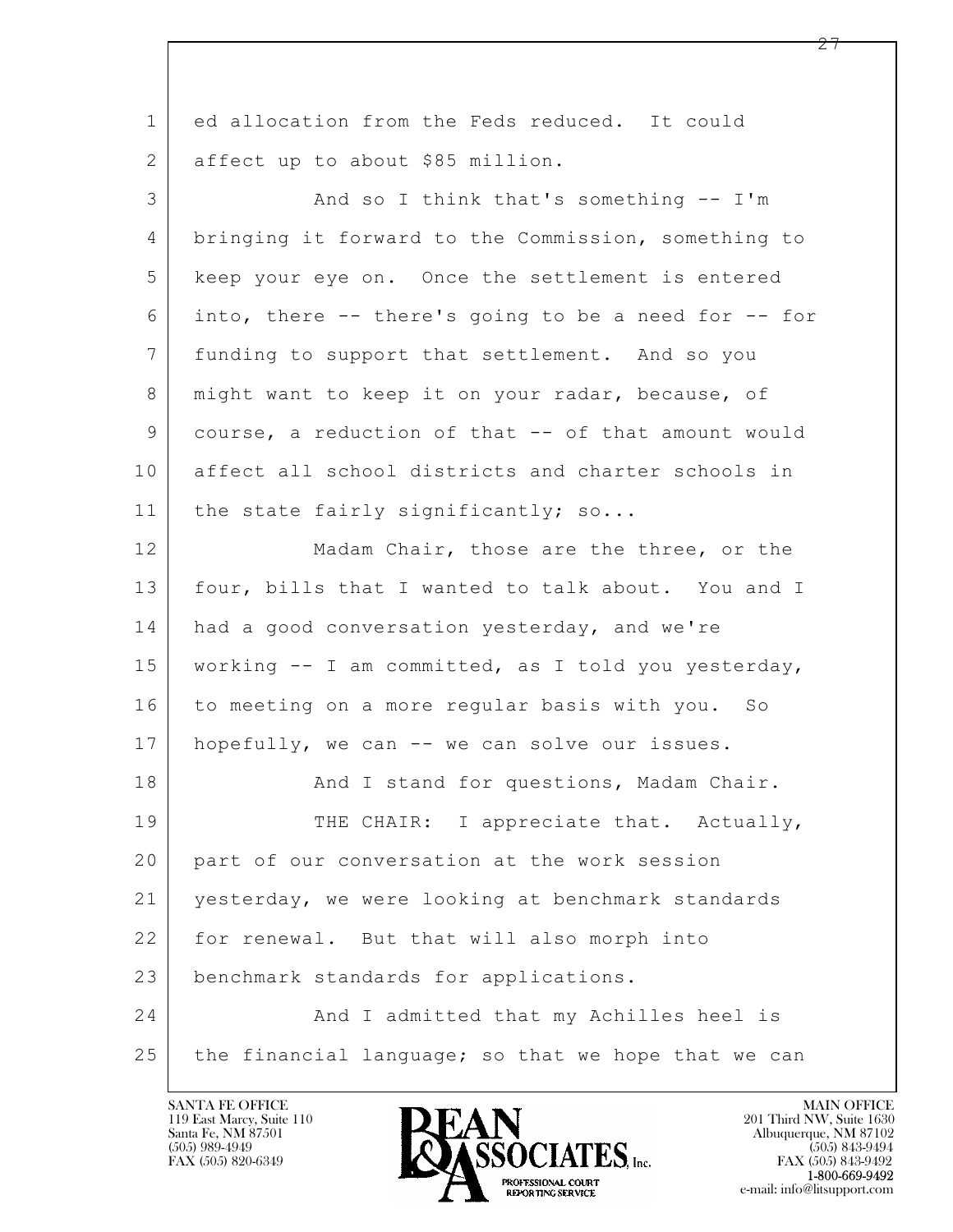$\mathbf{L}$  1 have a good conversation with you in the future, or 2 someone from your office, so that we can get the 3 appropriate language into those benchmarks so that 4 we know exactly what we should be looking for when 5 we're looking at a healthy, sustainable school. 6 That's, you know, something that we're 7 certainly looking to be able to do, and -- except 8 for Commissioner Toulouse and, I believe, our new 9 Commissioner -- they've got a little more experience 10 with the finances. And we'd like to be able to use, 11 for lack of a better term -- Cliff Notes, so that we 12 can look at certain hallmarks and know that this 13 school is sustainable and can go forward on a 14 financial basis. 15 DEP. SEC. AGUILAR: Madam Chair, we'll 16 certainly work with you on those. 17 THE CHAIR: Thank you. 18 Commissioner Toulouse? 19 | COMMISSIONER TOULOUSE: Madam Chair, 20 Deputy Secretary Aguilar, you know my ongoing 21 concern is our expenses and a budget. Can we have a 22 way to sit down -- especially if there's going to 23 have to be a reduction -- that you can show us what 24 you have planned to spend for us, so we can also see 25 where our expenditures go?

119 East Marcy, Suite 110<br>Santa Fe, NM 87501

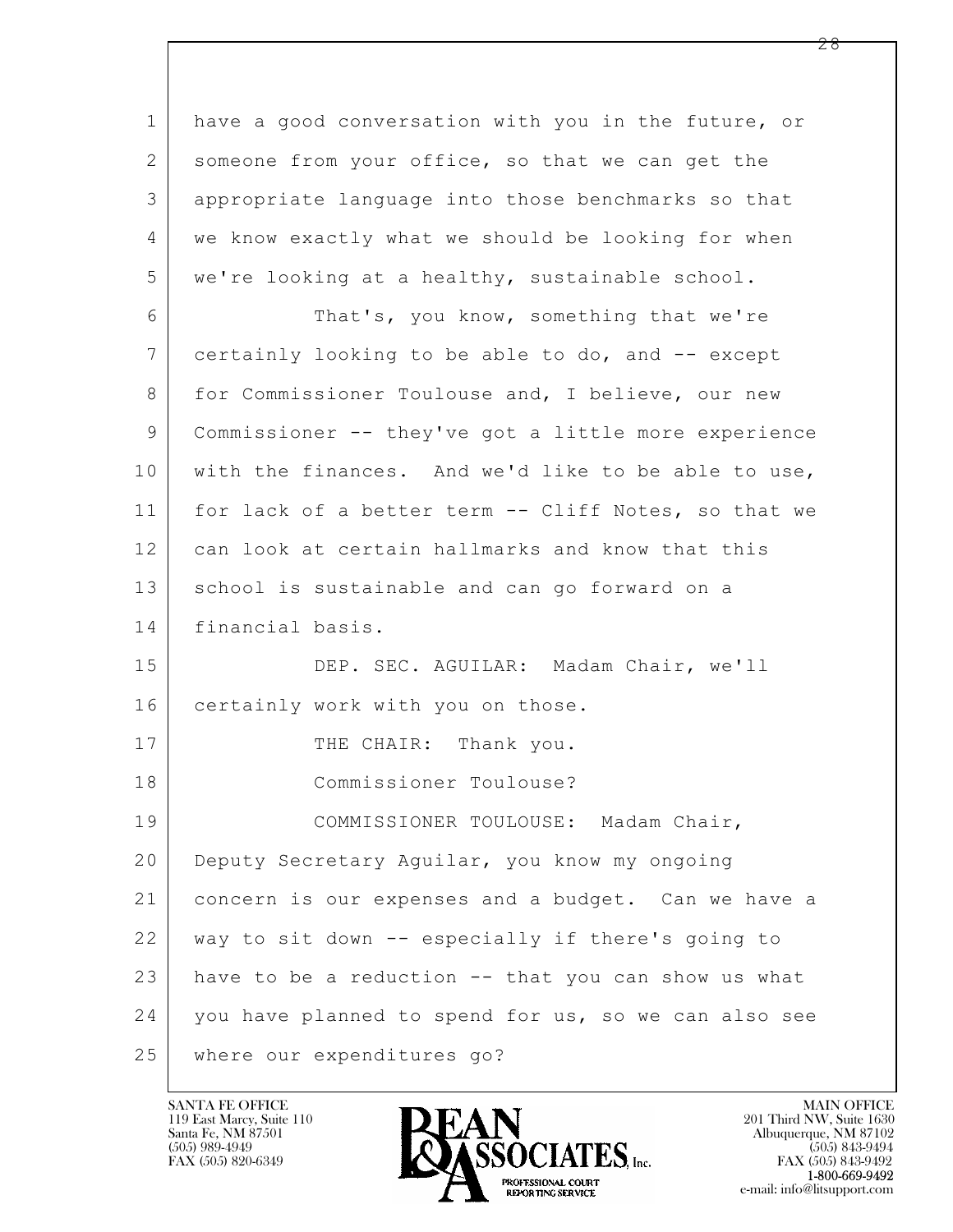$\mathbf{L}$  1 Because my four years here, it's been 2 pretty much in limbo. You pay when we ask for 3 | stuff. You got us the new chairs a few years back, 4 things like that. But I think we need to have a 5 picture of what it costs us to be a Commission. 6 | South Is there a way we can have that 7 information, and then also see, as you reduce, what 8 reductions would come of that? Because I think, as 9 a Commission, it's important that we know what we 10 cost. 11 | DEP. SEC. AGUILAR: Yes, Madam Chair and 12 | Commissioner, we can do it -- so we have the numbers 13 for FY '16 for the closed fiscal year. '17 is just 14 started. So -- but we can produce those. 15 COMMISSIONER TOULOUSE: I -- thank you. I 16 would appreciate that; because, you know, I like to 17 think in the fiscal terms, too. And I would like to 18 see, you know, what our expenses are. And then 19 also, to me, that -- that's a way of us starting to 20 | establish what is our value, not only to what we 21 cost, but then are we valued in doing this job and 22 whatever. 23 | It's a beginning of -- to me, I think we 24 need -- we'll have a lot of new people coming on in 25 January. And I would like to work on a Commission

119 East Marcy, Suite 110<br>Santa Fe, NM 87501

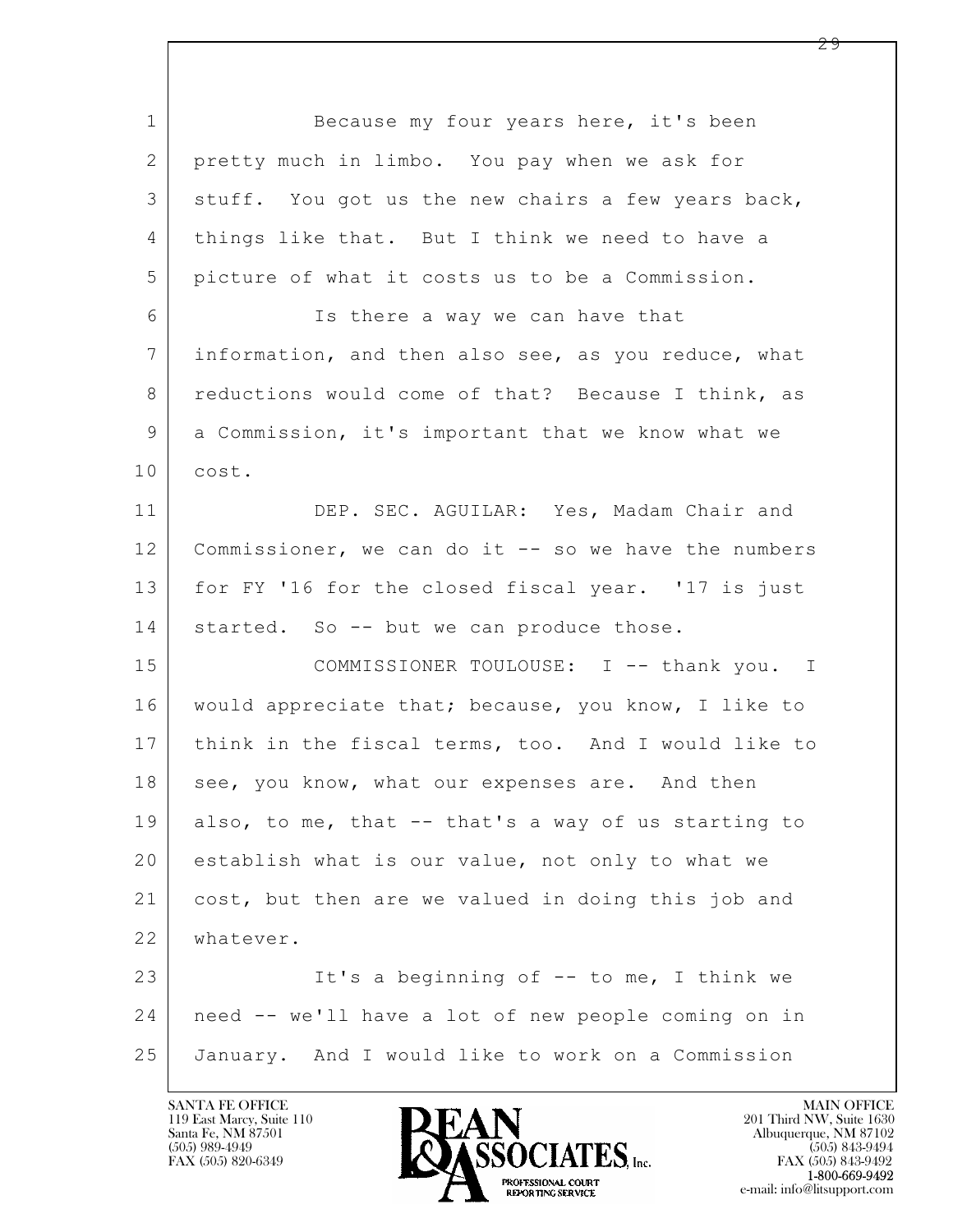$\mathbf{L}$  1 identity of who we are as a Commission that I 2 haven't necessarily seen in the time I've been here; 3 because I think it's important, with the budget 4 problems there are and things like that, that we are 5 a group that understands who we are. 6 So, thank you. 7 THE CHAIR: Thank you. Any other 8 questions? 9 COMMISSIONER JOHNSTON: Madam Chair, 10 Deputy Secretary Aquilar, you do not remember me. 11 But in my position as Superintendent of the State 12 Supported Schools for CYFD, you worked diligently 13 with me to get some federal dollars released because 14 of slowness of Secretary -- or CYFD attorneys and 15 PED attorneys agreeing on the language in the MOU. 16 | And you made it possible for me to keep people paid. 17 | And I've always wanted to thank you for 18 | that. You worked with me into the night answering 19 e-mails. I don't even know if you remember it. But 20 I remember being in limbo for those salaries, and I 21 would like to publicly acknowledge you and thank you 22 for that. 23 DEP. SEC. AGUILAR: Madam Chair and 24 Commissioner -- and of course, I remember you. 25 COMMISSIONER JOHNSTON: Oh, okay. I was

119 East Marcy, Suite 110<br>Santa Fe, NM 87501



FAX (505) 843-9492 e-mail: info@litsupport.com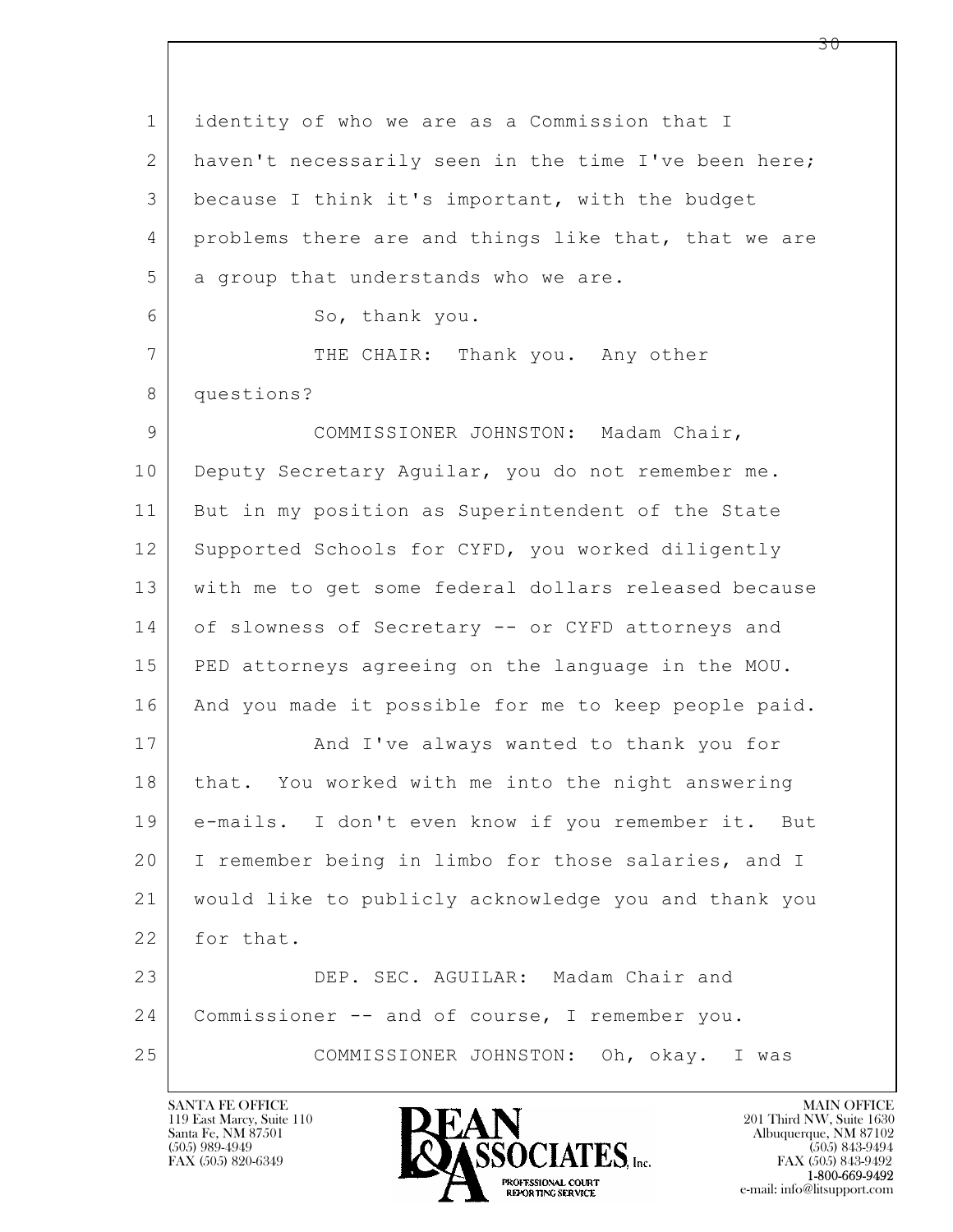$\mathbf{L}$  1 | nice, because I wanted you to help me. 2 DEP. SEC. AGUILAR: It wasn't that. But I 3 remember all the folks I work with. And I 4 appreciate it. I wanted to express my condolences 5 with you having to work with Representative Smith. 6 COMMISSIONER JOHNSTON: But we raised him 7 pretty well. He did all right. He had a lot to 8 learn. 9 DEP. SEC. AGUILAR: Madam Chair, he's a 10 good guy, and a fine Legislator; so it's a pleasure 11 to work with him. 12 COMMISSIONER JOHNSTON: I respect him, 13 also. Thank you, Madam Chair. 14 THE CHAIR: Will the court reporter please 15 note that Commissioner Chavez is here? 16 COMMISSIONER ARMBRUSTER: This is not on 17 the subject of finance. I just wanted to clarify 18 | something. So the teacher evaluations -- you know 19 about that; right? 20 DEP. SEC. AGUILAR: Madam Chair and 21 Commissioner, I know about the teacher evaluations. 22 COMMISSIONER ARMBRUSTER: So it has 23 changed as of very recently, in the last couple of 24 days, maybe, even, that all districts and charter 25 schools have to include, in their teacher

119 East Marcy, Suite 110<br>Santa Fe, NM 87501

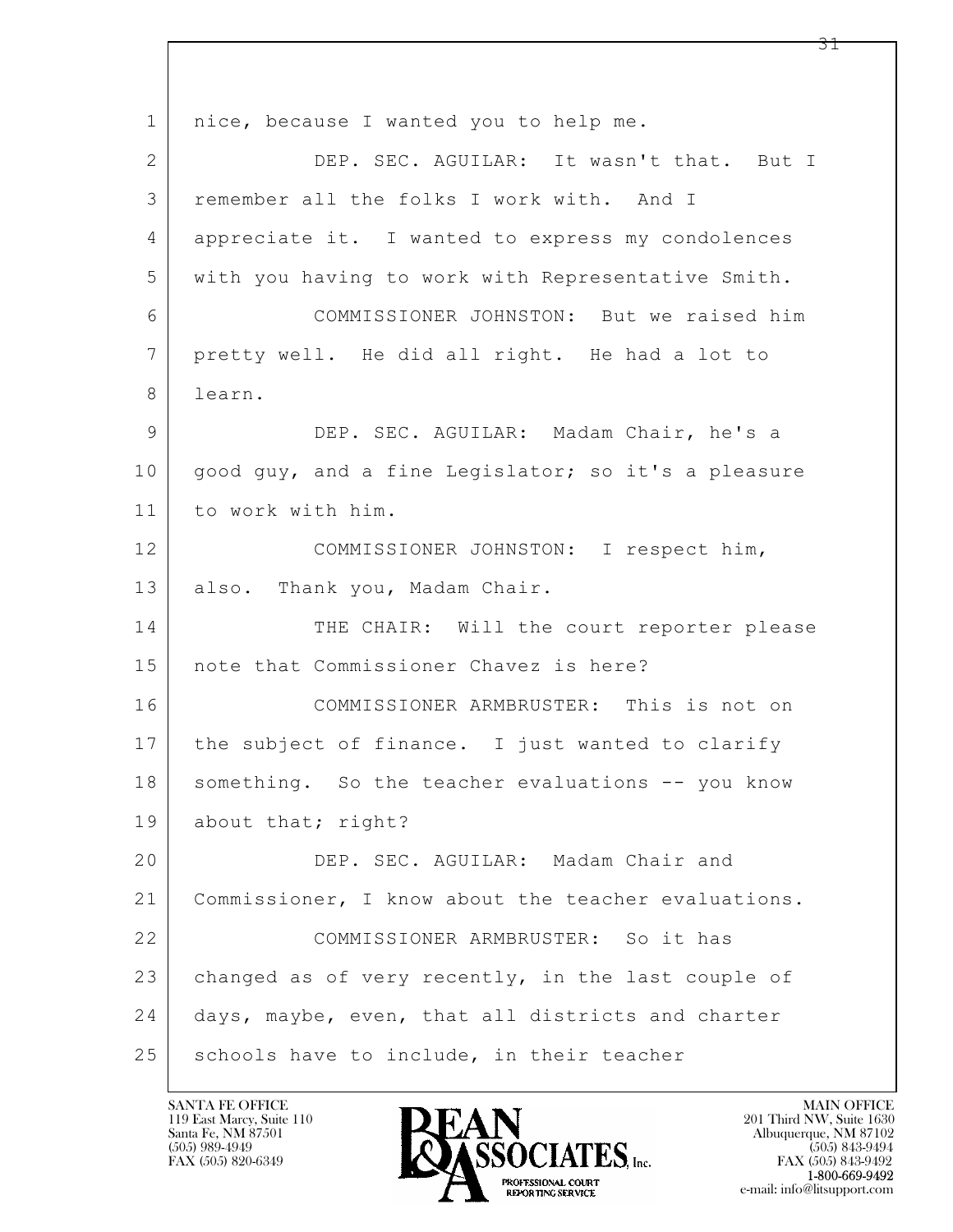$\mathbf{L}$  1 evaluation, attendance, even if they hadn't done 2 that before and they had chosen other ways of doing 3 it. Is that true? 4 DEP. SEC. AGUILAR: Madam Chair and 5 Commissioner, I believe it is; but I'm not going to 6 say "yes." I would have to check and get an answer 7 for you. I know about the system, and I know about 8 it in general terms. It's not my area of expertise. 9 THE CHAIR: I think the other Deputy 10 Secretary would be best to answer that question. 11 COMMISSIONER ARMBRUSTER: That's fine. 12 THE CHAIR: Any other questions? 13 MS. POULOS: Madam Chairwoman, Deputy 14 Secretary Aquilar, one of the items that was asked 15 yesterday was about the memo on transportation. 16 THE CHAIR: Oh, yes. I'm sorry. 17 DEP. SEC. AGUILAR: I was trying to think 18 what I needed to cover in addition, and I couldn't, 19 | Madam Chair. And so thank you. 20 So Madam Chair, the -- this is a -- as you 21 think about your legislative priorities or 22 | legislative requests, this might be something to 23 consider. 24 I sent a memo out in the last couple of 25 weeks regarding the use of -- for lack of a better

119 East Marcy, Suite 110<br>Santa Fe, NM 87501



FAX (505) 843-9492 e-mail: info@litsupport.com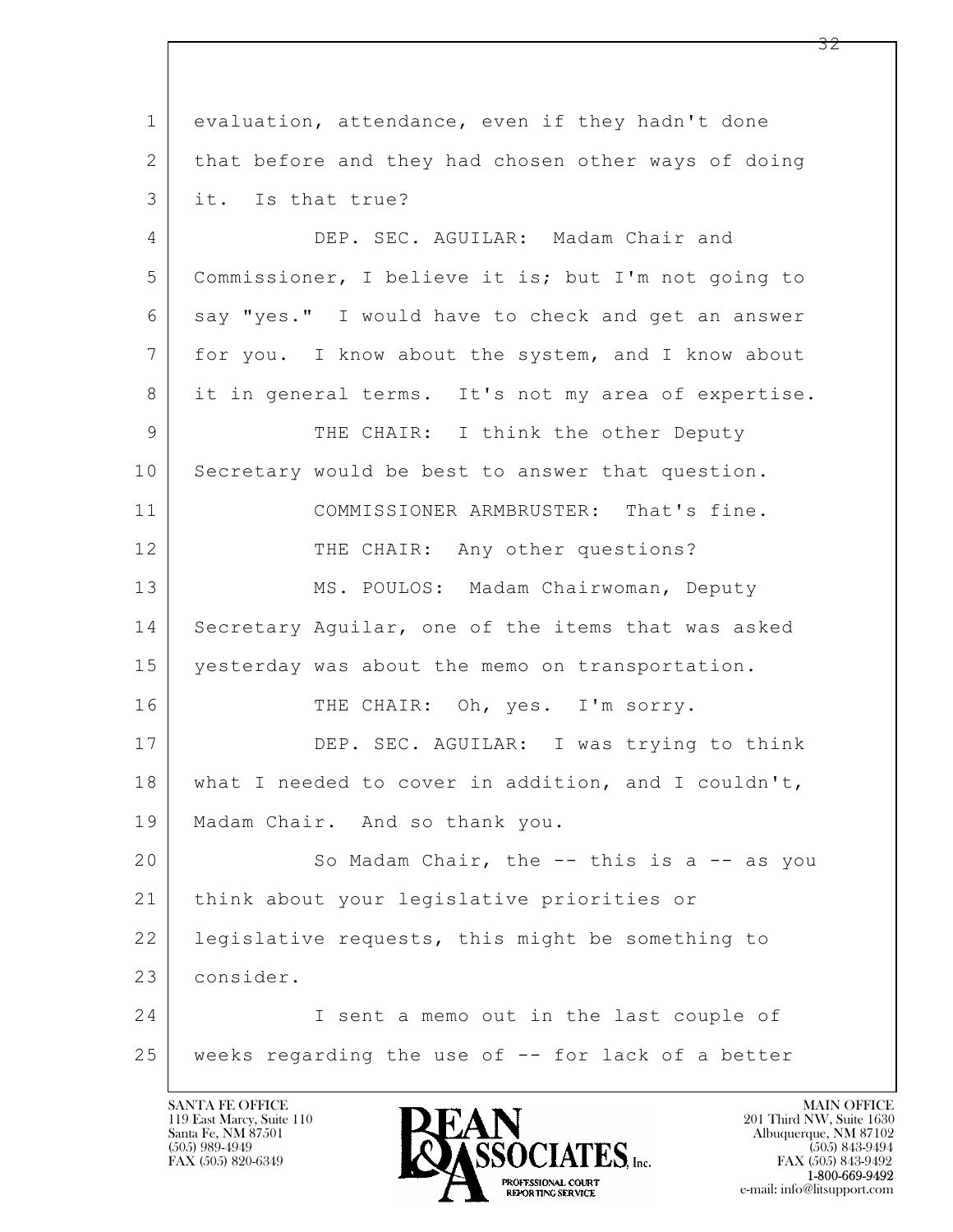| $\mathbf{1}$   | word -- alternative vehicles for to-and-from        |
|----------------|-----------------------------------------------------|
| 2              | transportation. The statute is very clear that      |
| 3              | to-and-from transportation should be -- should be   |
| 4              | conducted only on school buses.                     |
| 5              | I know charter schools are a bit                    |
| 6              | different. I know a number of them have -- you      |
| $\overline{7}$ | know, for example, purchased Suburbans and -- and   |
| 8              | Suburbans don't require a commercial driver's       |
| 9              | license to operate.                                 |
| 10             | I -- so they really are not covered under           |
| 11             | the to-and-from transportation components of the    |
| 12             | transportation statutes; and so they shouldn't be   |
| 13             | used to transport kids to and from school. Many     |
| 14             | districts use them as activity vehicles, where they |
| 15             | transport teams and whatnot.                        |
| 16             | The -- the memo didn't cover that                   |
| 17             | particular piece. We really were looking only at    |
| 18             | to-and-from transportation. But -- and again, I'm   |
| 19             | not a lawyer. But my lawyers are telling me that -- |
| 20             | that districts and charter schools should be        |
| 21             | visiting with their attorneys about the liability   |
| 22             | issues. You're taking a -- a teacher, a coach, a    |
| 23             | principal, that's -- that just has a regular        |
| 24             | driver's license, that is not having to -- is not   |
| 25             | subjected to the -- to the physical -- the -- the   |

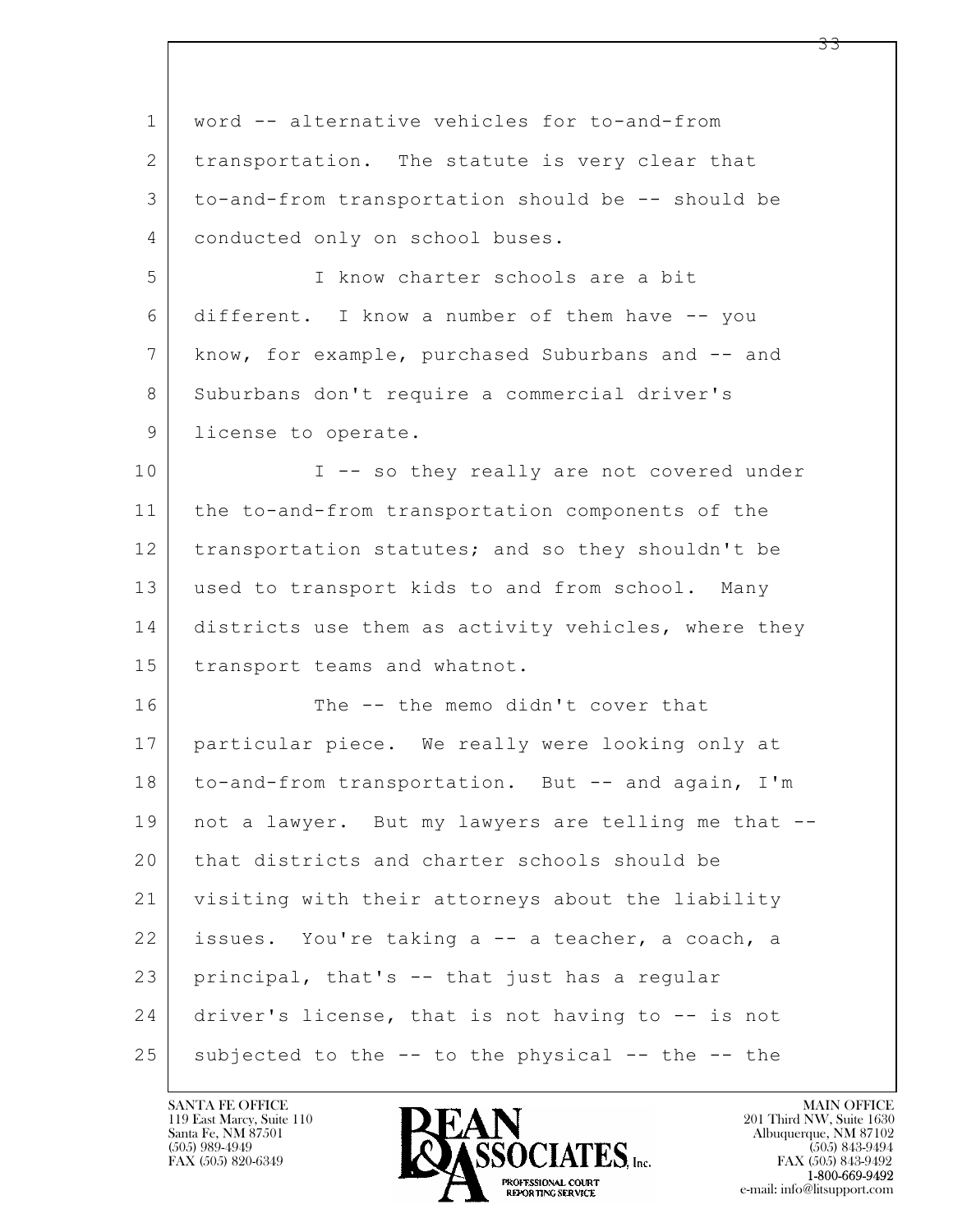1 health physical requirements, doesn't -- is -- just 2 has a standard driver's license, and is transporting 3 kids to and from activities and other things. And 4 so if there -- if there needs to be a fix, we're 5 willing to work with whomever.

6 The LESC, I believe, is trying to address 7 to-and-from transportation, as well. But it is a 8 concern that we have a number of children that are 9 being transported to school activities in Suburbans 10 by someone that just -- not that they're not bad --11 I don't know if they're good drivers or bad drivers. 12 But I think it puts teachers and schools at a risk. 13 And that's the reason for that.

 $\mathbf{L}$ 14 Now, there is an argument -- and I'm --15 | I'm a special ed teacher by training; so I'm 16 somewhat sympathetic to the argument that, "Well, we 17 have kids, special ed kids, in particular, that are 18 working out in businesses as part of their IEP." 19 | And -- and it really is -- as part of the 20 normalization process of things, it's better that 21 they be transported in an unmarked vehicle, where 22 they -- you know, they just go to work. It's not a 23 big deal. 24 And I'm sympathetic to that. But that's

 25 part of the instructional to-and-from program. It's

119 East Marcy, Suite 110<br>Santa Fe, NM 87501



FAX (505) 843-9492 **EXECUTE EXECUTE:**<br>REPORTING SERVICE e-mail: info@litsupport.com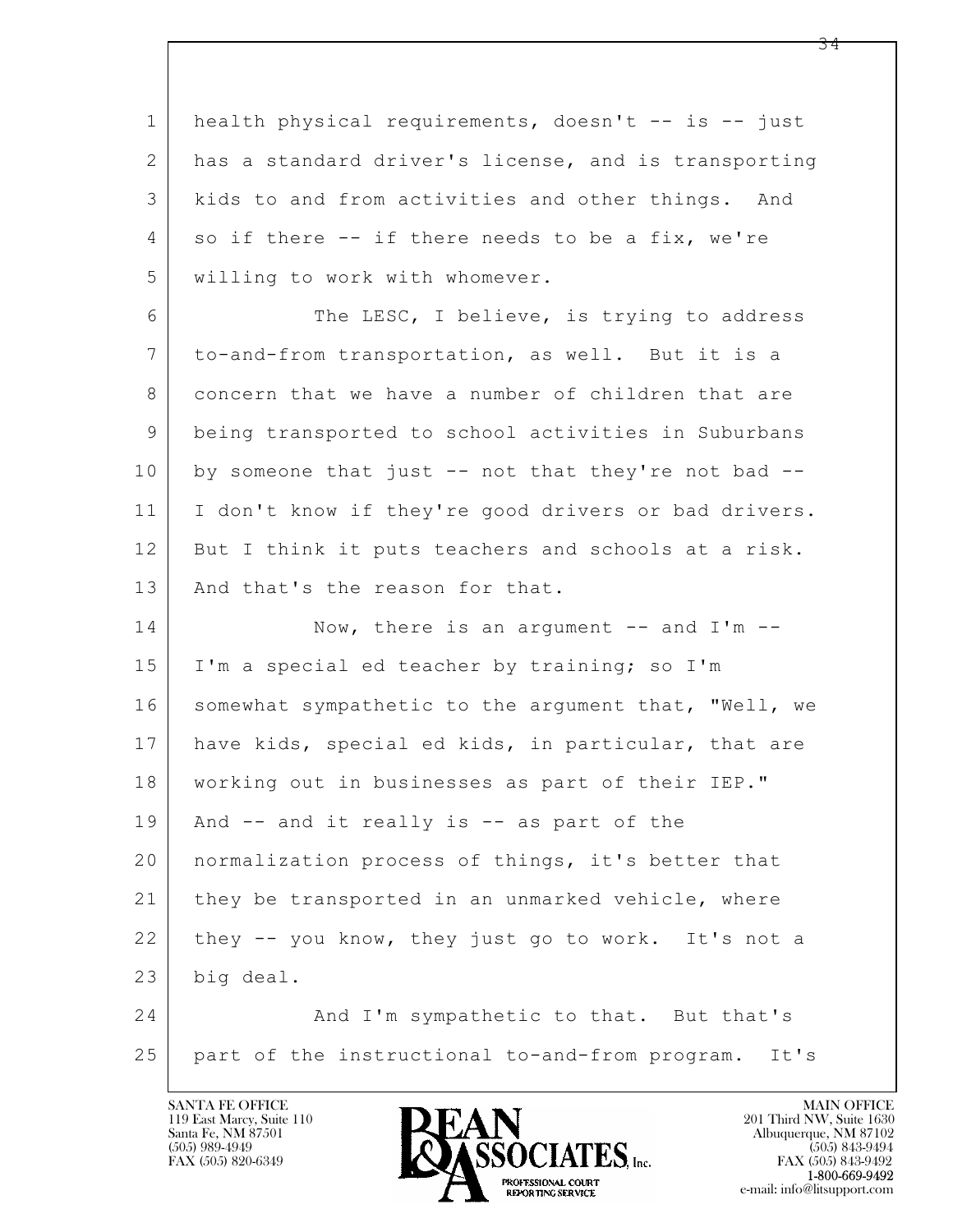$\mathbf{L}$  1 concerning that -- who's driving it. I don't know 2 who's driving those Suburbans. It could be a 3 custodian; it could be a teacher; it could be -- and 4 I don't know. 5 So it just -- it -- for the to-and-from 6 thing, if that's the desire of folks around the 7 state, I think we need to have the Legislature 8 | modify the statutes to provide for it; because right 9 now, it's not provided for. And I know it's causing 10 some angst and concern. 11 The intent wasn't to cause angst and 12 concern. Again, it's not provided for in the 13 to-and-from statutes. 14 THE CHAIR: Okay. Because I notice a 15 number of phone calls that came to me were over 16 concerns; because a number of charters do, for 17 athletic events and other activities, they even -- 18 | they'll rent a vehicle just for that particular 19 event. So... 20 DEP. SEC. AGUILAR: And, Madam Chair, if I 21 may, on that point? I just want to be -- again, I'm  $22$  not  $-$  I'm sympathetic, to a point. 23 THE CHAIR: I know. 24 DEP. SEC. AGUILAR: But remember that 25 | school buses, whether they're the big 77-passenger

119 East Marcy, Suite 110<br>Santa Fe, NM 87501

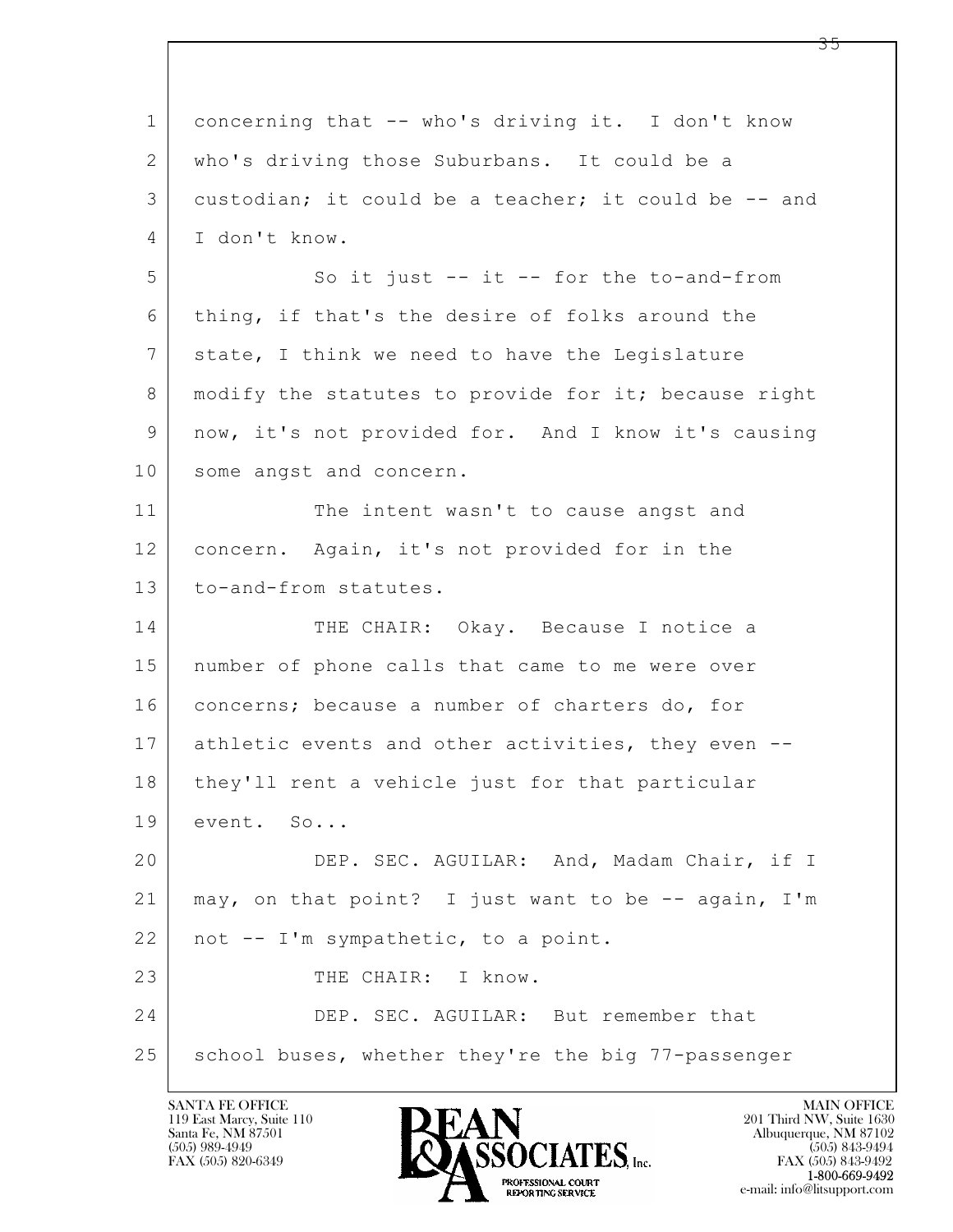| $\mathbf 1$    | buses, or they're the small 10- or 12-passenger      |
|----------------|------------------------------------------------------|
| $\overline{2}$ | buses, they're required to undergo an annual         |
| 3              | inspection, plus a -- every time they're started up, |
| 4              | bus drivers are required to make an inspection of    |
| 5              | the -- a visual inspection; but brakes, tires.       |
| 6              | Folks don't do that.                                 |
| $\overline{7}$ | If you're renting an SUV from Hertz, who             |
| 8              | knows how it was treated the driver before? And is   |
| $\mathsf 9$    | it safe to -- to do?                                 |
| 10             | So I think there are some legitimate                 |
| 11             | concerns. We want to work with schools -- and it's   |
| 12             | not just charter schools; it's school districts, as  |
| 13             | well, that are raising concerns with me. Nobody      |
| 14             | likes my letter. But the concern needed to be        |
| 15             | expressed, because I think it's an important issue.  |
| 16             | And if the -- if we need to have it dealt with by    |
| 17             | the Legislature, then we should; but there should be |
| 18             | parameters on inspections, on driver qualifications  |
| 19             | and things of that nature.                           |
| 20             | THE CHAIR: Right. Because I had a                    |
| 21             | concern over liability. God forbid there's an        |
| 22             | accident, why -- who's held responsible? If it's     |
| 23             | that individual driver, that's -- you know. And I    |
| 24             | don't think -- and I don't think people are really   |
| 25             | thinking that whole thing through, because they're,  |

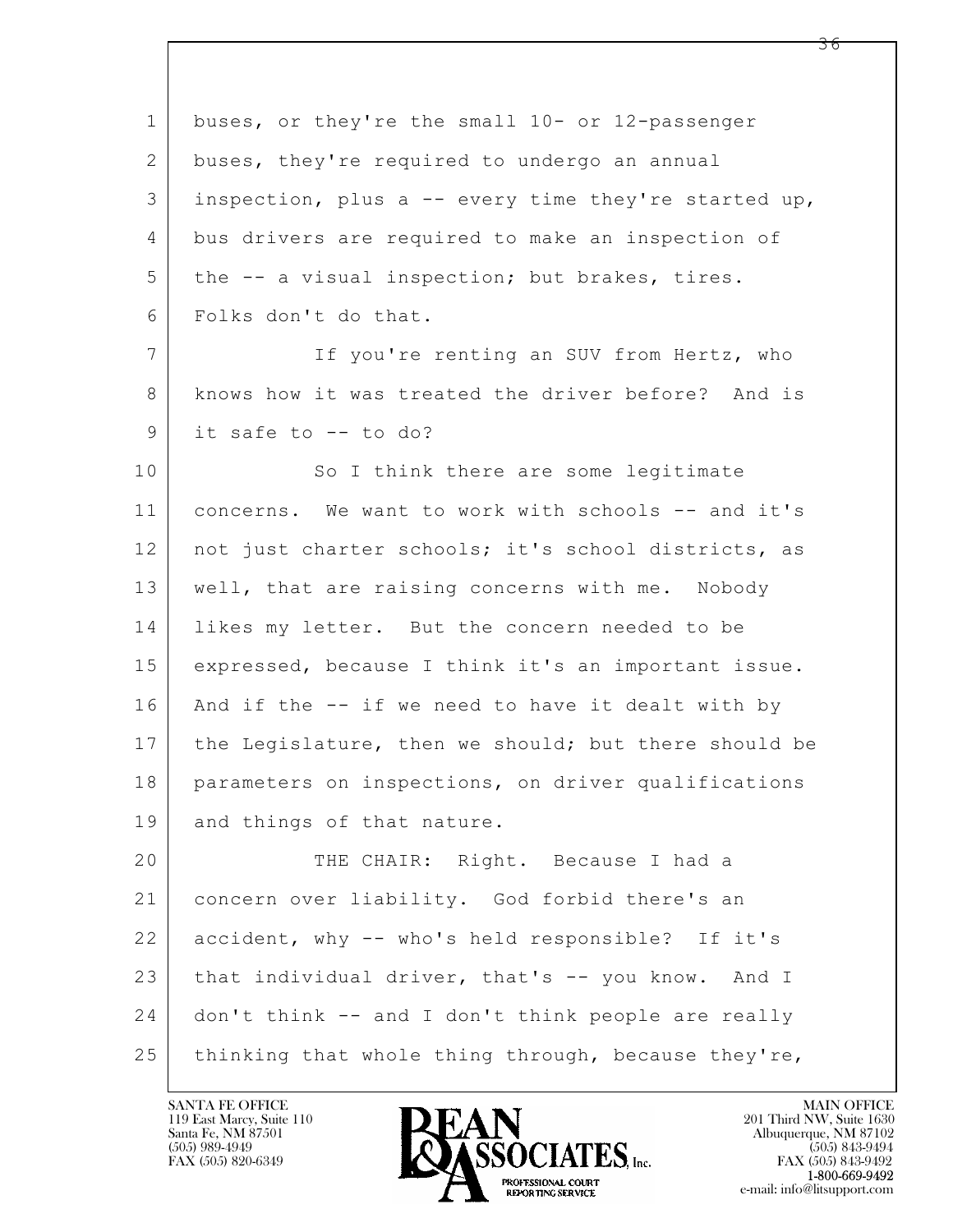$\mathbf{L}$  1 | you know, dealing with limited budgets --2 DEP. SEC. AGUILAR: Yes, ma'am. 3 THE CHAIR: -- and trying to do the best 4 for the students. But I appreciate the concern. 5 And I do think it's a conversation -- because I do  $6$  think it  $-$  I had some questions after reading it. 7 And I know, like I said, a number of the schools had 8 concerns over, "Should I be doing any of this any 9 longer?" 10 | And I quess the -- the basic answer is, 11 "No." 12 DEP. SEC. AGUILAR: Yes, probably --13 | that's probably the right answer, until we can get 14 this fixed. 15 THE CHAIR: Right. 16 DEP. SEC. AGUILAR: If we can get the 17 parameters of inspections and driver qualifications, 18 I think that's a different thing. But I see some 19 crazy drivers on the road every day. And some of  $20$  those  $-$ 21 THE CHAIR: It's not always that driver; 22 it's everyone else on the road. Yes. 23 DEP. SEC. AGUILAR: It could be that 24 driver who's crazy on the way to work who's driving 25 your kids in the afternoon.

119 East Marcy, Suite 110<br>Santa Fe, NM 87501

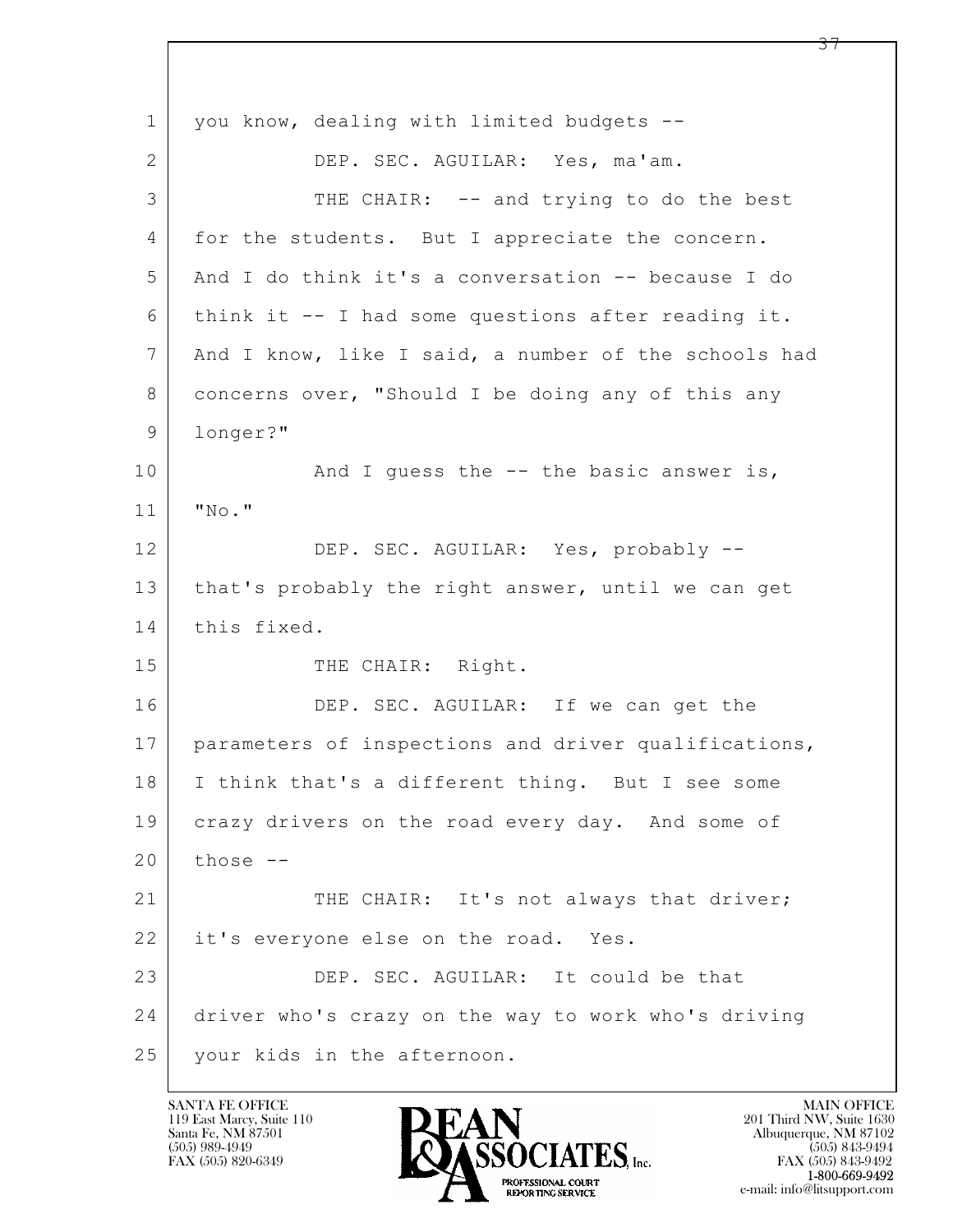| $\mathbf{1}$   | THE CHAIR: I've lived that. Yes.                    |
|----------------|-----------------------------------------------------|
| $\overline{2}$ | Commissioner Armbruster?                            |
| 3              | COMMISSIONER ARMBRUSTER: So is it -- I am           |
| 4              | totally with you. I got that. Because I've          |
| 5              | actually driven those for the special ed, and I've  |
| 6              | been there, done that. And I do not have a          |
| $7\phantom{.}$ | commercial driver's license. However, I was using a |
| 8              | school-inspected Suburban.                          |
| 9              | However, would a possible fix be that the           |
| 10             | school -- somehow this inspection occurs with the   |
| 11             | cars, and the people or person driving it obtaining |
| 12             | a commercial license? Does that help, or not?       |
| 13             | DEP. SEC. AGUILAR: Madam Chair and                  |
| 14             | Commissioner, I believe it does. But I -- it's not  |
| 15             | provided for in statute. What -- I think what folks |
| 16             | are talking about is we recognize the need; but     |
| 17             | let's make sure that we cover all of our bases in   |
| 18             | terms of driver qualification, vehicle safety, and  |
| 19             | whatnot. So when you say you drove a vehicle that   |
| 20             | was -- and I'm not questioning that it was          |
| 21             | inspected. But was it really inspected? Or was it   |
| 22             | driven by the last person and parked and then the   |
| 23             | next person grabs the keys?                         |
| 24             | COMMISSIONER ARMBRUSTER: Of course, I               |
| 25             | don't know; but it was a school district.           |

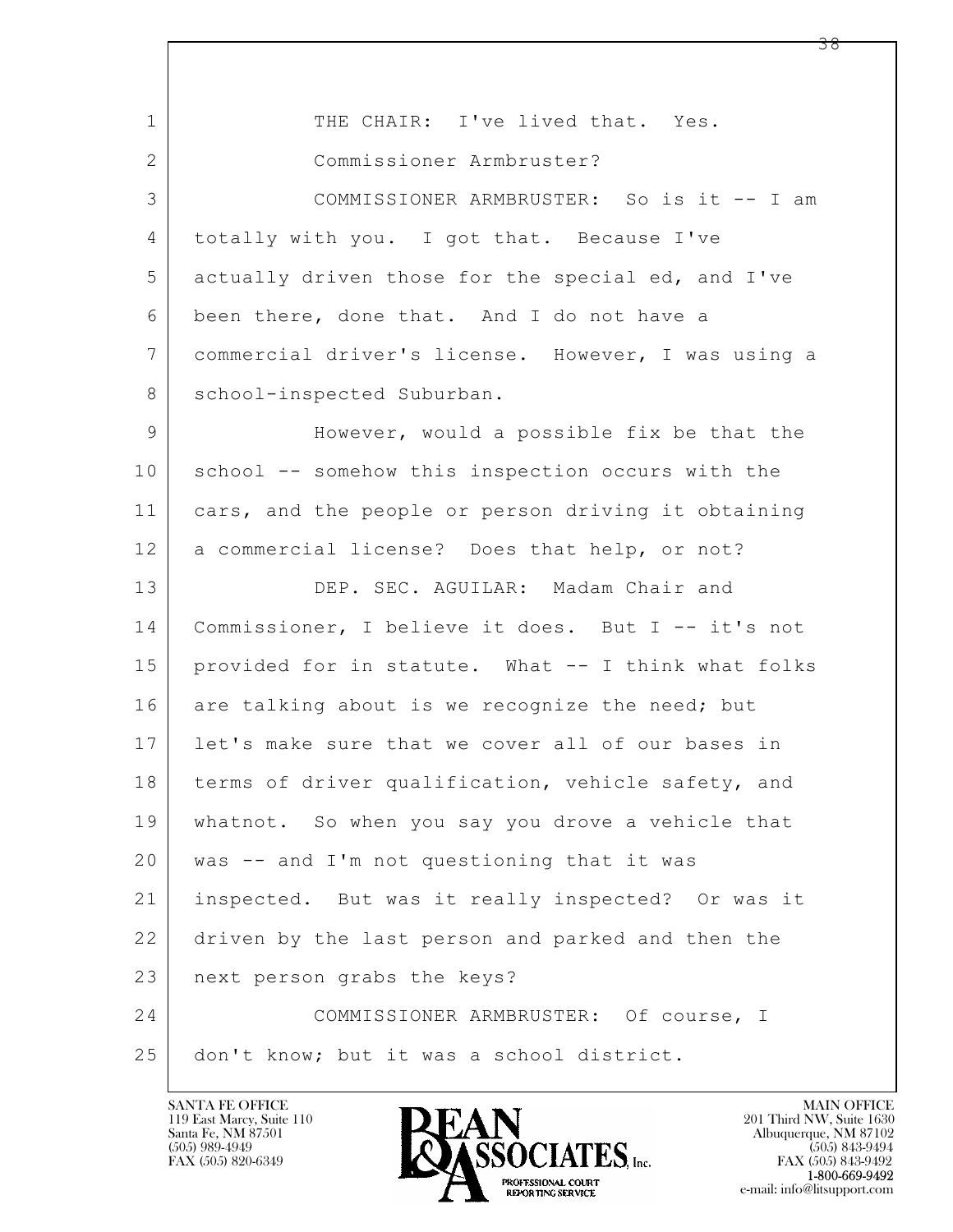$\mathbf{L}$  1 DEP. SEC. AGUILAR: With the buses, as an 2 example, the buses are now outfitted with what's 3 called an "RFD," a radio frequency device. And so 4 the bus driver has to go and actually inspect and 5 then swipe a tag. And so that -- every position on 6 the bus that needed to be inspected has these tags 7 on it. If they miss one, they can't start the bus, 8 or it goes on their inspection sheet. 9 COMMISSIONER ARMBRUSTER: This is a long 10 | time ago; so I'm going to say no. 11 THE CHAIR: They didn't have chips back 12 then. 13 DEP. SEC. AGUILAR: But, Madam Chair, it's 14 something to work with. I recognize the need. 15 Let's just do it right. 16 THE CHAIR: Yes, absolutely, because we 17 want -- the best interests are the safety of the 18 | students, number one. But we also don't want a 19 school and/or an individual staff member to be put 20 into a financial situation -- 21 DEP. SEC. AGUILAR: That's correct. 22 THE CHAIR: -- that could just crush them. 23 DEP. SEC. AGUILAR: Yes, ma'am. 24 THE CHAIR: Commissioner Toulouse? 25 COMMISSIONER TOULOUSE: Madam Chair, I

119 East Marcy, Suite 110<br>Santa Fe, NM 87501

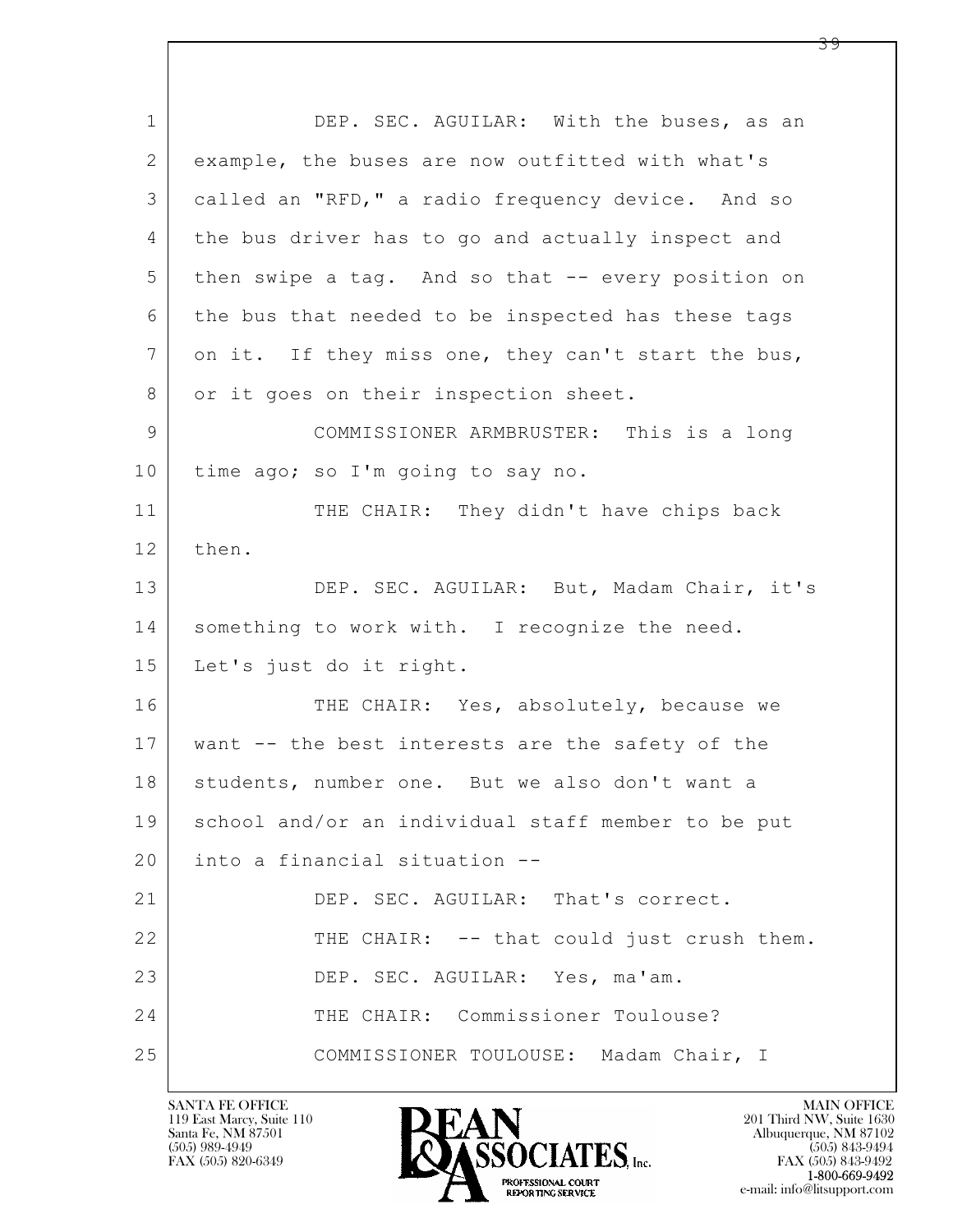$\mathbf{L}$  1 have a question, because I know you had a meeting 2 | yesterday. But I haven't had time to find out how 3 things went. 4 How soon can we have our contract with our 5 facilitator, since you're the money guy who works 6 with us on our contracts? Because the last couple 7 of years, we've had to drag out those negotiations 8 so long, it was hard for the schools, for us, for 9 everybody, to get things scheduled. And I'm really 10 interested in seeing that we can get the 11 negotiations out of the way and everybody onto their 12 | next contract as quickly as possible. 13 So can you give me a ballpark estimate of 14 when we can get that contract, since you're the 15 money guy? 16 DEP. SEC. AGUILAR: Madam Chair and 17 Representative [verbatim], what I committed to 18 yesterday was I listened to the Chair and her 19 concerns. Deputy Secretary Ruszkowski is on his 20 honeymoon, and I'm loathe to bother him this week; 21 but he should be back on Monday. I'm going to speak 22 with him early next week and getting back to the 23 Chair early next week. 24 COMMISSIONER TOULOUSE: Thank you very 25 much.

119 East Marcy, Suite 110<br>Santa Fe, NM 87501

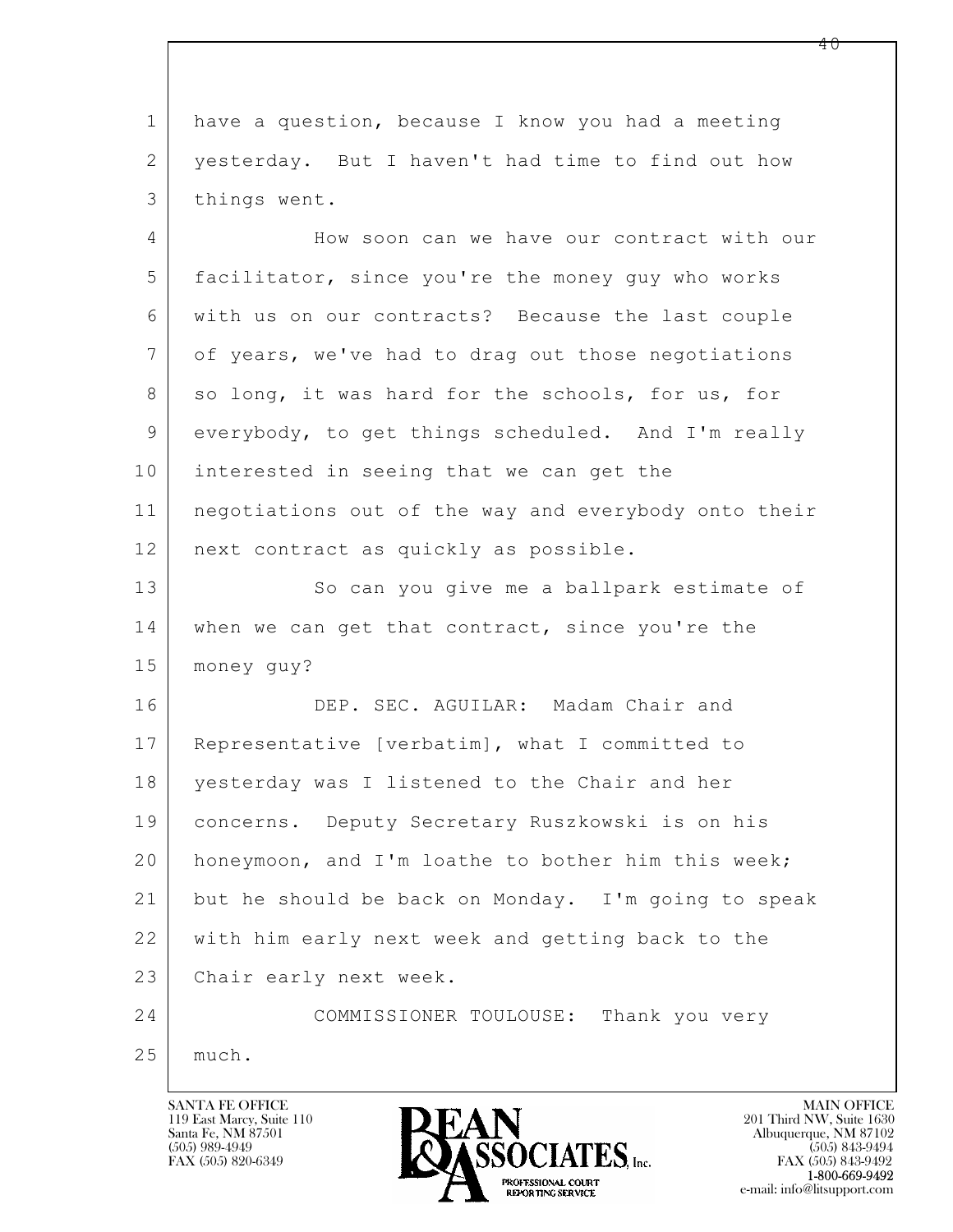$\mathbf{L}$  1 THE CHAIR: Any other questions? 2 COMMISSIONER TOULOUSE: Madam Chair, could 3 we also ask if you could be on our agenda to give 4 us -- as the legislative issues and the budget 5 issues come up, since you've got to have stuff by 6 December, and then they meet in January? I know. 7 I've been there on the money. And it concerns me 8 that we need to know; because we get asked these 9 questions by folks. 10 So would you be -- I know it's going to be 11 hard during the session, but to give some of your 12 | time, because you're the expert? 13 DEP. SEC. AGUILAR: Madam Chair, it's not 14 hard. I'll make myself available. 15 COMMISSIONER TOULOUSE: Thank you very 16 much. 17 THE CHAIR: Thank you so much. I 18 appreciate it. 19 DEP. SEC. AGUILAR: Have a good day. 20 THE CHAIR: You, too. 21 DEP. SEC. AGUILAR: I guess I'm sticking 22 around, Madam Chair. 23 THE CHAIR: Okay. 24 COMMISSIONER TOULOUSE: You're welcome. 25 THE CHAIR: We are on to Item No. 4 once

119 East Marcy, Suite 110<br>Santa Fe, NM 87501

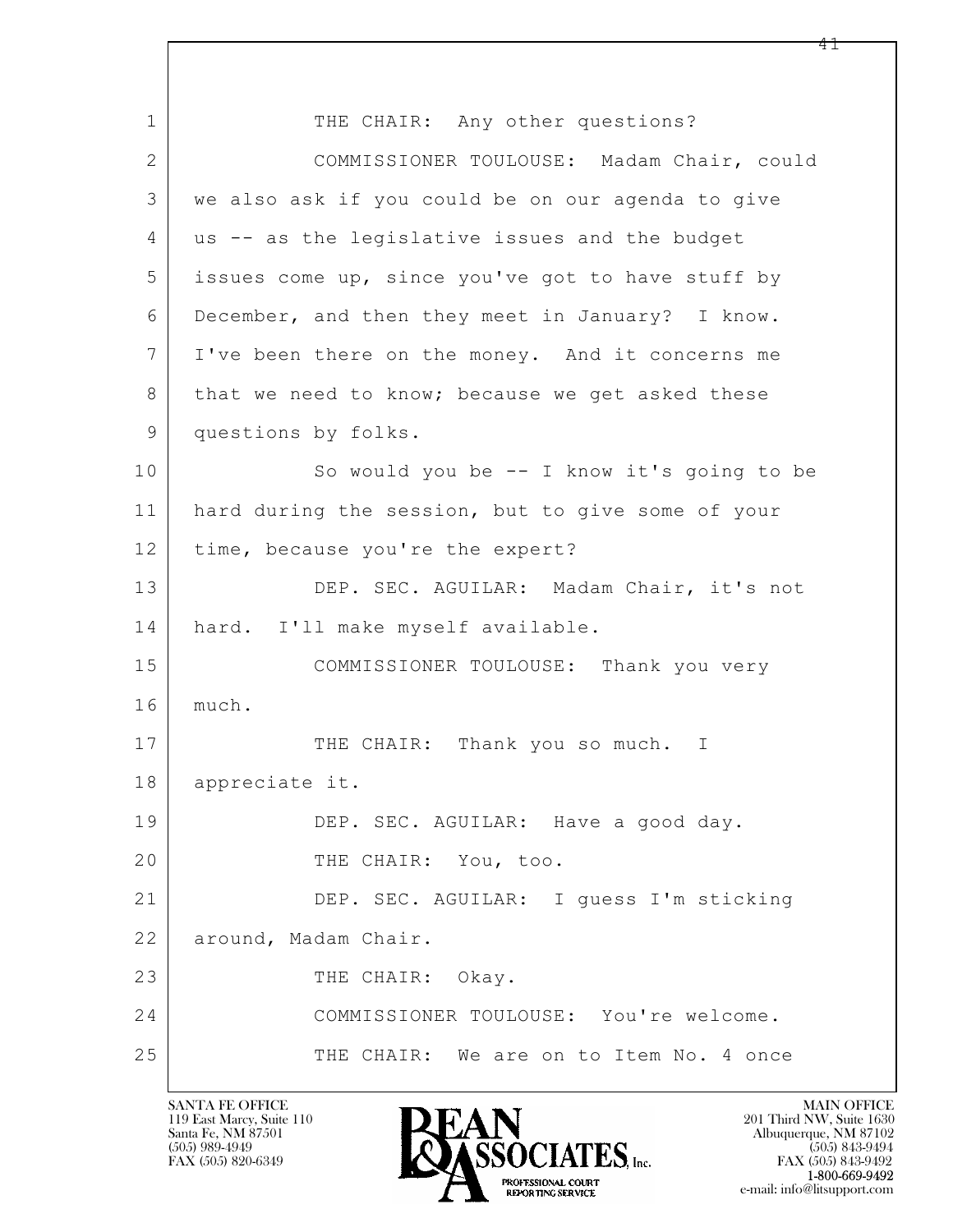$\mathbf{L}$  1 again. And that is report from Options for Parents 2 and the Charter School Division. And we're on 3 letter A, Charter School Division Update. 4 MS. POULOS: Madam Chairwoman, 5 Commissioners, just a quick update on charter 6 schools. 7 We are continuing to hire. I think at 8 this point, we are on the verge of having four 9 positions, maybe even five. That would be all of 10 our vacancies posted, and going through the 11 interview process, and really working to ensure we 12 find a qualified candidate, not a warm body. And 13 | that takes more time than I would like; but we are 14 | working hard to do that. 15 Meanwhile, Becky and Phillip are doing an 16 amazing job of carrying the weight of our entire 17 team and really working very hard. On top of that 18 we are working with the -- and they have already 19 been out to all three of our -- what we're now 20 terming "new schools". So our one new school, Becky 21 was at yesterday for their early visit. And I think 22 both -- Phillip has been to both of the 40-day 23 visits for the transfer schools; so Cariños and for 24 | Roots and Wings. And I think Becky did Roots and 25 Wings, also.

119 East Marcy, Suite 110<br>Santa Fe, NM 87501



FAX (505) 843-9492 e-mail: info@litsupport.com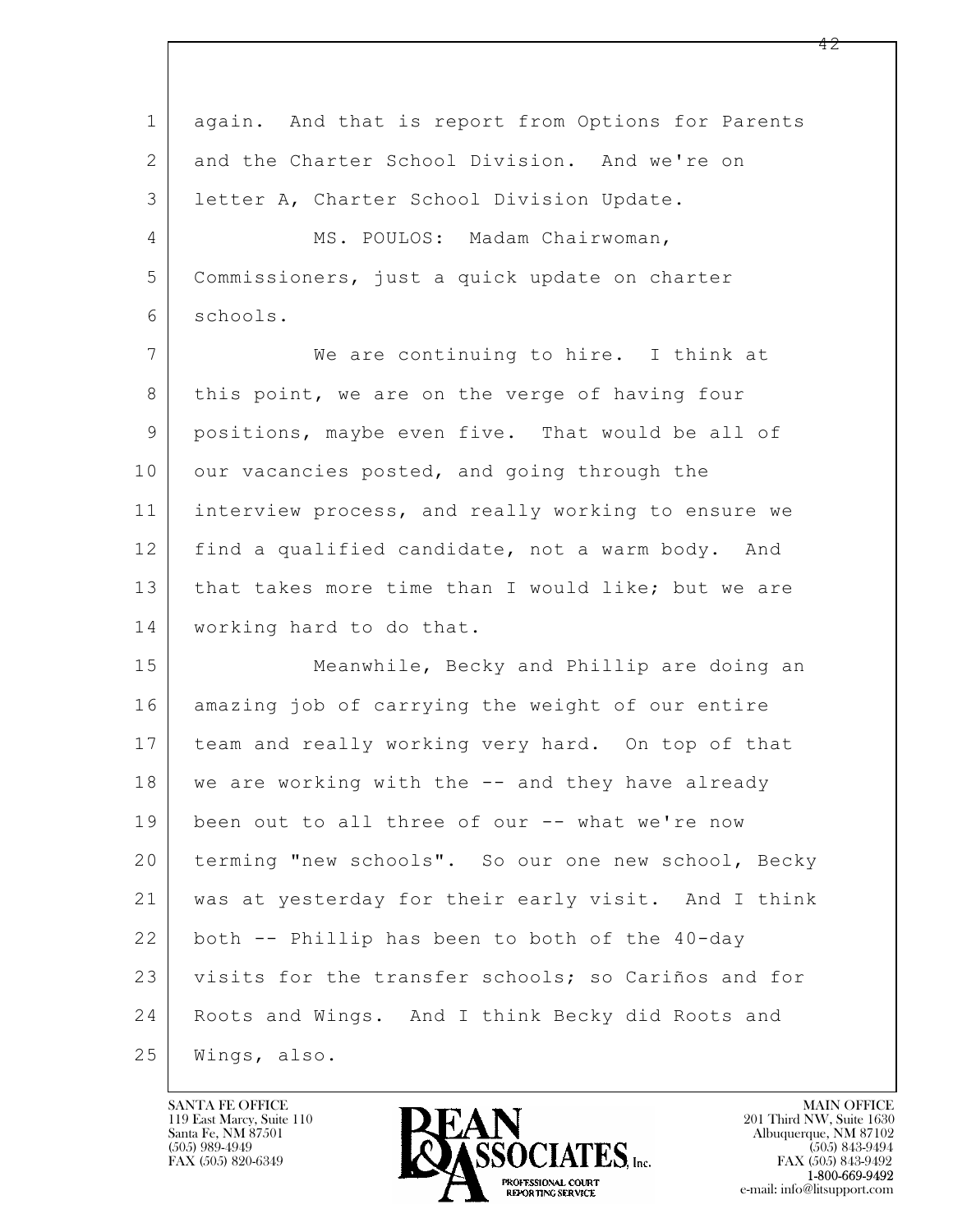1 So they are quickly working on turning 2 around communications to those schools about the 3 findings and helping those schools get on to a much 4 stronger start. We're certainly seeing that those 5 schools that have been district-authorized need a 6 lot more support and trying to make sure that they 7 | get that quickly.

8 They are on those site visits working with 9 bureaus throughout the PED to really leverage their 10 expertise. So we're working with the Special 11 Education Bureau; we're working with the Bilingual 12 Multicultural Education Bureau, who really helps us 13 with expertise on ELL services and identification. 14 Our Indian Education Bureau is assisting. Our 15 | College and Career Readiness Bureau, which 16 | administers the Perkins Grant, as well as -- are 17 | there any others?

 $\mathbf{L}$  18 | Anyway -- but we are working throughout 19 PED to make sure we're leveraging knowledge and 20 expertise. And I think our team is finding it 21 really valuable. So we're excited about that. 22 | Cn school governance changes --23 THE CHAIR: Can I just interrupt one -- do 24 | we have a final -- what's the final number with Six 25 Directions? Students?

119 East Marcy, Suite 110<br>Santa Fe, NM 87501

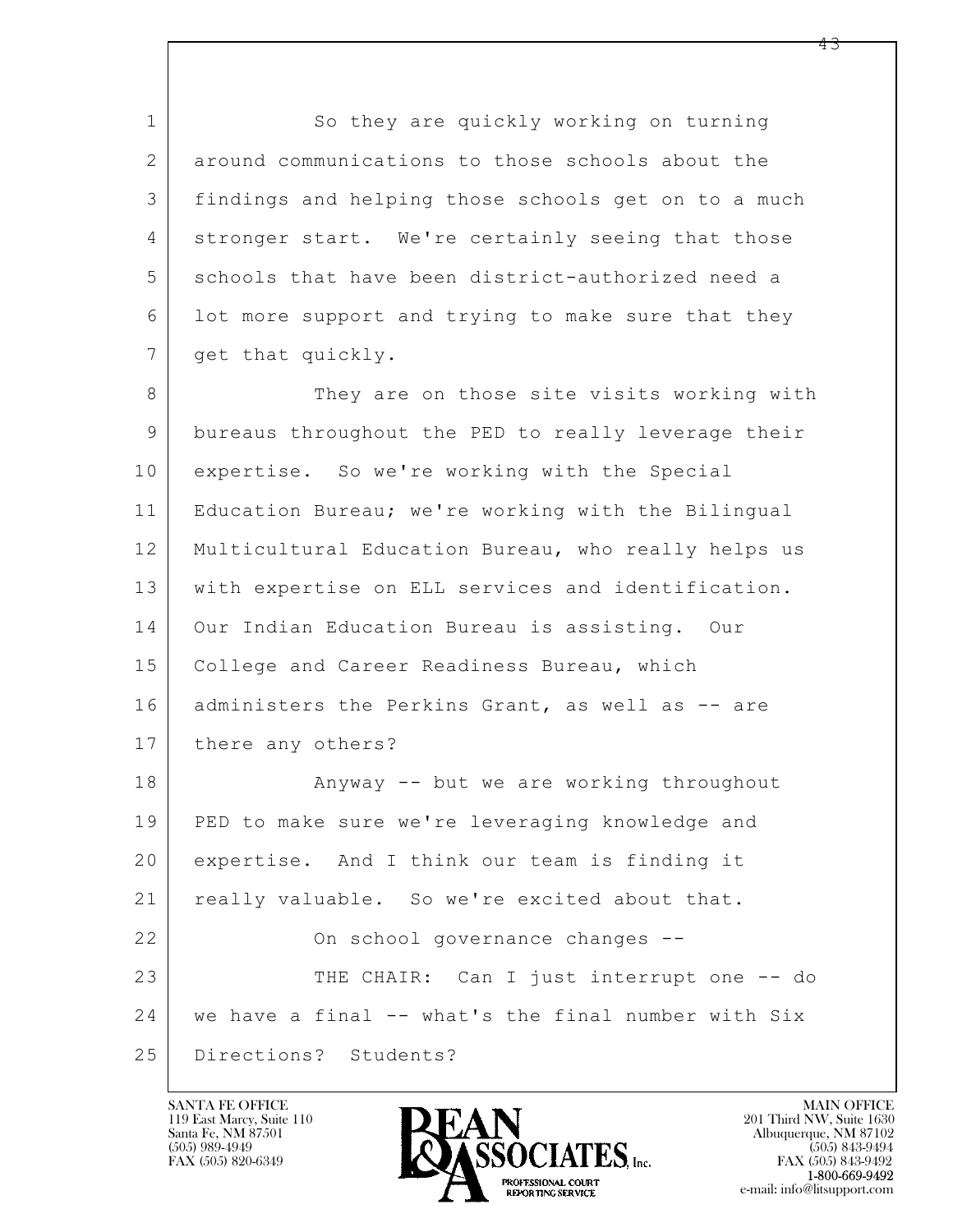$\mathbf{L}$  1 MS. BECKY KAPPUS: They had 50 enrolled? 2 THE CHAIR: 50? 3 MS. BECKY KAPPUS: 50. 4 THE CHAIR: Great. Thanks. 5 MS. POULOS: On to School Governance 6 Changes, unless there's any questions about that, a 7 broad update. 8 We don't have any schools listed here. 9 And Phillip is doing an amazing job of working with 10 our administrative assistant to get those tracked 11 really well as they come in. We are getting a flood 12 of them and making sure that we have the right 13 process internally to track all those and 14 communicate quickly with those schools. 15 So we will, I think, have a complete list 16 of any schools that you have not been advised of at 17 | the next meeting. And then I think we will have, in 18 the item that we might want to discuss, when it 19 comes to governance changes. 20 THE CHAIR: Okay. I don't know if I'm 21 missing -- we don't have any school governance 22 changes notifications now? 23 MS. POULOS: We do have the notifications 24 internally. What we have found is that my staff was 25 getting very overwhelmed, because they're coming in

119 East Marcy, Suite 110<br>Santa Fe, NM 87501

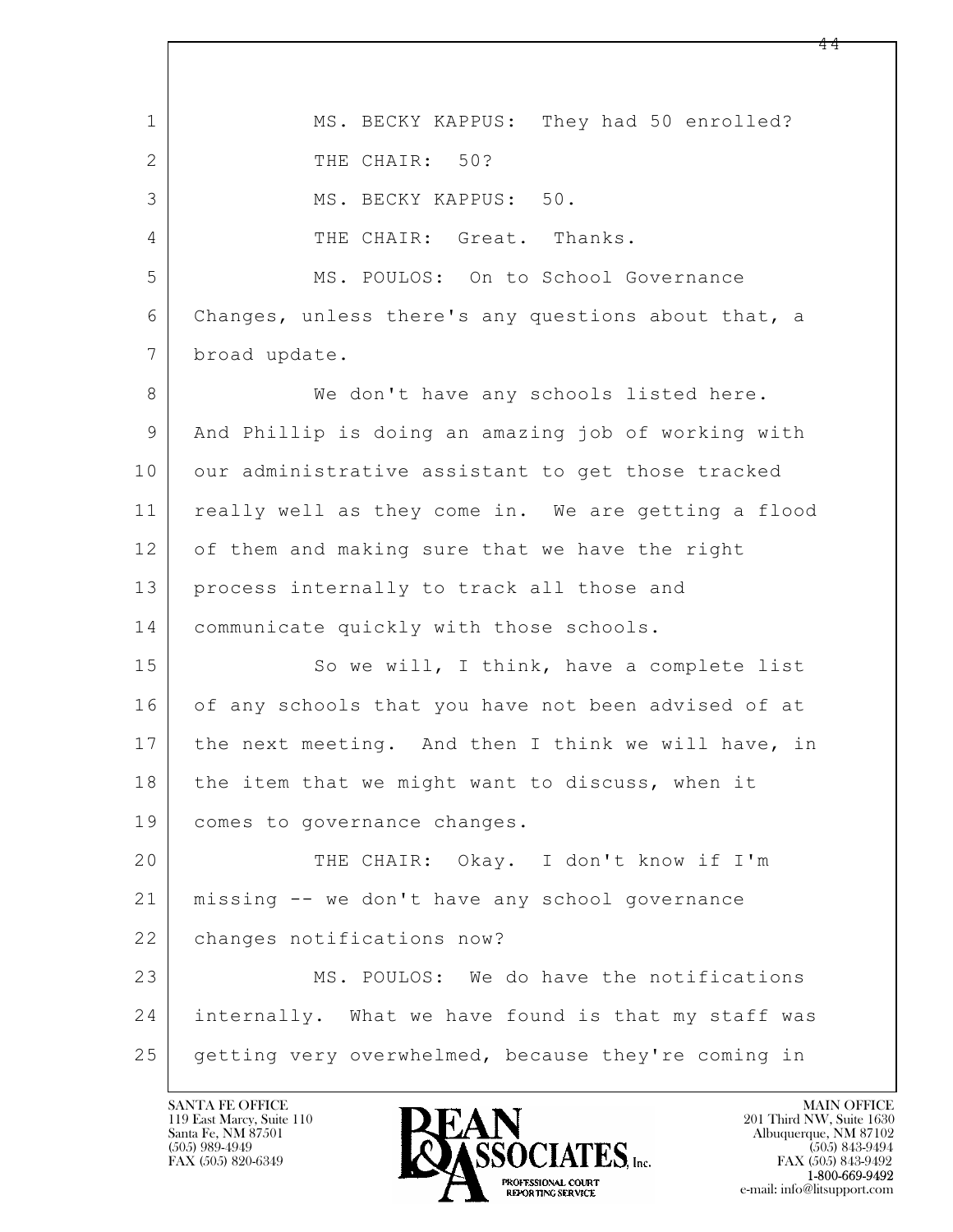$\mathbf{L}$  1 on us. And so Phillip has been working with our 2 administrative assistant very closely on getting our 3 process in place to quickly process those. 4 THE CHAIR: All right. 5 MS. POULOS: And so we will have those for 6 you next month, and, I think, additionally, a 7 discussion topic on that. 8 THE CHAIR: Okay. All right. Thanks. 9 Great. 10 MS. POULOS: And then I think the last 11 item is we have Tierra Adentro here for the 12 presentation. I think this item comes from the fact 13 | that during the visit that Becky made to their 14 school governance council, there was discussion 15 about what CSD -- and I think the PED -- saw as a 16 pretty substantial change to their program. That 17 was to add a night program, which would result in, I 18 | think, a pretty substantial increase in their 19 enrollment. 20 Currently, they're enrolled between 260, 21 270, based on last year's number. They have an 22 enrollment cap of 430. And based on what Becky was 23 listening to at the -- and she can correct me if I'm 24 mis-citing anything -- what she heard at the 25 governing board meeting was that they were going to

119 East Marcy, Suite 110<br>Santa Fe, NM 87501



FAX (505) 843-9492 e-mail: info@litsupport.com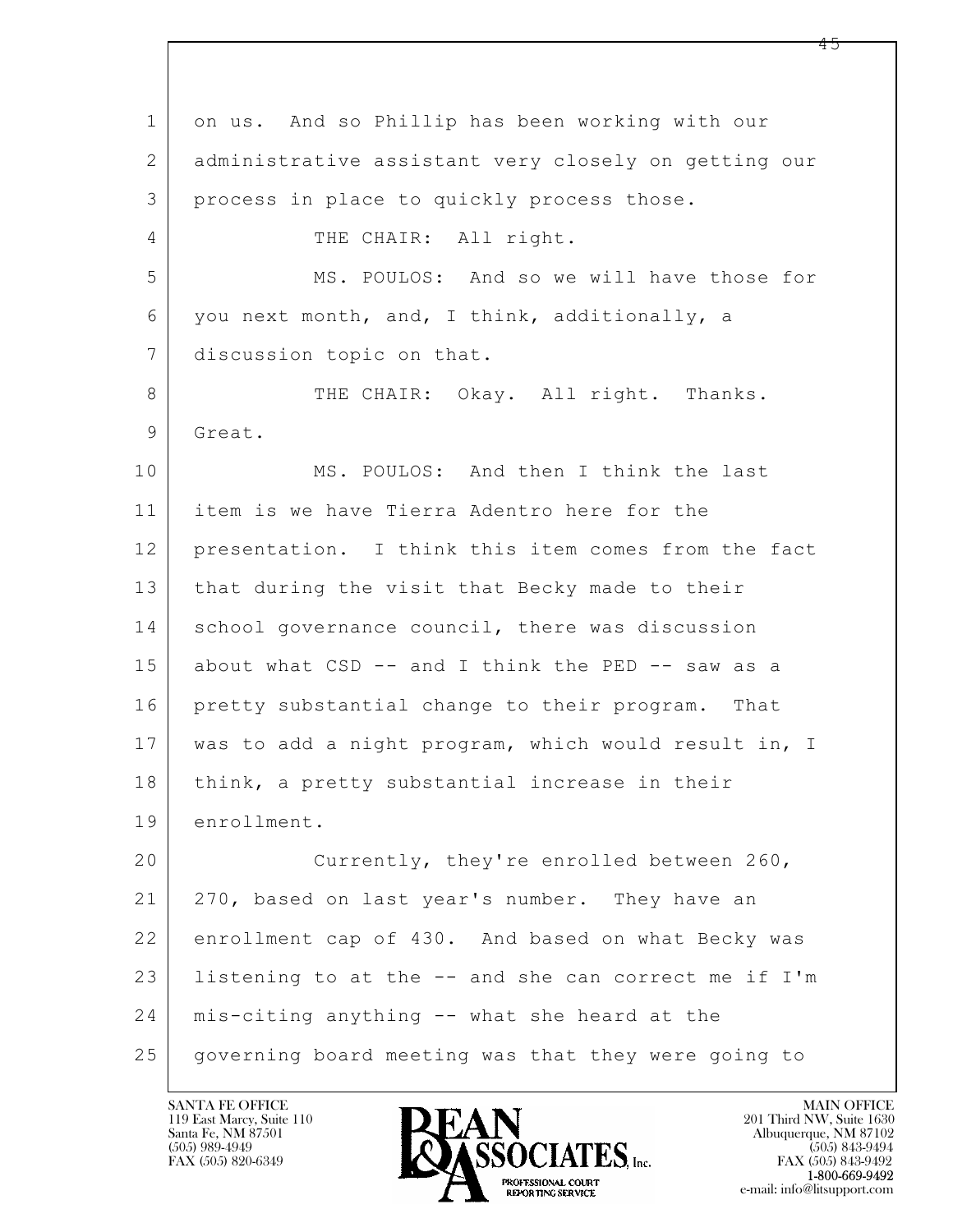$\mathbf{L}$  1 be adding a night program, where students would be 2 learning remotely, not on campus, that there 3 potentially could be some supports available on 4 campus, if they so chose, but that primarily, the 5 instruction would occur as remote instruction. 6 CSD felt that that would be appropriate 7 for an amendment request to this Commission and 8 advised the school such. After communication with 9 the school on that, I received a phone call from the 10 school indicating that they had been communicating 11 with the Chairwoman, who advised them that an 12 amendment was not required. 13 It raised concerns for me about whether 14 | that was a discussion, or a decision, that occurred 15 outside of the Open Meeting; but I wasn't sure about 16 that. 17 THE CHAIR: I want to say that discussion 18 didn't happen with me. 19 MS. POULOS: Okay. 20 THE CHAIR: There was a request for the 21 presentation. 22 MS. POULOS: Uh-huh. Okay. Welcome. And 23 please, once again, introduce yourself and spell 24 your last name. 25 MS. VERONICA TORRES: Is this working now?

119 East Marcy, Suite 110<br>Santa Fe, NM 87501

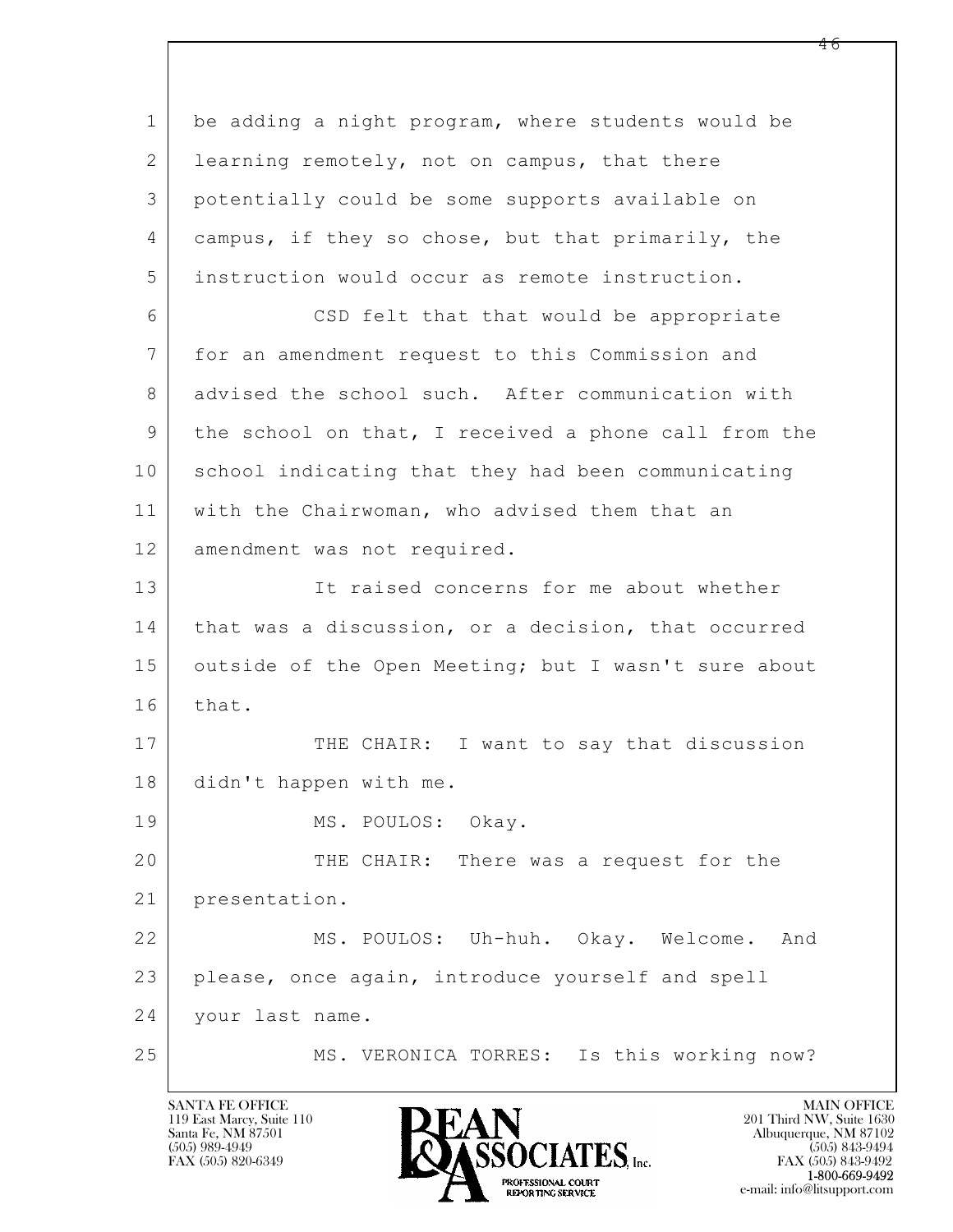$\mathbf{L}$  1 Okay. 2 So good morning, Madam Chair and members 3 of the Commission. My name is Veronica Torres, last 4 name spelled T-O-R-R-E-S. And I am the executive 5 director of Tierra Adentro Charter School. 6 I want to give a special welcome to 7 Commissioner Johnston. She was my principal at 8 PAPA. 9 THE CHAIR: I think you're now connected 10 to more people than Commissioner Toulouse. 11 COMMISSIONER JOHNSTON: And it's 12 probably -- 13 THE CHAIR: Which is hard to match. 14 MS. TERESA ARCHULETA: Good morning, 15 | Madam Chair and members of the Commission. My name 16 is Teresa Archuleta, A-R-C-H-U-L-E-T-A. And I am 17 | the principal at Tierra Adentro. 18 MR. DIEGO GALLEGOS: Good morning, 19 Commissioners. My name is Diego Gallegos, 20 G-A-L-L-E-G-O-S. I am -- I have a number of hats 21 here today. I am the president and CEO of an 22 | organization called Youth Development, Incorporated, 23 YDI. I can share more about that, if you'd like. 24 I am also the president of the 25 Tierra Adentro Foundation, as we move toward trying

119 East Marcy, Suite 110<br>Santa Fe, NM 87501

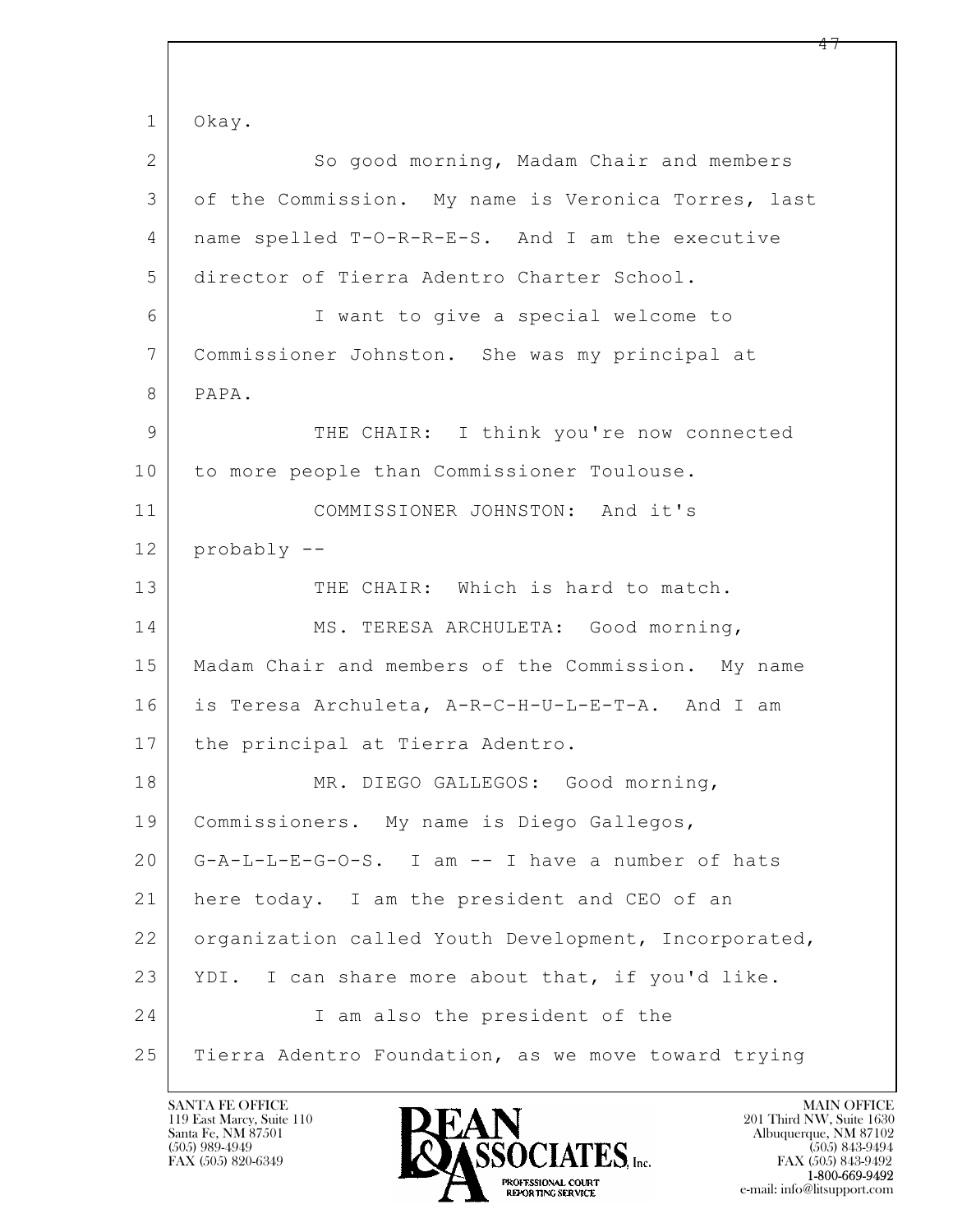$\mathbf{L}$  1 to find a better place for the kids in the school; 2 and, more importantly, I am a step-dad of a young 3 lady who has found incredible success at 4 Tierra Adentro. 5 THE CHAIR: Thank you. And welcome. 6 MS. TORRES: So today, Madam Commissioner, 7 members of the Commission, as we -- as Ms. Poulos 8 | was talking, we are starting an exciting new program 9 at TANM. It does consist of an evening program; but 10 it is happening on Tierra Adentro's campus. 11 So after discussing with our liaison -- is 12 that okay? -- Becky, and Ms. Poulos, Katie Poulos, 13 we were saying that maybe it's better to have an 14 on-site program as an extension of our mission 15 | rather than a change of our mission; because I think 16 that's the message that was sent. 17 | And in rethinking that, we want to offer 18 the arts -- our arts programming, as well as our 19 academic programming, to students in need of many 20 changes. 21 So what Tierra Adentro does right now is 22 we include the arts every day in their programming, 23 along with their academics. And we do have a hybrid 24 program, an online program, that we do utilize, 25 especially with our freshman class, knowing that, at

119 East Marcy, Suite 110<br>Santa Fe, NM 87501

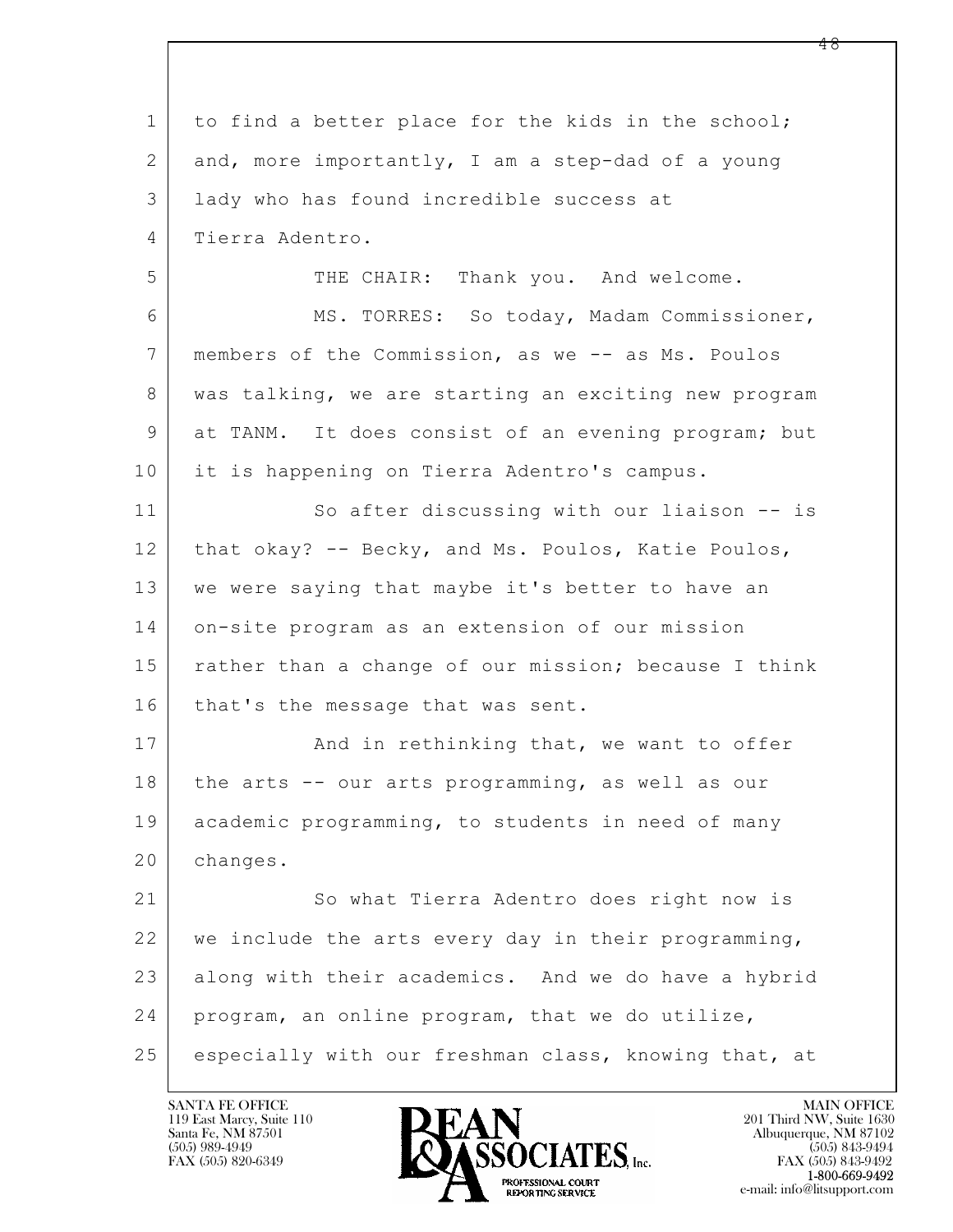| $\mathbf{1}$   | UNM, UNM math is now doing an online program for     |
|----------------|------------------------------------------------------|
| $\overline{2}$ | math. And we found out when our students graduated,  |
| 3              | they weren't strong in their online programming.     |
| 4              | So we've been starting an online program             |
| 5              | using Edgenuity, which many schools and the larger   |
| 6              | districts use, to facilitate that process with our   |
| 7              | students in strengthening they're online skills.     |
| 8              | In saying that, in addition, we also are             |
| 9              | receiving more students in crisis, families in       |
| 10             | crisis. And we found that we were losing some        |
| 11             | students that were dropping out, and we don't want   |
| 12             | to decrease our graduation rate.                     |
| 13             | So in partnering with YDI, we also partner           |
| 14             | with the National Institute of Flamenco; we partner  |
| 15             | with UNM our dual credit, and CNM, we need more      |
| 16             | wraparound services for our families in crisis to    |
| 17             | keep those students in the school. We have many      |
| 18             | students dropping out to provide monies for their    |
| 19             | families, and they can't come during the school day. |
| 20             | So having evening programming as an                  |
| 21             | extension of the school day, it offers families some |
| 22             | choice, and still using the arts to drive their      |
| 23             | education. In partnering with YDI, they can offer    |
| 24             | the wraparound counseling services that TANM can't   |
| 25             | provide. We do have a full-time social worker on     |

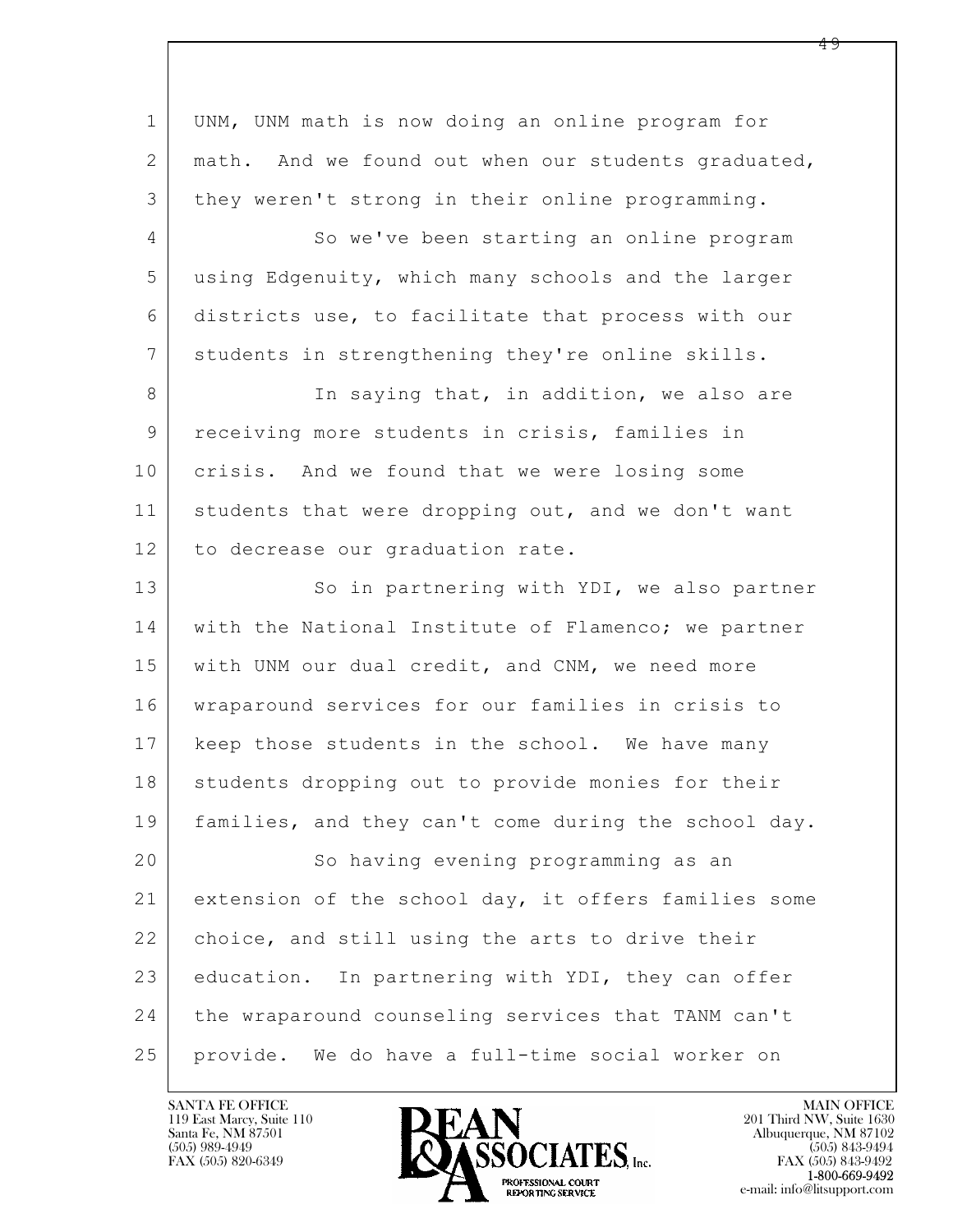$\mathbf{L}$  1 staff; but we're finding it's just not enough, 2 because we can't do the wraparound services around 3 the families. And that's where these students 4 really, really need assistance. 5 I'll have Principal Archuleta kind of jump 6 in here. She's been championing this forward 7 | motion, as well. 8 MS. TERESA ARCHULETA: Madam Chair, 9 members of the Commission, this is something that, 10 as a public educator now for the past 25 years, 11 we're always looking for continuous improvement. So 12 this is also part of the requirement, that we offer 13 intervention. This is an intervention. This 14 doesn't mean that the whole 280 students will 15 receive this intervention. 16 This is about 25 students, who will 17 receive maximum intervention in terms of the 18 wraparound services; because we know we need to 19 track students. That is the beauty of being in a 20 small charter school at this time. 21 As Ms. Katie Poulos mentioned, our cap is 22 at 430. And as Dr. Diego Gallegos mentioned, we are 23 | looking for a new facility, which is actually very 24 near. In 2018, we want to be able to provide all 25 | these different types of services.

119 East Marcy, Suite 110<br>Santa Fe, NM 87501

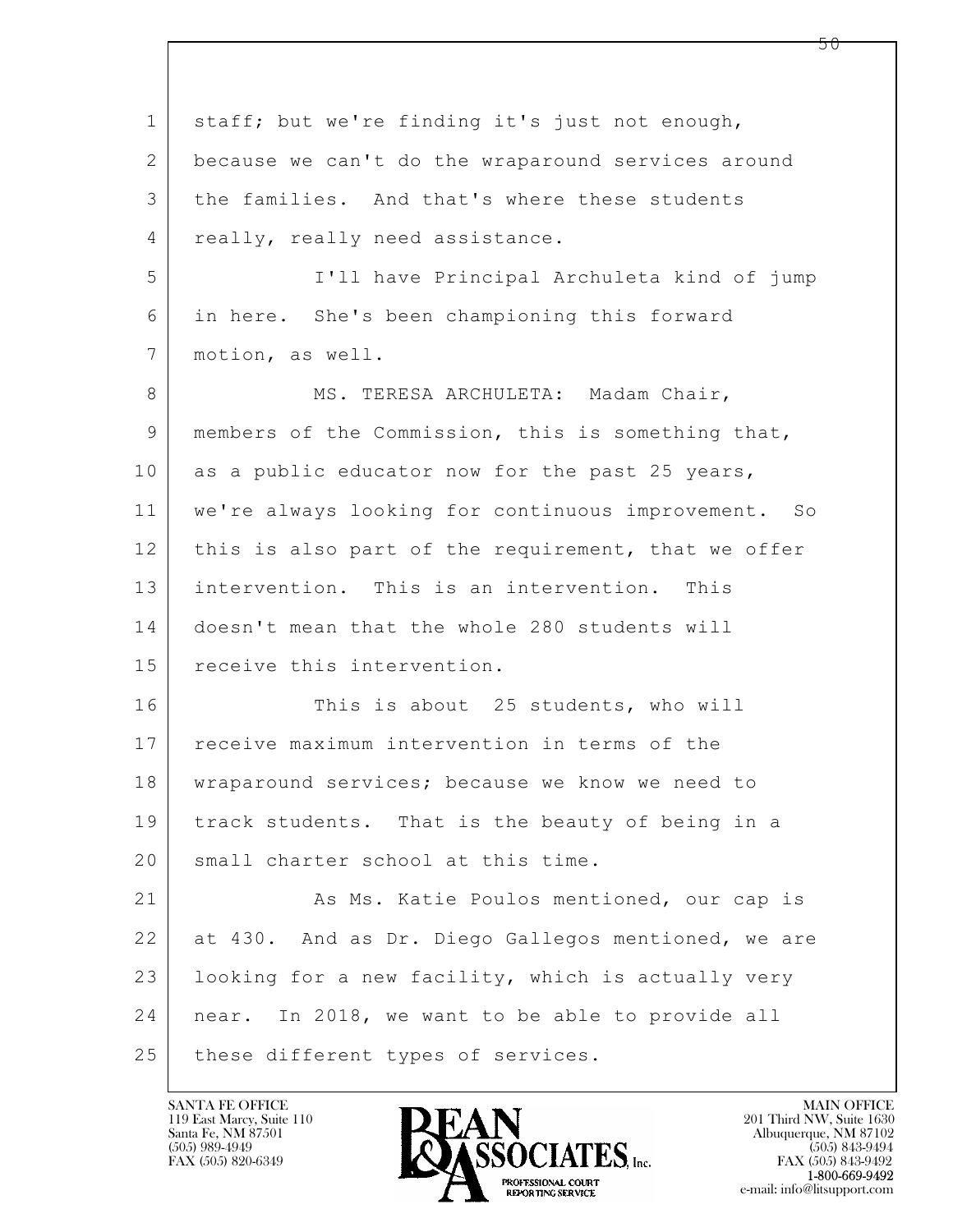$\mathbf{L}$  1 Right now, we have 27 students in our dual 2 credit. We also offer dual credit classes in 3 Spanish, which supports our mission on-site, as 4 well, with that partnership that Ms. Torres talked 5 about with CNM. So not only will our evening 6 online -- we're not only looking at credit recovery. 7 We have students right now wishing to receive their 8 diploma before twelfth grade. So we are offering 9 that, as well. So this is a way that in the charter 10 school that we find that we can be creative in 11 looking at each student individually and meeting 12 their needs. 13 So that's why, when we talked about this, 14 initially, we did think that we might be able to 15 work at YDI, because we thought that if the kids 16 | were in crisis, we would use that facility, because 17 | that might be something that the families were 18 | familiar with. 19 But since then -- and no offense, 20 Dr. Diego Gallegos -- but their Internet 21 infrastructure is not as good as our Internet 22 infrastructure. And so one of the things that we, 23 right away, on the very first day, what we talked 24 about, was the reason -- if kids have Internet 25 issues, we lose them; right? -- if you have trouble

119 East Marcy, Suite 110<br>Santa Fe, NM 87501

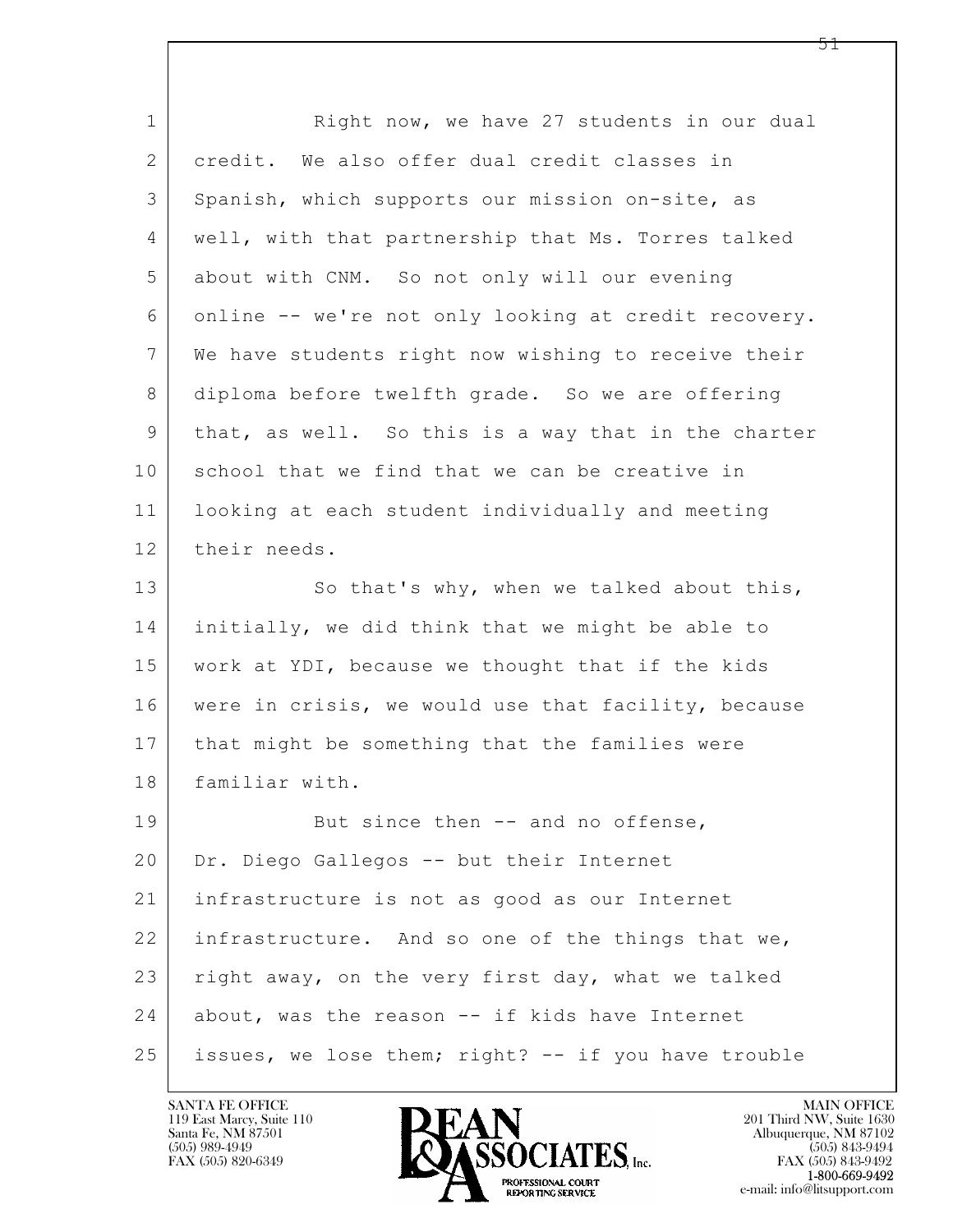| $\mathbf{1}$   | with connectivity or anything like that. And that's  |
|----------------|------------------------------------------------------|
| 2              | what we found when we did try it over there.         |
| 3              | But when we moved it to our site, because,           |
| $\overline{4}$ | thankfully, thanks to the Capital Outlay and the     |
| 5              | Legislature, we received \$136,000 last year, we     |
| 6              | purchased 225 Chrome-books. So now, during the day,  |
| 7              | and in the evening, every student has access to the  |
| 8              | Internet. So we feel that we can provide that.       |
| $\mathcal{G}$  | But what we can't provide is exactly what            |
| 10             | Ms. Torres said. We need case management. We don't   |
| 11             | have the manpower for that. This is where we come    |
| 12             | in with an MOU with YDI to provide that.             |
| 13             | And maybe, Dr. Gallegos, you could talk a            |
| 14             | little bit about what that case management will look |
| 15             | like.                                                |
| 16             | DR. DIEGO GALLEGOS: Madam Chair and                  |
| 17             | Commissioners, before I start, I do want to say that |
| 18             | it's nice to be back at this table. I spent many,    |
| 19             | many years sitting right here in front of your       |
| 20             | predecessors during my time as State Director of     |
| 21             | Special Education under Allan Morgan, and then later |
| 22             | as Assistant Superintendent for Learning Services    |
| 23             | under Michael Davis. So I've had a lot of            |
| 24             | opportunity to sit almost exactly here. The table    |
| 25             | wasn't as new as this one; but -- but I did have     |

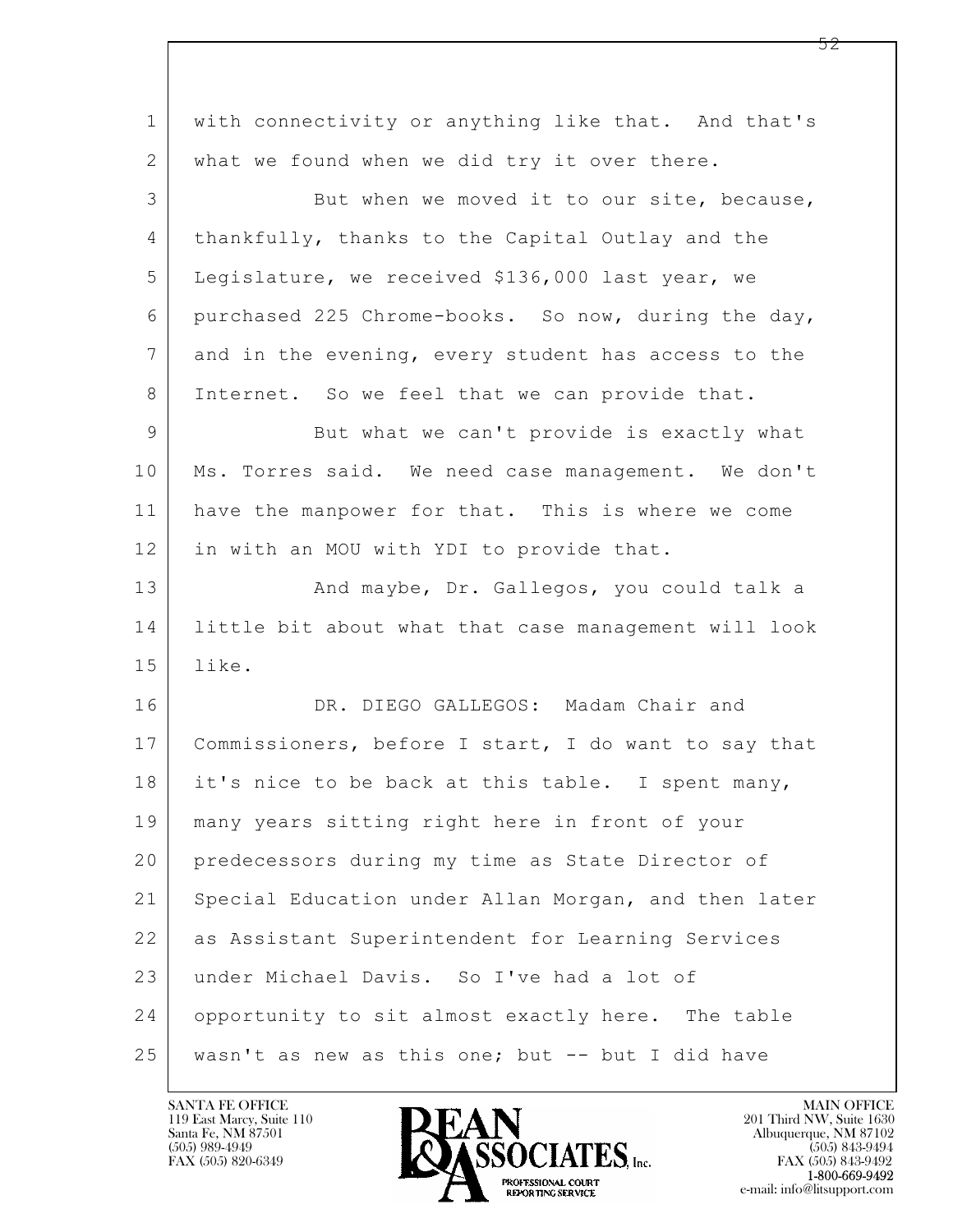1 that opportunity.

2 Now that I'm at YDI -- and, you know, I 3 can tell you more about YDI. But let me support 4 what Principal Archuleta said. What we will do with 5 every young person that we are working with in 6 this -- in this partnership is that we will first do 7 an initial assessment of them -- with them -- to 8 determine what kind of support they may need or 9 | their families may need.

10 Then we will then take that young person, 11 work with their families. We will either put them 12 in a YDI-related program; we might put them in one 13 of our programs that provide job training, job 14 | mentorship, job placement. We believe that that 15 | helps them to stay in school. Or, we will provide 16 them behavioral health services, if that's one of 17 the things they might need. If their family needs 18 | some kind of job-related support, we will work with 19 them.

20 The whole idea here is that we believe 21 that if we provide families and young people 22 additional wraparound services, that they'll stay in  $23$  school.

 $\mathbf{L}$  24 You know, this -- this opportunity to 25 partner with Tierra Adentro, for us, is really an

119 East Marcy, Suite 110<br>Santa Fe, NM 87501



FAX (505) 843-9492 e-mail: info@litsupport.com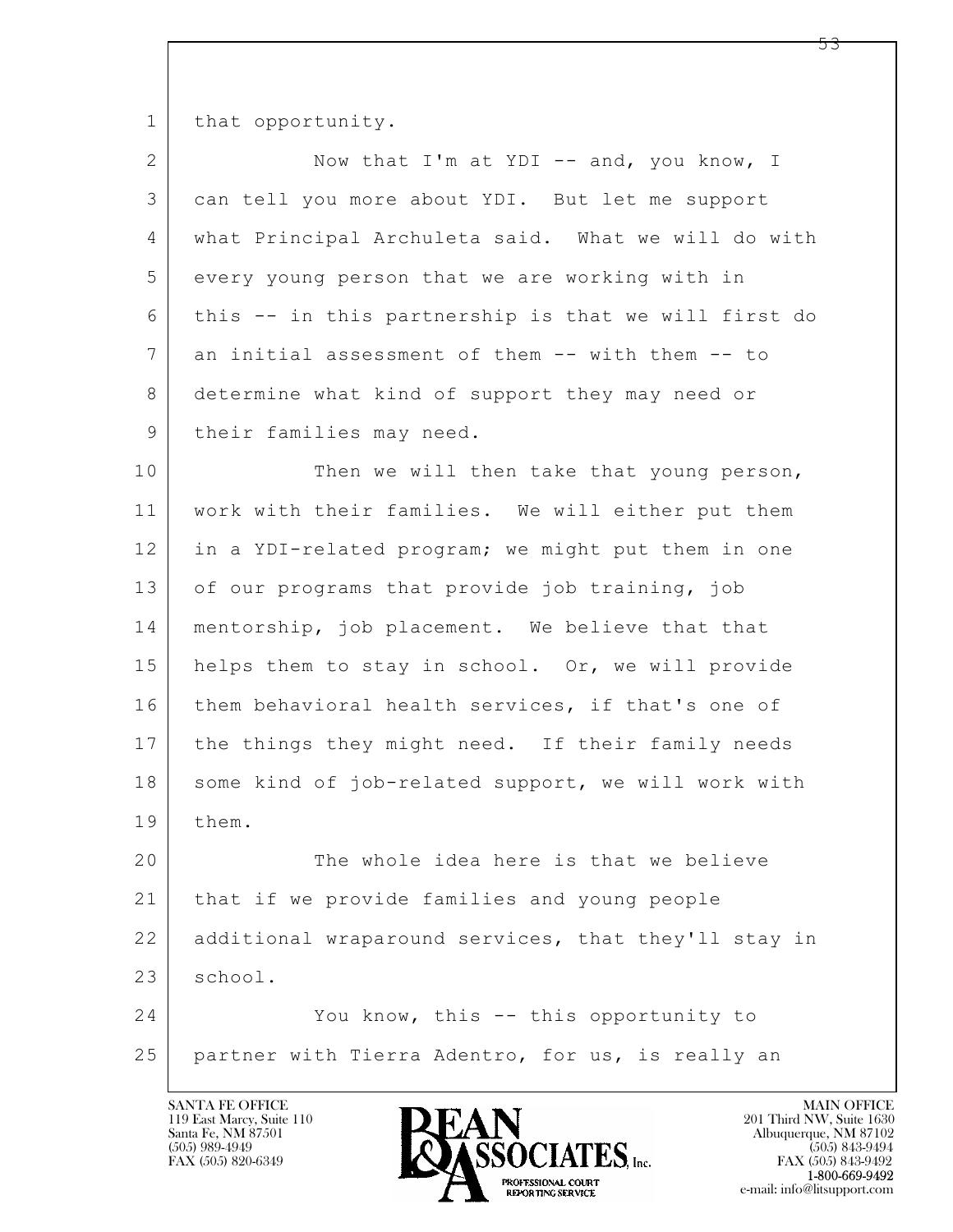$\mathbf{L}$  1 opportunity to also see what this looks like. You 2 know, I've been in conversations with several of the 3 folks at APS, including their top people, including 4 the Superintendent, about the fact that, in last 5 year's graduation rate, 40 percent of the young 6 people in Albuquerque did not graduate from school. 7 Where are they? I'm asking the question 8 | that we're not talking about. Where are these 9 40 percent? It's 2,000 young people a year that we 10 don't know where they are. Now, we know where some 11 of them are. They're at the Metropolitan Detention 12 | Center. They're in the CYFD programs, because we 13 also serve them at YDI. 14 But there's nothing out there that says, 15 | "Let's go get them and bring them back." 16 So we think if we can make this work, this 17 model, where -- because there's -- we have a waiting 18 list at YDI of over 100 young people that come to 19 us. Many of them, they don't want to go through our 20 GED system -- because we provide GED services for 21 part of central New Mexico -- they don't want to go 22 through that. They would like to get a diploma. 23 But there's no opportunity for them to get it. 24 Here's a chance. We're starting small. 25 We only have maybe 12, at this point, students in

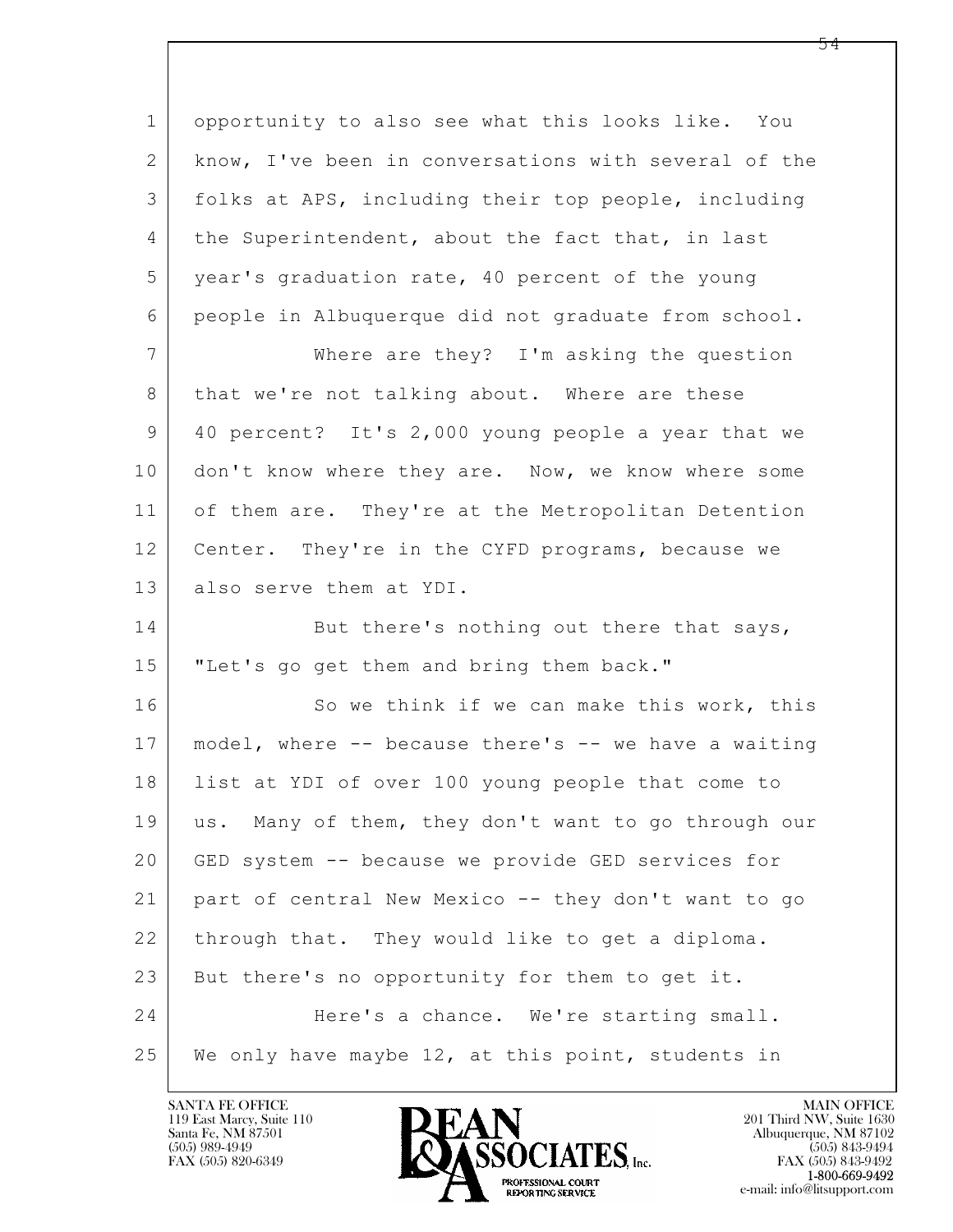| $\mathbf{1}$   | the program. But if 12 students get their diploma   |
|----------------|-----------------------------------------------------|
| 2              | out of this, and we can support them to stay in     |
| 3              | school -- because obviously, they couldn't do it    |
| 4              | before; right? They or the family, for whatever     |
| 5              | reason, were not able to sustain themselves to get  |
| 6              | their diploma. If we can do that, we believe that   |
| $\overline{7}$ | it's a model that we can take on a much larger      |
| 8              | scale. The Albuquerque schools is interested in the |
| $\mathsf 9$    | model -- let me just give you a quick set of data.  |
| 10             | YDI has been providing services in four             |
| 11             | Albuquerque high schools for 26 years funded by the |
| 12             | City of Albuquerque. It's called "Stay In School."  |
| 13             | And it's the same model. It's a wraparound services |
| 14             | model supporting the young person, getting them in  |
| 15             | job training, and, hopefully, getting them a job.   |
| 16             | We have a graduation rate -- in four high           |
| 17             | schools, Albuquerque High, Rio Grande, West Mesa,   |
| 18             | This year, Valley was replaced with<br>Valley.      |
| 19             | Highland, because Highland's graduation rate was    |
| 20             | lower. Over 26 years -- and it's not a large number |
| 21             | of kids -- but over 26 years, we have a 94 percent  |
| 22             | graduation rate, folks.                             |
| 23             | We believe that if you support the young            |
| 24             | person differently and support their family, they   |
| 25             | will stay in school. And so we're -- that's what    |

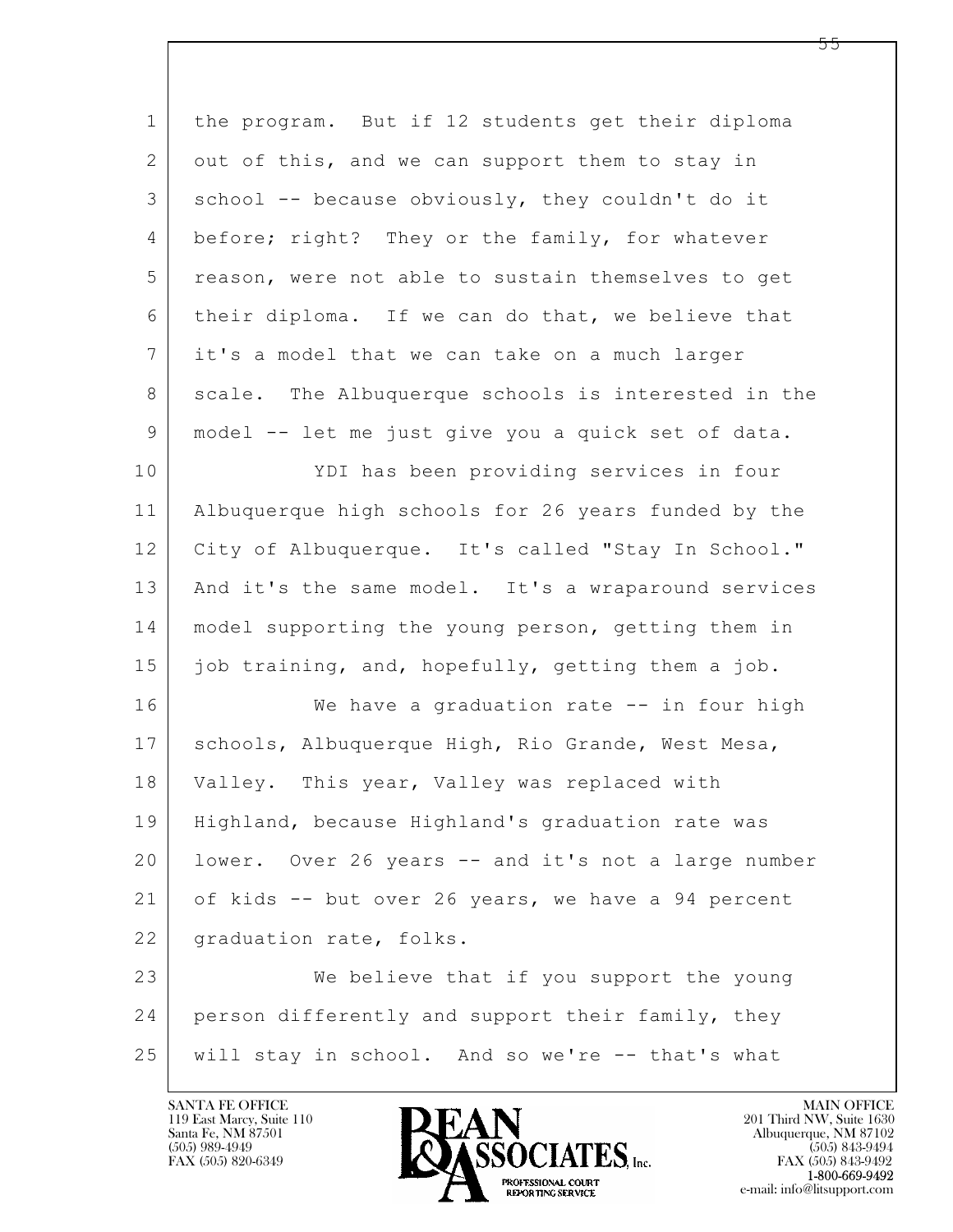| $\mathbf 1$    | this partnership is about is trying to do that, and |
|----------------|-----------------------------------------------------|
| 2              | trying to find out what about the services we       |
| 3              | provide makes this happen?                          |
| $\overline{4}$ | So we are really excited about the                  |
| 5              | possibility here, not only to support the school -- |
| 6              | obviously, I'm a supporter of the school -- my      |
| 7              | step-daughter attends there; my wife is the         |
| 8              | principal -- but as a -- as a nonprofit             |
| 9              | organization, the largest in New Mexico, serving    |
| 10             | youth, we think that those 40 -- somebody has to    |
| 11             | find those 40 percent of kids who are lost every    |
| 12             | year in Albuquerque and bring them back somewhere.  |
| 13             | So if we can figure out how to do that, we          |
| 14             | think we can provide not only a great service to    |
| 15             | this school, to the young people there, but also to |
| 16             | the entire community of Albuquerque.                |
| 17             | THE CHAIR: Thank you. And before I take             |
| 18             | questions, I just want to say I appreciate this     |
| 19             | conversation, because this is actually a            |
| 20             | conversation I had with several charters down in my |
| 21             | area. I'm in Las Cruces, and we just had this       |
| 22             | discussion this week in what can we do and how can  |
| 23             | we do it, and how do we engage in those             |
| 24             | conversations, and who do we engage in those        |
| 25             | conversations with, for those same reasons, that    |

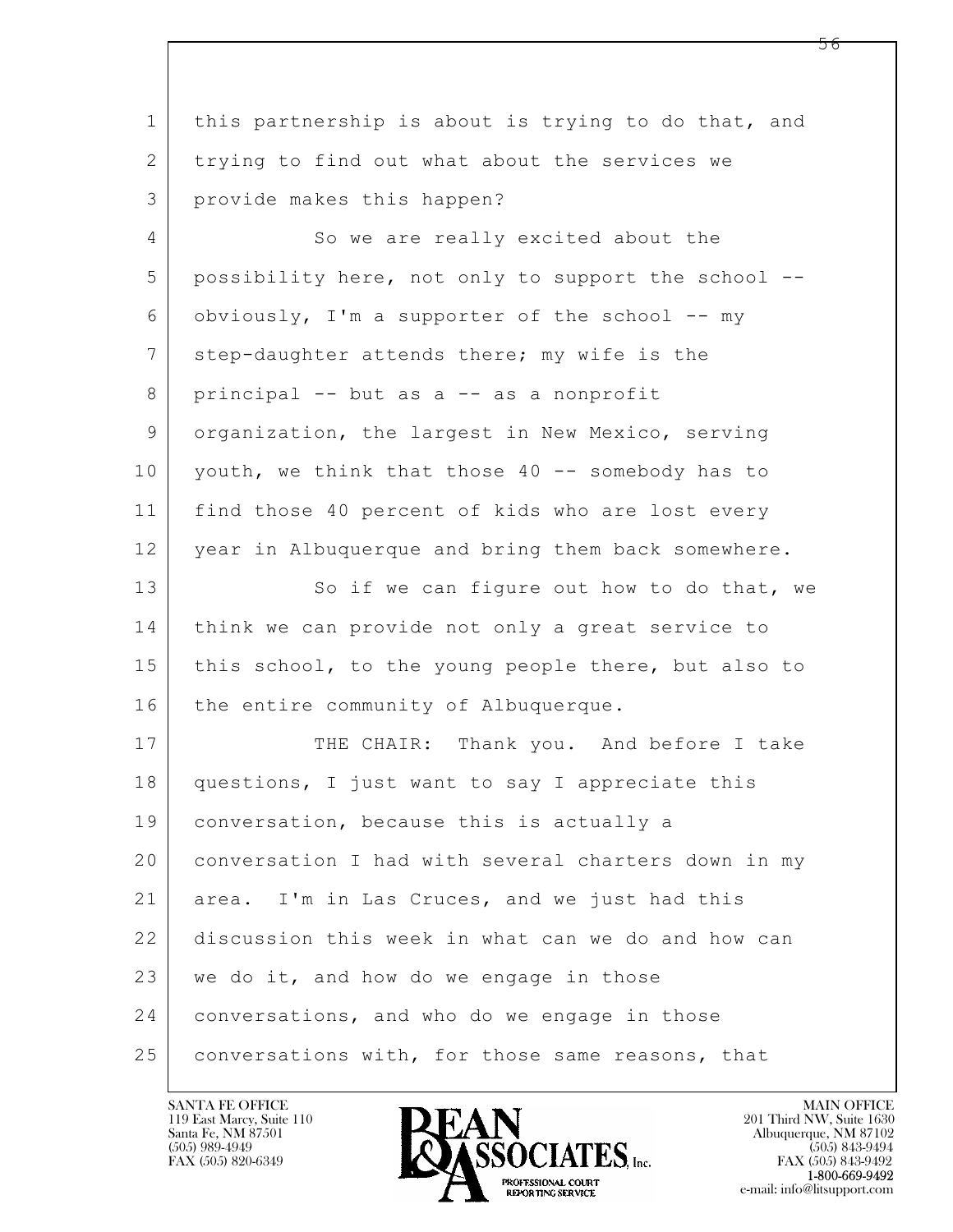| $\mathbf 1$ | there's too many that are being lost out there, and  |
|-------------|------------------------------------------------------|
| 2           | how do we reach out and help them?                   |
| 3           | And I've contacted some people that I know           |
| 4           | at CYFD to see if there's something that we can do   |
| 5           | to maybe pilot. So I'll appreciate talking --        |
| 6           | DR. DIEGO GALLEGOS: Commissioner Gipson,             |
| 7           | YDI, at one point, had an office in Las Cruces. We   |
| 8           | also had some services we provided in Gadsden. We    |
| 9           | would be very interested in offering our support to  |
| 10          | you in anything you all want to do. We believe that  |
| 11          | that's one of the things that an organization of our |
| 12          | size should do. We should give back to our           |
| 13          | community, and we'd be very happy to engage with     |
| 14          | your folks.                                          |
| 15          | THE CHAIR: Thank you. We'll talk. Thank              |
| 16          | you. Commissioners, questions?                       |
| 17          | Commissioner Conyers?                                |
| 18          | COMMISSIONER CONYERS: I'd kind of like to            |
| 19          | support what Commissioner Gipson said and commend    |
| 20          | you, in your efforts there. It's been a concern to   |
| 21          | me for a long time that we don't have these kinds    |
| 22          | of, as you say, wraparound services. And so many     |
| 23          | schools -- I'm not being critical; I don't intend to |
| 24          | be critical. But it's kind of a "Take it or leave    |
| 25          | it" approach, and so many students leave it.         |

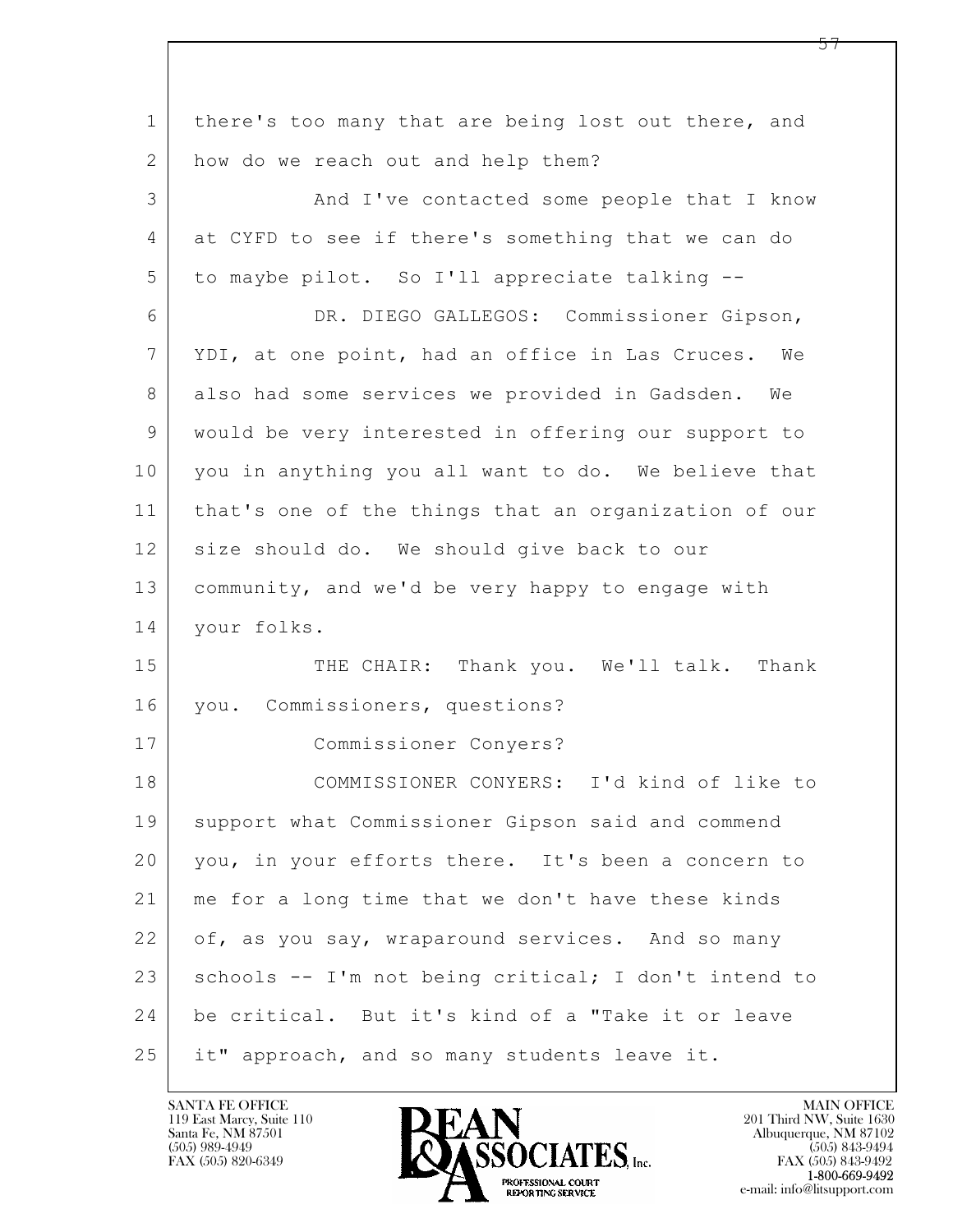$\mathbf{L}$  1 I want to commend you. Keep up the good 2 | work. And hopefully, it will be a pilot, and it 3 will catch on. Thank you. 4 COMMISSIONER JOHNSTON: Thank you, 5 Madam Chair. Will the case managers -- will every 6 student in the night school receive a case manager? 7 DR. DIEGO GALLEGOS: We will do the 8 initial assessment, Commissioner Johnston, and then 9 determine which of them need what and how much they 10 | might need. So the case managers are our staff, 11 okay, you know? 12 And just so you all know, again, to be 13 transparent. CYFD now has a new funding source that 14 | we're -- that we're working on called, "Case 15 coordination." It's -- it's really for young people 16 who are in the protective services system, or at 17 | risk of getting there. So we think that this is an 18 opportunity to -- to find different kinds of 19 | resources to support this; 'cause currently, there's 20 | not really a good resource to do it. 21 So once we identify what they need, we 22 will then provide them that support through our -- 23 through our staff. 24 COMMISSIONER JOHNSTON: Thank you. And my 25 question arises from the CYFD program. I'm very

119 East Marcy, Suite 110<br>Santa Fe, NM 87501

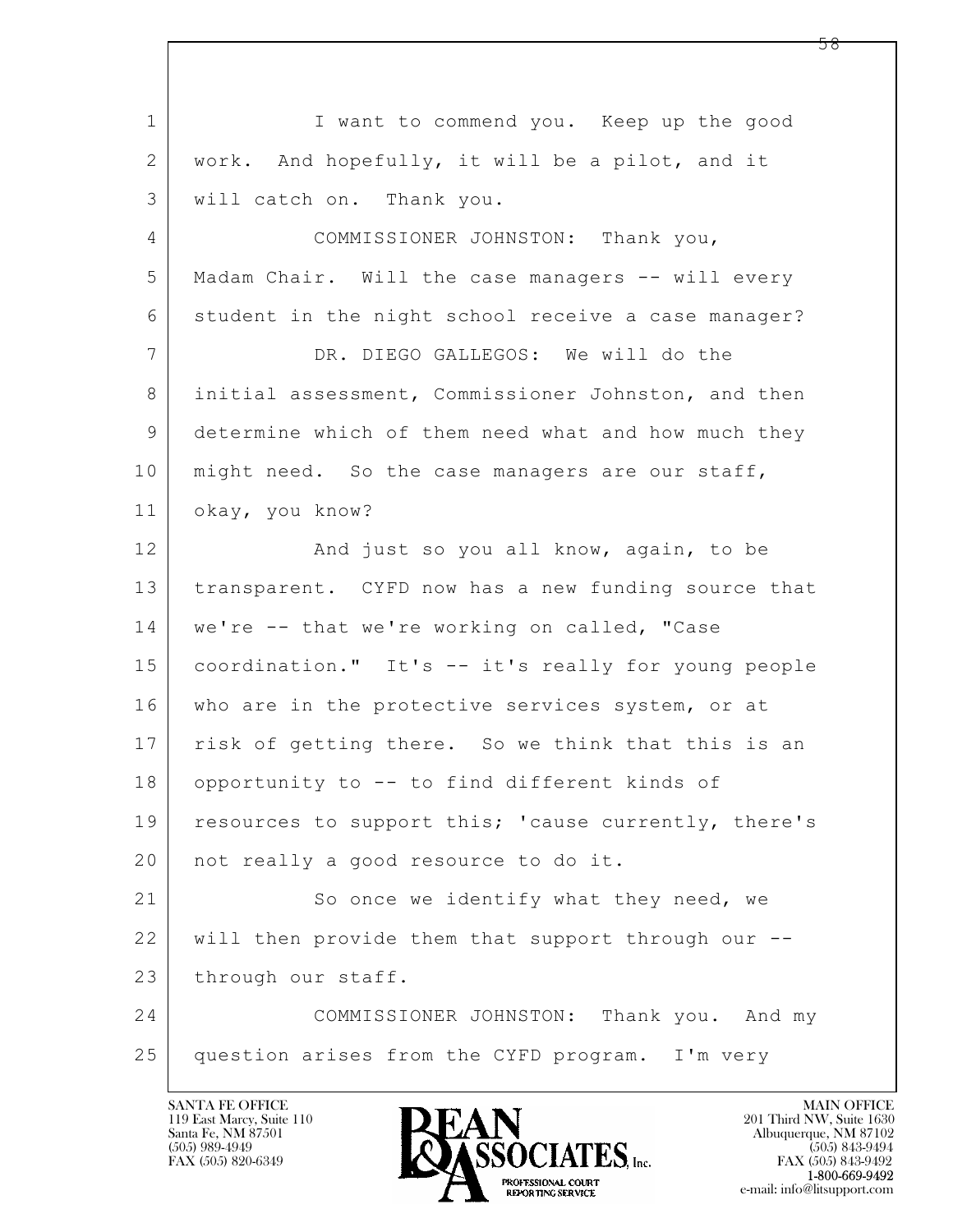| $\mathbf 1$    | excited about it. And if it works, it will help      |
|----------------|------------------------------------------------------|
| 2              | with those who fall away from the system.            |
| 3              | Edgenuity. Who will be the staff at the              |
| $\overline{4}$ | night school to support Edgenuity? Because the       |
| 5              | technology and the issue you raised is very, very    |
| 6              | much there.                                          |
| $\overline{7}$ | MS. TERESA ARCHULETA: Commissioner                   |
| 8              | Johnston, Madam Chair, members of the Commission, we |
| 9              | have three certified teachers from the school who    |
| 10             | work during the day who will be available and will   |
| 11             | be monitoring all the students and be assigned to    |
| 12             | each of the students. So we have one special ed      |
| 13             | teacher and two general ed teachers.                 |
| 14             | And so what they do is we review                     |
| 15             | transcripts. Our College and Career counselor has    |
| 16             | reviewed each transcript to see what courses they    |
| 17             | need for the diploma. And then our executive         |
| 18             | director -- her background is in the arts, and also  |
| 19             | in language arts. She's making sure she              |
| 20             | incorporates the arts into their elective part of    |
| 21             | their education, as well.                            |
| 22             | And what we do is we monitor them on a               |
| 23             | daily basis. And it's not a remote -- it's not       |
| 24             | where the students are online and they're by         |
| 25             | themselves; it's where they're getting their         |

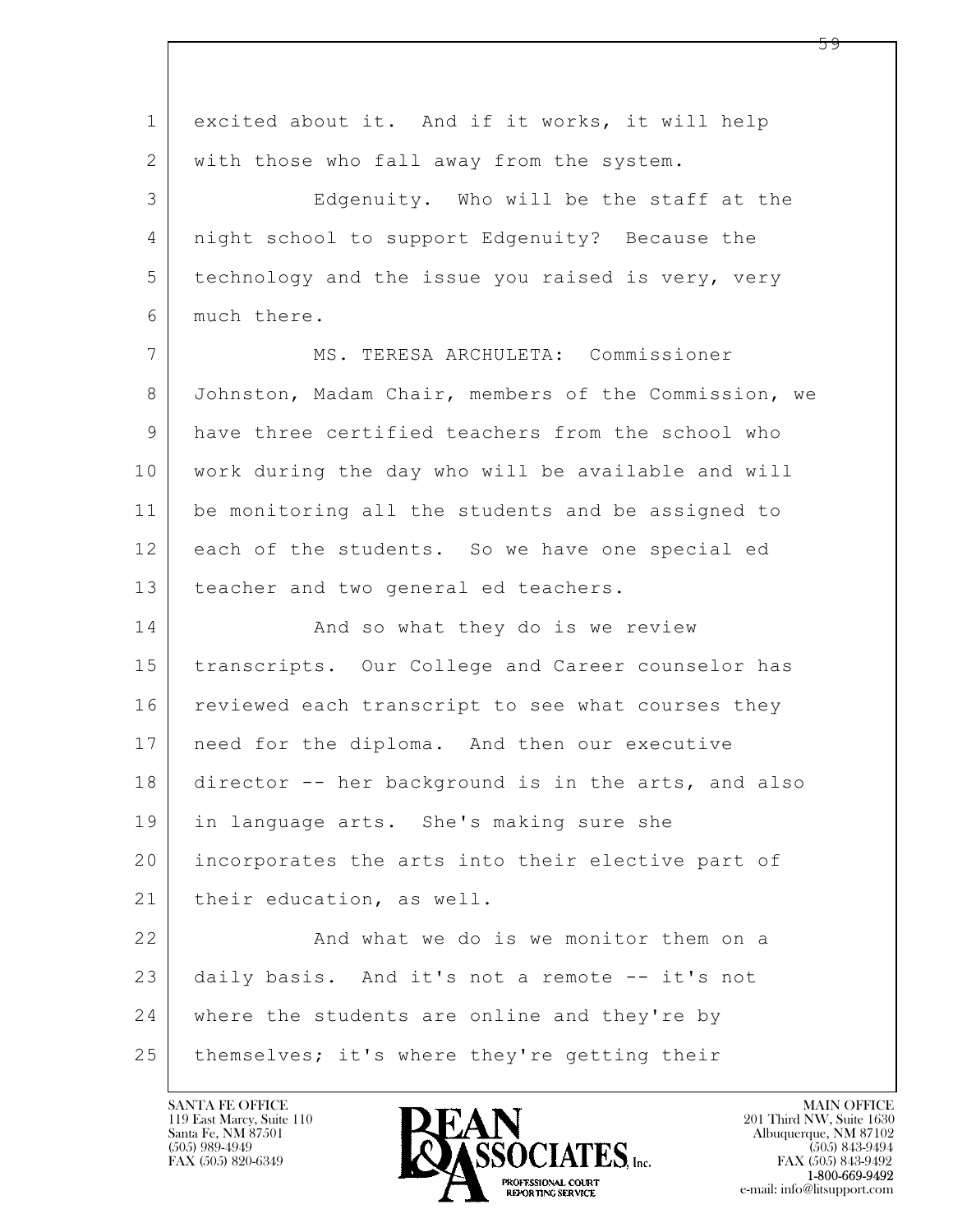$\mathbf{L}$  1 | modifications. Students that have an IEP and 2 | require IEP service will get their IEP services, as 3 well. We wanted to ensure that that's how we make 4 sure we had a special ed teacher on site during that 5 time. 6 And then we also wanted to make sure that 7 modifications, any Tier 2 interventions that needed 8 to get done, were going to be available for them at 9 that time. So because we do that during the day, we 10 offer the same thing in the evening, as well. So we 11 wanted to ensure that. 12 COMMISSIONER JOHNSTON: Thank you. I know 13 | that Edgenuity lends itself well to those 14 modifications and changes. It's just if the 15 | technology is slow, if the students don't make --16 frustration levels are triggered. 17 | MS. TERESA ARCHULETA: Yes. I do want --18 I'm very proud of our school. If you look at our 19 existing building, which we do not own, it's a 20 deplorable building, I must say. But our technology 21 is top-notch. We -- I mean, to be able -- we have 22 literally at least 180 students online at the same 23 time and no issues. No issues. 24 In fact, other charter schools are calling 25 us to see how did we do it for PARCC testing. So we

119 East Marcy, Suite 110<br>Santa Fe, NM 87501

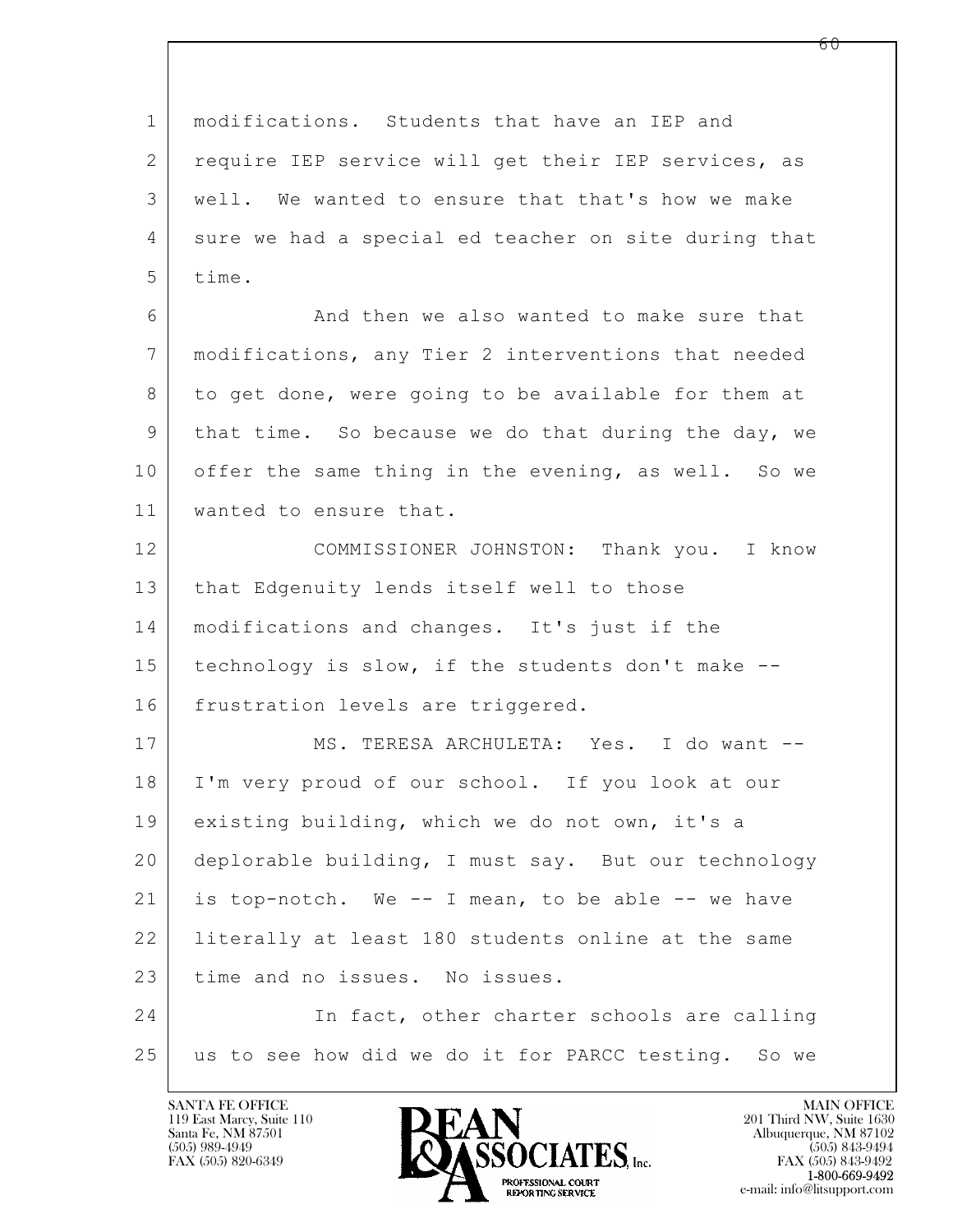| $\mathbf{1}$ | did it more for instructional. PARCC was sort of --  |
|--------------|------------------------------------------------------|
| 2            | we did it also for PARCC.                            |
| 3            | But really, it's the instructional. We're            |
| 4            | trying to move up with the wave of technology. And   |
| 5            | I think our kids will be there. And we welcome any   |
| 6            | of you to come visit to see them on those laptops    |
| 7            | all day long. It's really a neat thing to watch,     |
| 8            | when you watch these students, how technology-savvy  |
| 9            | they really are.                                     |
| 10           | COMMISSIONER JOHNSTON: Thank you. And                |
| 11           | then my last question: If a student has -- is        |
| 12           | assigned to the evening school, if they don't show   |
| 13           | up, what happens?                                    |
| 14           | MS. TERESA ARCHULETA: So right now, the              |
| 15           | requirement is that they come every day right now.   |
| 16           | And then because a lot of them do have jobs -- this  |
| 17           | is where the case management and the partnership     |
| 18           | with YDI comes in. The case manager will follow up   |
| 19           | to ensure that they stay. And a lot of them will be  |
| 20           | working on jobs.                                     |
| 21           | So what we've done is we've also offered             |
| 22           | office hours. The staff are available during the     |
| 23           | day, as well, for them to come and schedule office   |
| 24           | hours; because if they do get stuck -- as you know   |
| 25           | with Edgenuity, sometimes they need to have it reset |
|              |                                                      |

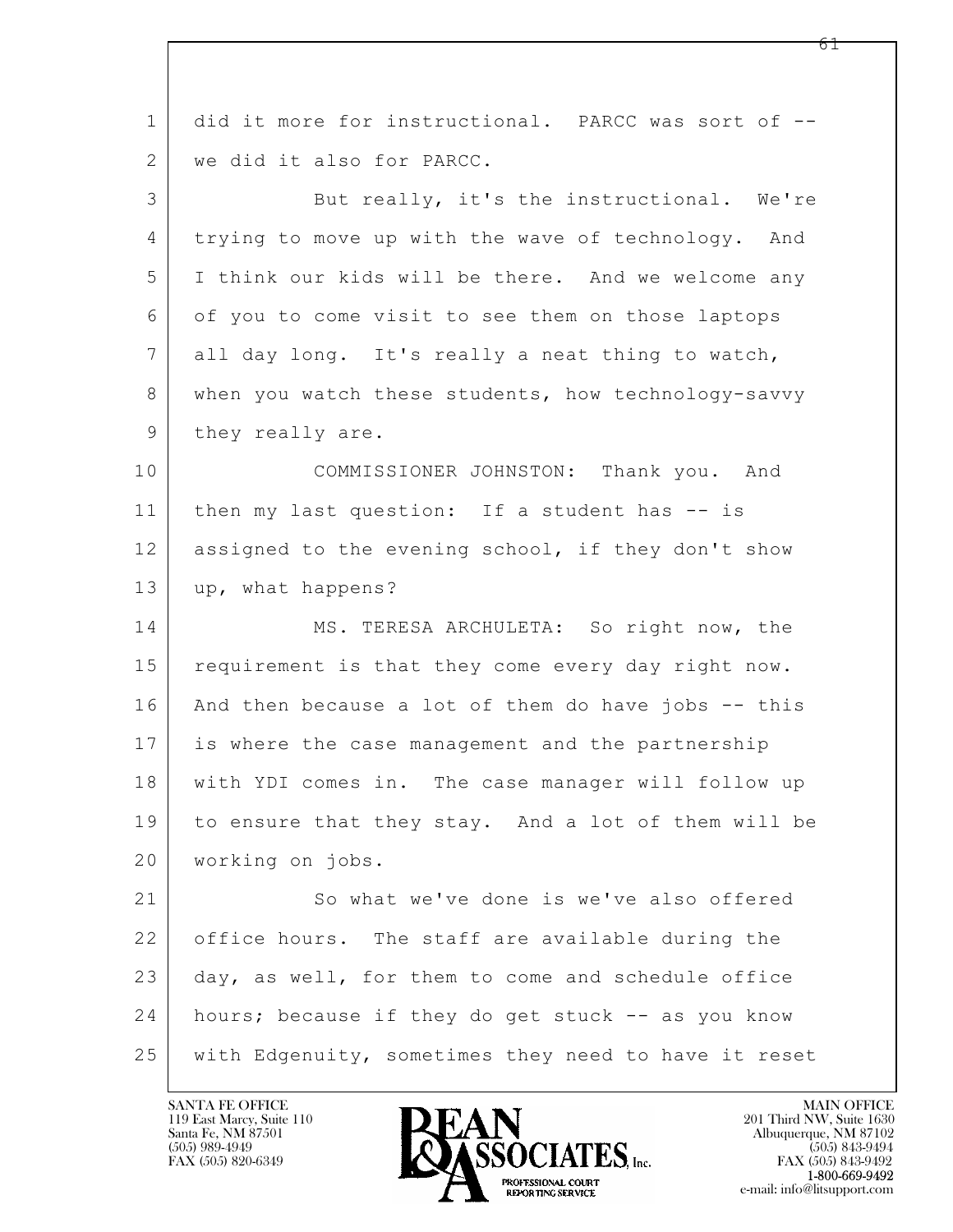$\mathbf{L}$  1 for a quiz or a test or modified somehow -- then 2 they have to stop the program, and the teacher has 3 to intervene and reset them. So we've offered that, 4 as well. 5 So we try to be very accommodating, 6 knowing that they have lots of different lives. 7 Some of them have babies. We have one couple that 8 came together that they want -- they have -- three 9 | months ago, they just had twins. 10 | Rand so we said, "Well, we would work out 11 something if one of you needs to stay home." 12 They said, "No, we want to come together 13 to work on it together." 14 So it was really touching to see how --15 | already Ms. Torres started talking about how we 16 could incorporate -- how we're going to have some of 17 the students that need community service hours that 18 could bring in some of the art in the evening so 19 that they could conduct the workshops for the art 20 classes in the evening, as well. So we're really 21 excited about this program. The possibilities are 22 | really endless. 23 COMMISSIONER JOHNSTON: Thank you. So 24 school is a habit. And you're dealing with students 25 who don't have that habit. So if I don't come one

119 East Marcy, Suite 110<br>Santa Fe, NM 87501



FAX (505) 843-9492 e-mail: info@litsupport.com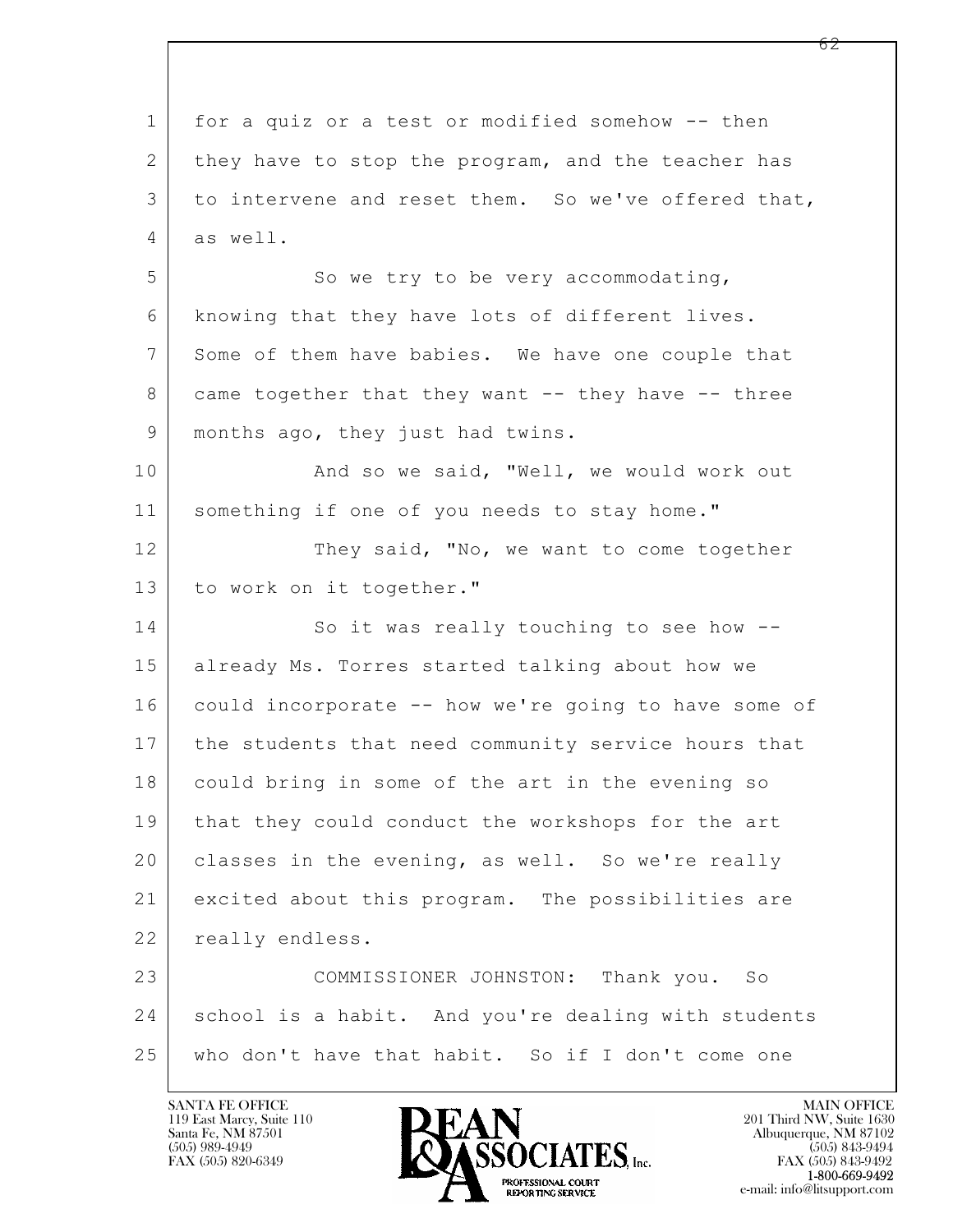$\mathbf{L}$  1 night, someone will reach out for one reason or 2 another? 3 MS. TERESA ARCHULETA: Yes, yes. 4 COMMISSIONER JOHNSTON: And, Veronica, I 5 must just tell you, it's delightful to see you. And 6 you should see this young woman flamenco. Gives me 7 goosebumps to think about it. It's just amazing; 8 and in the classroom. So it's really wonderful to 9 see you. 10 MS. TORRES: Thank you. 11 DR. DIEGO GALLEGOS: And, Commissioner 12 Johnston and Commissioners, I believe one of the 13 things that's made YDI successful over the years is 14 we're not an 8:00-to-5:00 kind of an organization. 15 Our case managers are available 24 hours a day, 16 seven days a week. And in many of the programs we 17 have, they need to be. 18 Our CYFD services that we're now doing, 19 especially on the new ones that we're doing around 20 child abuse prevention and intervention, those 21 require us to be ready whenever. And so our folks 22 are used to that kind of work. It's -- it makes for 23 a difficult, you know, job many times; but our folks 24 believe in that model, and that's what's made us as 25 | successful as they are.

119 East Marcy, Suite 110<br>Santa Fe, NM 87501



FAX (505) 843-9492 e-mail: info@litsupport.com

<u>რ3</u>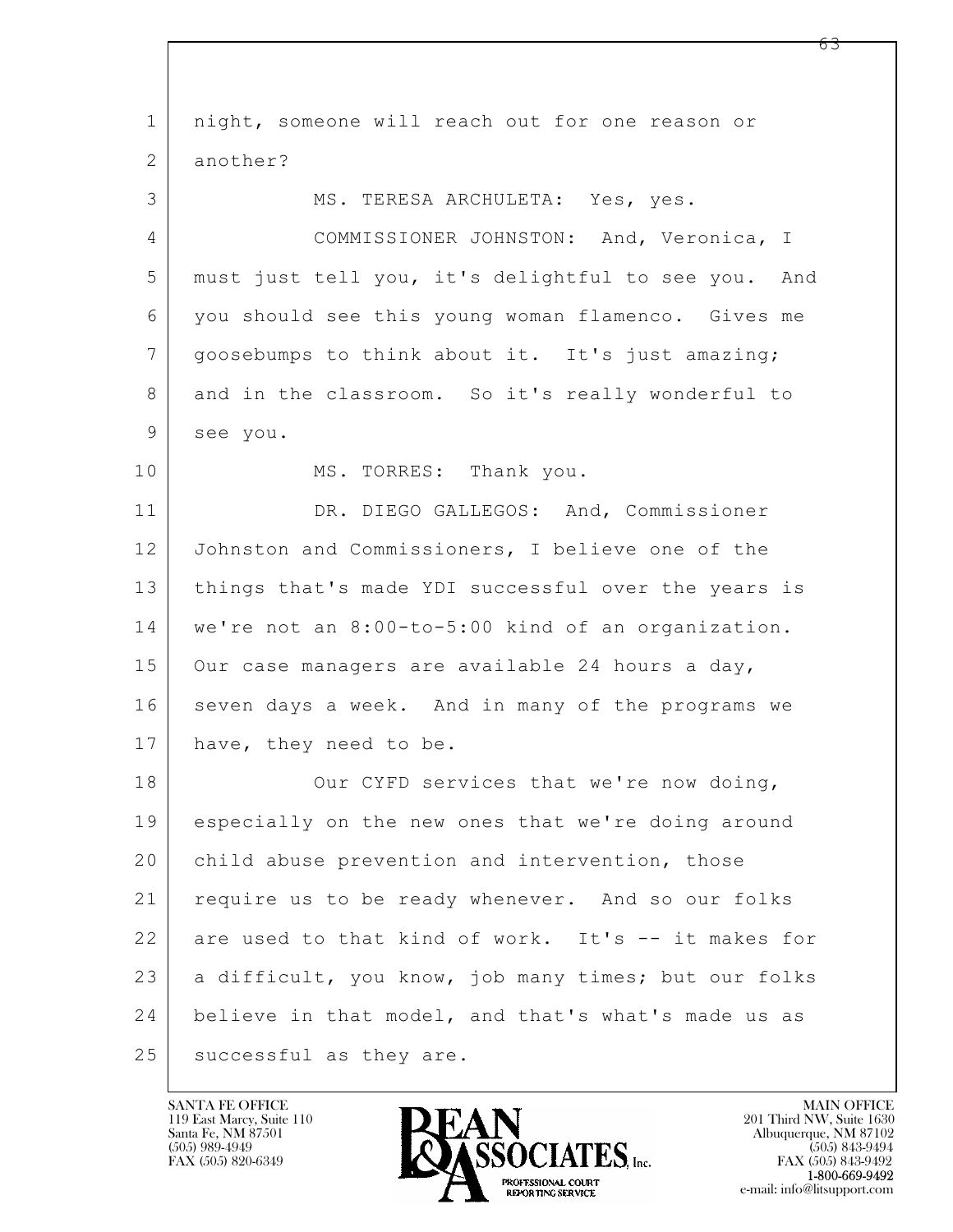$\mathbf{L}$  1 If that young person doesn't come to 2 school, they're not going to be with them, not just 3 | that day; for a while, because that's the intent. 4 Oh, by the way, one of the things that we 5 were not expecting -- this is really not your issue, 6 but you may help us find out whose issue it might 7 be -- when we started talking about this model, we 8 have over 1,700 families that attend our Early Head 9 Start and Head Start program in Bernalillo, 10 | Rio Arriba, and Taos Counties. 11 | All of a sudden, we had all these families 12 | that said, "Can we go get our diplomas?" 13 These are, some of them, young adults; but 14 others, they're older adults interested in getting a 15 diploma. I don't know where to go with that. But 16 it sure seems like if there are people out there 17 | that would like to get their credentials some way,  $18$  that we ought to be able to find a way to do it; 19 because it would be a great opportunity for many of 20 | them who haven't had that opportunity. 21 THE CHAIR: Commissioner Toulouse? 22 COMMISSIONER TOULOUSE: Madam Chair, 23 Dr. Gallegos, on that issue  $-$  I know, for instance, 24 The GREAT Academy has a night school that has -- 25 also, down in Los Lunas, the School of Dreams has a

119 East Marcy, Suite 110<br>Santa Fe, NM 87501

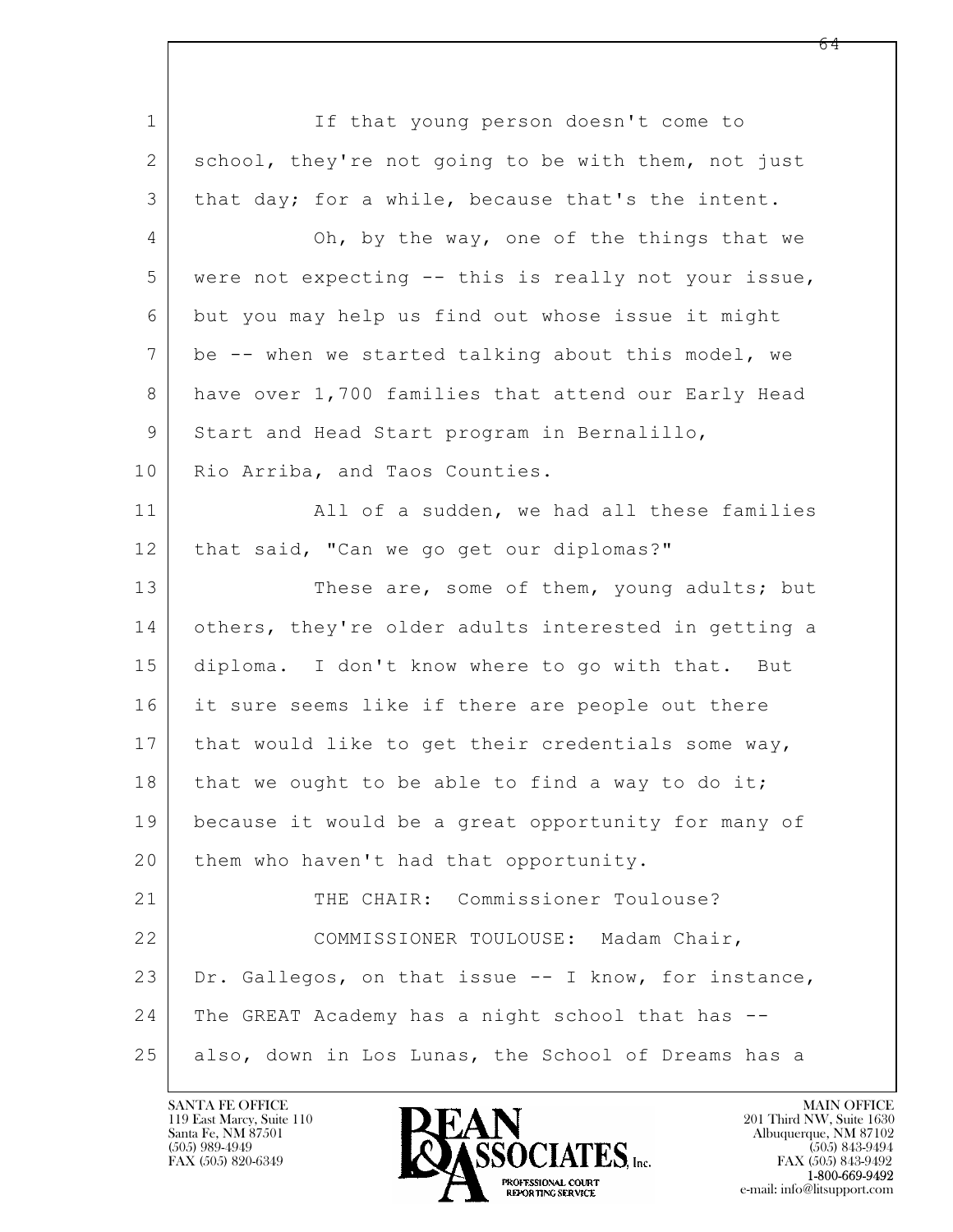$\mathbf{L}$  1 night adult program, and they're doing the full 2 programs. 3 But I -- I wanted to ask, since you're 4 head of the foundation, and I'm curious, having -- 5 | for the people who don't know, I don't vote on this 6 school, because while my daughter does not have a 7 direct connection, she has a pretty close indirect 8 | connection; so I excuse myself from it. 9 But I know the building plans. And I 10 | wonder how close are you getting, because I know 11 it's quite an expansion of plans. I know Joaquin 12 Encinias has talked my ear off on some of what he 13 thinks you need. 14 I'm curious. How close are you getting? 15 | There are several schools I know that are trying to 16 expand and having problems. 17 DR. DIEGO GALLEGOS: Commissioner Toulouse 18 and Commissioners, we actually are about a week away 19 from our final due diligence meeting, at which time 20 our financial advisers are -- the folks that are 21 going to be selling our bonds, the school, our -- 22 our bond counsel, will all come together to do to 23 our final due diligence. 24 Once we complete that meeting and we have  $25$  everything finalized, we -- the -- a package will be

119 East Marcy, Suite 110<br>Santa Fe, NM 87501

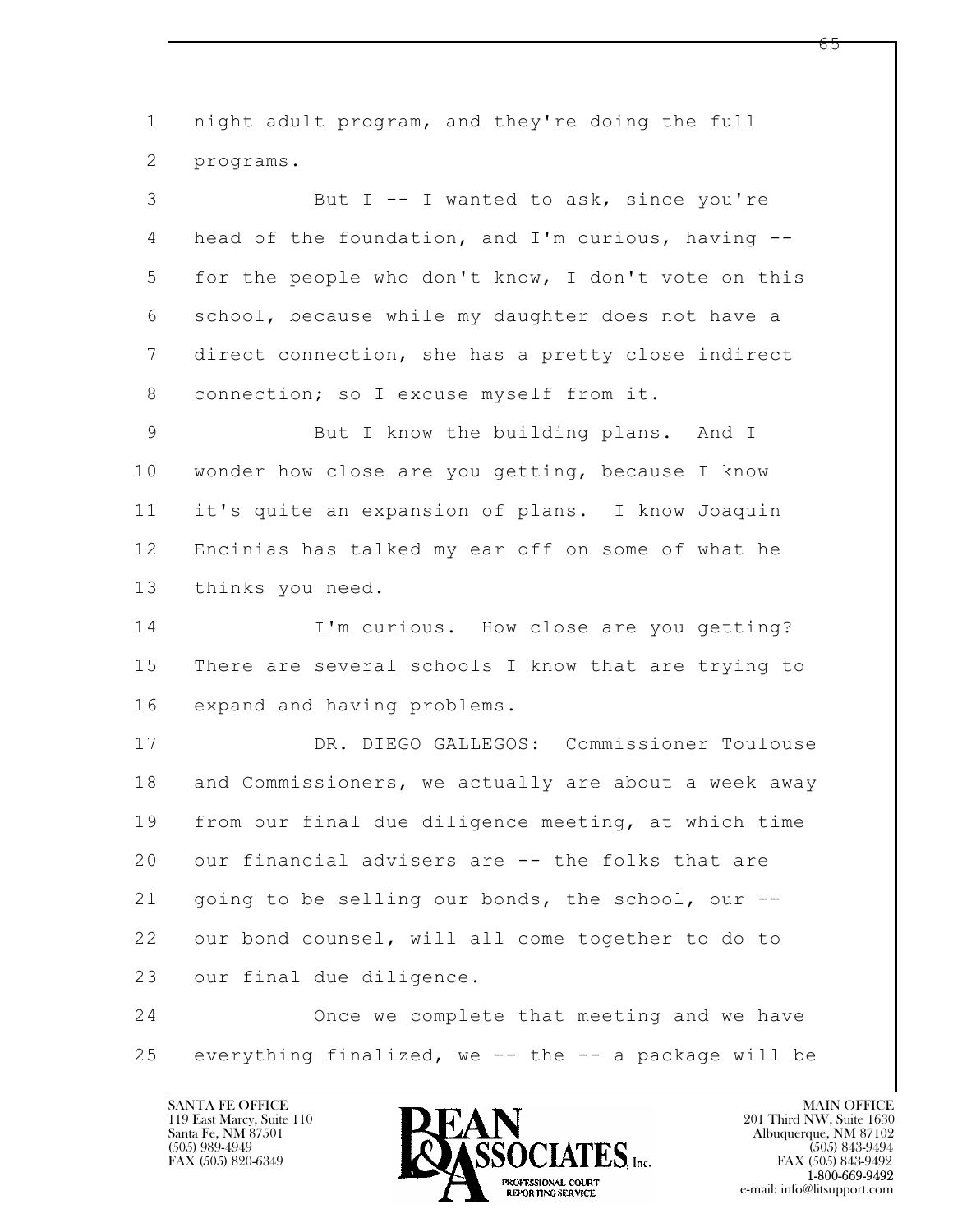| $\mathbf 1$    | provided to investors. So at that point, we still    |
|----------------|------------------------------------------------------|
| 2              | expect that we will be able to break ground sometime |
| 3              | in February. That is our -- that is our intent.      |
| $\overline{4}$ | Certainly, there's a lot of challenges for           |
| 5              | charter schools around this facility thing folks.    |
| 6              | We are not happy that we'll have to pay more than    |
| 7              | maybe a school district has to pay in terms of       |
| 8              | interest. And I hope at some point, that issue is    |
| 9              | resolved.                                            |
| 10             | I sat on the first task force after the              |
| 11             | charter school law was passed here in New Mexico.    |
| 12             | And I represented State Superintendent Michael       |
| 13             | Davis. And Tony Monfiletto, who is now well-known    |
| 14             | in the charter school world, worked at the LESC.     |
| 15             | And we both really pushed the idea that we needed to |
| 16             | resolve the whole facility issue, the capital outlay |
| 17             | issue.                                               |
| 18             | At that point, superintendents were not              |
| 19             | supportive of it. We still now, many, many years     |
| 20             | later, have this problem that charter schools have   |
| 21             | to figure it out on their own, in a sense.           |
| 22             | But we have a tremendous -- the school has           |
| 23             | a tremendous governing council that has been         |
| 24             | providing leadership on this. And we have folks on   |
| 25             | our foundation that are very active and willing to   |

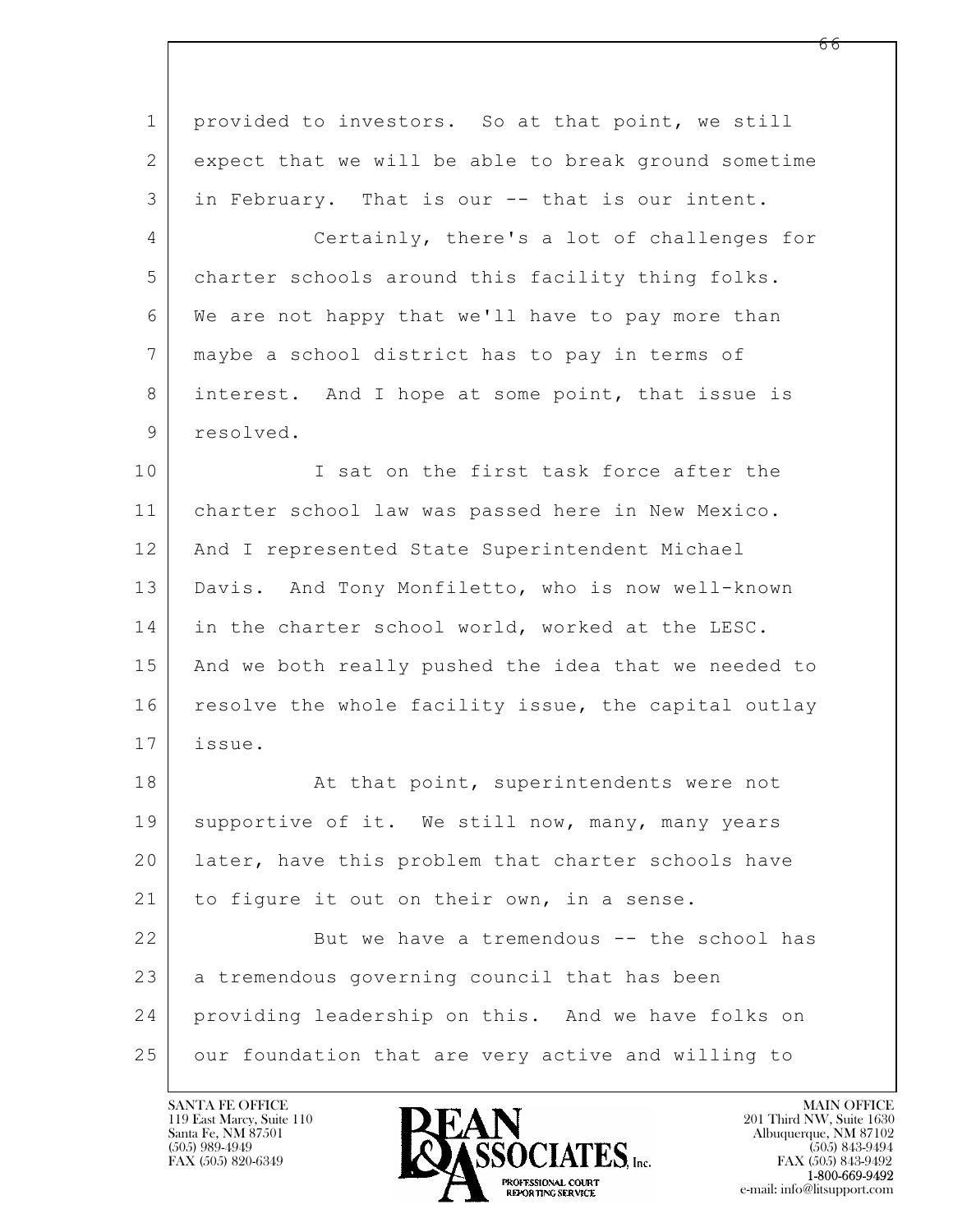$\mathbf{L}$  1 step out and support this. So we expect that at 2 August of 2018, we're going to have a brand new 3 school. It's going to be in the Old Town area. And 4 that we'll invite you to the first classes and the 5 first dance there. 6 COMMISSIONER TOULOUSE: Madam Chair, I'd 7 like to be invited to your ribbon-cutting, since 8 you're in my district. Since I can't vote, I should 9 at least come and play with all of you. 10 DR. DIEGO GALLEGOS: Get your pair of 11 scissors. 12 COMMISSIONER TOULOUSE: I've done that on 13 | the CNM Board. We've known each other a long time; 14 so thank you. 15 THE CHAIR: Commissioner Chavez? 16 COMMISSIONER CHAVEZ: Thank you. Thank 17 you. I have a -- just a couple of questions in 18 terms of the case management and wraparound services 19 | that you talk about. 20 So basically, as I understand your 21 presentation, you have case managers. You're going 22 to do an assessment. The case managers are going to 23 figure out what kinds of services the students and 24 the families need. 25 Who is going to provide the services?

119 East Marcy, Suite 110<br>Santa Fe, NM 87501

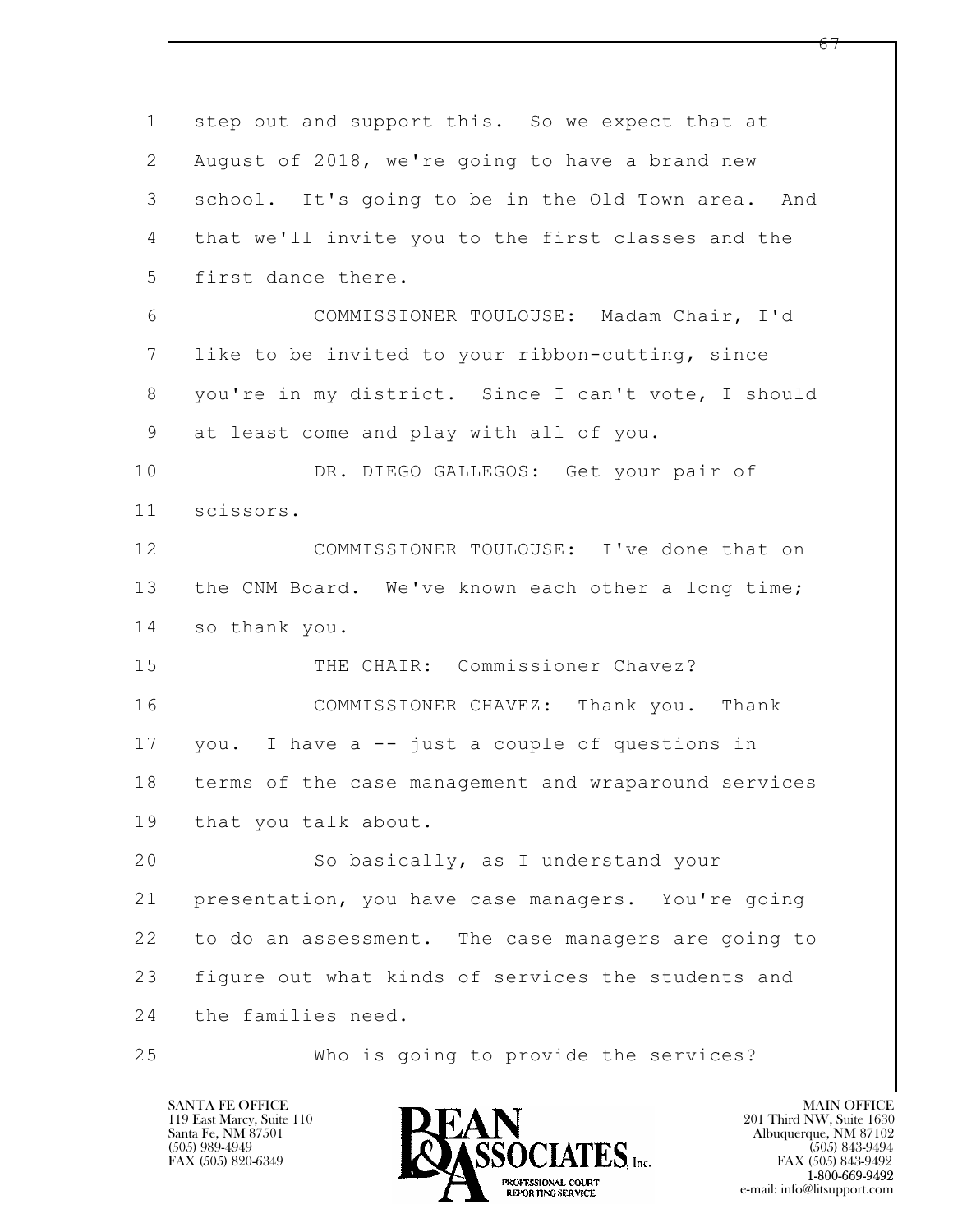$\mathbf{L}$  1 DR. DIEGO GALLEGOS: Commissioner Gipson 2 and Commissioner Chavez, hi, how are you? Our staff 3 in our Education Employment and Treatment Division 4 will provide the educational side of the case 5 management services. If there's anything -- that's 6 what they do right now. We are the provider for GED 7 in the central part of New Mexico, for the youth 8 providers; and so we do this every day. 9 We -- about 100 young people are graduated 10 through our high school equivalency program every 11 | year; so we have case managers there that do that 12 | kind of work. 13 Now, if they need, let's say, behavioral 14 health, then we would send it to our behavioral 15 health team, which is another one of our divisions 16 in YDI. So we will do as much as we can; but we 17 also know that we can't do everything. So we have 18 | many partners. 19 Just on Monday, we finalized a partnership 20 with First Choice Community Healthcare, where they 21 will be providing behavioral health to young people 22 that we don't have enough capacity for. And they 23 also are looking at getting a psychiatrist, which we 24 have not been able to afford. So they'll be 25 providing us support there.

119 East Marcy, Suite 110<br>Santa Fe, NM 87501

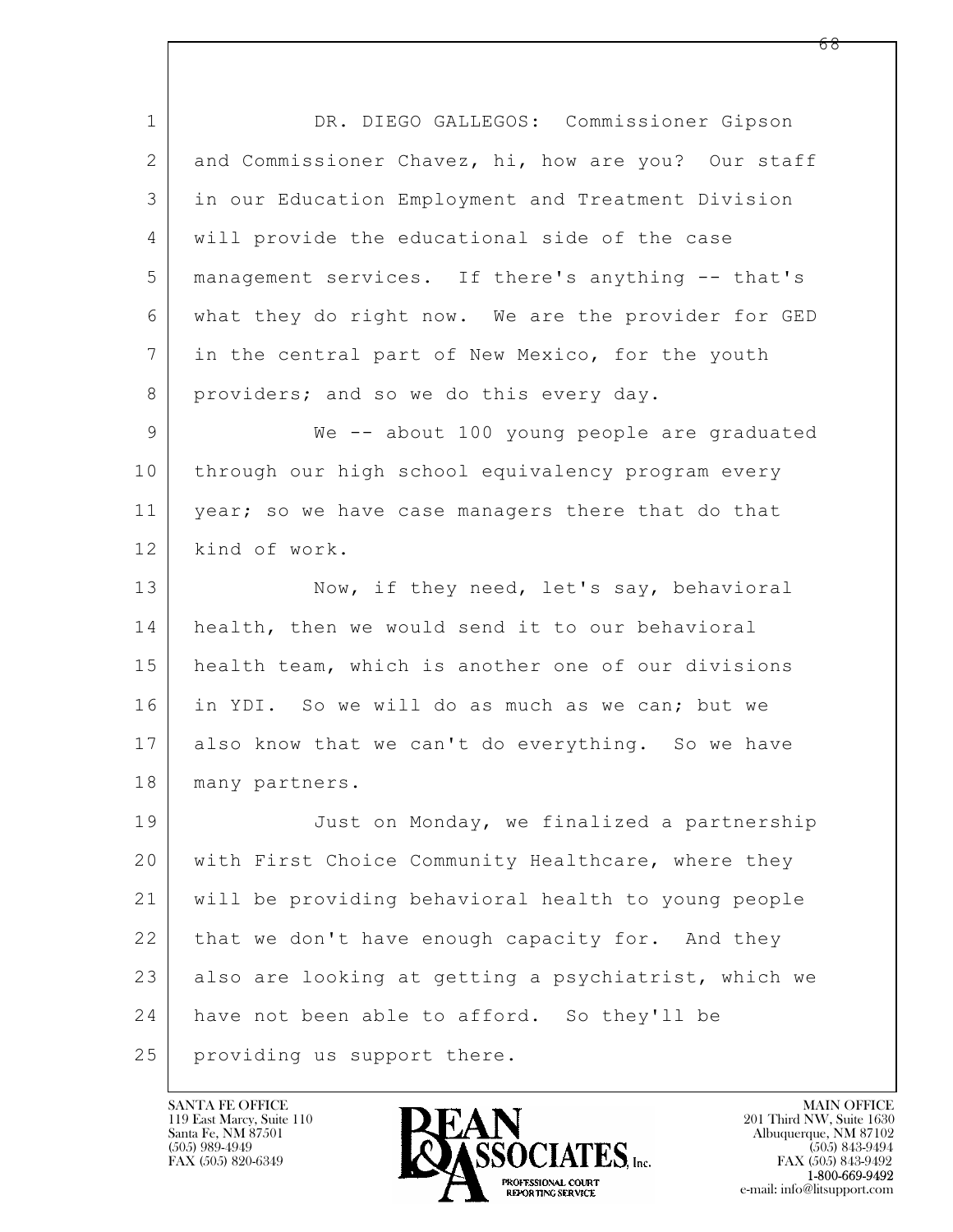$\mathbf{L}$  1 We also, on Monday, finalized a 2 partnership with All Faiths Receiving Home, where 3 they will be providing behavior management services 4 to our young children in Head Start that have 5 significant behavioral problems. 6 So potentially, a family there could get 7 services from those two, or from us, or from other 8 agencies that we work with. 9 COMMISSIONER CHAVEZ: What about payment? 10 You mentioned -- you mentioned First Choice. Some 11 folks may not have health insurance or Medicaid or 12 be eligible or have fallen through the cracks. 13 There's lots of folks out there who are still 14 | uninsured, even though we have an expanded Medicaid 15 program in the -- in the state. So what about those 16 families? 17 DR. DIEGO GALLEGOS: Madam Chair and 18 Commissioner Chavez, if the family has that kind of 19 need, some of our staff would be able to provide 20 | that. In that partnership with First Choice, 21 First Choice has a component that they've set aside 22 for families that are not eligible for Medicaid. 23 We still rely primarily on Medicaid. But 24 there are other folks like that that are -- that 25 have resources to do that. So for us, it's an

119 East Marcy, Suite 110<br>Santa Fe, NM 87501



FAX (505) 843-9492 e-mail: info@litsupport.com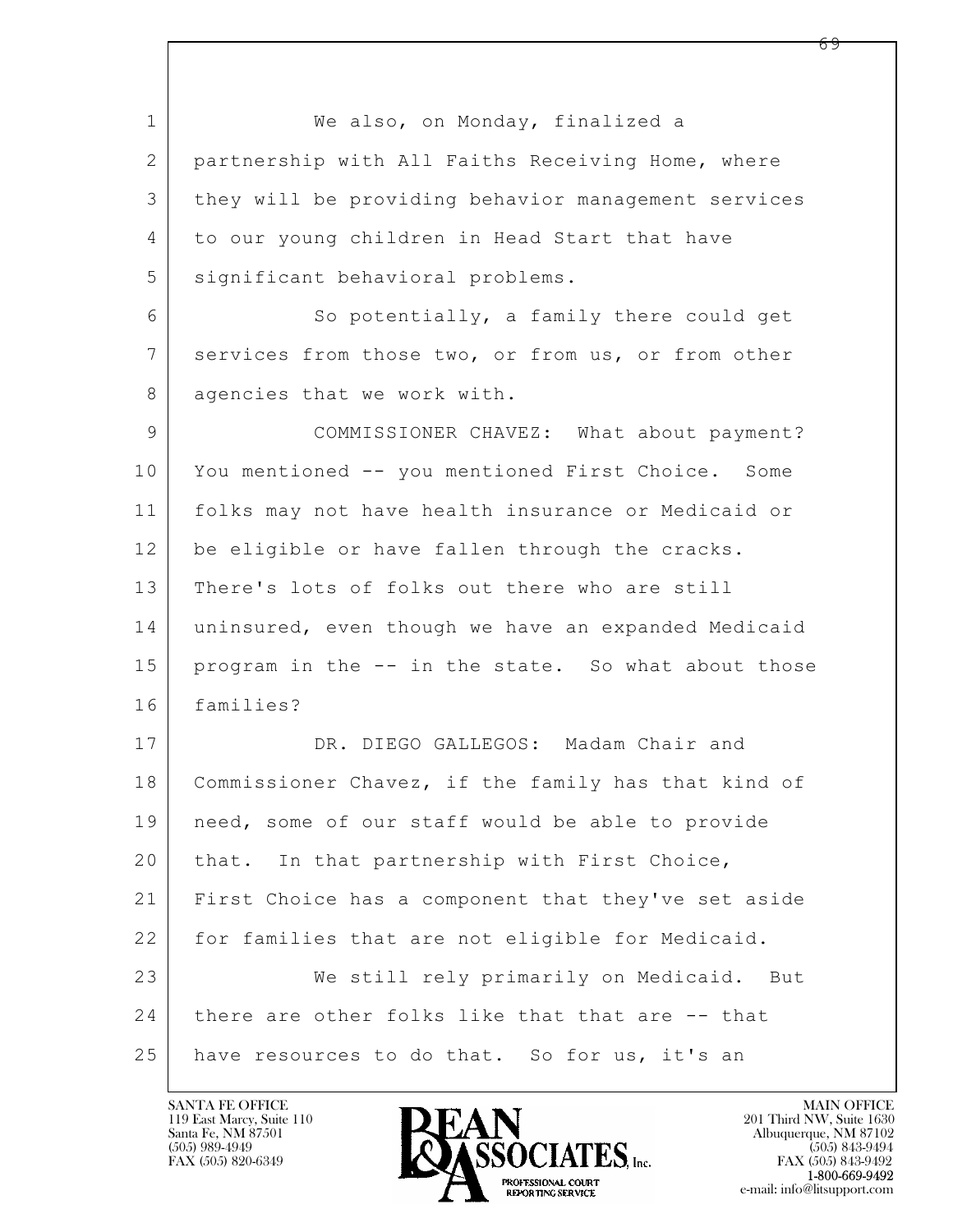$\mathbf{L}$  1 issue, you know, in terms of the families that don't 2 have access, to support. 3 COMMISSIONER CHAVEZ: I'm assuming -- 4 THE CHAIR: I'm sorry. Can I interrupt? 5 Deputy Secretary Aguilar wanted to say something 6 about -- in relation to this. So can he add in at 7 this point? 8 COMMISSIONER CHAVEZ: Well, sure. 9 DEP. SEC. AGUILAR: So thank you, 10 | Madam Chair and Commissioners. 11 On its face, Madam Chair, this sounds like 12 a great program. I don't believe the school -- the 13 charter school has done its due diligence with 14 | regard to following the Public School Finance Act. 15 This is a new program that was not proposed in their 16 budget last -- last June. 17 | And so the Public School Finance Act 18 | requires that any changes to a school's budget or 19 program, subsequent to its approval on July -- on 20 June 30th, needs to be approved by the Secretary, 21 even though you're the authorizer. I don't know 22 what budget impact this has to it. 23 Second of all, from what I'm hearing, I 24 | don't know how these children are going to meet 25 the -- the 1,080 hours of contact time that's

119 East Marcy, Suite 110<br>Santa Fe, NM 87501

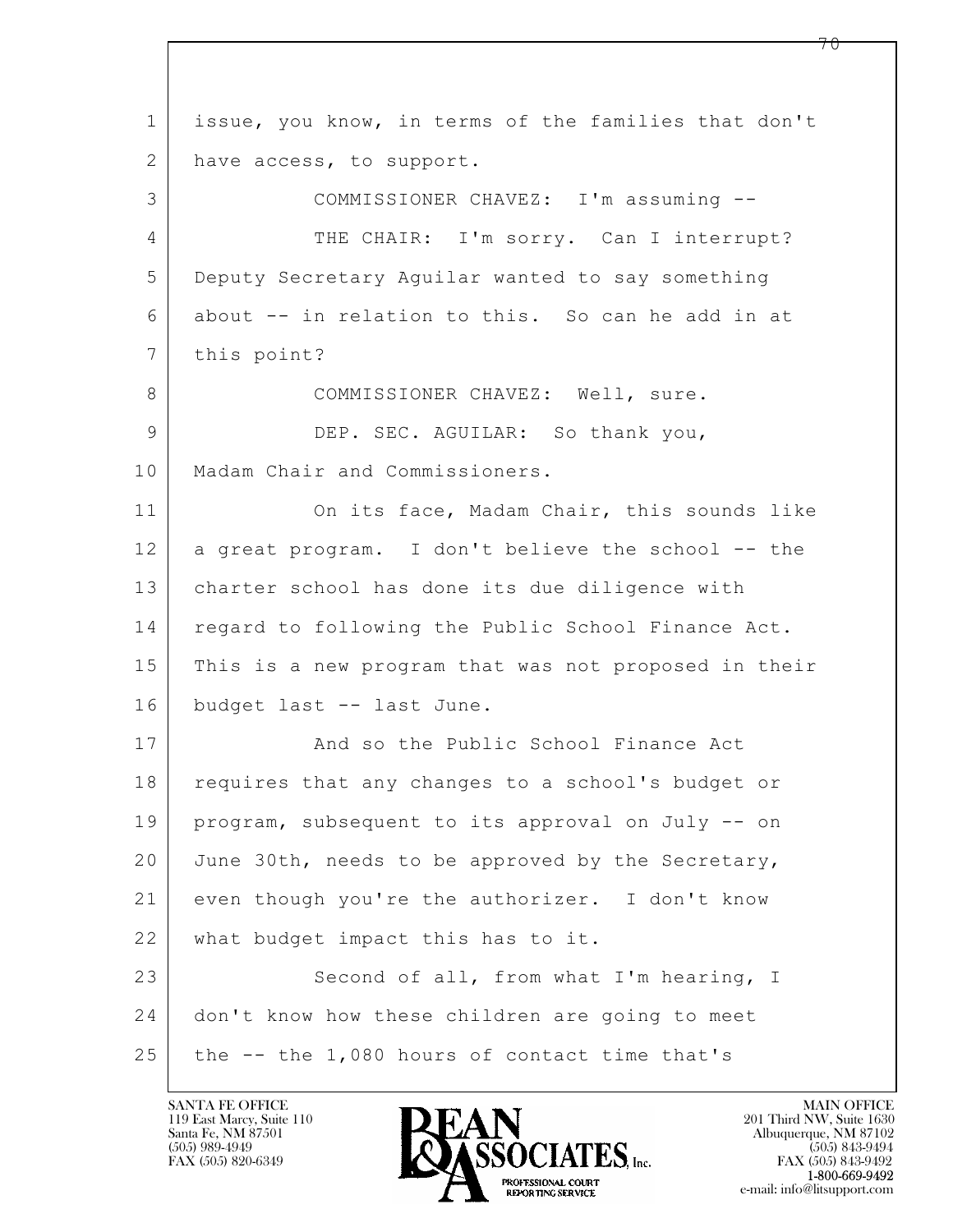1 required in the statute.

| $\overline{2}$  | Again, it sounds like a great program.              |
|-----------------|-----------------------------------------------------|
| 3               | YDI has been a good -- a good provider in the past, |
| 4               | and I have no doubt that it's a good program for    |
| 5               | kids. But I'm concerned that the due diligence      |
| 6               | piece with regard to the Public School Finance Act  |
| $7\overline{ }$ | hasn't been followed.                               |
| 8               | And my understanding is this program is             |
| $\mathsf 9$     | supposed to start this week. And so I don't want to |
| 10              | delay services to children; but I don't know what   |
| 11              | kind of impact this is going to have, and I don't   |
| 12              | know what kind of -- whether the -- the contact     |
| 13              | hours and how that -- that's not been demonstrated  |
| 14              | to the Department.                                  |
| 15              | And so I don't want to be Debby Downer on           |
| 16              | this. Again, I think it's a good program. But I     |
| 17              | don't know -- I don't have any other answers, other |
| 18              | than what I'm hearing today.                        |
| 19              | So no contact has been made with our                |
| 20              | School Budget folks with my office. So I'm going to |
| 21              | need to have that before we can -- I'm just letting |
| 22              | you know. A program cannot go forward without       |
| 23              | approval. And this program hasn't been approved.    |
| 24              | And so I want to try and figure that out, quickly;  |
| 25              | but I think it needs to be done, Madam Chair.       |

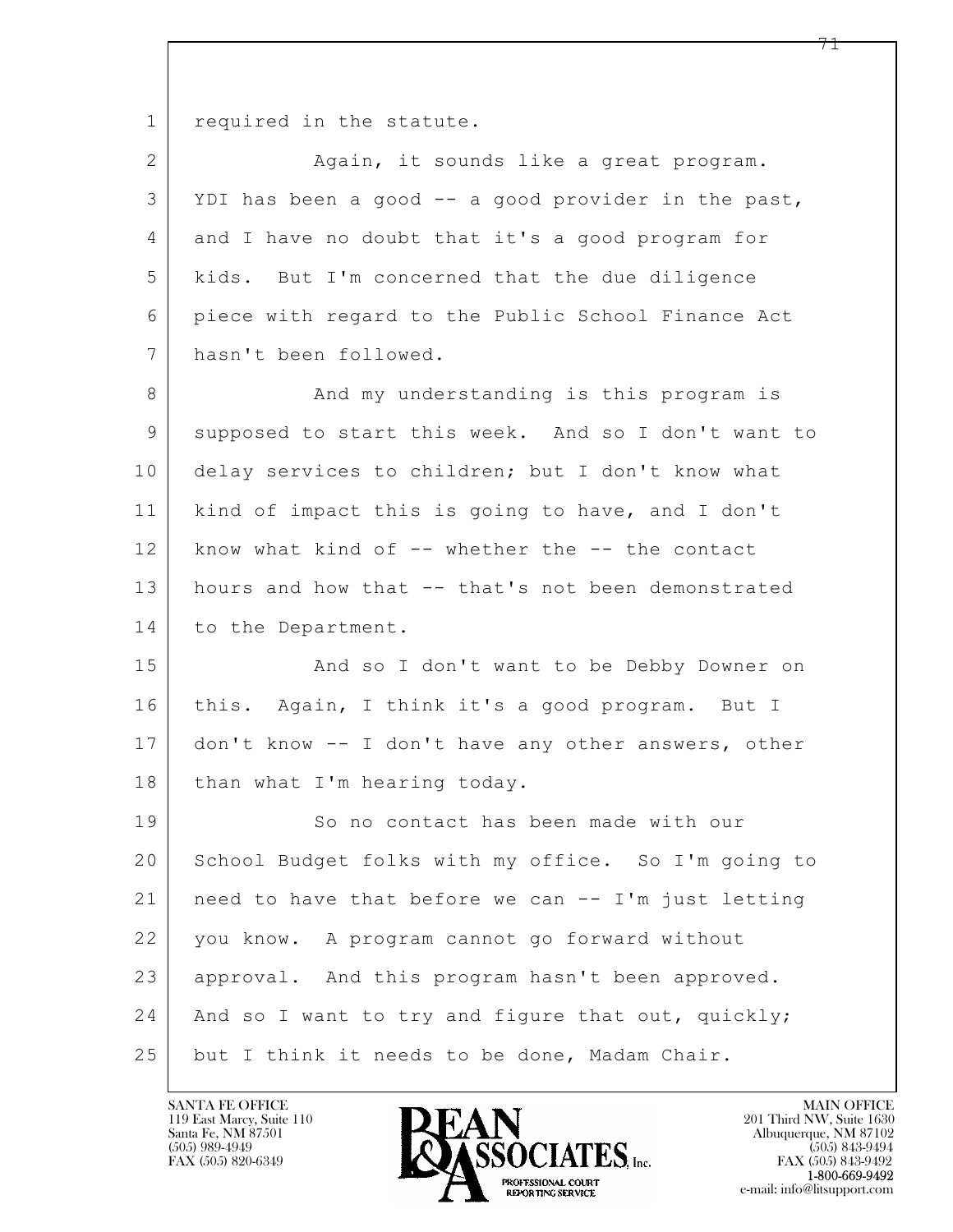| $\mathbf{1}$ | THE CHAIR: Okay.                                     |
|--------------|------------------------------------------------------|
| 2            | DEP. SEC. AGUILAR: Thank you.                        |
| 3            | THE CHAIR: Thank you.                                |
| 4            | COMMISSIONER CHAVEZ: Well, then. So I                |
| 5            | had -- kind of interrupted my train of thought       |
| 6            | there. But the other question that I had is you      |
| 7            | talked about providing family services; right? Are   |
| 8            | there -- does YDI -- or is it your intention to      |
| 9            | provide any kinds of services in the family's home?  |
| 10           | Or will the family be coming to the school? How do   |
| 11           | you see that working?                                |
| 12           | I guess what I'm thinking about is in                |
| 13           | situations where a family might need, you know,      |
| 14           | family therapy around a certain issue -- you know.   |
| 15           | So how do you envision sort of doing that?           |
| 16           | And then my other question -- let me just            |
| 17           | ask it before I forget -- are you also going to be   |
| 18           | communicating with the staff -- will case managers   |
| 19           | be communicating with the staff of the school so     |
| 20           | they know what's going on and sort of what to watch  |
| 21           | out for in the classroom?                            |
| 22           | DR. DIEGO GALLEGOS: Madam Chair,                     |
| 23           | Commissioner Chavez, on the communication side, yes, |
| 24           | that was one of the first things we talked about.    |
| 25           | Not only do we need communication from the staff in  |

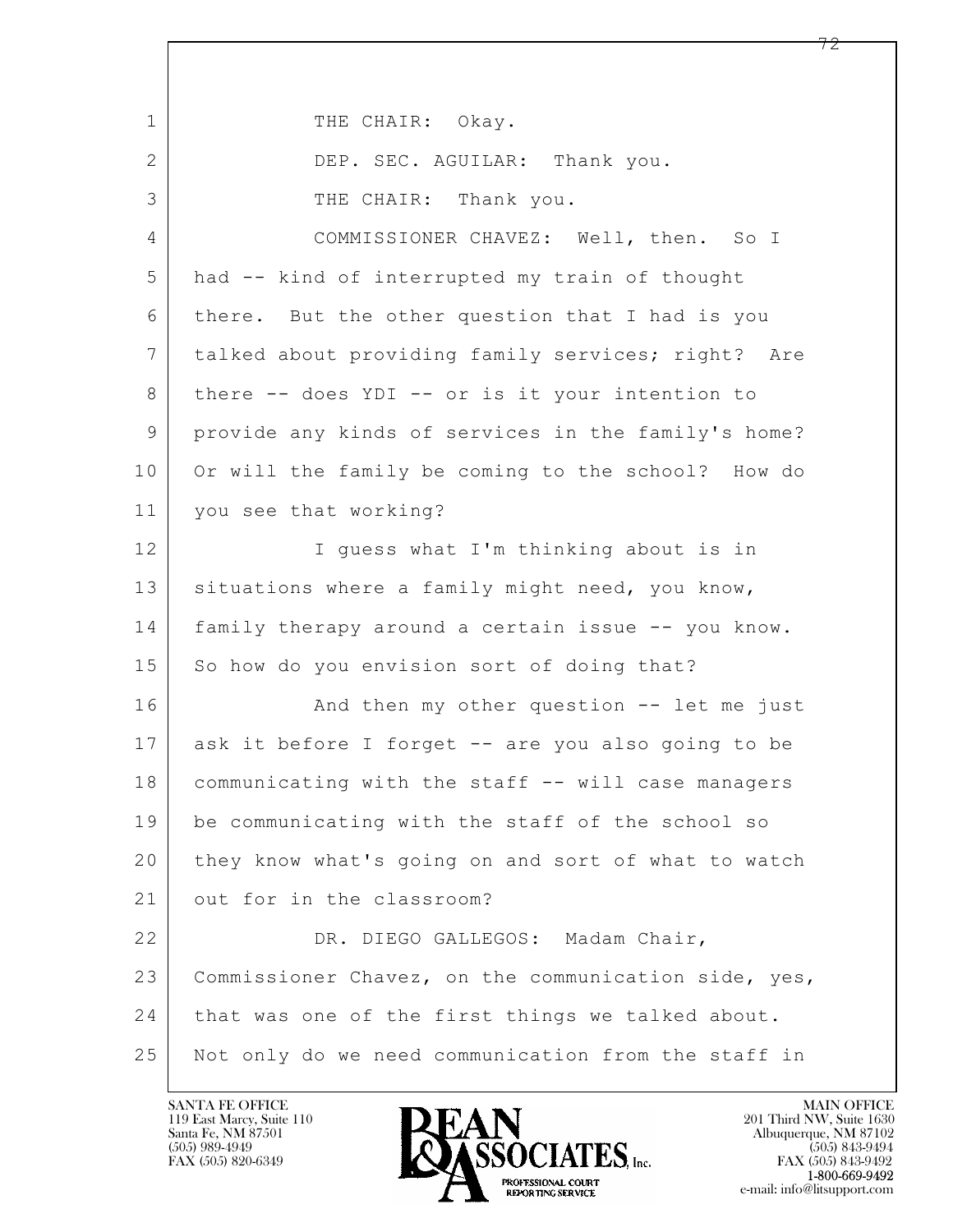| $\mathbf 1$    | terms of when kids are not coming to school or      |
|----------------|-----------------------------------------------------|
| $\overline{2}$ | struggling, how can we support them; but they       |
| 3              | also -- the teachers also ask, "Are you going to    |
| 4              | give us regular updates on how they're doing?"      |
| 5              | And the answer to that was, "Yes, we will           |
| 6              | do that."                                           |
| $\overline{7}$ | On the family services side, another thing          |
| 8              | that distinguishes YDI is that we do go into homes, |
| 9              | and have, for many years. We provide -- if the      |
| 10             | family needs us to go to their home to provide the  |
| 11             | therapy, we do that. We know that one of the        |
| 12             | reasons many families don't take advantage of       |
| 13             | services is that they either can't get there, don't |
| 14             | want to get there, and they're more comfortable at  |
| 15             | home. So, yes, we would go into the home, if that   |
| 16             | is needed.                                          |
| 17             | COMMISSIONER CHAVEZ: Thank you.                     |
| 18             | THE CHAIR: Thank you. If I could just               |
| 19             | ask you -- because one of my questions that I wrote |
| 20             | down was the funding of this and how it impacts on  |
| 21             | your finances and your budget, because you are      |
| 22             | starting a new program.                             |
| 23             | So can you address, if you can address,             |
| 24             | the Deputy Secretary's concerns?                    |
| 25             | MS. TERESA ARCHULETA: Madam Chair,                  |

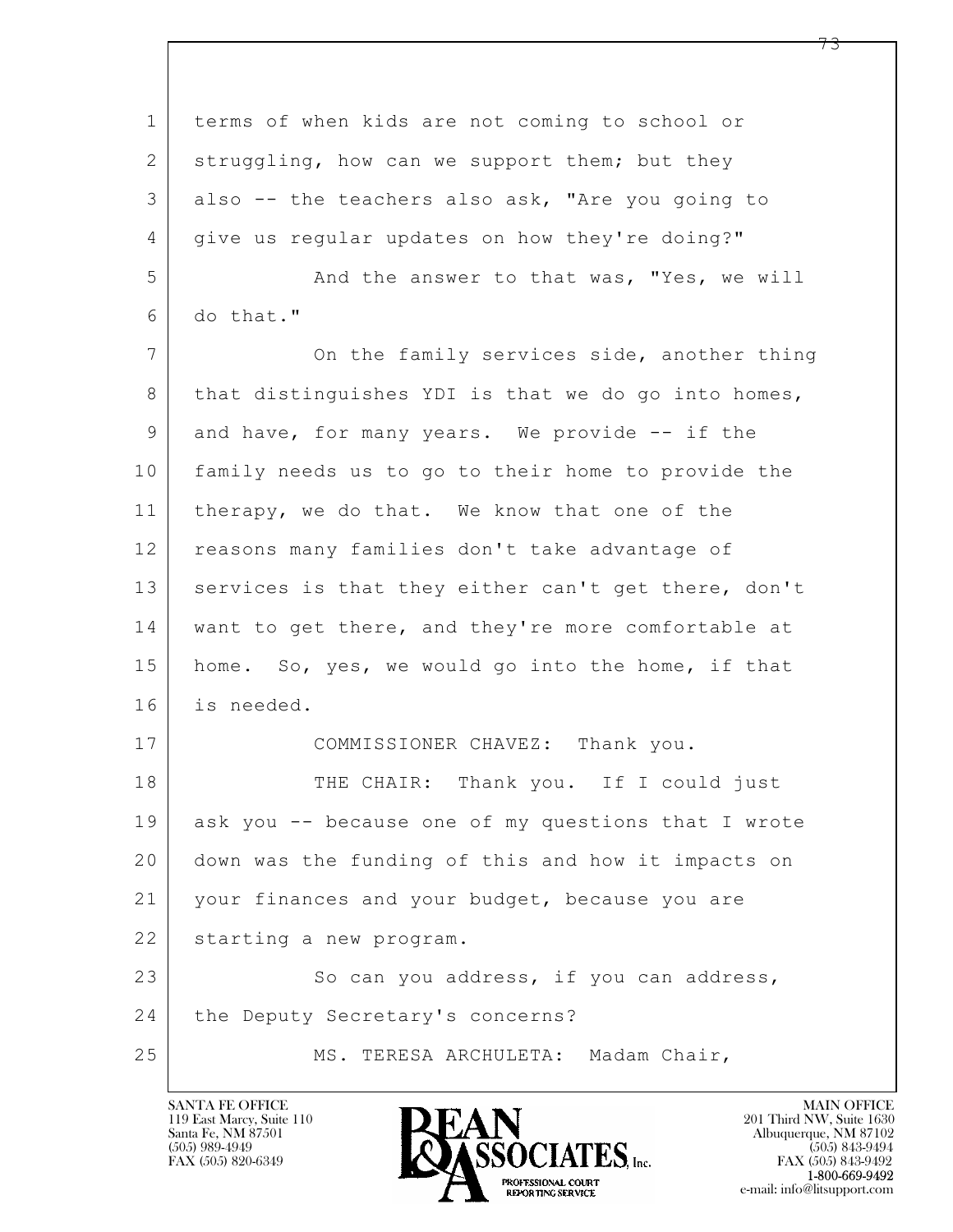1 members of the Commission and Public Ed Department, 2 what we did was, this idea was born from the last 3 three years that I've been here. We have students 4 that have enrolled in the traditional sense, and 5 then something happens in their lives at home, at 6 school, whatever influences them, and then they feel 7 | that they have to leave.

8 | And so we traditionally have had about 10 9 to 15 students that don't finish, if you will. And 10 it doesn't mean that at twelfth grade, they stop. 11 It could be at eighth grade. It could be at any of 12 the grade levels, six through twelve, in our school. 13 And typically, what we have been studying is the 14 students that we attract are the students that are 15 in crisis. So we are 65 percent Free and Reduced, a 16 Title I school; so these are the kids in crisis. 17 So what we find is, right now, for 18 example, I can give you an instance where we had 19 | this one student, really high performing, and then 20 for whatever reason in his life, had a very

21 difficult time and got into trouble with the law.

22 And so it really hurt him.

 $\mathbf{L}$  23 But he's a beautiful artist; he's a 24 beautiful dancer. And so because we have -- we 25 wanted to create something to where we just say,

119 East Marcy, Suite 110<br>Santa Fe, NM 87501



FAX (505) 843-9492 e-mail: info@litsupport.com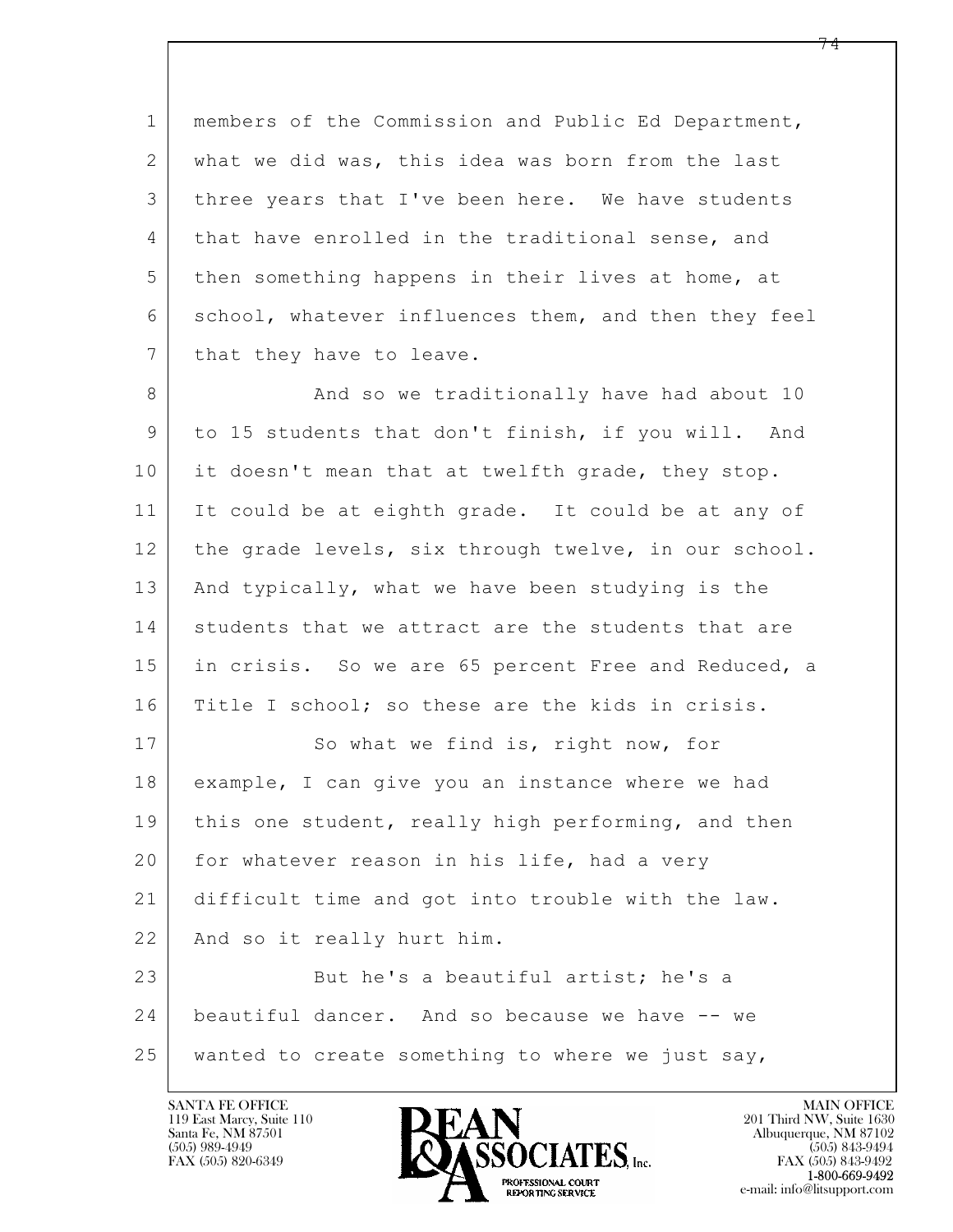$\mathbf{L}$  1 'Well, you know, So-and-so, this isn't the school 2 for you anymore"; right? Because that's  $-$ 3 typically, I heard one of the Commissioners mention 4 that it's either a "Take it or leave it" type of 5 option. We were sort of following that same sort of 6 path. 7 So what we're doing is we're trying to 8 create something different and still keep them 9 engaged. What we have seen is if you look at our 10 achievement, we scored a "B" this year. If you look 11 at College and Career Readiness, we scored an "A." 12 If you look at our high-performing students, we 13 | scored a "B" in that, as well. 14 And so what we're doing is by engaging 15 them in the arts, which is  $--$  which is the crux of 16 our mission, but also, if you look at our mission, 17 we are looking at appealing to demographically and 18 | culturally diverse students. So those students are 19 | the very ones that are out there. 20 So we didn't feel it was any different 21 than a dual credit program. What we're looking at 22 | right now for the wraparound services would cost 23 about \$14,000 to \$16,000 to provide those wraparound 24 services for the year. That's what that would cost 25 in order to do that.

119 East Marcy, Suite 110<br>Santa Fe, NM 87501

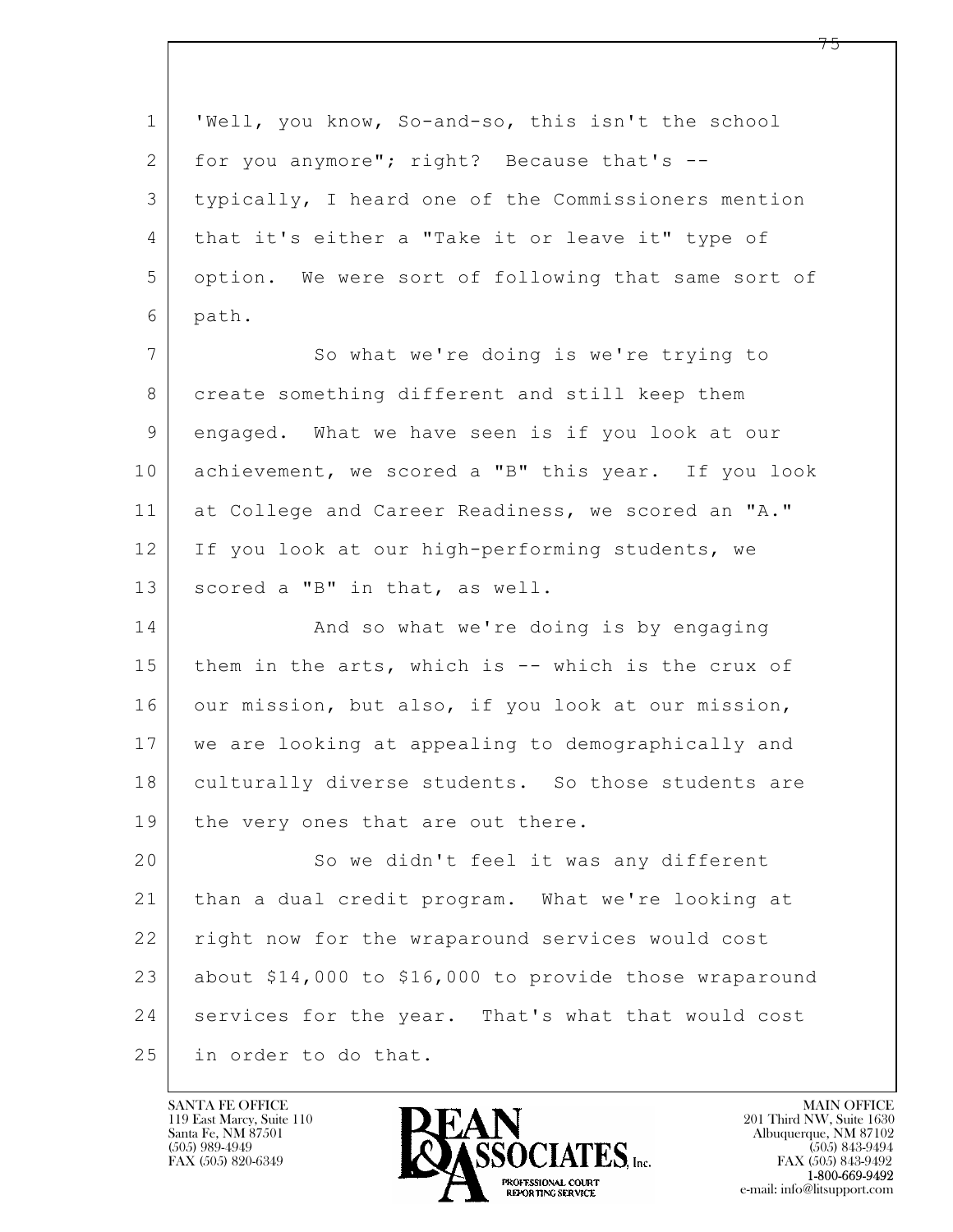$\mathbf{L}$  1 In terms of meeting the instructional 2 hours requirement, we begin immediately after the 3 school day ends at 2:35. And the students are 4 working at their own pace, and they are enrolled in 5 the required number of classes that they have to 6 be  $-$  I think enrolled in, I believe, four to six  $-$ 7 or four to six classes in order to meet the 8 instructional hours requirement. 9 We are working very hard to provide an 10 alternative education to these students. And it's 11 | not 280 of them; it's 25 of them is what we're 12 looking at, because we know we can't do that for all 13 | 280. That would dramatically change our 14 programming. And that's not what we want to do. 15 | We want to add on to our programming. So 16 that was our -- the way we developed this. And we 17 do this all the time. What we're doing is we have 18 teachers look within their instructional time. And 19 if students aren't on task and not showing 20 improvement, we ask teachers to make changes all the 21 time. And that's what we're doing as a school, as 22 well. 23 And so this is one way we know. Given 24 | that our students are in crisis, we need to support 25 them as a family. As a school, we do not have the

119 East Marcy, Suite 110<br>Santa Fe, NM 87501



FAX (505) 843-9492 e-mail: info@litsupport.com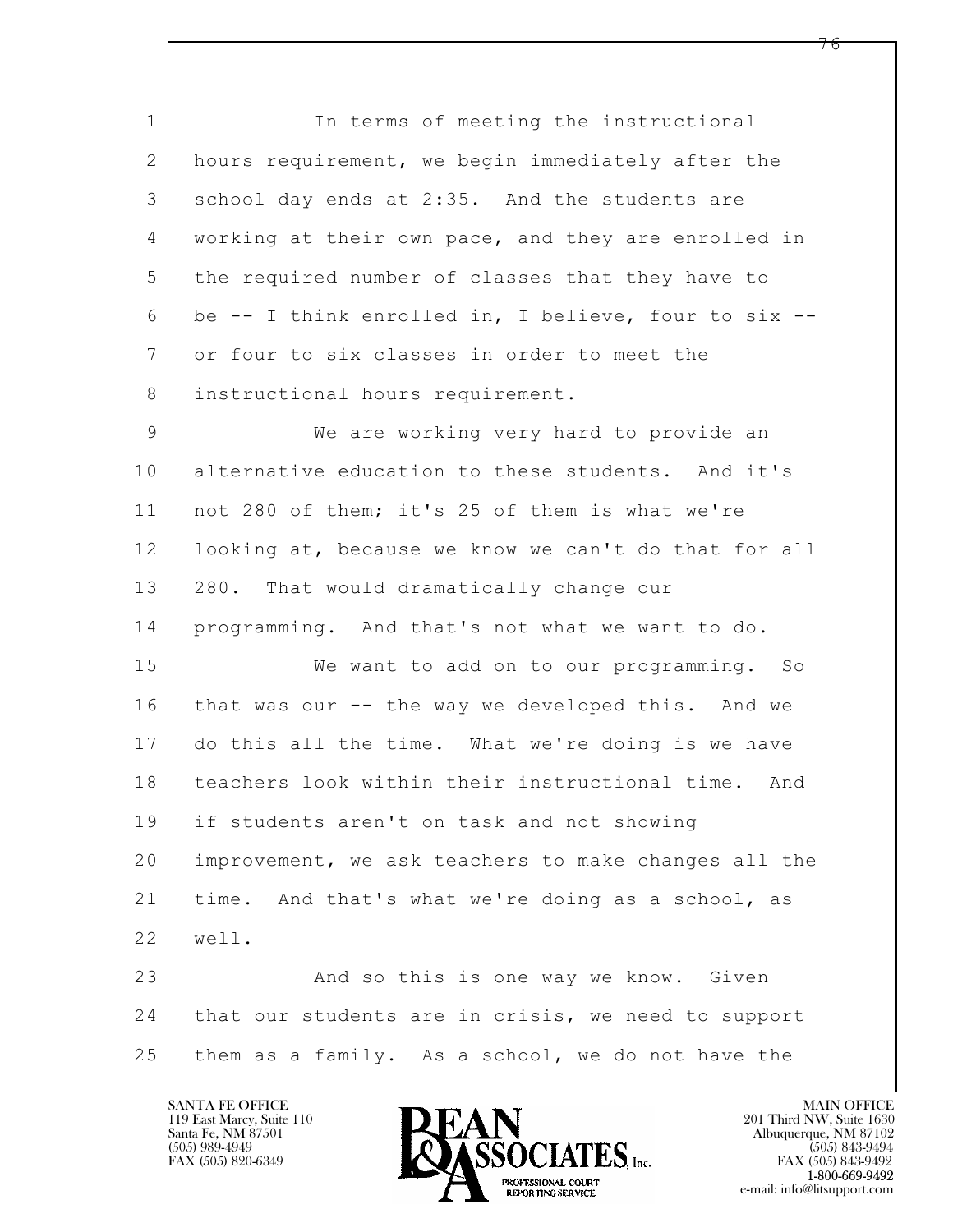| $\mathbf 1$    | manpower. The partnership with YDI was what became   |
|----------------|------------------------------------------------------|
| 2              | evident that they could help support families. We    |
| 3              | can't do that. We don't have the personnel to do     |
| $\overline{4}$ | that.                                                |
| 5              | But what we can do, and what YDI has                 |
| 6              | ensured us, is that we will get the kids there. You  |
| $7\phantom{.}$ | don't have to get them there. We will get them       |
| 8              | there. You have to instruct them and make sure they  |
| 9              | get their diploma. And that's what we're committed   |
| 10             | to do.                                               |
| 11             | THE CHAIR: Don't get me wrong. My                    |
| 12             | question was not to be the Debby Downer; but I think |
| 13             | I still have the same question. And I think that's   |
| 14             | what the Deputy Secretary was raising. Your -- the   |
| 15             | \$14,000 to \$16,000 was not in the original budget. |
| 16             | Is that what the Deputy -- so I guess the question   |
| 17             | is where is this -- how has this been accounted for  |
| 18             | in the current budget; correct?                      |
| 19             | DEP. SEC. AGUILAR: So Madam Chair, yes.              |
| 20             | To my point, again, I don't -- I'm not opposed to    |
| 21             | the program. I'm a special ed teacher by training.   |
| 22             | I understand the value of all of these programs.     |
| 23             | Again, this was not a -- a program that was proposed |
| 24             | in their budget on June 30th.                        |
| 25             | This is apparently a new idea that's come            |

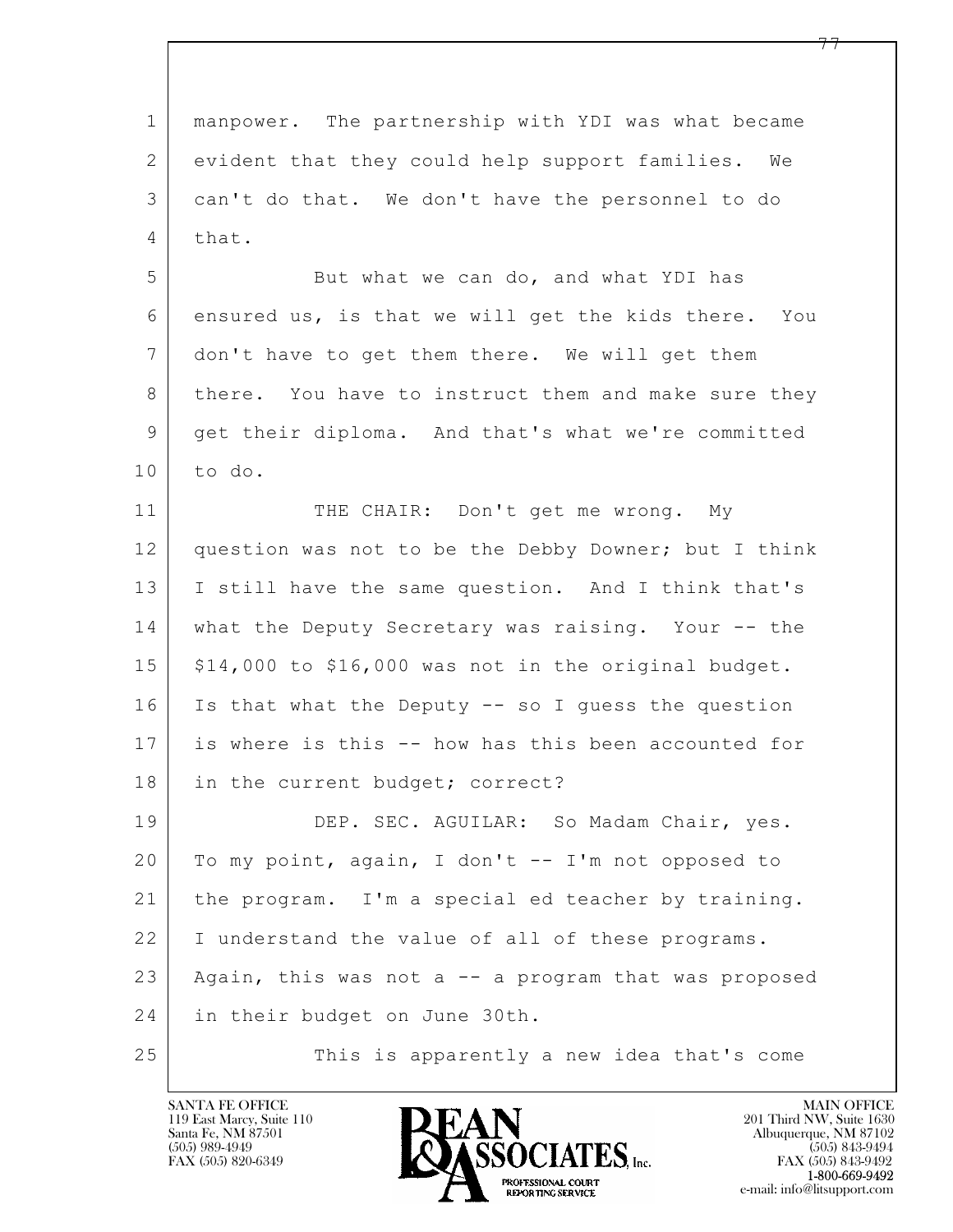$\mathbf{L}$  1 forward. It's a great idea; but it's not accounted 2 for in their budget. I just heard different 3 explanations over the last half-hour. One is, this 4 is an evening program; and then I just heard that it 5 starts at 2:35. And so those two don't make sense 6 to me. 7 | And then second of all, I'm trying -- I 8 believe that the school is trying to justify, for 9 me, their program, when they've never applied for 10 the program. And so next Wednesday is the 40th-day 11 count day. This program is not eligible for funding 12 for the current school year, because it was not a 13 | part of their approved budget in June; and it has 14 not been presented to the Department for program 15 approval to be counted for funding. 16 So I don't know where it's going to be 17 funded from, and I don't have any other details 18 | except what I'm hearing here today. 19 | Again, I'm not trying to be -- I'm not 20 trying to kill the program or anything like that. I 21 believe in it; I believe in what I hear. But I 22 just -- I've got to follow -- you know, I've got 23 to  $-$  I'm accountable to the public. I'm 24 accountable to our auditors. I'm accountable to the 25 Secretary for the accountability of dollars.

119 East Marcy, Suite 110<br>Santa Fe, NM 87501

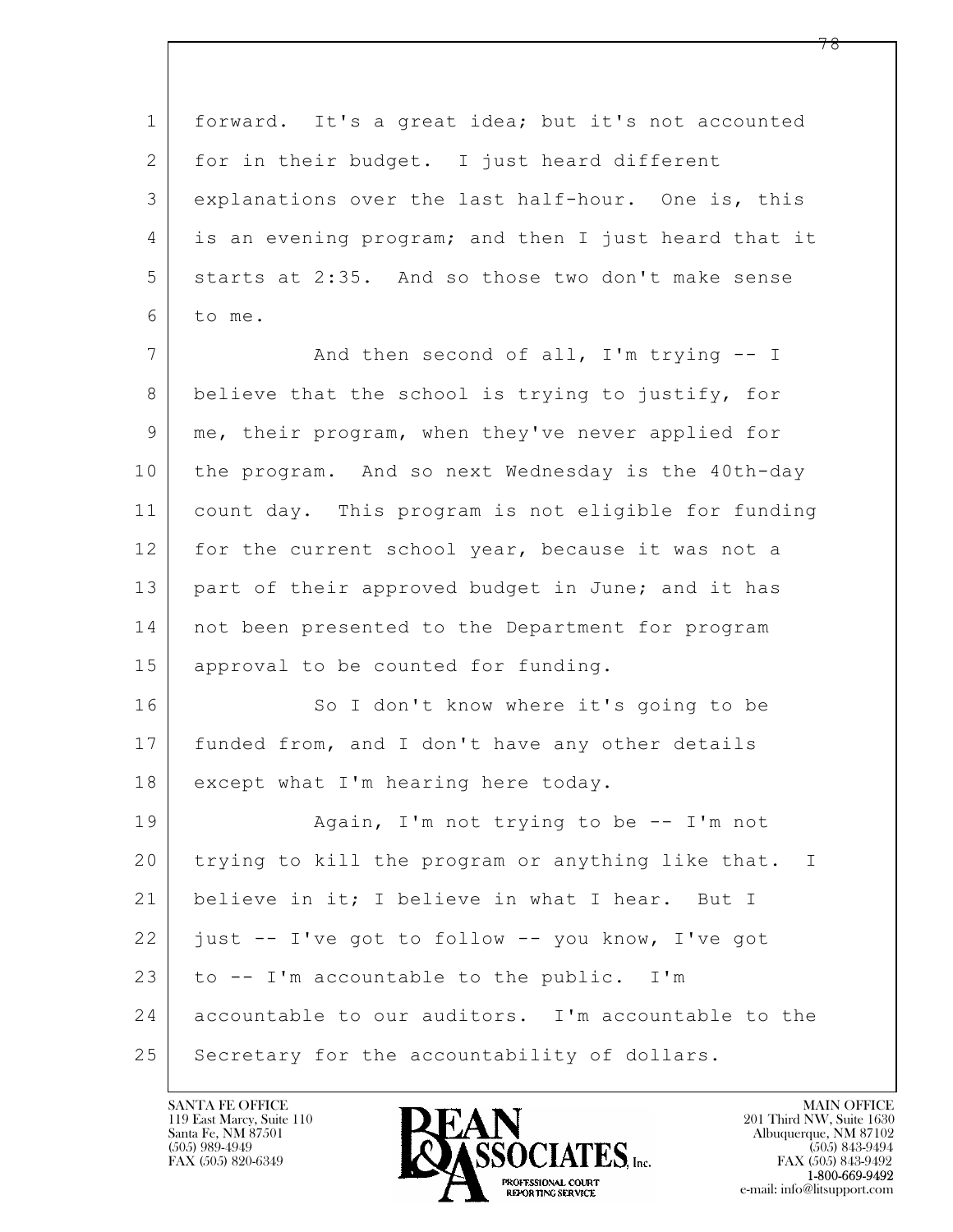$\mathbf{L}$  1 and so I just presented the fact that the 2 | unit value is going to be reduced by 3 1-and-a-half percent if the bill is signed by the 4 Governor. And this is not an approved program. So 5 it's not going to be eligible for funding this year 6 until the approval process goes through. 7 So there are a lot of questions that need 8 to be answered, again, not trying to hurt the 9 program; but I need to do my due diligence in the 10 position of my office. 11 THE CHAIR: Right. Thank you. And that's 12 kind of what I was trying to get at is you now raise 13 the  $$14,000$  to  $$16,000$  that  $-$  you put that dollar 14 amount to it. So where is this coming from? And 15 if -- and as the Deputy Secretary said, if there are 16 | now additional students, even though it may be 25, 17 it's not going to be funded for those 25 students. 18 DR. DIEGO GALLEGOS: Madam Chair, let me 19 | put on my hat as the chair of the foundation. 20 THE CHAIR: Foundation. 21 DR. DIEGO GALLEGOS: Because we had 22 extensive conversation with the governing council, 23 with the administration, around this -- you know, 24 I'm not sure that saying it's a new program is 25 accurate; because, as the principal said, there are

119 East Marcy, Suite 110<br>Santa Fe, NM 87501



FAX (505) 843-9492 e-mail: info@litsupport.com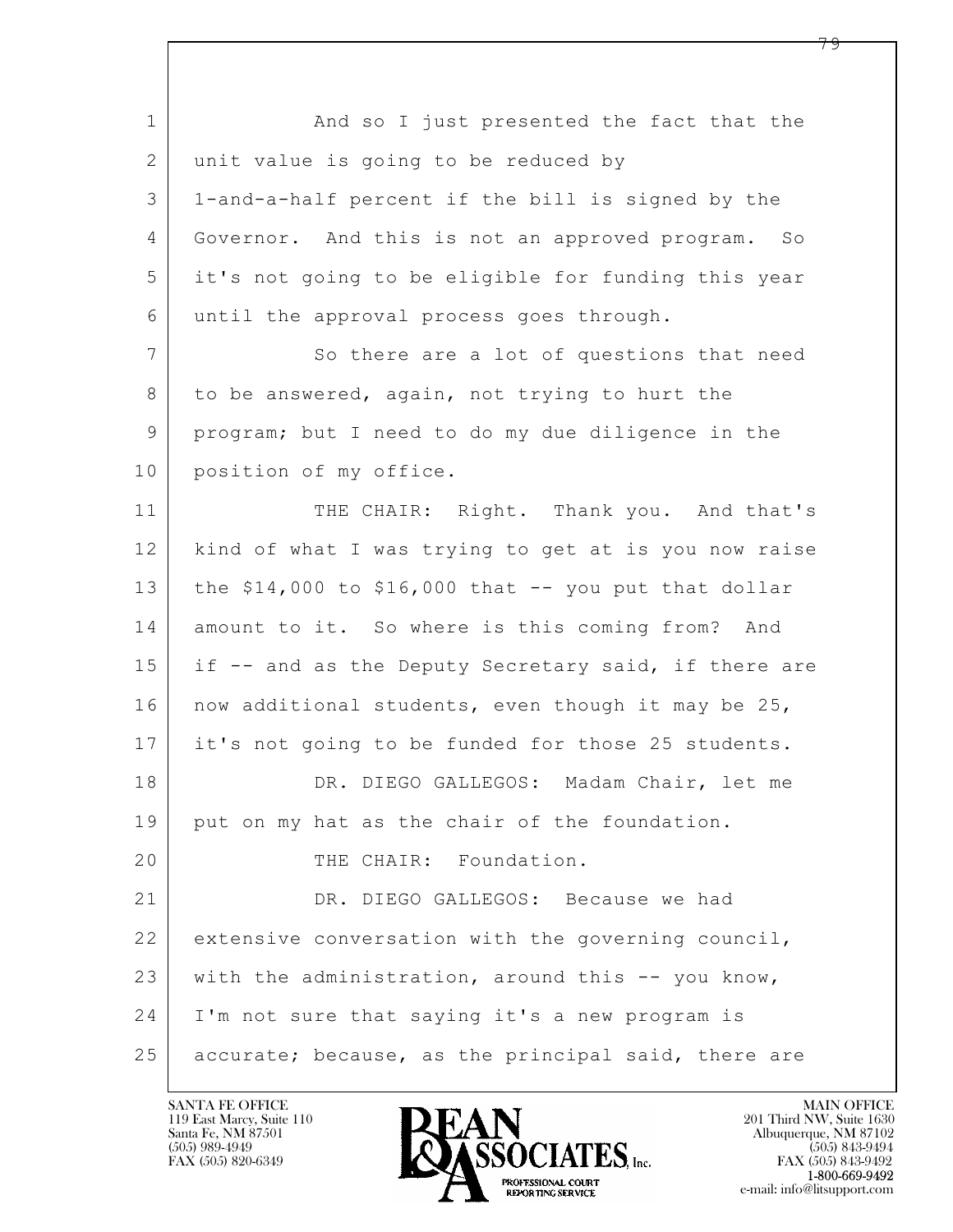$\mathbf{L}$  1 many students in the school who need wraparound 2 support. And that's part of the intent here is to 3 make sure they stay in school. So that's where 4 she's using that 25 number. 5 At this point -- by the way, as they -- as 6 this program rolled out, other young people also 7 started coming into the school, like they normally 8 do, okay? The whole number of 25 really is an 9 intent to get to the projected numbers that they 10 have for this year of 290 students. 11 So with the students -- the eight to 12 twelve that came the first day -- first week -- plus 13 new students who have come to the school in the last 14 few weeks, because of an -- because of outreach that 15 the school did, and that the National Institute of 16 Flamenco did, and that YDI did, there are other 17 students now who have come back to school that might 18 have been in an APS school or in another charter 19 school. 20 So all that they're looking at is to get 21 back to their 290. And the reason that obviously, 22 the foundation is interested in that is we want --23 our investors are going to want to make sure that 24 they are -- that they have a history of meeting 25 | their projections, that they have a history of

119 East Marcy, Suite 110<br>Santa Fe, NM 87501



FAX (505) 843-9492 e-mail: info@litsupport.com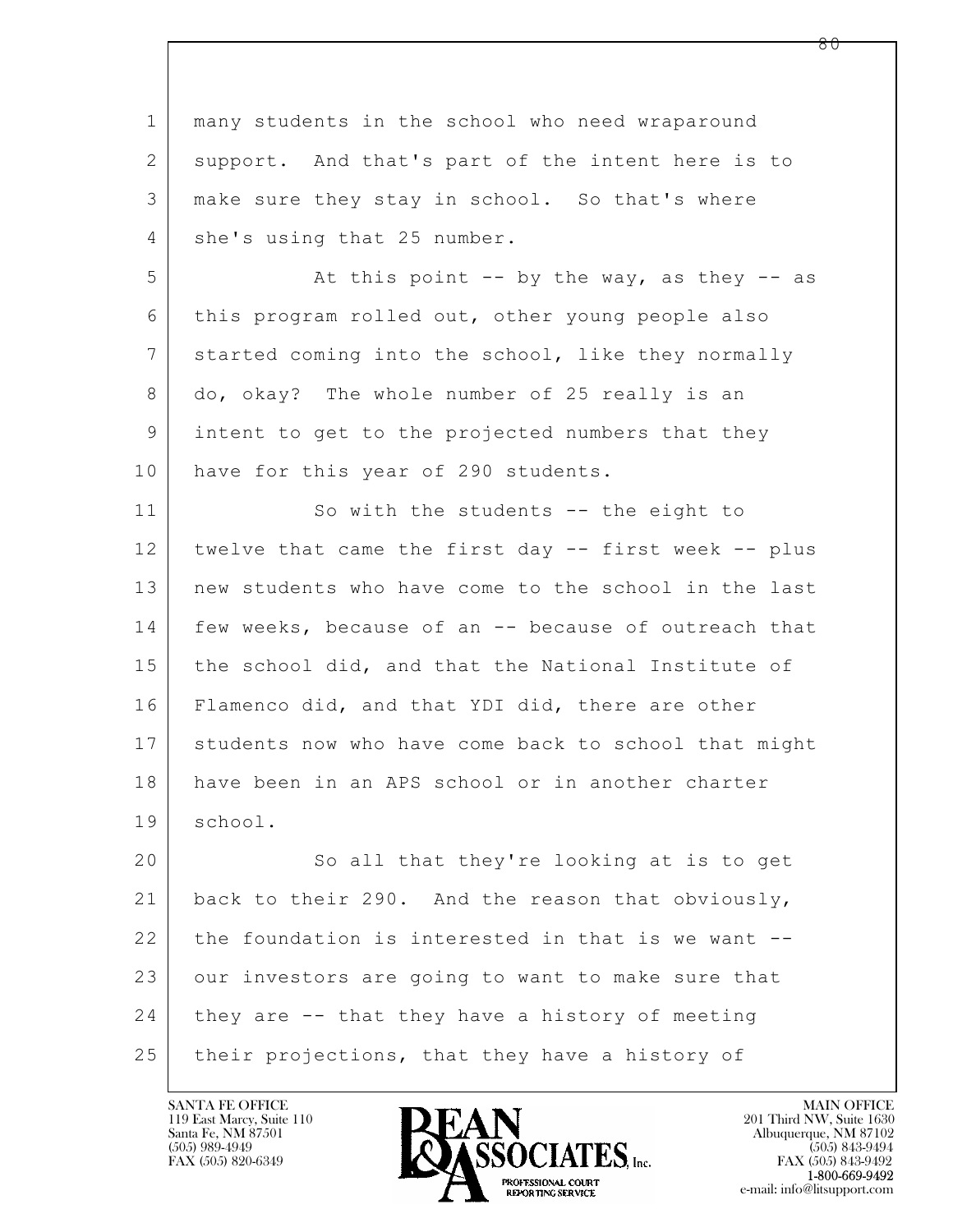$\mathbf{L}$  1 growth every year and -- which the school has had. 2 | And so that's why I am comfortable 3 responding here, because there's not new money being 4 asked for here. Their projection for this year was 5 to be 290. When school started, they had 270. Now, 6 | they are getting closer to their 290, which is their 7 | projected number for the year. 8 | So no addition- -- we're not coming 9 | forward with, you know, a whole bunch of new 10 students -- that is not accurate -- or a whole bunch 11 of new funded students. It's only the ones that are 12 currently in the current budget at 290. 13 THE CHAIR: I can't believe I'm spending 14 my day on numbers. Okay. So here's my -- here's my 15 | question. You submitted your budget in June for  $16$  290; but it is the  $-$ - correct me if I'm wrong  $-$ -17 it's the 40th-day enrollment that ultimately is what 18 the funding money is; correct? 19 DEP. SEC. AGUILAR: No, Madam Chair, 20 | that's not correct. 21 | THE CHAIR: Okay. 22 DEP. SEC. AGUILAR: The funding for the 23 year is based on the prior year 80 and 120th day, 24 with adjustments on the 40th day for growth, and 25 growth only. That's what the funding -- that's what

119 East Marcy, Suite 110<br>Santa Fe, NM 87501

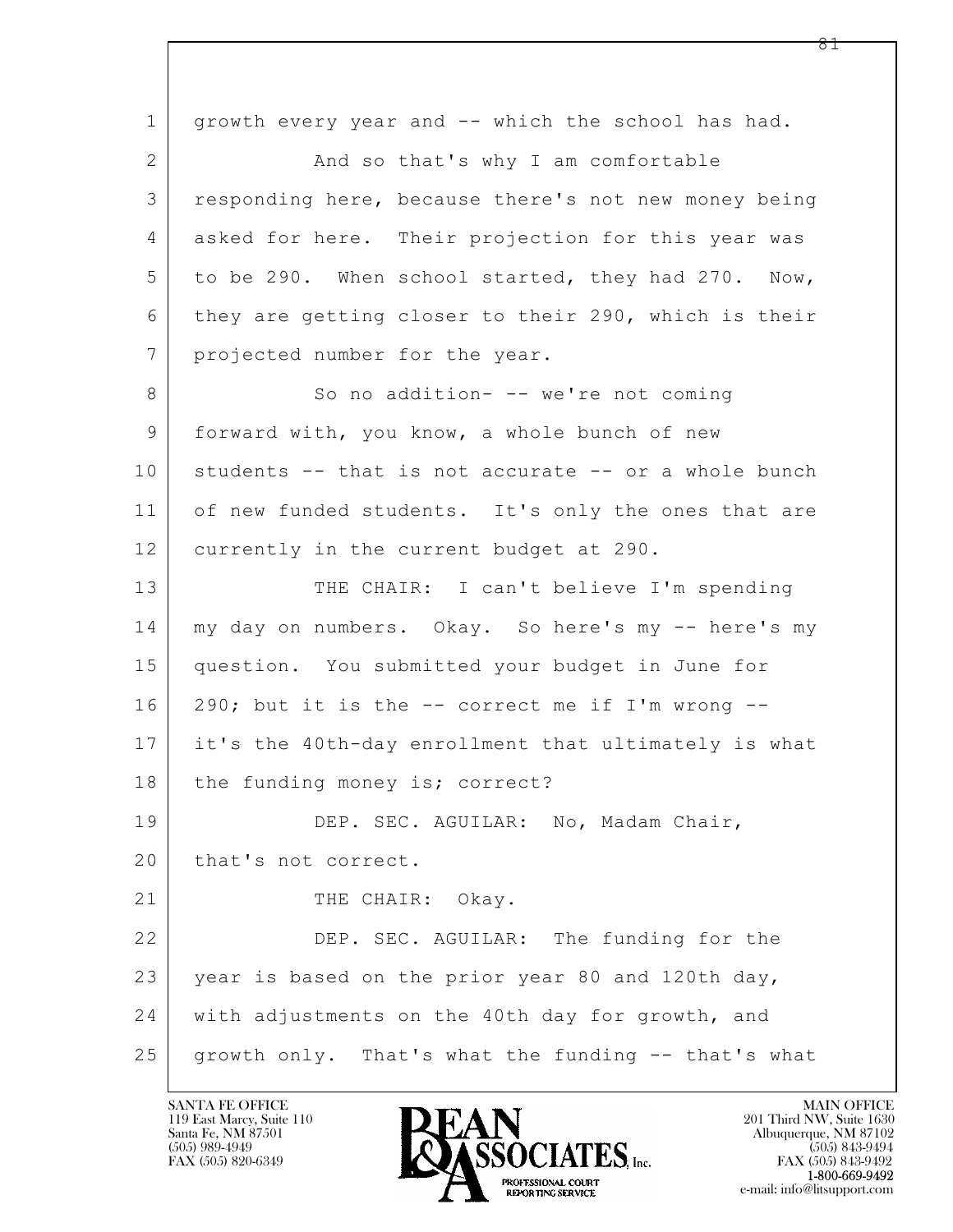1 | the funding is based on.

 $\mathbf{L}$  2 THE CHAIR: So last year, you were at 290? 3 MS. VERONICA TORRES: 270. 4 THE CHAIR: 270. So their budgeted money 5 for this year is based on the 270, and only if they 6 had growth on this 40th day. 7 DEP. SEC. AGUILAR: It's based, 8 | Madam Chair, on -- all I'm going to say, it's based 9 on the 80-120-day average. They're saying it's 270. 10 | I don't have the budget in front of me. It's based 11 on those numbers, plus if they projected growth in 12 their budget, given the fact that I know their 13 business manager there may not have projected growth 14 expecting to generate more money on the 40th day, if 15 the growth arises. It just depends on how -- 16 THE CHAIR: Did you project growth? 17 MS. VERONICA TORRES: We did, to 290. And 18 we're at 287. 19 DEP. SEC. AGUILAR: Okay. And, 20 Madam Chair, I'm always the guy that people want to 21 shoot after these meetings. And I don't mean to be. 22 | Tt's not a function of just the 23 bottom-line dollars, Madam Chair. 24 THE CHAIR: Right. 25 DEP. SEC. AGUILAR: The budget was -- so

119 East Marcy, Suite 110<br>Santa Fe, NM 87501

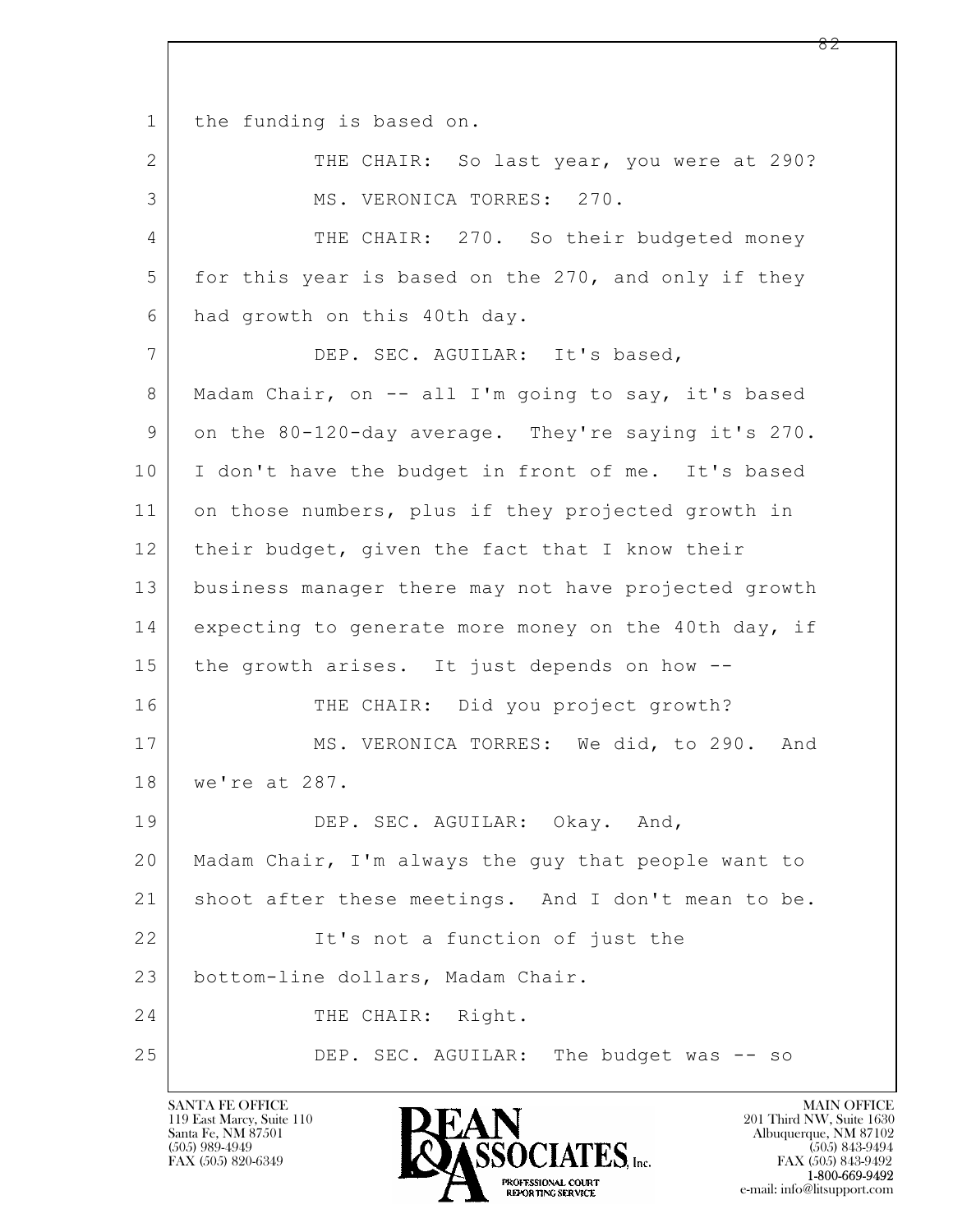$\mathbf{L}$  SANTA FE OFFICE MAIN OFFICE MAIN OFFICE MAIN OFFICE MAIN OFFICE 119 East Marcy, Suite 110<br>Santa Fe, NM 87501 Santa Fe, NM 87501 Albuquerque, NM 87102 1 the budget is submitted with a number of components. 2 The revenue is the 80-120 day and projected growth. 3 | That's the revenue. 4 Then there's the expenditure side on how 5 we're going to spend the money. And those 6 expenditures are these are our days of school; these 7 are the hours we're operating. The hours they 8 propose to operate were not from 8:00 in the morning 9 till 10:00 at night. And so that's not part of 10 their budget right now. It's not part of the 11 approved calendar. 12 It may be a matter of semantics or not; I 13 don't know. But until I have a chance to analyze 14 it, I'm just letting you know what they're proposing 15 now was not what was proposed for their budget in 16 the various components. 17 | I don't know if they're adding teachers 18 for the night. I just heard they're using the same 19 teachers that are teaching in the day. If they're 20 working at night, there's additional compensation 21 that was not proposed in their budget. It may not 22 be a lot of money. The hours weren't provided in 23 their budget, to the best of my knowledge. 24 So it's a new program. I'm not arguing 25 that it may be the same kids that dropped out or

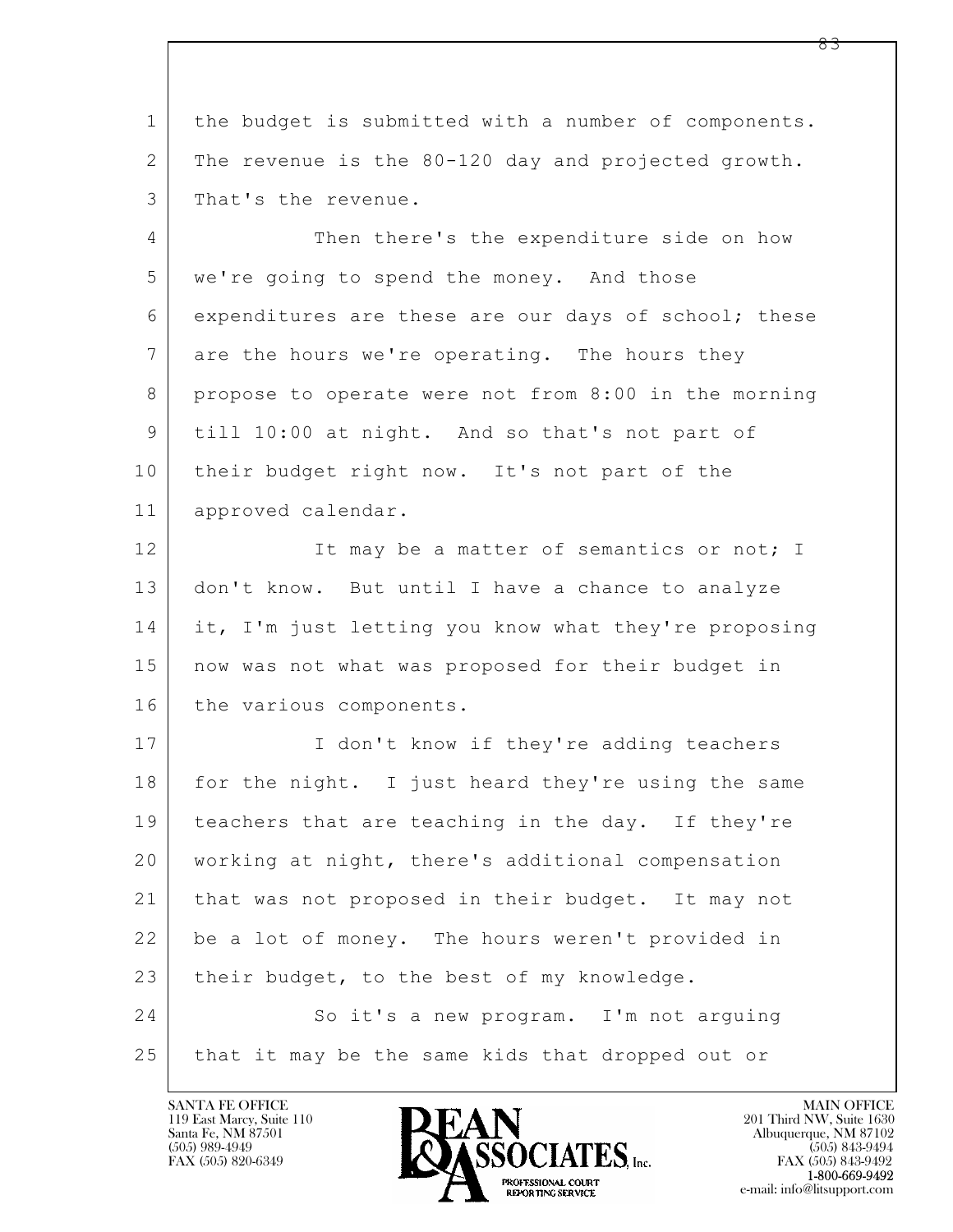$\mathbf{L}$  1 not. I'm not arguing that value at all. I'm just 2 saying it's a new program that should be evaluated. 3 And if it turns out to be an extension of the day, 4 | then let's just call it that; but let's make sure 5 that we account for those things properly, and not 6 in a one-hour hearing. But I need to see it on 7 paper. 8 Again, the statute says that the budget 9 cannot be changed -- and the budget includes all 10 | those components, including hours of operation, 11 contact hours -- without the approval of the 12 Secretary. 13 | I'm just -- I have -- I have my statutory 14 responsibility. I'm -- and we're willing to 15 expedite it, if we need to. But I need to see it 16 before I can do that. 17 THE CHAIR: Right. Thank you. Thank you. 18 Commissioner Johnston? 19 COMMISSIONER JOHNSTON: Thank you. Have 20 you had an ongoing contract with YDI for any type of 21 services? 22 MS. VERONICA TORRES: Commissioner 23 Johnston, members of the Commission, no, we have 24 not. This is the -- the MOU is new to us this year. 25 COMMISSIONER JOHNSTON: So is the MOU in

119 East Marcy, Suite 110<br>Santa Fe, NM 87501

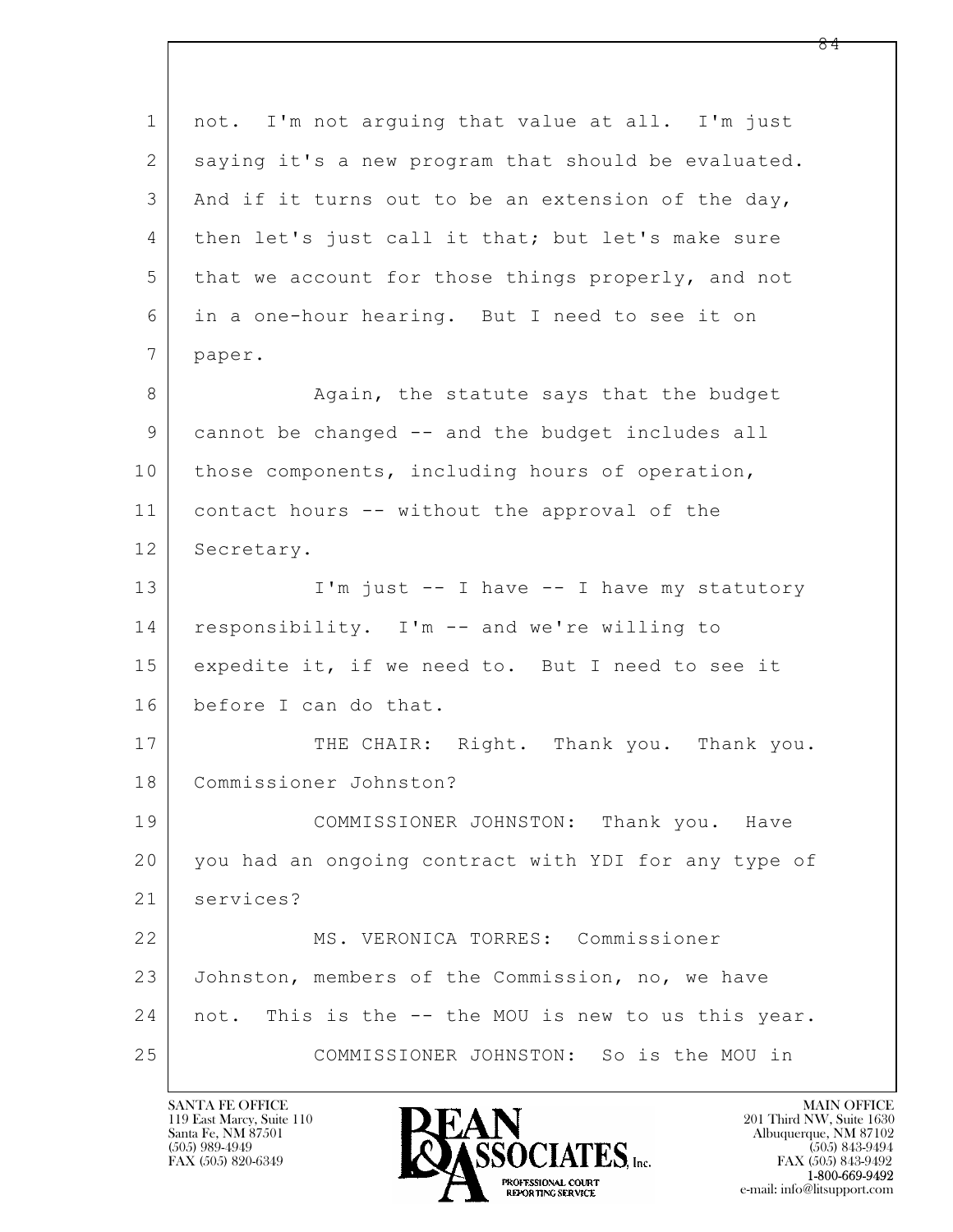$\mathbf{L}$  1 effect now? 2 MS. VERONICA TORRES: It will be. We 3 haven't signed it yet, no. 4 COMMISSIONER JOHNSTON: Have you had 5 interaction with Charter Schools Division in 6 developing or talking about an MOU? 7 MS. VERONICA TORRES: We did speak 8 briefly; because, like Katie was saying, that Becky 9 attended one of our governing council meetings where 10 our GC did approve this program. And then we did 11 have a follow-up meeting with Katie and Becky, where 12 they were -- what Katie had said earlier, they 13 thought this was a change to our mission. They 14 didn't talk about budget or speak to finance; but 15 | they were more concerned about the mission. 16 And that's where we were relating to PED 17 | that there is no change in our mission; it's an 18 extension of our mission in community outreach for 19 | the arts and academics, which is clearly stated in 20 our mission. 21 COMMISSIONER JOHNSTON: Have you talked 22 with your school business official about adding 23 these dollars and how you would add those into the 24 budget? 25 MS. VERONICA TORRES: So Michael Vigil is

119 East Marcy, Suite 110<br>Santa Fe, NM 87501

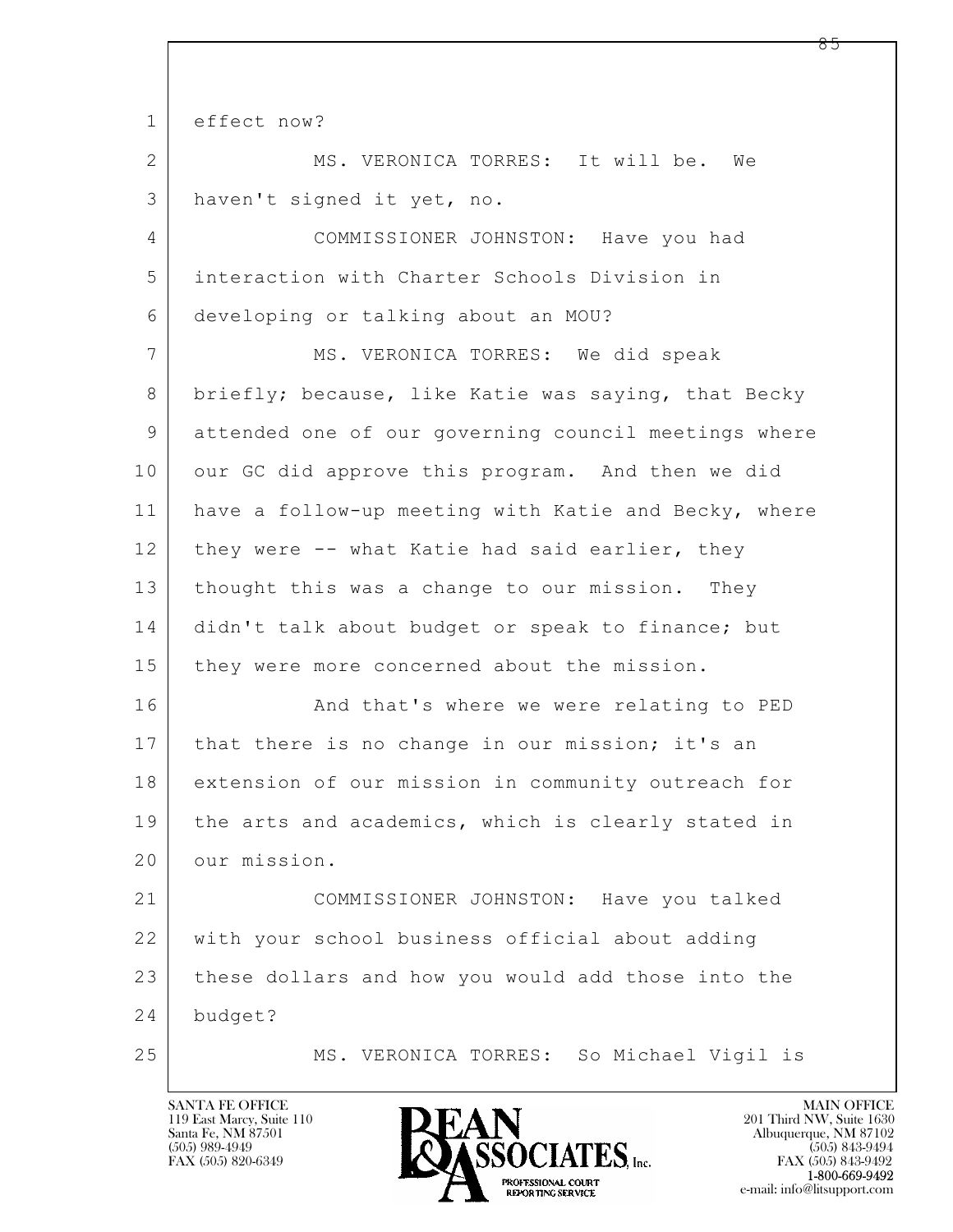$\mathbf{L}$  1 business manager, which I know works with 2 Mr. Aquilar all the time. So he was at that 3 governing council meeting in which we were 4 discussing this. And what he stated to us at that 5 time was to make sure that we do have the correct 6 number of contact hours and the correct number of 7 calendar days, which, like Ms. Archuleta was saying, 8 we do. 9 And I feel that if Mr. Vigil had a concern 10 about breaking statute and financing, that he would 11 have contacted Mr. Aguilar. But it does sound like 12 he does need to contact Mr. Aquilar, so that any 13 clarifications that are needed from the Finance 14 Department and PED are clarified and cleared up. 15 COMMISSIONER JOHNSTON: Because my 16 question arises from adding a contract into the 17 budget this year that did not exist; because that --18 | that, in itself, raises real flags for me, from the 19 | statutory obligation, the financial obligation. 20 MS. TERESA ARCHULETA: Commissioner 21 Johnston, Madam Chair, members of the Commission, 22 what our understanding is, that if we go over  $23$  \$60,000, that we're supposed to go out for bid. And 24 so we were keeping within. 25 It would be no different than if we were

119 East Marcy, Suite 110<br>Santa Fe, NM 87501

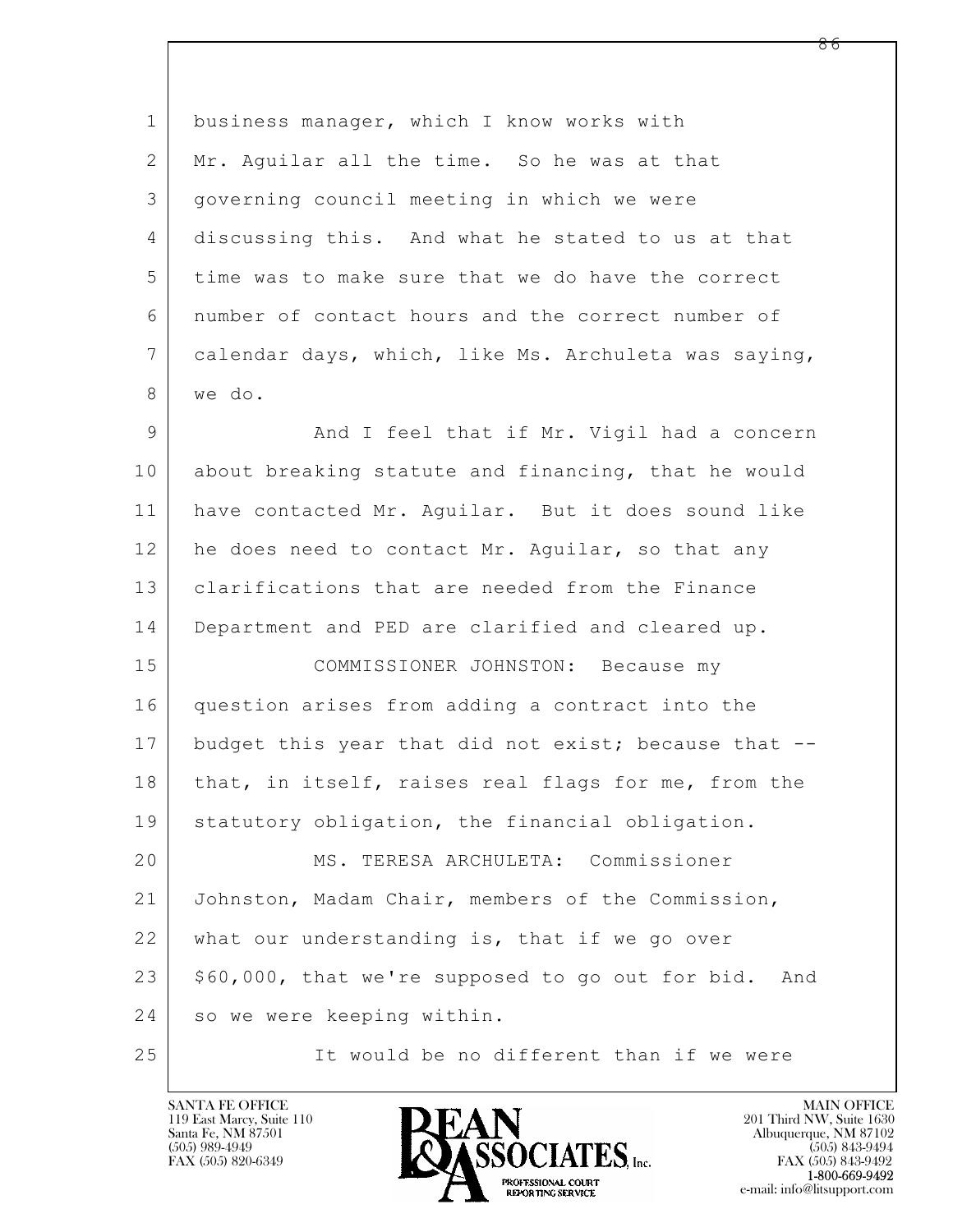$\mathbf{L}$  1 going to buy a canned intervention program. I don't 2 | know that we would present to you if we were going 3 to provide a math intervention program or a language 4 arts intervention program. 5 This is -- this is a student family 6 intervention program is what we were trying to do. 7 So that's sort of -- we weren't looking at it being 8 anything that would definitely hinder our budget. 9 It would be something that would be within our realm 10 to provide, because these are who our kids are at 11 Tierra Adentro. We were just trying to make sure 12 | that we were providing intervention. 13 COMMISSIONER JOHNSTON: Are you planning 14 on using federal dollars? Special ed, or --15 | MS. TERESA ARCHULETA: Commissioner 16 Johnston, no, we are not. 17 COMMISSIONER JOHNSTON: Because I know 18 | that has to be written into your request for funds. 19 So this is coming out of your Operational. And it 20 sounds like -- well, I don't know. My knowledge of 21 budgets, it would be based on monies that would come 22 in as a -- as a part of a growth that would show on  $23$  the 40th day. 24 My concern is sustainability; because the 25 40th day, if the growth is there and everything is

119 East Marcy, Suite 110<br>Santa Fe, NM 87501

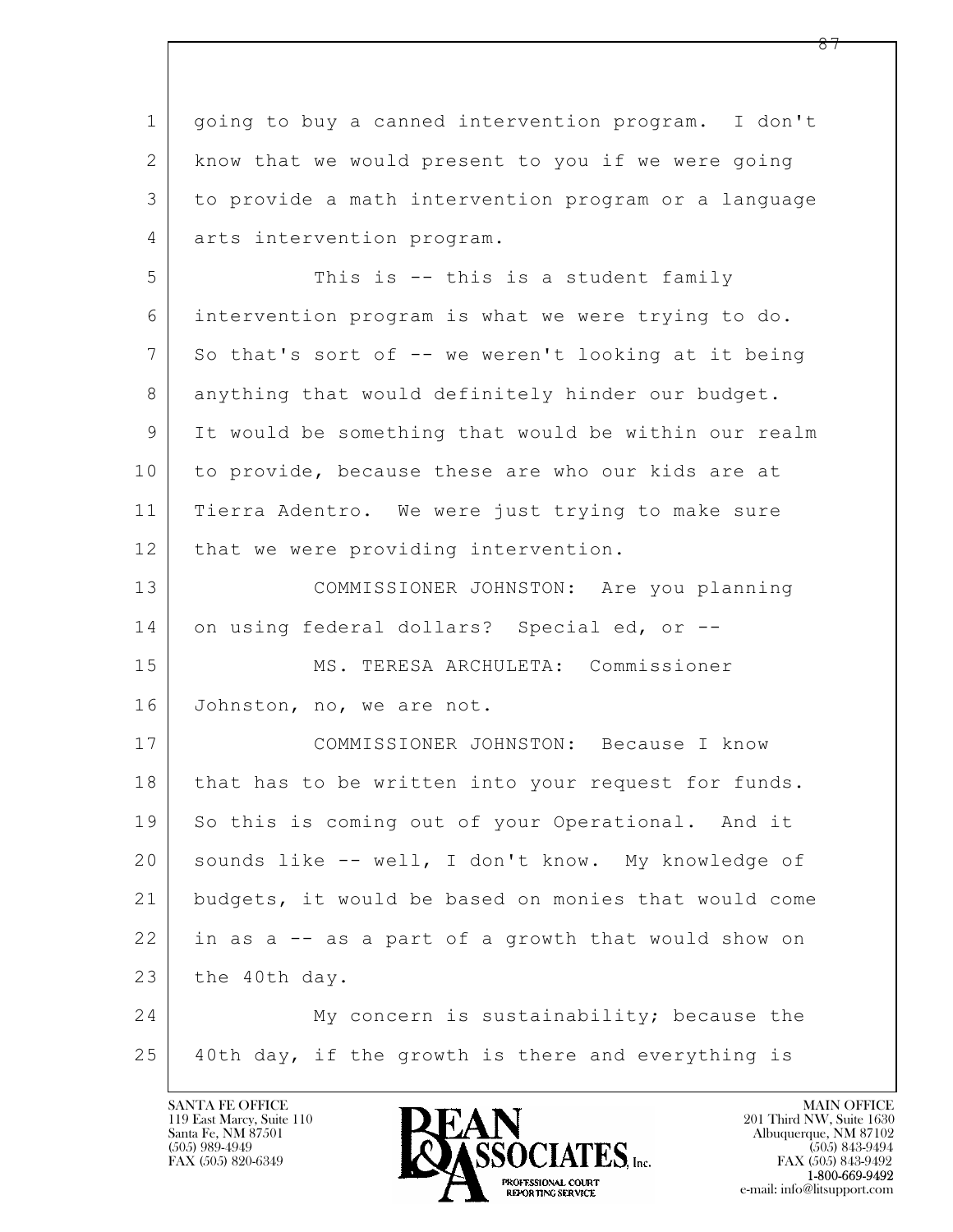$\mathbf{L}$  1 in place, the additional dollars are there; but the 2 ability to sustain the program, as you're presenting 3 it -- and I have no problems; I think it's a 4 wonderful program -- but sustainability and fiscal 5 responsibility. 6 And the 40th day is kind of just one day 7 in time, and it says, "Yes, we have this many 8 | students." But on the 60th or 80th day, is this 9 going to be effective? That's the reason I ask 10 about the program; so -- but entering into a 11 contract with an external entity is going to have an 12 impact on your budget, because it wasn't presented 13 at the beginning of the year. 14 So I don't -- that's something Mr. Vigil 15 and Charter Schools Division would need to talk with 16 you about. 17 Thank you. 18 THE CHAIR: Commissioner Armbruster? 19 COMMISSIONER ARMBRUSTER: Let me clarify 20 | something first. Two of you are married; is that 21 correct? Okay. Because my concern -- well, let me  $22$  say something before I say that. 23 I think your idea is great. I think that 24 intervention at home is the key to helping students, 25 because they don't exist in a vacuum.

119 East Marcy, Suite 110<br>Santa Fe, NM 87501

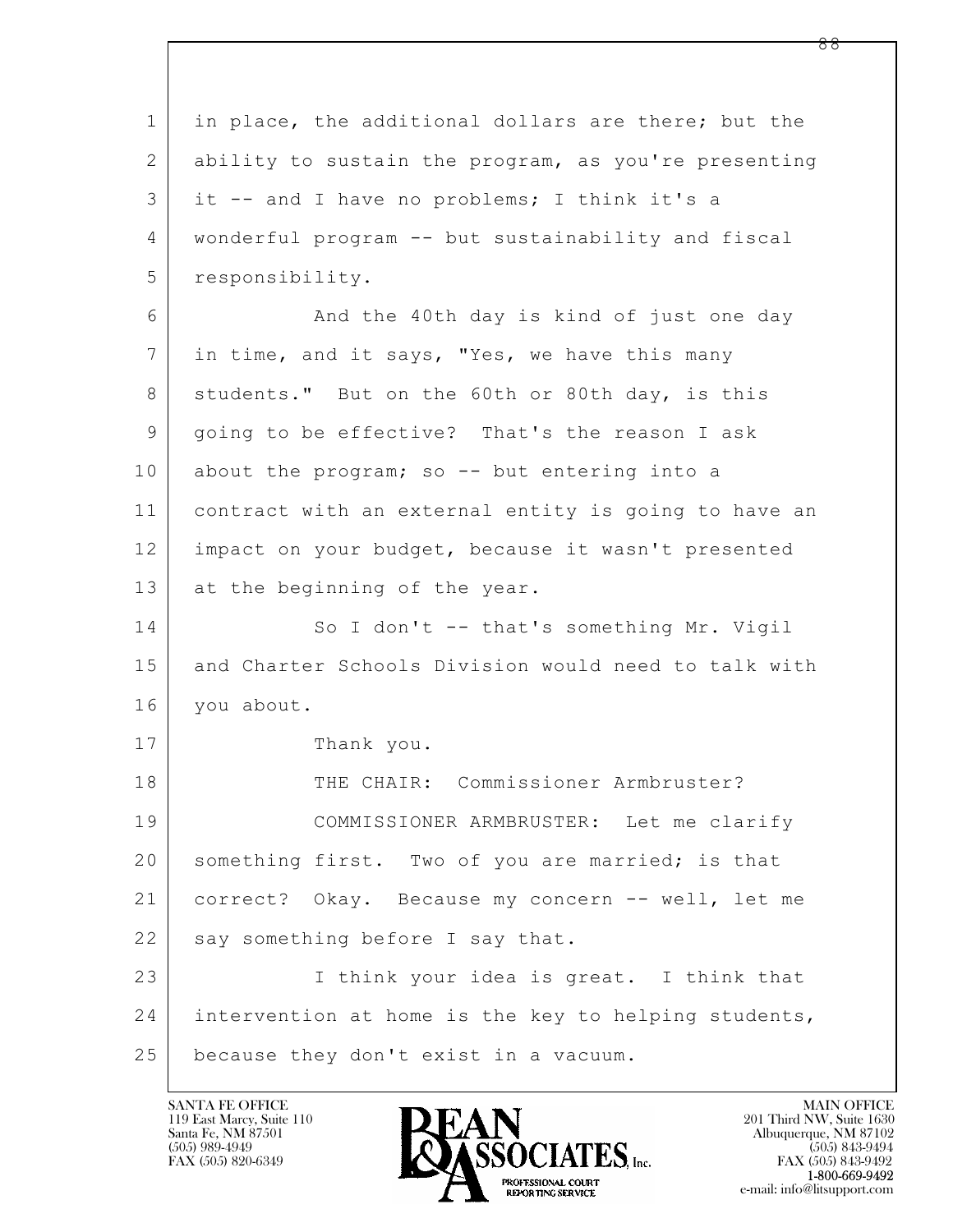$\mathbf{L}$  1 On the other hand, what concerns me is a 2 conflict of interest between the school, and a 3 relationship, obviously, between another agency. I 4 don't want to throw stones at you and say, "Oh, this 5 is terrible. You're doing it for the money." 6 That's not what I'm saying. 7 But in the law, it says, for the conflict 8 of interest -- I think it was something about -- I 9 did look this up -- "No member or employee shall 10 participate in selecting or awarding or 11 | administrating a contract." 12 And so I'm not sure how that works on 13 | this. I'm also not a lawyer, besides not being 14 financial. I'm not that. But I do know special ed. 15 So I don't know. Can you address that 16 issue? 17 | MS. VERONICA TORRES: So Dr. Gallegos, 18 obviously, is CEO of YDI. I am the Executive 19 Director. He and I are not married, obviously. And 20 Principal Archuleta works under me. So at no time 21 is a contract between her and him. It's between the 22 | governing council of the school, which has no 23 relation to anyone at YDI, and -- and YDI. 24 So that's where we feel -- again, 25 Mr. Vigil was present in our governing council

119 East Marcy, Suite 110<br>Santa Fe, NM 87501



FAX (505) 843-9492 e-mail: info@litsupport.com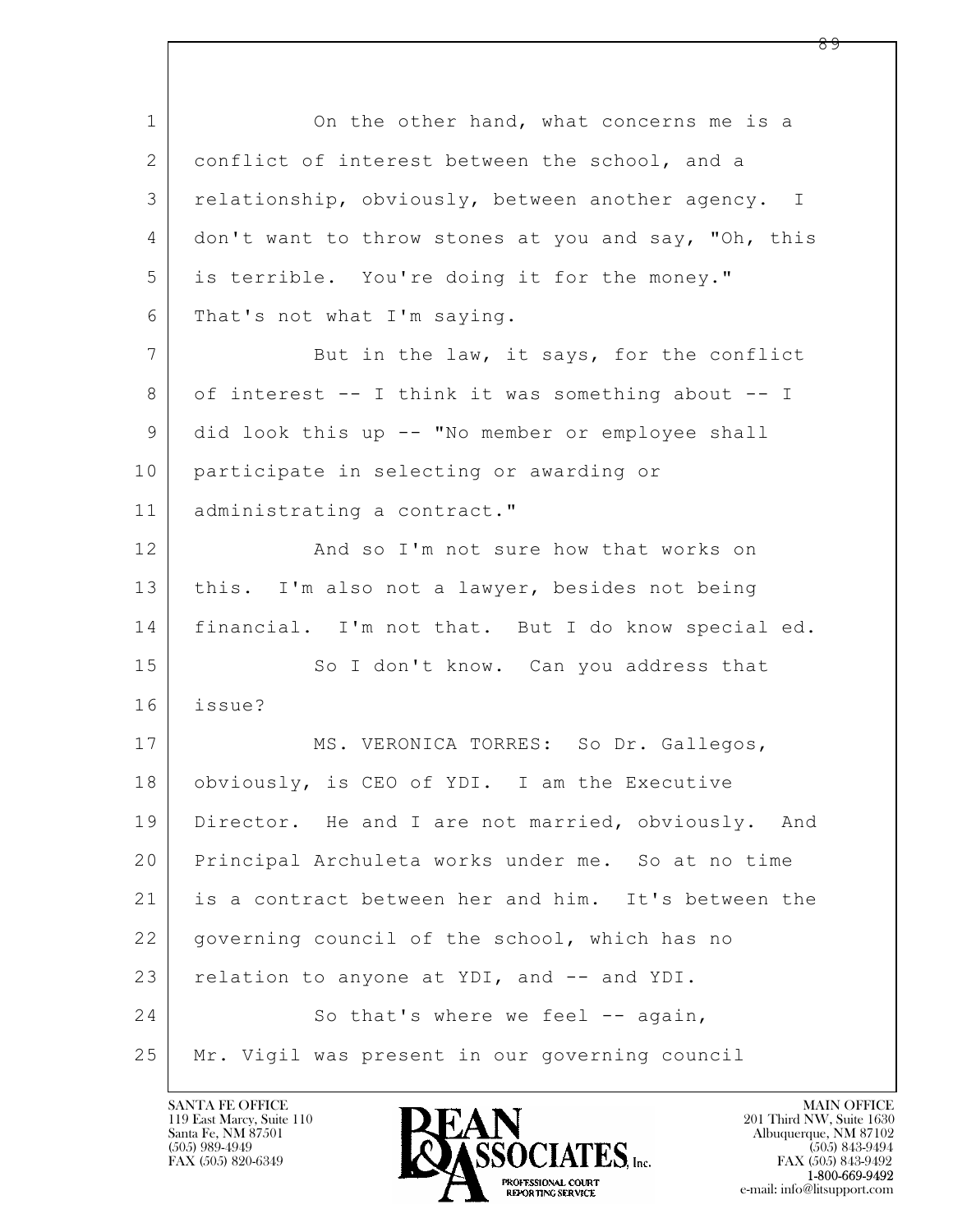| $\mathbf 1$ | meeting when this was all executed and saw no        |
|-------------|------------------------------------------------------|
| 2           | conflict of interest; because we did ask, prior to   |
| 3           | doing this, to make sure that that was not           |
| 4           | happening.                                           |
| 5           | And so we feel confident that it is not;             |
| 6           | because if the contract were between them two        |
| 7           | exactly the same, then, yes, I could see where there |
| 8           | would be. But it's not. It's between YDI and the     |
| 9           | school. The governing council signs it.              |
| 10          | COMMISSIONER ARMBRUSTER: I think the word            |
| 11          | that concerned me was "employee." And you are an     |
| 12          | employee. And I feel as if I'm downing your idea,    |
| 13          | and I'm really, really not. I just don't want to     |
| 14          | get into a major lawsuit and whatever, you know,     |
| 15          | after the fact. I want to make sure that everything  |
| 16          | is on the up-and-up legally. As I'm looking at       |
| 17          | Audrey.                                              |
| 18          | MS. MCKEE: There are some things that we             |
| 19          | would need to look at, actually.                     |
| 20          | THE CHAIR: I'm not making a legal                    |
| 21          | recommendation. I'm just making a recommendation     |
| 22          | that you not take legal advice from a business.      |
| 23          | MS. TORRES: Of course.                               |
| 24          | THE CHAIR: No offense to the business                |
| 25          | people; but I would -- I would personally take legal |

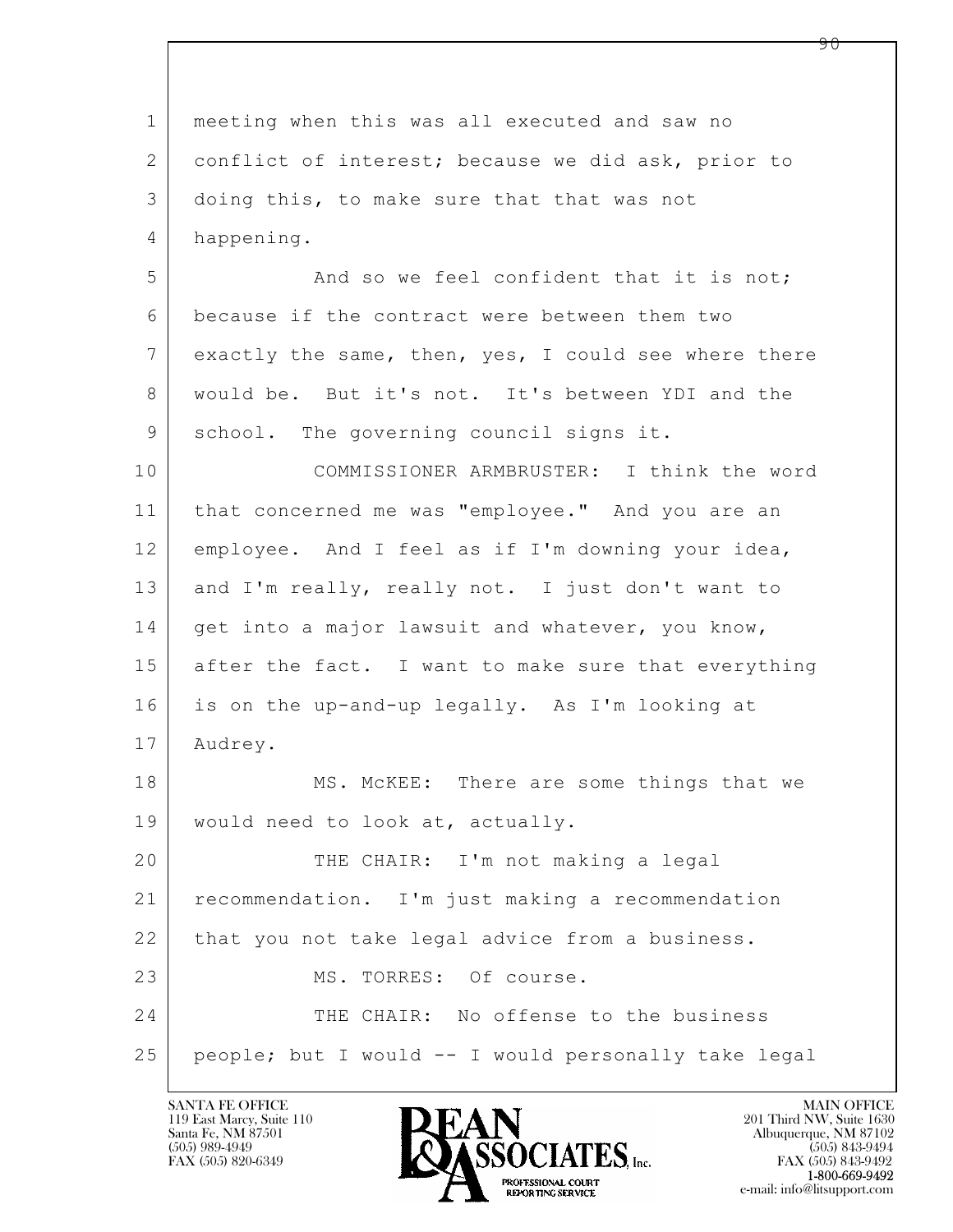$\mathbf{L}$  1 advice from a lawyer, as opposed to your business 2 administrator or however you want to reference him. 3 | That's just a cautionary piece of advice. 4 Commissioner Peralta? 5 COMMISSIONER PERALTA: I'd just like to 6 say at this point, it seems liking this is not a 7 matter of attention to the Commission any longer. 8 It seems like the big hurdle is with PED and DFA and 9 so forth. 10 So it seems to me I could see you quys 11 iron that out first and come back with some solid 12 baseline of how you guys are going to proceed with 13 the blessing of PED and the DFA. 14 So at this time, thank you. 15 THE CHAIR: I think at this point in time, 16 | I appreciate the attention of the Deputy Secretary 17 with the attention he's -- and also making the 18 | offer, if things can be expedited, that some of 19 those concerns -- but there is -- there is 20 definitely a concern about that increase in the 21 | school day that was not in your initial budget. 22 I don't know offhand what night school -- 23 I didn't know that there was an hour that that 24 needed to begin at. I just -- I just assumed that  $25$  after the regular school day, then whatever

119 East Marcy, Suite 110<br>Santa Fe, NM 87501



FAX (505) 843-9492 e-mail: info@litsupport.com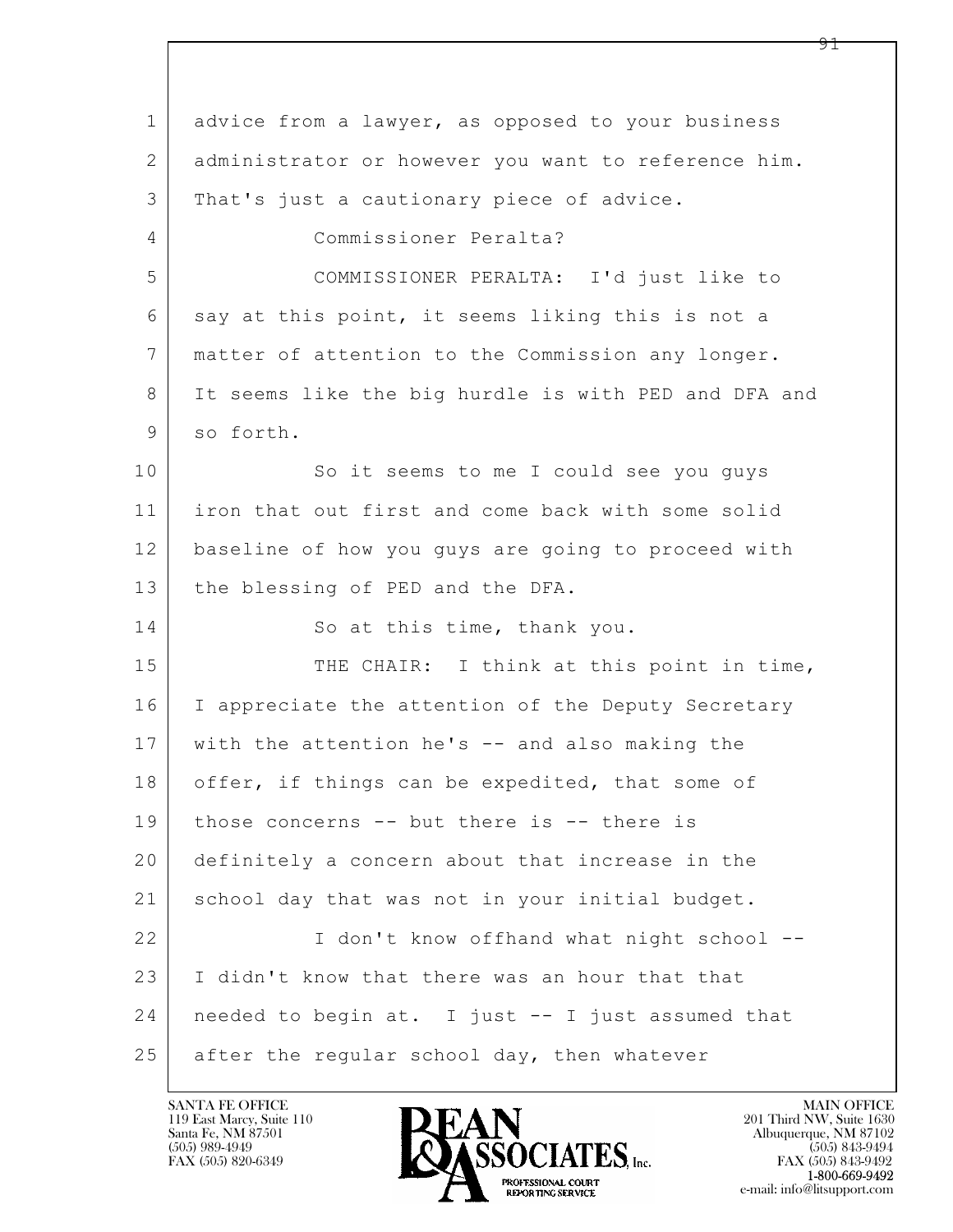$\mathbf{L}$  1 programming could be night school. 2 DEP. SEC. AGUILAR: Madam Chair, there's 3 not a definition of "night school." 4 THE CHAIR: Okay. 5 DEP. SEC. AGUILAR: But "night school" has 6 a connotation. 2:30 in the afternoon is not night 7 school, not night. It, just -- but, again, it's 8 part of the questions that just need to be 9 clarified. 10 THE CHAIR: Right. I appreciate that. 11 | And I think those items absolutely have to be 12 addressed, so that the calendar is satisfied and 13 that there obviously is an extension to the school 14 day at this point in time that needs to be 15 addressed. 16 MS. TORRES: Okay. 17 THE CHAIR: So we would appreciate -- and 18 once again, we are, I think, wholeheartedly behind 19 | the concept of the program; but we want to make sure 20 that you're going to get the funding that you do 21 need for it, and that it is a successful program, 22 and that something doesn't come along the way, once 23 you start, that stops you at that moment, that we 24 want to see the program be able to proceed smoothly. 25 COMMISSIONER ARMBRUSTER: Madam Chair?

119 East Marcy, Suite 110<br>Santa Fe, NM 87501

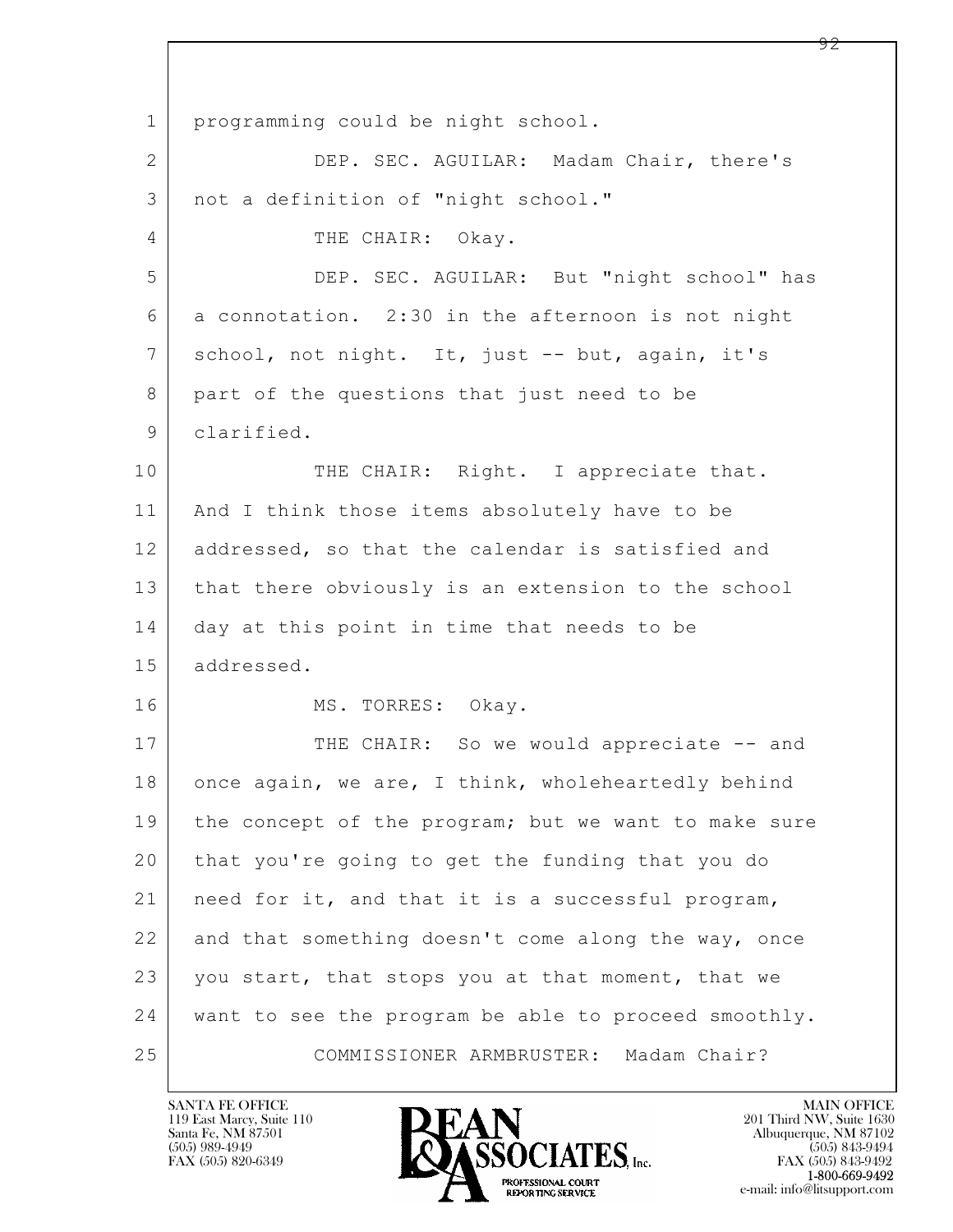$\mathbf{L}$  1 THE CHAIR: Commissioner Armbruster? 2 COMMISSIONER ARMBRUSTER: And another 3 thing following on to, like, what Commissioner 4 Gipson said. 5 Is your building capacity large enough to 6 hold all the students without fire marshals and, you 7 know, that whole thing? 8 | MS. TORRES: Yes, yes. 9 COMMISSIONER ARMBRUSTER: You've checked 10 into that? 11 THE CHAIR: Because they're only talking 12 an additional 25 students maximum. 13 COMMISSIONER TOULOUSE: Madam Chair, it's 14 still under their cap; so their building meets their 15 cap. 16 THE CHAIR: They said "4" something? 17 | MS. POULOS: Madam Chairwoman, 18 | Commissioner Toulouse, the cap is beyond the 19 building capacity; right? There -- so just to be 20 clear, the cap is -- extends beyond what the 21 building capacity is. 22 THE CHAIR: Right; because when they moved 23 into that building, it was not PSFA's requirement 24 that the building have to be at their cap. But your 25 new building will be at your cap.

119 East Marcy, Suite 110<br>Santa Fe, NM 87501

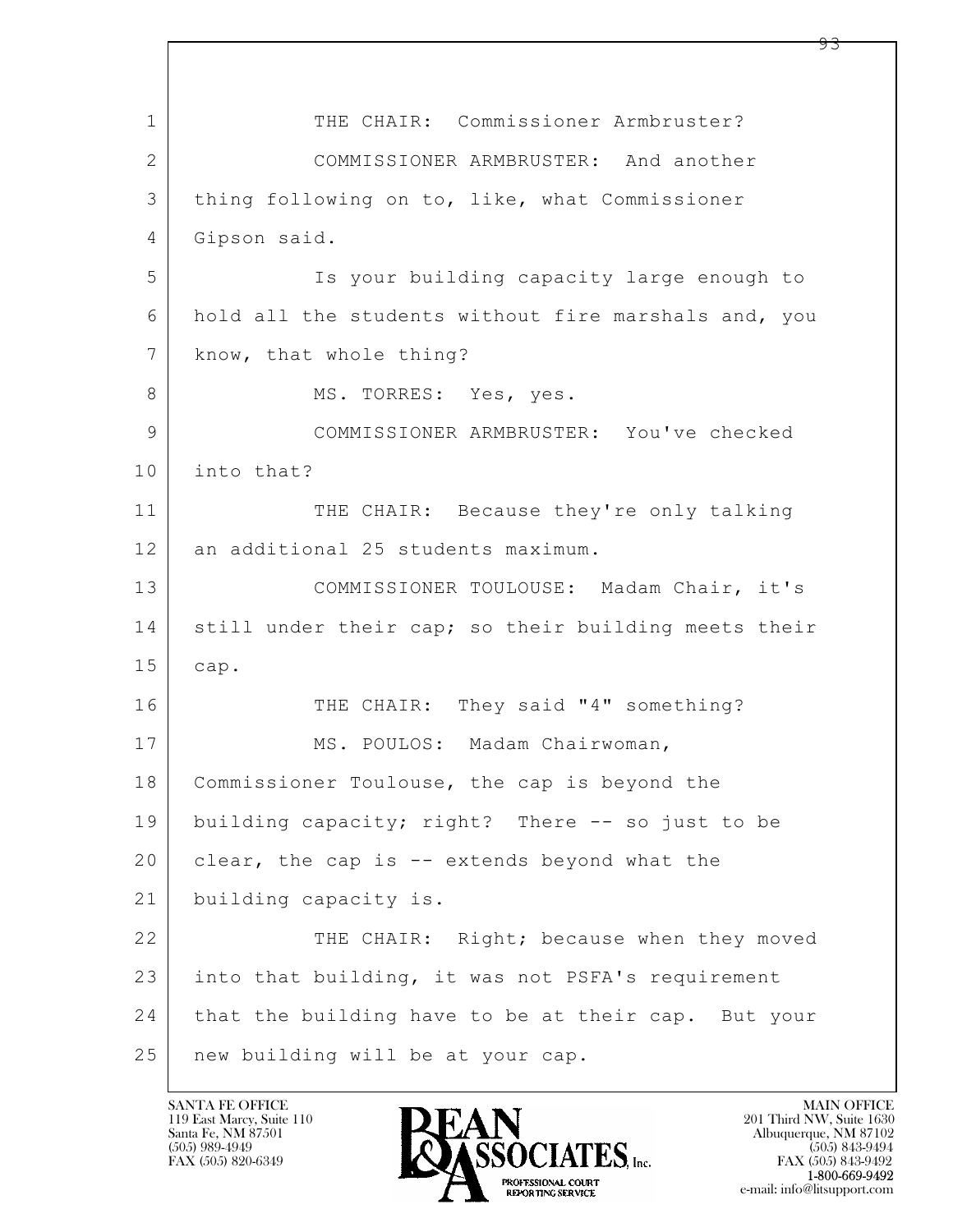| $\mathbf{1}$  | MS. VERONICA TORRES: Yes, yes.                       |
|---------------|------------------------------------------------------|
| 2             | THE CHAIR: Thank you. Certainly.                     |
| 3             | MS. MCKEE: Ms. Torres, tell me again what            |
| 4             | your connection with YDI is.                         |
| 5             | MS. VERONICA TORRES: My personal                     |
| 6             | connection? Just, in general, okay. So               |
| 7             | Commissioner Gipson, Commissioner McKee, members of  |
| 8             | the Commission -- so my connection with YDI through  |
| $\mathcal{G}$ | the school is just an outreach, to out-reach to them |
| 10            | to find services for our students, seeing that our   |
| 11            | students are in crisis.                              |
| 12            | And our social worker had a line out her             |
| 13            | door every day, and we couldn't provide those        |
| 14            | wraparound services. And knowing Principal           |
| 15            | Archuleta, I said, "Where do we go? How do we do     |
| 16            | this?"                                               |
| 17            | And so knowing Dr. Gallegos and having a             |
| 18            | step-daughter at our school and him being the CEO of |
| 19            | our foundation, I reached out to him. I didn't know  |
| 20            | another institution to reach out to to help provide  |
| 21            | these services. This was a great connection, and     |
| 22            | working with the employees of YDI just really lent   |
| 23            | to our mission of community outreach.                |
| 24            | DR. DIEGO GALLEGOS: Madam Chair,                     |
| 25            | Ms. McKee, let me also -- full disclosure. When my   |

 $\overline{\phantom{a}}$ 

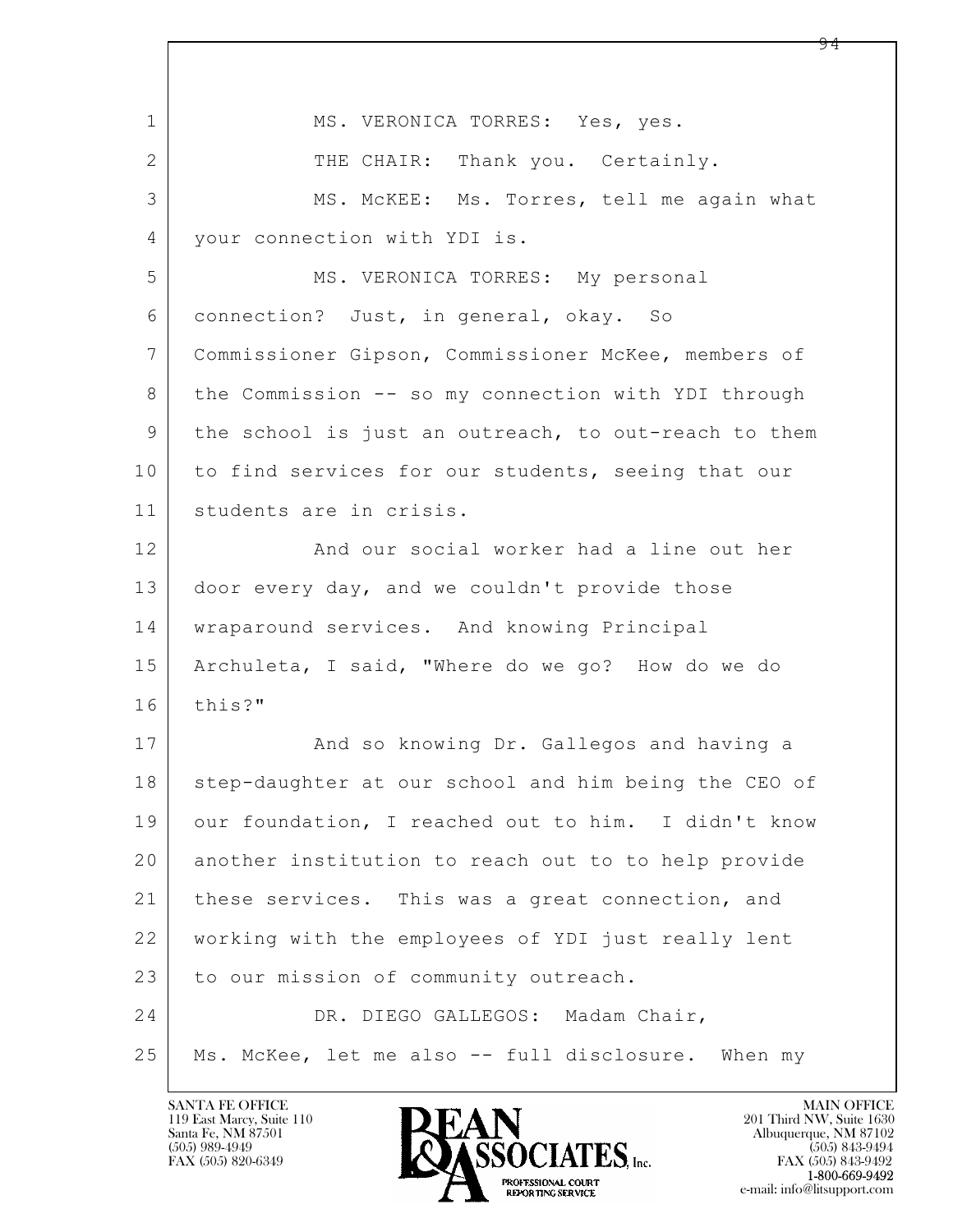$\mathbf{L}$  1 step-daughter went to the school, before Teresa was 2 | the principal there, I went to the school. And at 3 that point, I had retired from the Albuquerque 4 Public Schools. 5 I went to the school and said to them, 6 "Have you ever gotten any Capital Outlay money?" 7 They said, "What's that? No, we haven't." 8 So I volunteered to go and support the 9 school, 'cause I have also done lobbying while I 10 | was -- well, obviously, when I was here for the 11 State Board, and then later for the Albuquerque 12 Public Schools. I was one of their folks that did 13 work at the Legislature. 14 So I did that work for them. I supported 15 the school. 16 Later on, still, before I came to Youth 17 Development, I got approval from the Coalition of 18 Charter Schools to use a model that I had used when 19 I was the governing council president of Health 20 Leadership High School, a model where we got 21 approval for our governing council to have their 22 five hours a year provided to them, as they did 23 their work, a "Learn as you do your work" model, 24 which I put together for the -- for the Coalition, 25 and they approved it.

119 East Marcy, Suite 110<br>Santa Fe, NM 87501



FAX (505) 843-9492 e-mail: info@litsupport.com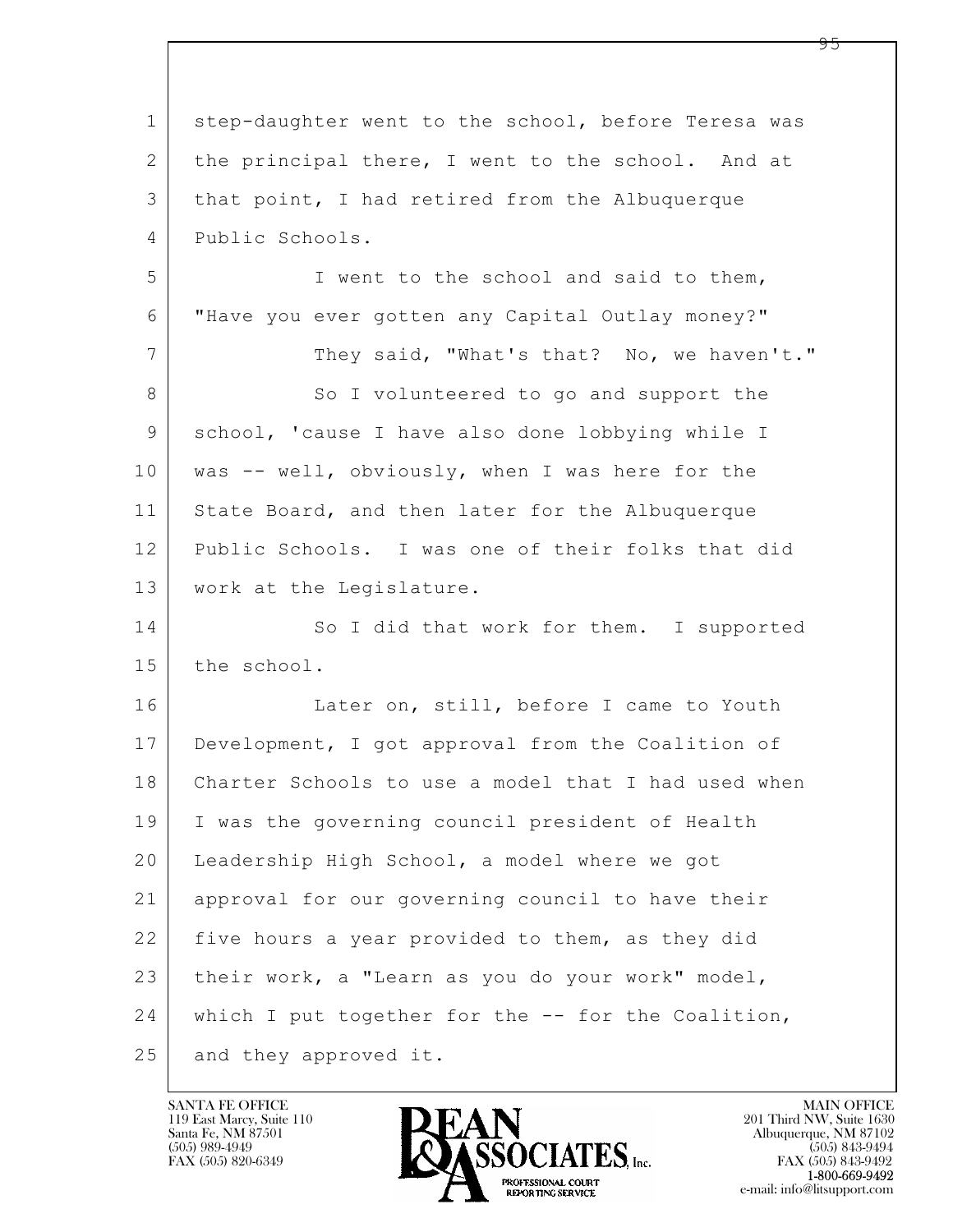$\mathbf{L}$  1 So I used the same model with the 2 governing council at Tierra Adentro. Again, I did 3 not get paid; it was as a parent volunteer who just 4 happened to come with a set of knowledge and skills 5 that were beneficial to the school. 6 We've actually presented it at the -- not  $7$  "we" -- they did; because I was gone. They 8 presented the model to other charter schools. 9 There's a lot of interest in that, so that charter 10 schools could -- governing councils could learn as 11 they did their work. 12 The governing council feels that it has 13 been really helpful to them to use that model. 14 They've learned a lot. They're a very strong 15 governing council. I would assume that the report 16 that came from the visit by the PED would show you 17 | that they were a well functioning governing council. 18 And so I did that work before -- before 19 | I -- not before I was married. Before -- well, 20 after she came, I did that work with them. But all 21 of this was well before I became the CEO at Youth 22 Development. 23 MS. McKEE: And other than being CEO, do 24 you have any other position with YDI? 25 DR. DIEGO GALLEGOS: I'm the President and

119 East Marcy, Suite 110<br>Santa Fe, NM 87501

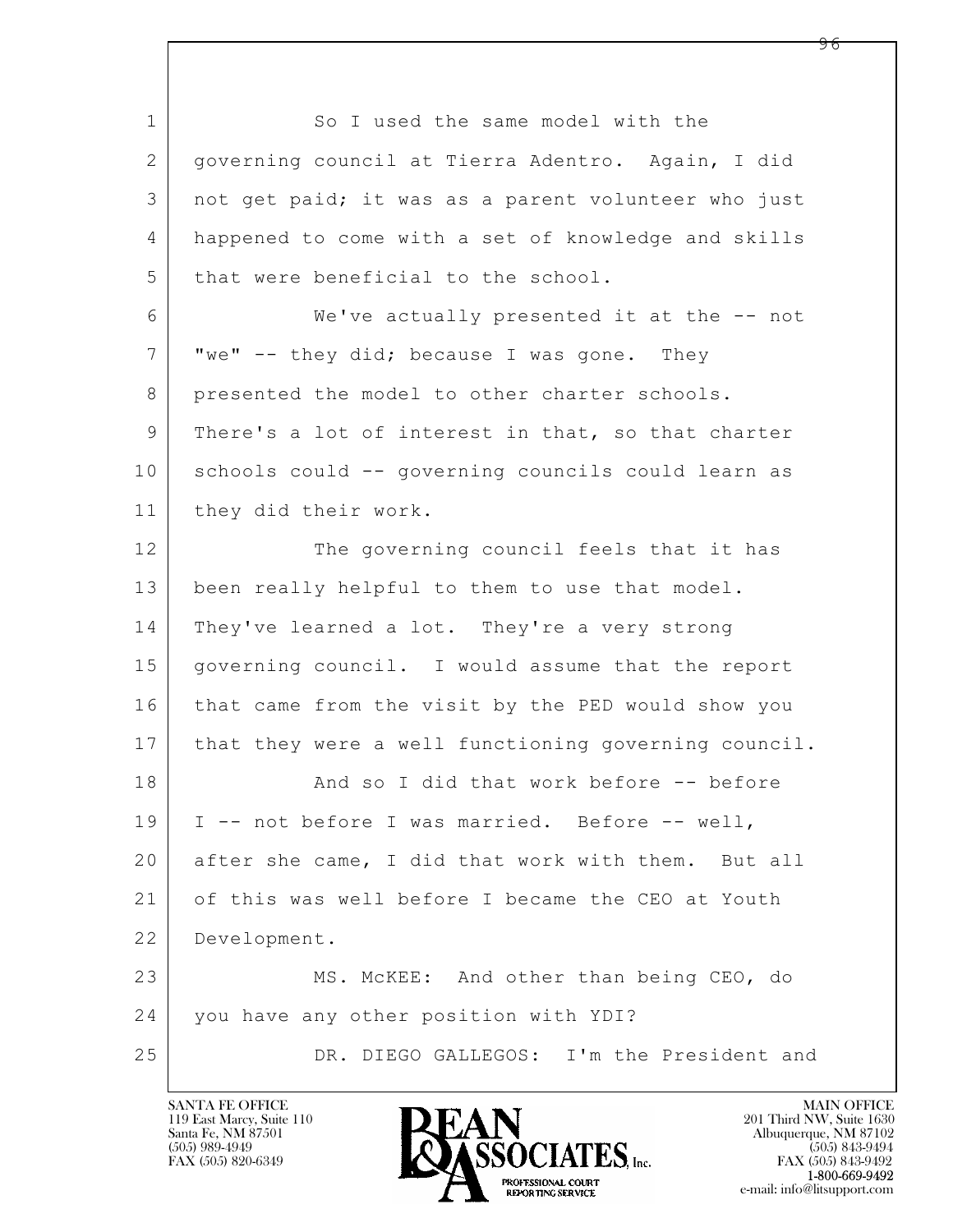$\mathbf{L}$  1 | CEO; that is my title. 2 MS. McKEE: Okay. Thank you. 3 COMMISSIONER JOHNSTON: Madam Chair? 4 THE CHAIR: Commissioner Johnston? 5 COMMISSIONER JOHNSTON: Thank you, 6 Madam Chair. 7 Ms. Torres, as the executive director, how 8 involved are you in the development of the budget 9 each fiscal year? 10 MS. VERONICA TORRES: So each fiscal year, 11 I sit down with the Vigil Group in early spring, 12 also attend the Spring Budget Conference every year, 13 as well, with the Vigil Group. And we sit down with 14 our team of people, our finance team, with the 15 | governing council, and Principal Archuleta, and 16 develop the annual budget each year. 17 | And we go through line by line by line. 18 | And then in March-ish, in that governing council 19 meeting, it's then voted upon for the next school 20 | year. 21 And then it's handed in to the PED every 22 | spring. 23 COMMISSIONER JOHNSTON: And in this 24 process, are you involved in -- in the budgeting for 25 lines and for the chart of accounts? Are you

119 East Marcy, Suite 110<br>Santa Fe, NM 87501

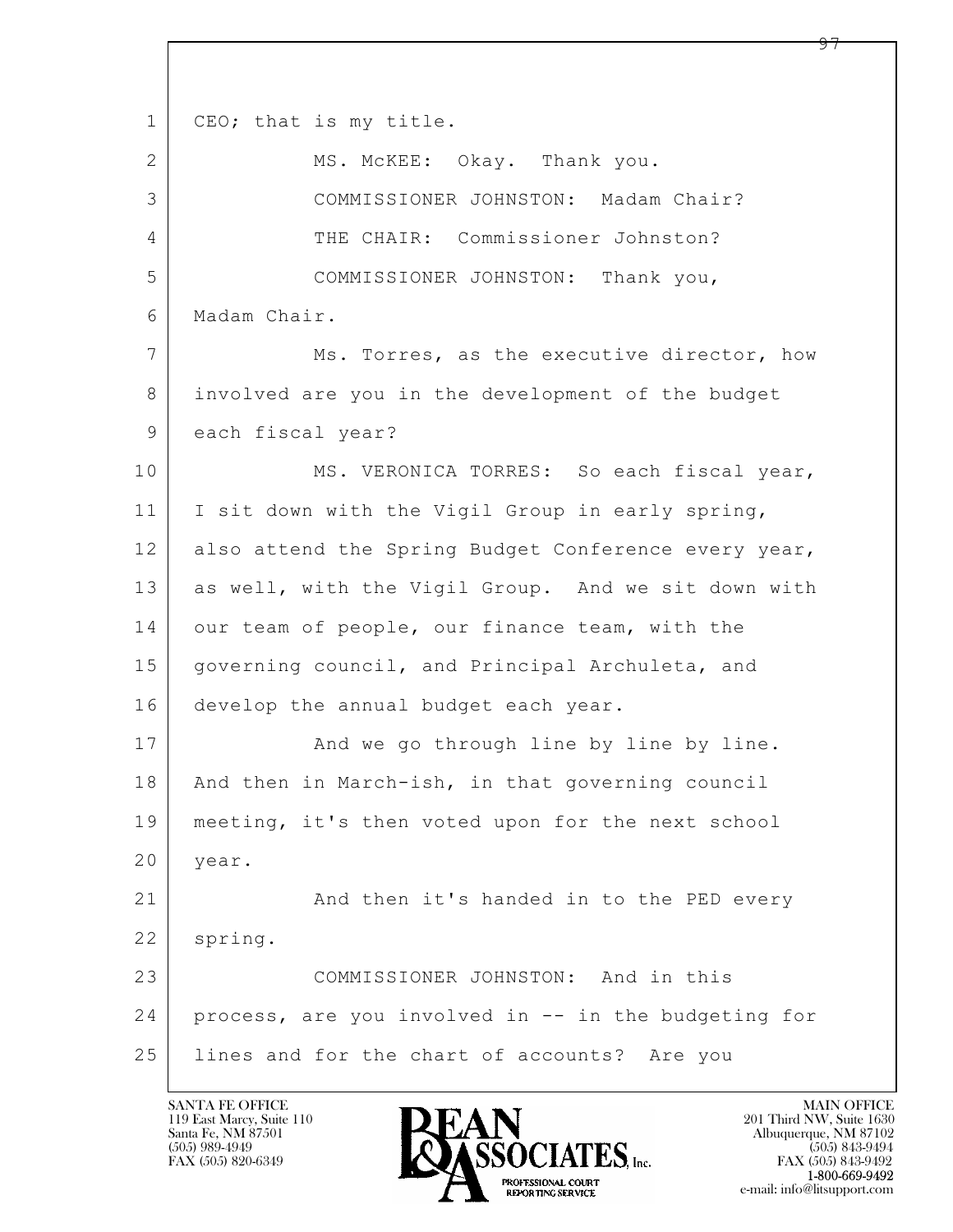$\mathbf{L}$  1 familiar with the chart of accounts? 2 MS. VERONICA TORRES: Yes, Commissioner 3 Johnston, I am. 4 COMMISSIONER JOHNSTON: I would encourage 5 you to make that a priority, because -- continue to 6 develop that way, because you will learn much about 7 | these questions that are being asked today. 8 | Rand it's just imperative. I firmly 9 support what you would like to do. But those fiscal 10 parameters -- and use the Charter School Division as 11 a starting point, if you ever feel just any bit 12 uncomfortable. I'm sure you would have been 13 encouraged to do that, because ultimately, it is 14 | your judgment as the Executive Director, about the 15 finances and what can move forward. 16 MS. VERONICA TORRES: Yes, of course, 17 Commissioner Johnston. 18 THE CHAIR: So I would, at this point in 19 | time, just ask you to make sure that you reach out 20 to the Deputy Secretary's Office and get any of 21 | those concerns, as best as we can, addressed, and 22 keep the Charter School Division apprised. And the 23 Charter School Division will then be able to give us 24 an update as to the progress in the situation. 25 MS. POULOS: Madam Chairwoman, I would ask

119 East Marcy, Suite 110<br>Santa Fe, NM 87501

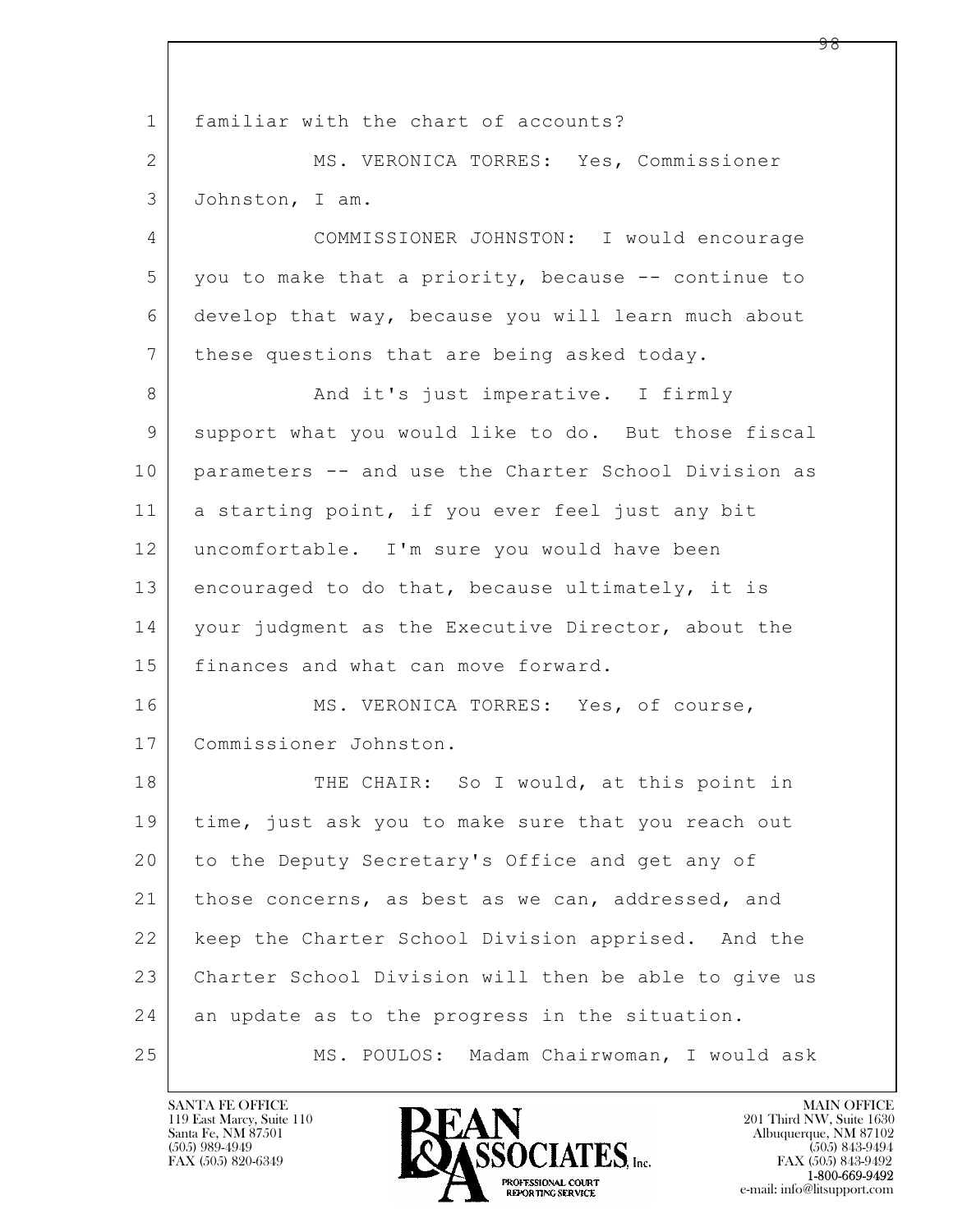$\mathbf{L}$  1 whether -- maybe it's not appropriate at this 2 time -- but whether the Commission feels that upon 3 approval from the PED -- because the PED is 4 indicating that this appears to be a new program -- 5 whether they would need an amendment or not. 6 THE CHAIR: Yes. If there is a 7 determination that this is a completely new program, 8 | then, yes, it would, at that point in time, require 9 an amendment to come forward. But that -- the 10 Deputy Secretary's Office can take a look at. 11 MS. VERONICA TORRES: Thank you, 12 | Madam Chair, members of the Commission. 13 THE CHAIR: Wait. I'm sorry. There's one 14 more question. 15 | MS. McKEE: I have just a couple of 16 questions for the principal. 17 Do you have any other position other than 18 "Principal"? 19 MS. TERESA ARCHULETA: I am the Bilingual 20 | Director and the Special Ed Director of the school, 21 as well. 22 THE CHAIR: It's a charter school. 23 MS. TERESA ARCHULETA: Right, we are the 24 district. 25 MS. McKEE: Do you have any position at

119 East Marcy, Suite 110<br>Santa Fe, NM 87501

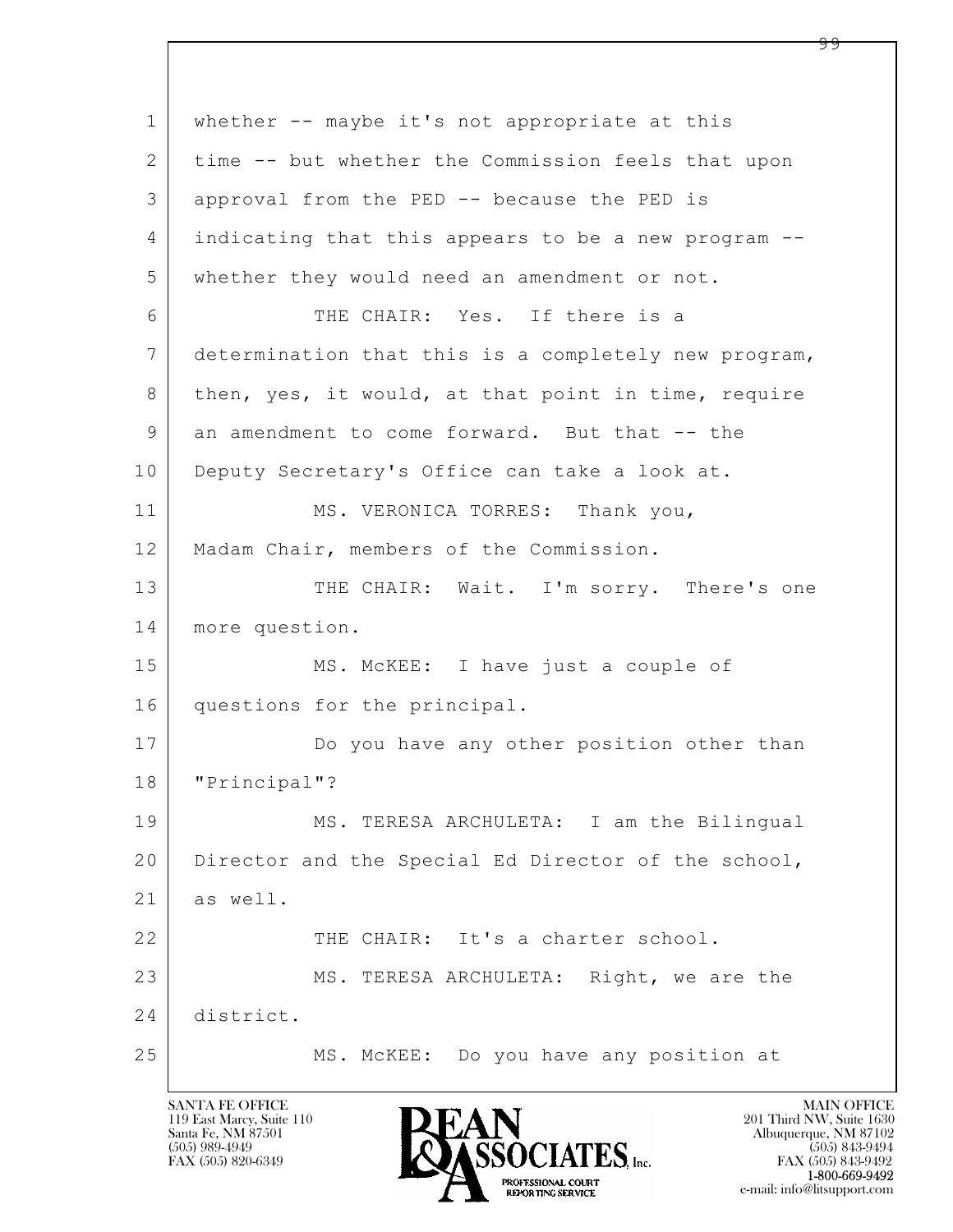$\mathbf{L}$  1 YDI? 2 MS. TERESA ARCHULETA: I do not. 3 MS. McKEE: Paid or unpaid. 4 MS. TERESA ARCHULETA: At YDI? I have no 5 position, paid or unpaid. 6 MS. McKEE: Thank you. 7 DR. DIEGO GALLEGOS: Other than my 8 constant support system. 9 MS. TERESA ARCHULETA: That is paid. 10 THE CHAIR: Anything else? 11 Okay. Thank you so much. 12 MS. VERONICA TORRES: Thank you. 13 THE CHAIR: Commissioners, at this time, 14 we're going to take a short break. Thank you. 15 (Recess taken, 10:53 a.m. to 11:14 a.m.) 16 THE CHAIR: I call us back to order. And 17 we are now on -- on No. 6, Discussion of Possible 18 | Action on Governance Council Evaluation Observation. 19 So what I am going to propose at this 20 point in time is I understand that there is an 21 expressed desire and need for the observation of 22 governance councils by CSD/PED. And I don't 23 disagree with some of the issues that have been 24 presented. 25 And I think we all have expressed, at some

119 East Marcy, Suite 110<br>Santa Fe, NM 87501

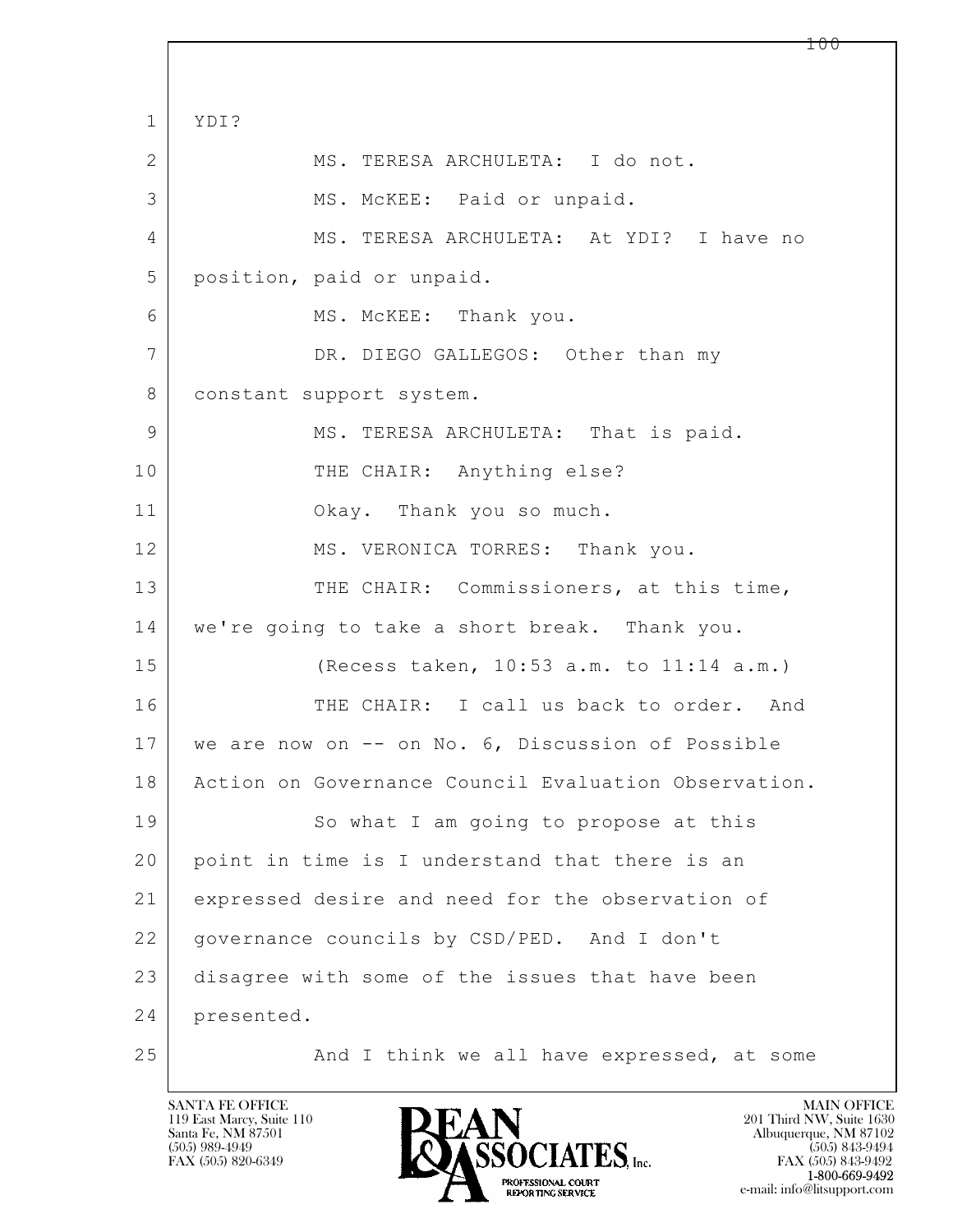$\mathbf{L}$  1 point in time, a concern over what does and does not 2 | happen with governance councils. 3 The LESC and, I believe the State 4 Legislature, has grappled, and is still grappling 5 with what do we do about the fact that governance 6 councils are not elected bodies when school boards 7 are elected. And it's an issue that I don't -- I 8 don't certainly have the answer for. I don't even 9 have a suggestion for an easy fix with it, because 10 charters are so unique that way, trying to get a 11 publicly elected board for each and every one of the 12 | charter schools, I think, is just a monumental task, 13 when you look at -- I know down in Las Cruces, we're 14 lucky if we get 300 people to come out and 15 participate in a school board election. 16 So now, if you're looking at an entity 17 like Albuquerque and asking people in Albuquerque to 18 come out and to vote for each and every governance 19 council in a charter school, I don't think that's 20 | going to receive a lot of public support. 21 | So there's issues there. But there are 22 certainly concerns about what is or is not going on 23 at governance council meetings. And I know there's 24 ongoing and continued increased governance council 25 training that is certainly needed and appreciated;

119 East Marcy, Suite 110<br>Santa Fe, NM 87501



 $FAX (505) 843-9492$ <br>1-800-669-9492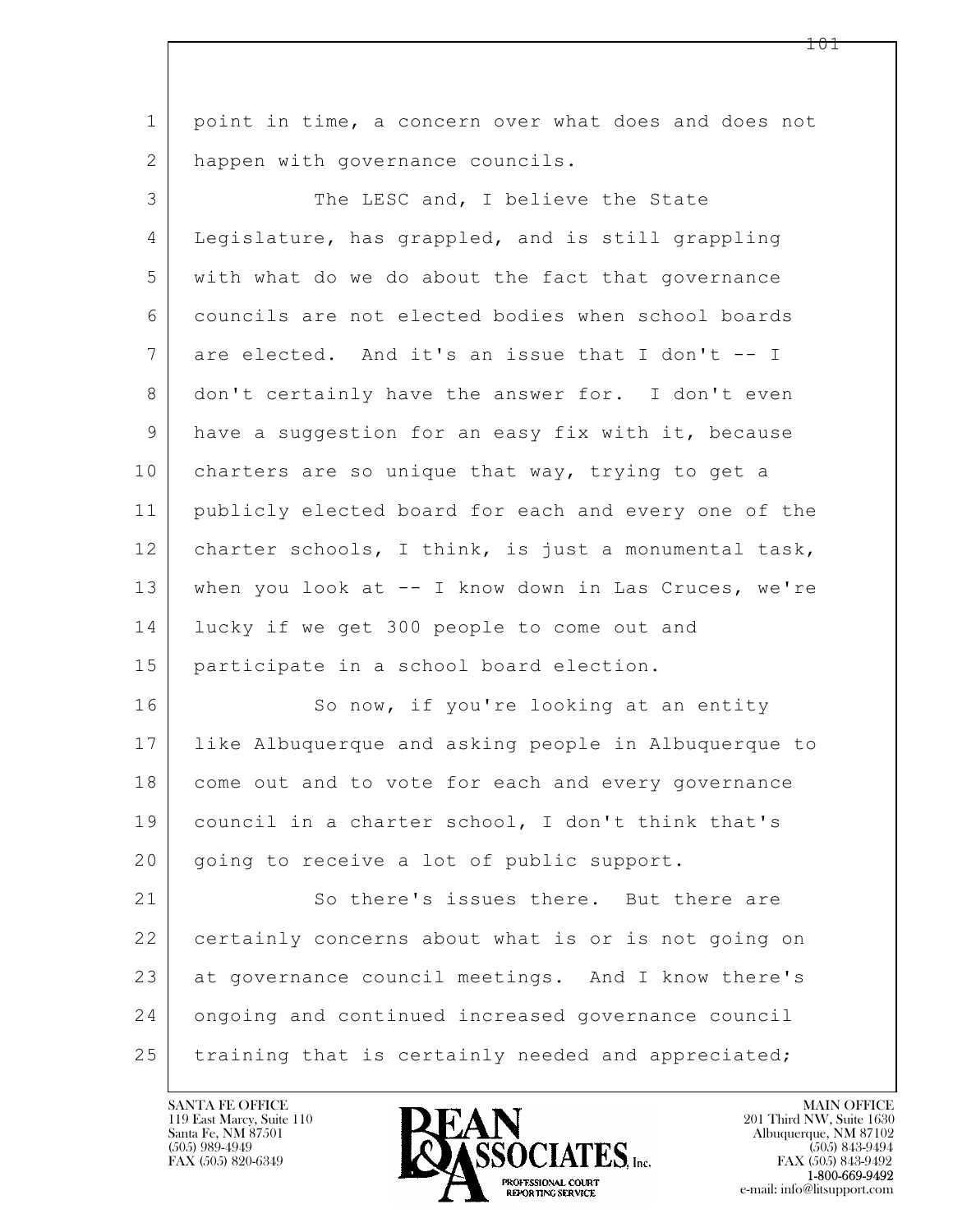$\mathbf{L}$  1 but I do think at this point in time, if there is 2 going to be observations done of the governance 3 councils, that the PEC should be part of the 4 conversation for the observation tool, and that I 5 would like to propose that we actually set aside 6 some part of a work session so that what we are 7 doing is we are establishing standards for what we 8 expect of a governance council. 9 I think that's important information for 10 those that are going to serve on a governance 11 council, that they have some idea of what is 12 expected of them from the Public Education 13 | Commission, what -- and that we be part of that 14 conversation, that we help to establish the 15 | standards for the governance councils. And, as a 16 result of those standards, an observation form can 17 | be generated off of those standards. 18 | So that's my -- my proposal. 19 COMMISSIONER CHAVEZ: So I just wanted to  $20$  say that I don't know if  $-$  if the councils are 21 elected within the schools as opposed to being sort 22 of appointed by the board; right? So I'm thinking, 23 you know, that might be something that folks could 24 consider, to have an election, to let parents know  $25$  that  $-$  or the surrounding community know that there

119 East Marcy, Suite 110<br>Santa Fe, NM 87501



FAX (505) 843-9492 e-mail: info@litsupport.com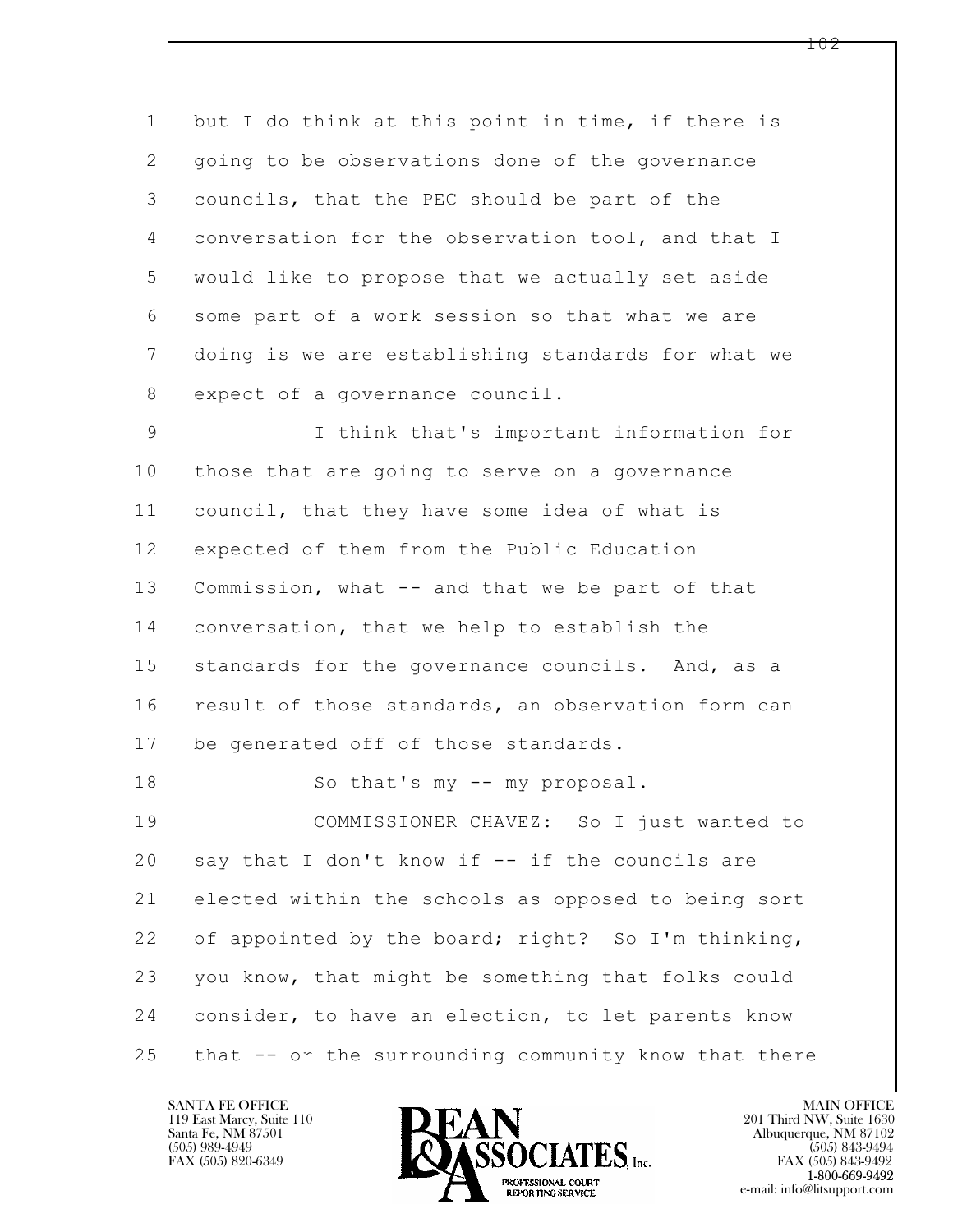| $\mathbf 1$    | are these positions available, "Are you interested," |
|----------------|------------------------------------------------------|
| 2              | set up an election that way? I don't know.           |
| 3              | THE CHAIR: This actually came up at the              |
| 4              | last LESC meeting, when there was one or two         |
| 5              | charters that were presenting before them. And they  |
| 6              | brought up the -- and they opened up with the term   |
| $7\phantom{.}$ | that their governance council are "elected."         |
| 8              | The LESC immediately shot them down on the           |
| 9              | idea that they were elected, because just being      |
| 10             | elected by your school community -- and these were   |
| 11             | schools that the governance council was elected by   |
| 12             | the whole parent and guardian population -- the LESC |
| 13             | said, "Absolutely not. You can't" -- their           |
| 14             | interpretation -- "You can't consider yourself       |
| 15             | elected"; because it was only that small community.  |
| 16             | It wasn't a public body.                             |
| 17             | So some do have a form of election within            |
| 18             | their school body. Some, they're just -- they're     |
| 19             | appointed.                                           |
| 20             | COMMISSIONER CHAVEZ: Yeah.                           |
| 21             | MS. POULOS: Madam Chairwoman,                        |
| 22             | Commissioner Chavez, I just wanted to give a little  |
| 23             | more information about that.                         |
| 24             | The process for selection varies widely in           |
| 25             | our governing boards. Sometimes it's the head        |

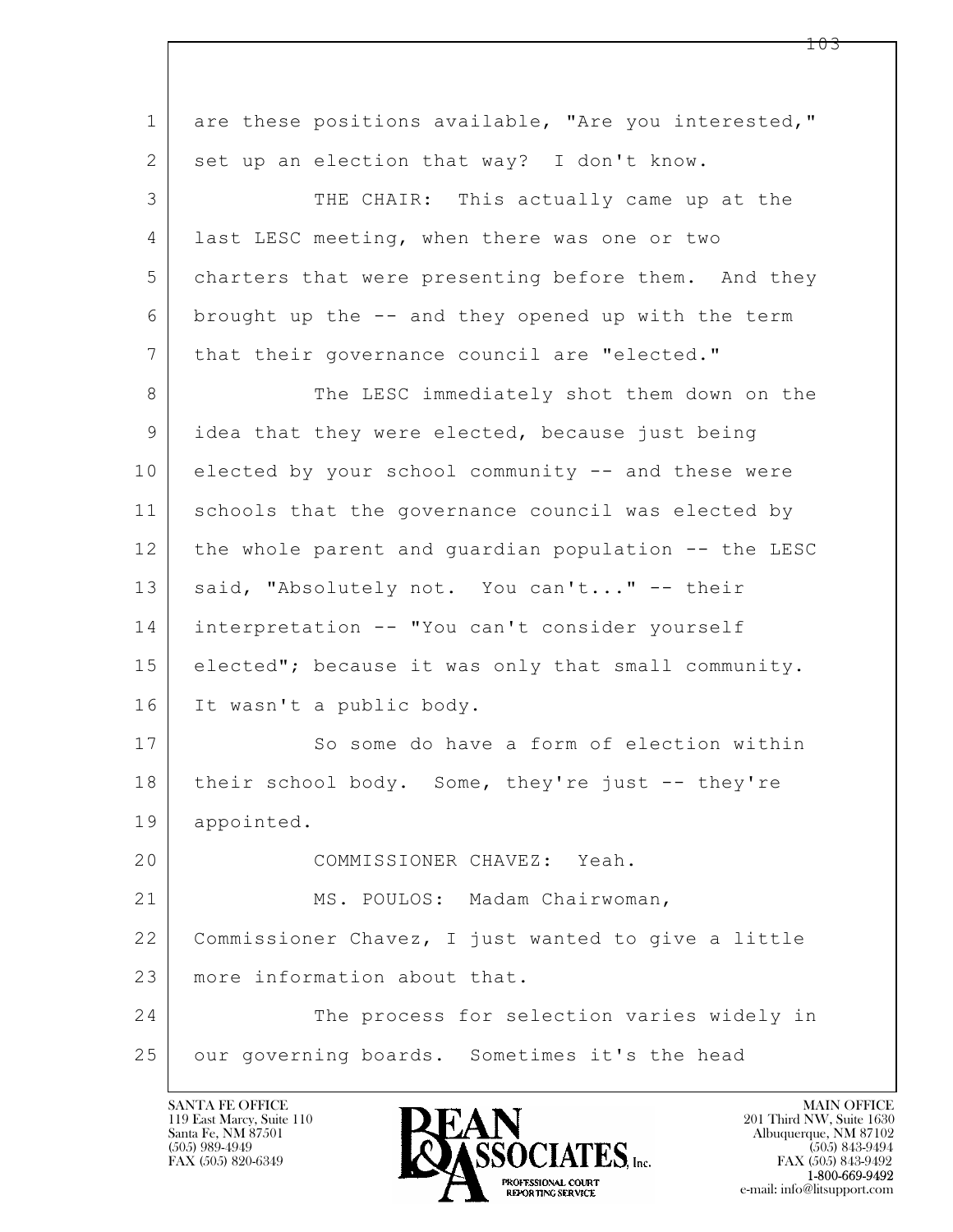$\mathbf{L}$  1 administrator -- I've seen that myself -- that 2 basically says, "Here's a person. They're the only 3 person that exists." It just happens to be a buddy, 4 or sometimes a relative, a little far enough away 5 that it doesn't fall under the conflict of interest. 6 And then sometimes the governing boards 7 | themselves are fairly active. 8 Certainly, as we are doing training, as 9 Mr. Gloudemans, who's doing the training out there, 10 that is a big part of the training that we provide, 11 in telling governing board members who are often 12 quite surprised to learn that they need to be very 13 active in governing board recruitment and creating a 14 systematic process and being more rigorous than, 15 | "Here's a live body," which is hard, when, as you 16 said, it's pretty challenging to find people even 17 | willing to serve. 18 But, certainly, it runs the gamut. And I 19 think that's just important to understand in the 20 context of the conversation. 21 THE CHAIR: Right. Right. Remember, we 22 had a school who applied two years ago that 23 advertised on Craigslist for governance council  $24$  members. So -- so it's -- it is a -- it is a known 25 challenge to -- because, as we've said, it is a lot

119 East Marcy, Suite 110<br>Santa Fe, NM 87501

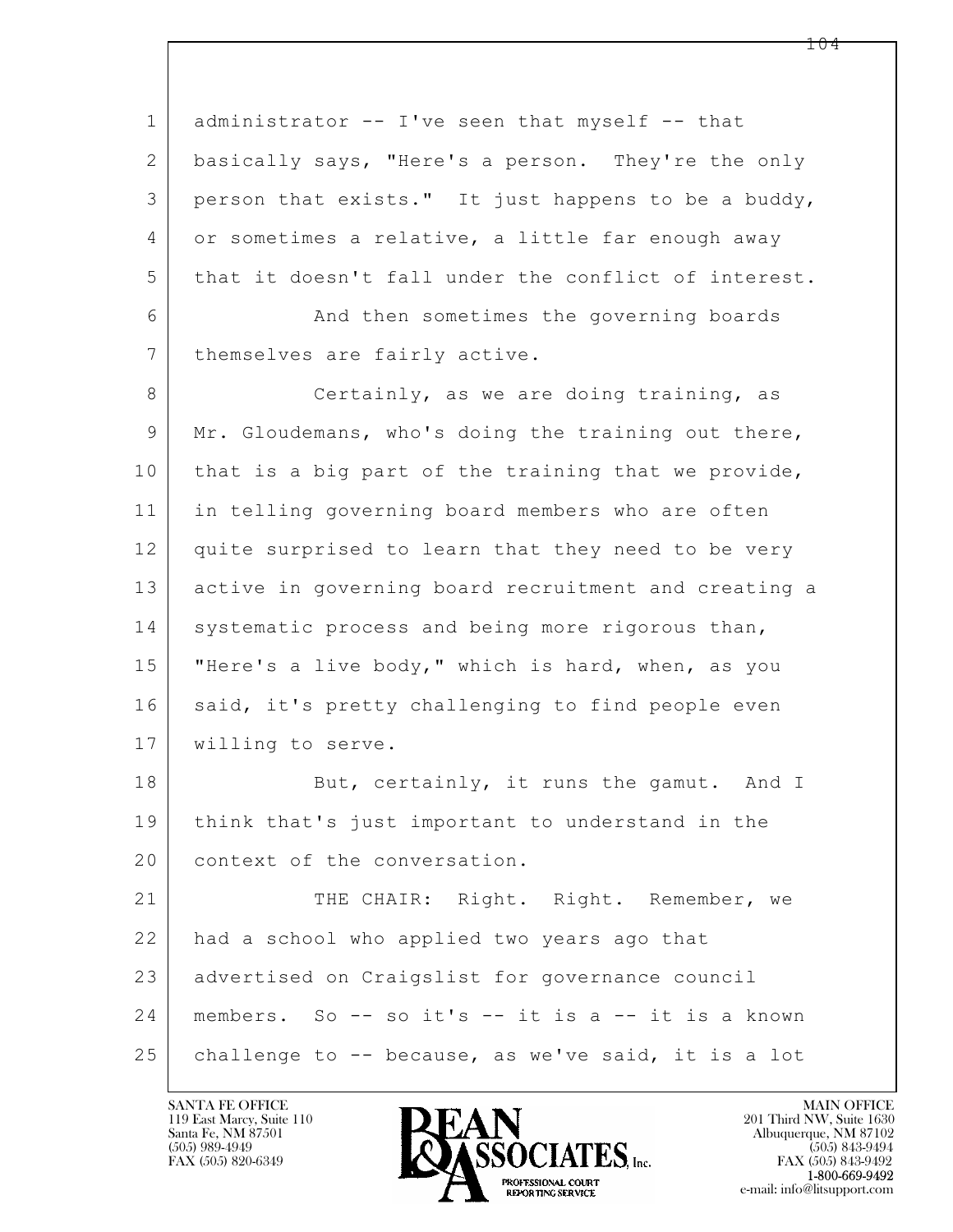| $\mathbf{1}$   | of work. People don't realize. They think it's,      |
|----------------|------------------------------------------------------|
| 2              | like, an honorarium to be placed on the governance   |
| 3              | council, and it's something they can put down as     |
| 4              | their community service.                             |
| 5              | And then when they start digging into the            |
| 6              | weeds of it, then they realize -- and that's when we |
| $7\phantom{.}$ | see, they either stop coming to meetings -- and I    |
| 8              | know there's any number of schools that have people  |
| 9              | on record; but they can't tell you the last time     |
| 10             | they actually physically laid eyes on them.          |
| 11             | And it's -- you know, it's -- it's                   |
| 12             | difficult, because they've got the requirement to    |
| 13             | have the minimum number, and they run into trouble   |
| 14             | if they fall below that minimum number. So they're   |
| 15             | placing people on there so that they have a -- a     |
| 16             | body count; but it doesn't mean that they're going   |
| 17             | to actively have the support that they need.         |
| 18             | So that I think our help in establishing             |
| 19             | standards for a governance council would at least    |
| 20             | help drive a conversation for the schools on, "Look, |
| 21             | this is where -- this is what we're being held to,   |
| 22             | and this is at least a minimum expectation here of   |
| 23             | what we have to do, besides all the yeomen's work    |
| 24             | with the school."                                    |
| 25             | Commissioner Armbruster?                             |

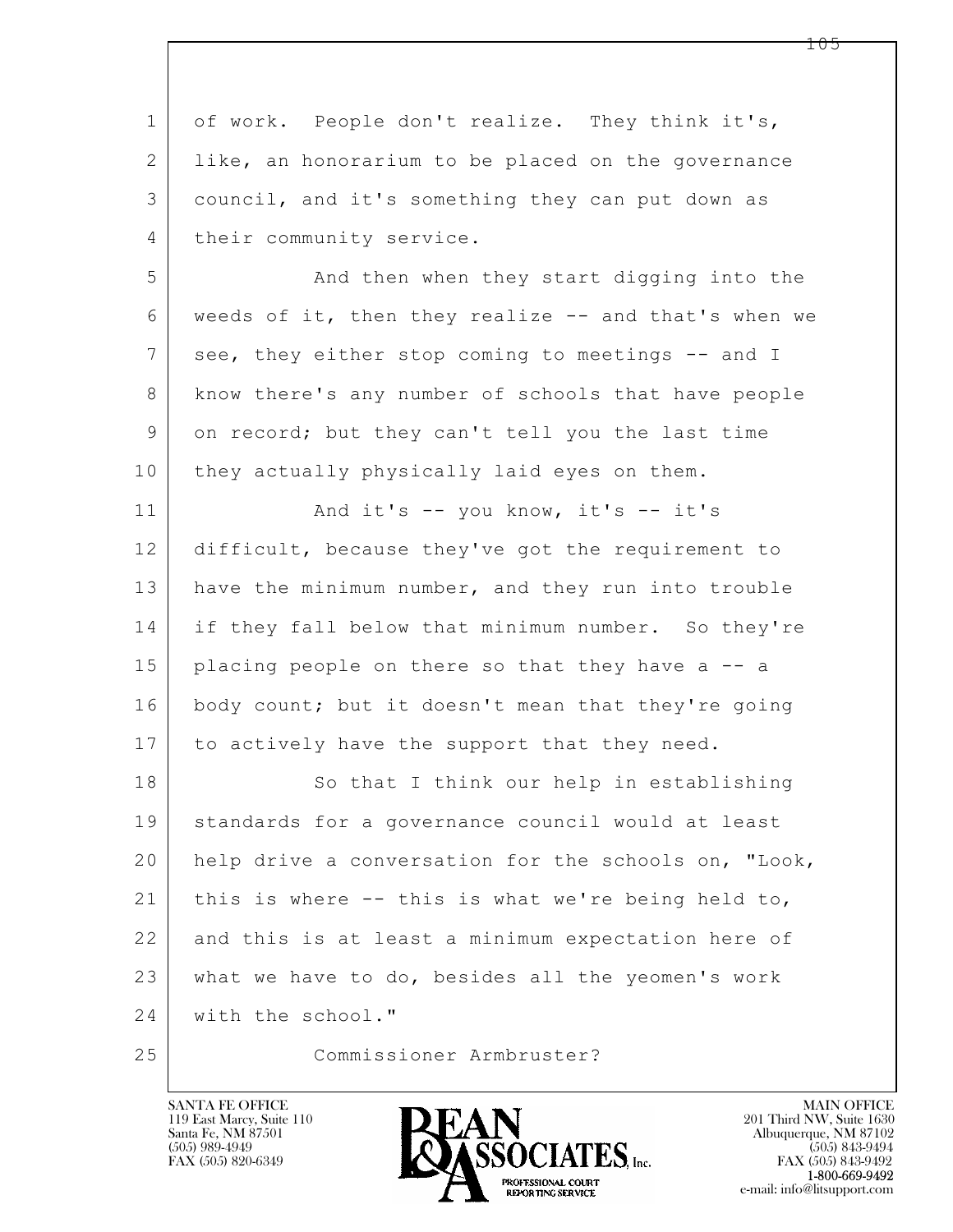$\mathbf{L}$  1 COMMISSIONER ARMBRUSTER: I wanted to 2 comment on two things: 3 I totally agree with you on you get into a 4 job, and you find out it is much more than you 5 | thought it would be. 6 THE CHAIR: And here you sit. 7 COMMISSIONER ARMBRUSTER: Amen. And -- 8 but I will tell you that even regular school 9 districts -- and, of course, I'm from Los Alamos -- 10 it's hard -- we have oftentimes, whomever climbs up 11 | gets it. They aren't necessarily voted in. And 12 | that's a regular, traditional --13 THE CHAIR: You mean for the school board? 14 COMMISSIONER ARMBRUSTER: No -- for the 15 | school board. I would think the same thing for the 16 | governing council. And I think, much as I mentioned 17 yesterday, eight years ago, when we were just 18 | starting out with charter schools, there was just 19 so, so much just to get started. Now, you can kind 20 of refine that. 21 We've gone through eight years. I 22 haven't, but some of the people have. And now we're 23 | looking at what else we need to do to make them even 24 better and to make them more viable and address the 25 concerns that people have.

119 East Marcy, Suite 110<br>Santa Fe, NM 87501

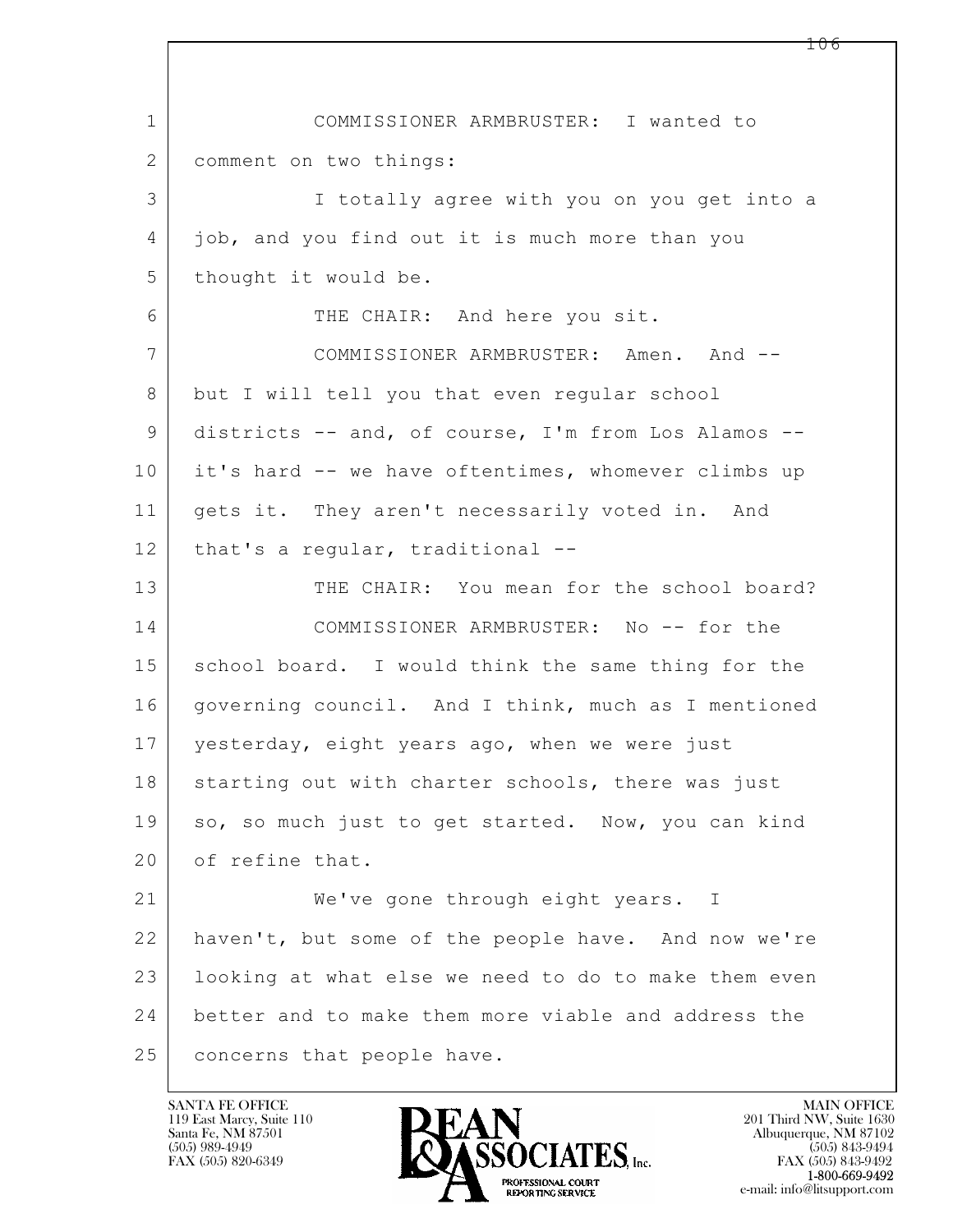$\mathbf{L}$  1 So I think that your ideas are quite good, 2 and I'm glad that we're looking into that. 3 THE CHAIR: Thank you. And, you know, 4 there's just that ongoing question -- and I don't 5 think we can answer it -- is they're dealing with 6 public funds; but they're not publicly elected. And 7 that's -- but that's not -- fortunately, that's not 8 for us to have to answer. 9 If we -- if someone has a magic pill for 10 that, please speak up; because it's -- you know, 11 it's certainly an issue that is being -- trying to 12 be addressed by the Legislature. But they don't -- 13 you know, they floated -- I think I mentioned 14 before, they floated an idea that maybe the Chambers 15 of Commerce should appoint the charter school 16 | governance council, which --17 COMMISSIONER CHAVEZ: Oh, my God. 18 THE CHAIR: -- we all know that that would 19 not be a positive for the schools. And I don't know 20 how that would fix the -- the issue with the public 21 monies and, you know, make it any safer or more 22 secure or whatever. 23 So that's -- you know, fortunately, that 24 didn't -- that didn't go very far. But that was  $25$  a -- they thought that would be a good fix.



FAX (505) 843-9492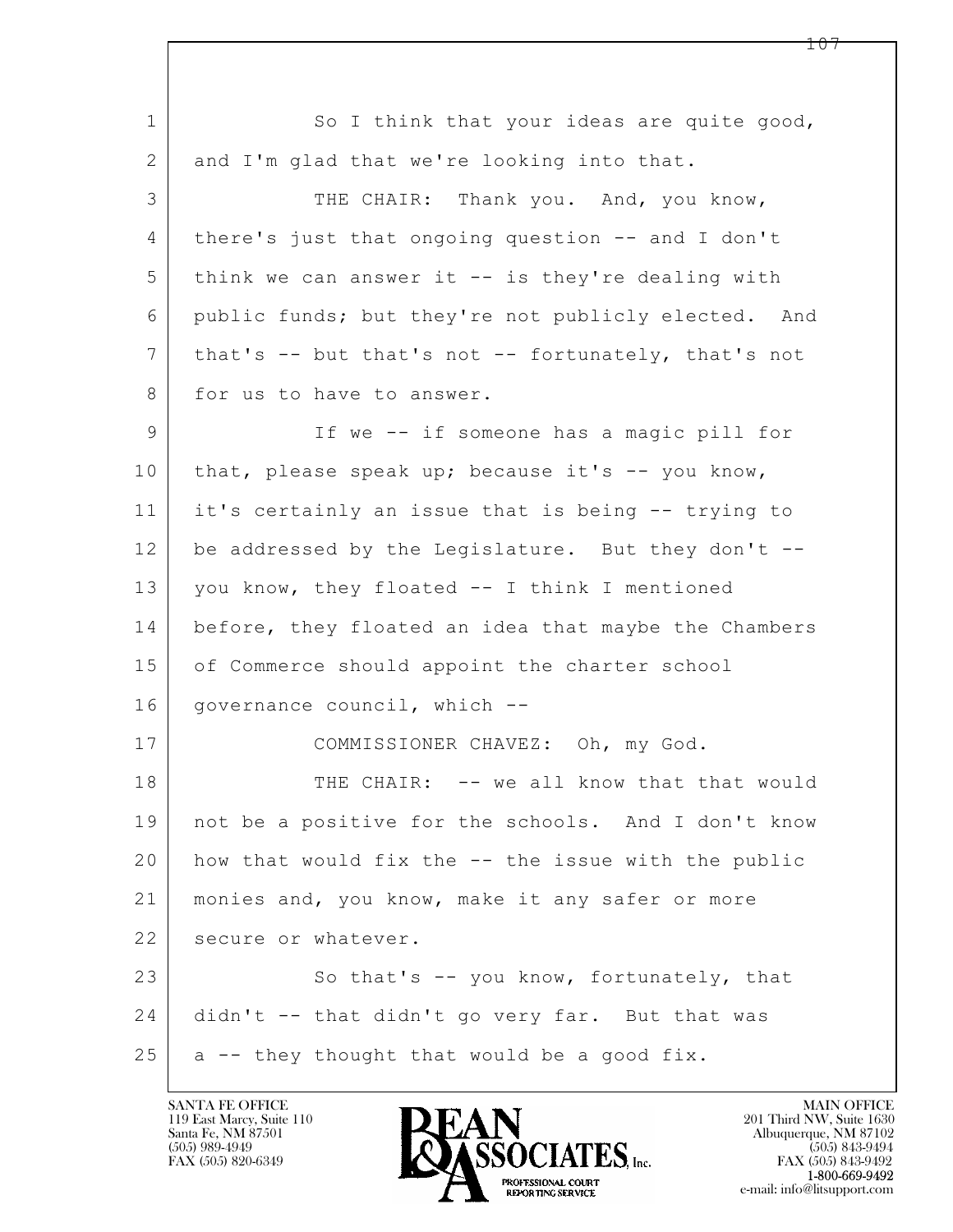| $\mathbf{1}$   | Commissioner Toulouse?                               |
|----------------|------------------------------------------------------|
| $\overline{2}$ | COMMISSIONER TOULOUSE: Madam Chair, I                |
| 3              | think this is something we ought to also get a       |
| 4              | survey of these; because I know some schools, in     |
| 5              | their bylaws, are very specific on what kinds of     |
| 6              | individuals they want. And I'd like to see a         |
| 7              | picture of those, as opposed to the ones that don't  |
| 8              | have that kind of say. Because I've -- in            |
| 9              | Albuquerque, there are so many charter schools. And  |
| 10             | it -- you know, there are so many people -- so many  |
| 11             | other places to volunteer, too. I know how hard it   |
| 12             | is.                                                  |
| 13             | I've gotten calls from several charter               |
| 14             | schools asking, "Do you know anybody who's an        |
| 15             | accountant," or who's this or that, "who would want  |
| 16             | to serve on our board?"                              |
| 17             | And I just -- you know, when I was on the            |
| 18             | community college board, there was -- and it's still |
| 19             | going on nationally -- about half of the states      |
| 20             | appoint community college board members, and about   |
| 21             | half elect them. Most of the ones who elect are in   |
| 22             | the West; most of the ones who appoint are in the    |
| 23             | East. Then you have some states that have one big    |
| 24             | board for all their community colleges. And then     |
| 25             | you have ones, like, again, most of the Western      |

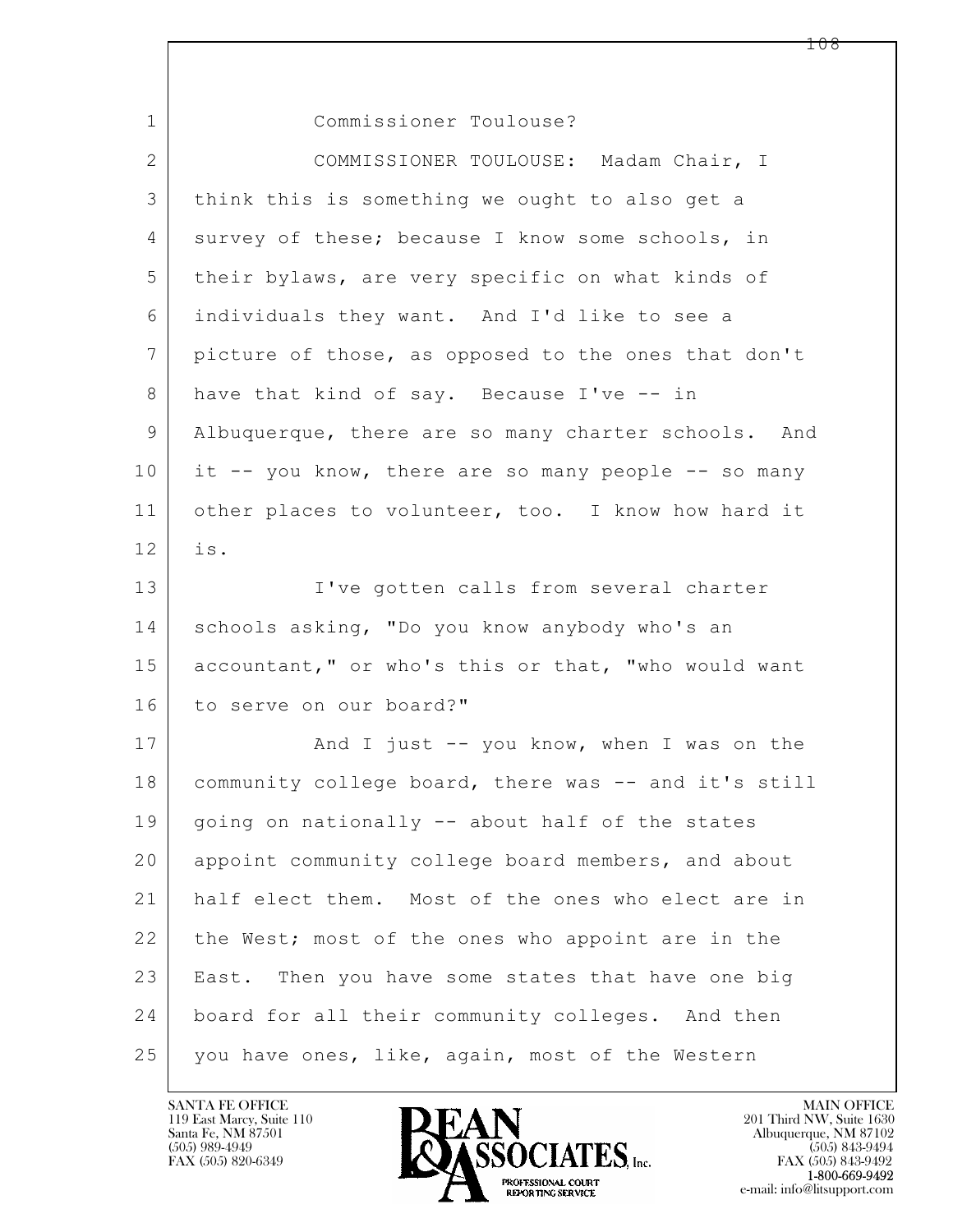$\mathbf{L}$  1 states, who each school has its own board, just like 2 | we have our governance council. 3 And I know it was very difficult to find 4 any kind of agreement to anybody on how you do 5 things, other than you don't want one big oversight 6 group. 7 THE CHAIR: Right. 8 COMMISSIONER TOULOUSE: And even the 9 states who had that would say, "You don't want 10 | this." Even the people on those boards say. 11 Because we can't -- see, a community college is a 12 community college, just like a governance council of 13 a charter school is that community's charter school. 14 | And I really do think that appointing is 15 really the best way to go for these, because you 16 can't -- because a community even goes beyond the 17 neighborhood or the school, the school district, or 18 across county lines. 19 | And so I don't think you can have any kind 20 of election that would work. But I do think there 21 needs to be a more regularized way of coming up with 22 who is on the board, when -- I mean, I'm concerned 23 that we have a couple of very stable charter 24 | schools; but they have the same board members that 25 they had 20 years ago. And that becomes stagnation.

119 East Marcy, Suite 110<br>Santa Fe, NM 87501



FAX (505) 843-9492 e-mail: info@litsupport.com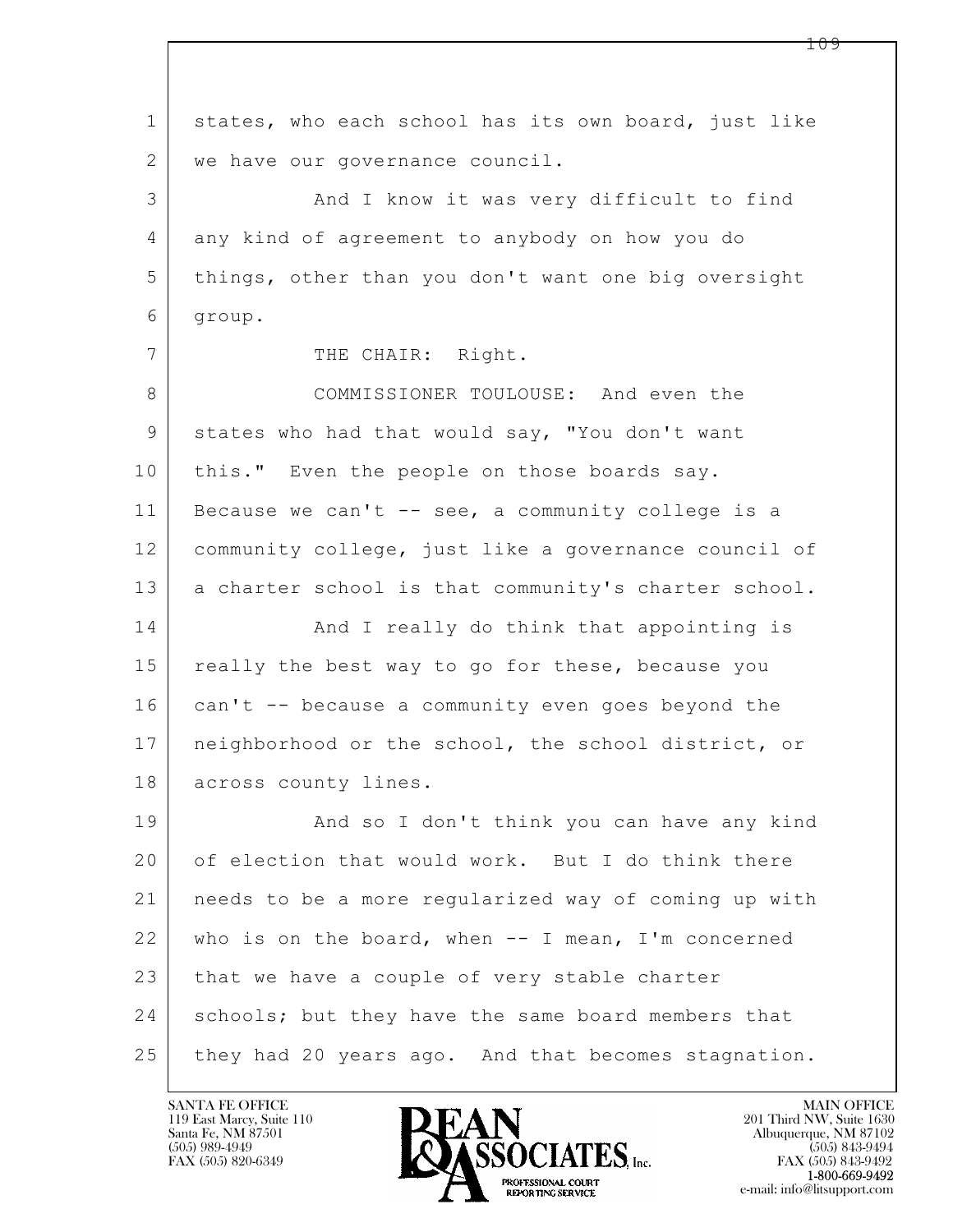$\mathbf{L}$  1 | And I think there needs to be some way that some of 2 | that revolves in a way that works out. 3 So I think that this is the beginning of a 4 much larger discussion, not just -- you know. And I 5 think if we had that information, it makes it easier 6 for us to go to the Legislature and say, "Would you 7 consider making changes to the Charter School Act 8 | that gives us actual regulatory control of a 9 governance council, or the ability to suspend a 10 governance council," because right now, we really 11 don't -- we can all go to the meetings; they're 12 public meetings. 13 We can all look at this -- Katie's folks 14 can go and look at all of this, which is good; but 15 | there's no teeth in it when it comes down to it, 16 because they're the governance council, and we're 17 not. 18 But I think if we do a longer term look at 19 | this, then we have something to go on and something 20 to present. 21 And looking at -- we all know that the 22 schools that get in trouble have a problem 23 governance council. So let's, you know, go beyond 24 that and say, "The ones that run well and have good  $25$  governance councils, what do we want  $-$  best

119 East Marcy, Suite 110<br>Santa Fe, NM 87501

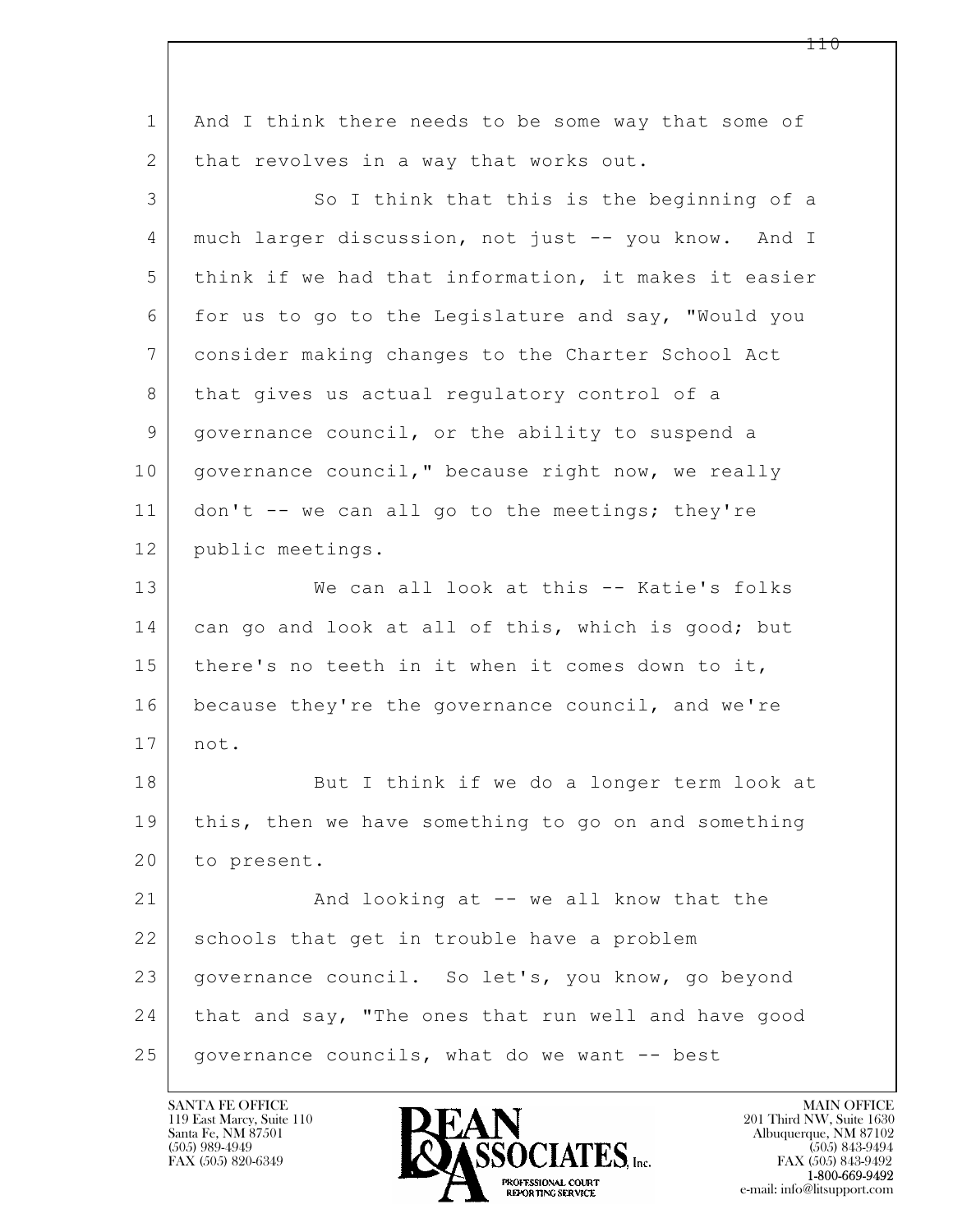| $\mathbf{1}$ | practices do we want to carry forward?" So           |
|--------------|------------------------------------------------------|
| 2            | THE CHAIR: Right.                                    |
| 3            | COMMISSIONER ARMBRUSTER: And I think it              |
| 4            | would be good if -- is Kelly here?                   |
| 5            | THE CHAIR: No, she --                                |
| 6            | COMMISSIONER ARMBRUSTER: They left.                  |
| 7            | THE CHAIR: She'll be back for her report.            |
| 8            | COMMISSIONER ARMBRUSTER: That's part                 |
| 9            | of -- you know, the conference that they have, I     |
| 10           | think it's very informative when you go to those;    |
| 11           | because the charter people come and they hear some   |
| 12           | best practices and what's really working and what's  |
| 13           | not.                                                 |
| 14           | But just in my short tenure here, when               |
| 15           | governing council people are sort of departing, it's |
| 16           | like a "canary in the coal mine" type of thing, that |
| 17           | there's probably something that's not quite right.   |
| 18           | So I'm glad that we're looking at it. And I want to  |
| 19           | make it so that the schools work. That's our goal.   |
| 20           | THE CHAIR: Right. That's why it is in                |
| 21           | the contract that they have to notify us when        |
| 22           | there's -- and that's for another day. But just to   |
| 23           | say, that's -- it's one of those -- it's the staff   |
| 24           | retention; it's the student re-enrollment; it's the  |
| 25           | governance council stability. Those are all eyes     |

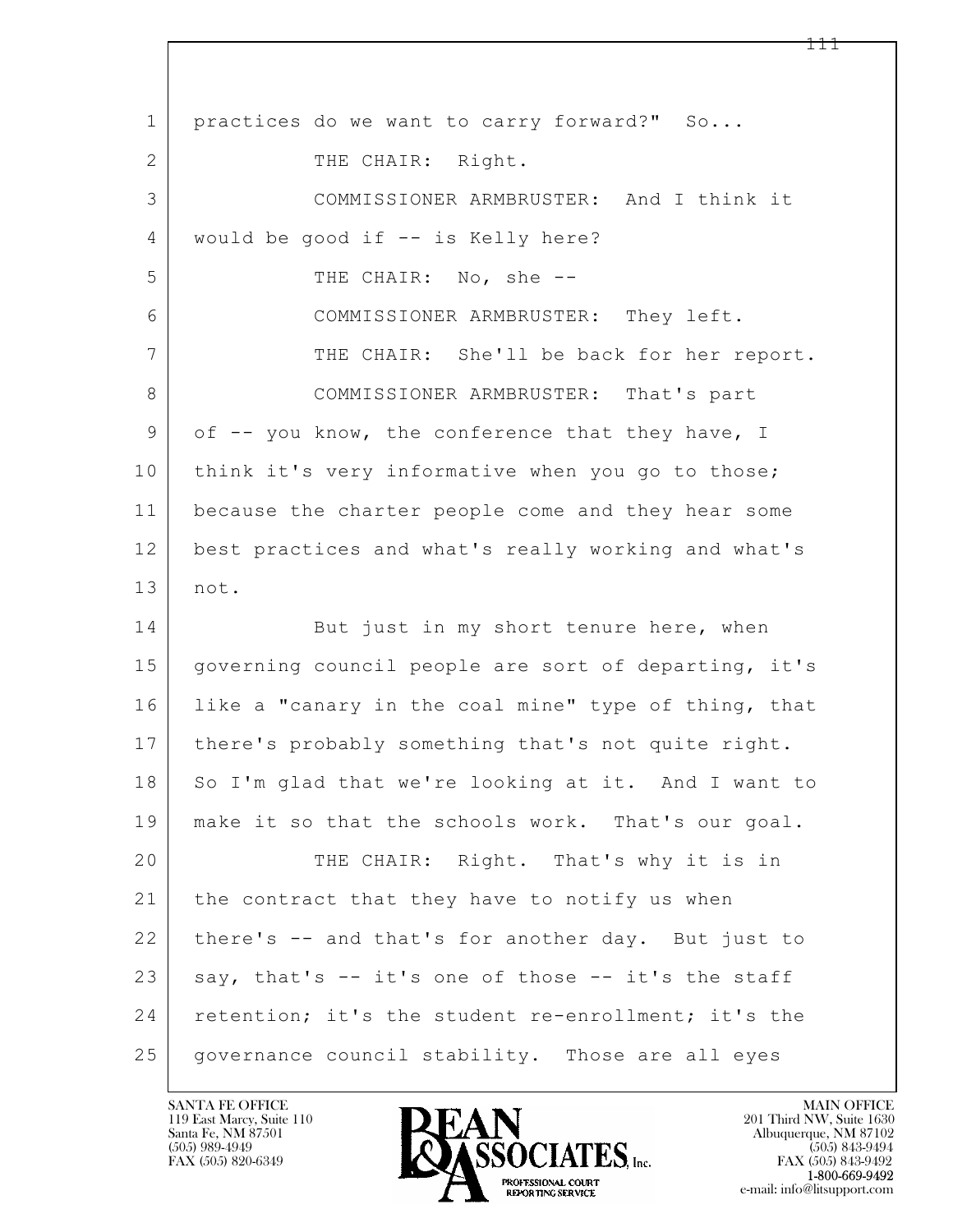$\mathbf{L}$  1 into the school. 2 And if there's a flood somewhere, 3 there's -- it's an indicator that there's -- that 4 there's something else potentially going on, so that 5 that's why we want to know when there are changes in 6 the governance council, and, you know, what's going 7 on. 8 COMMISSIONER TOULOUSE: Madam Chair? The 9 other piece of that has to do with the finances; 10 because first of all, five hours of training is 11 | really not worth a whole lot; but at least it lets 12 them understand they have a fiscal responsibility. 13 But when you have the turnover, and the 14 training isn't done continually -- there are several 15 times a year you can get it, or several ways to get 16 it -- but you have to go out of your way to do it. 17 I think that's something else that needs to be 18 looked at in -- for changes to the Act about there 19 needs to be an ongoing financial training. 20 And, I mean, I would like to see that at 21 every governance council meeting, there is one part 22 of finances done as part of a training; whether it's 23 a look at the State Purchasing Act, whether it's a 24 look at how you develop a budget -- I mean, there's 25 all kinds of things.

119 East Marcy, Suite 110<br>Santa Fe, NM 87501

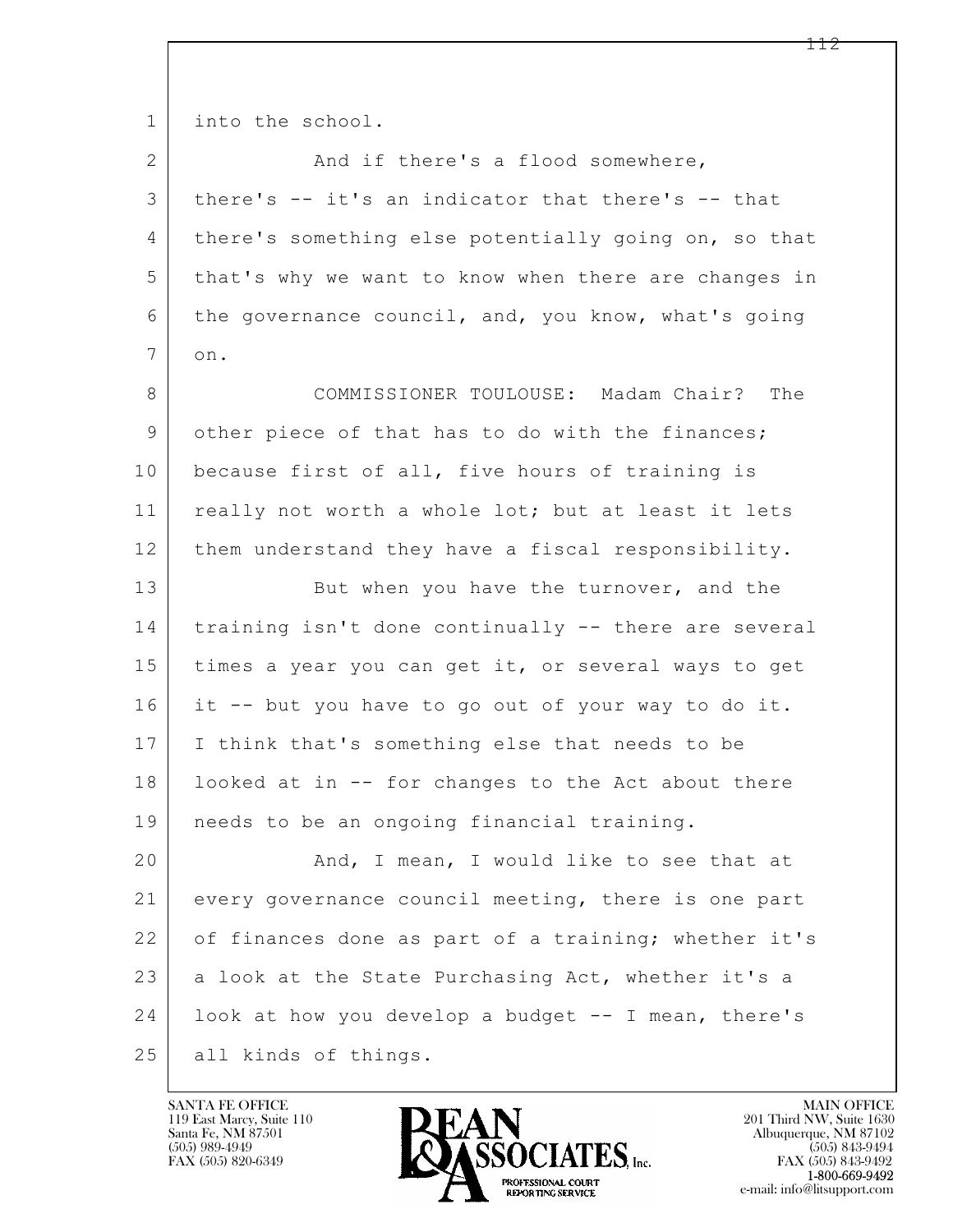$\mathbf{L}$  1 and that needs to be a part of 2 recommendations, at least to them, so they 3 understand that, again, these schools that get in 4 trouble -- and with the poor governance council -- 5 get in trouble with the fiscal side of it. And, 6 again, it's not their fault. It's not an easy 7 | thing -- we saw just now, it's not an easy thing 8 when you have people who are supposedly experts 9 | telling them -- you know, and not them, "You need to 10 do this." 11 We need to see what's available. I'm sure 12 there could be little packages provided to a 13 | governance council to do this, this meeting, 14 half-an-hour at most, ongoing. So I would like to 15 see us do much more discussion over the next few 16 months on governance councils, so that we're also 17 | ready to go to the LESC after this next session and 18 say, "Here's what you need to look at now on doing 19 some substantive changes." 20 THE CHAIR: We have one work session 21 between now and -- well, now and the start of the 22 session. Oh, no. We have the potential for two, 23 because there could possibly be one in January, 24 | right before the start of the session, because we 25 have November, and then we have January, the 16th,

119 East Marcy, Suite 110<br>Santa Fe, NM 87501



FAX (505) 843-9492 e-mail: info@litsupport.com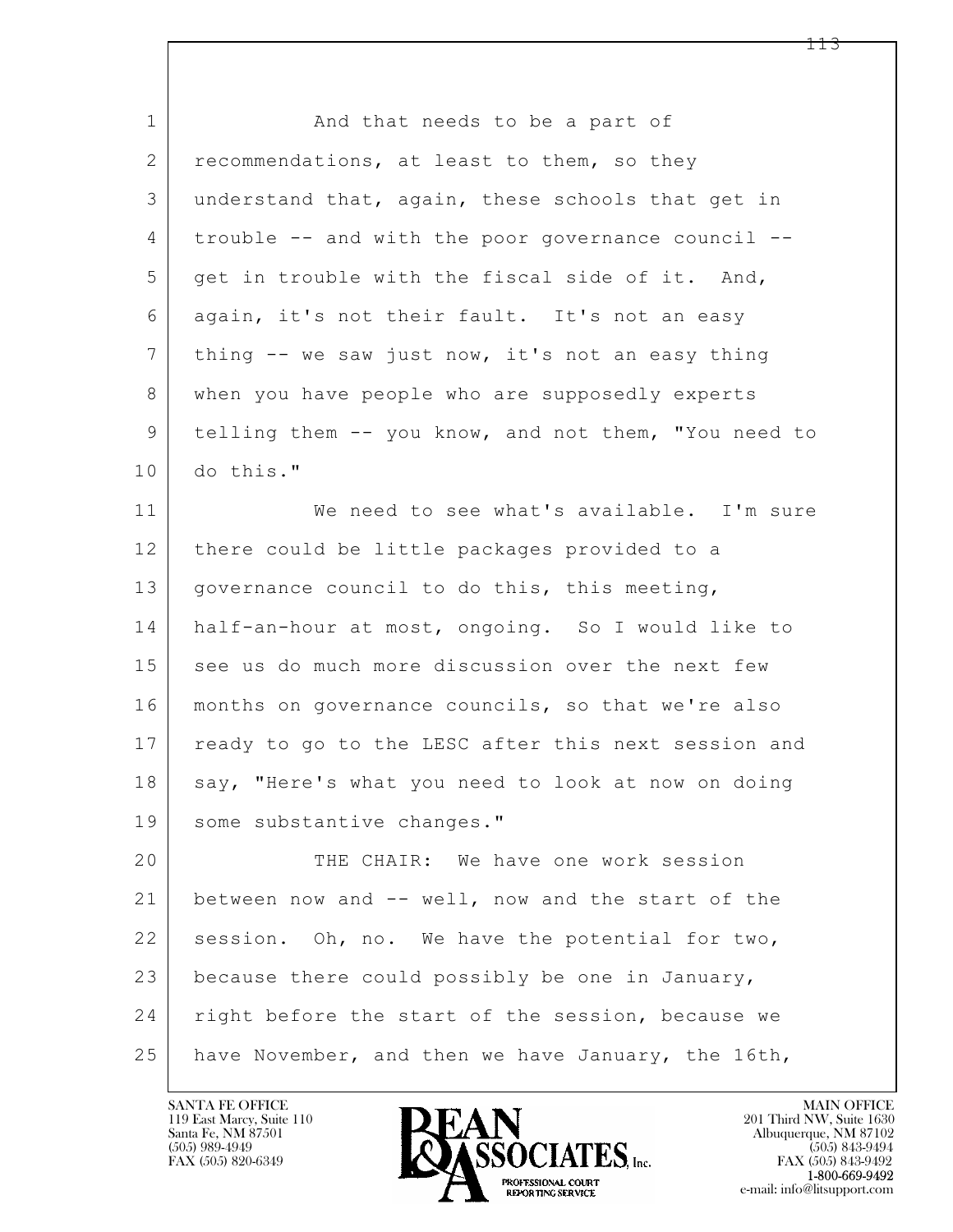$\mathbf{L}$  1 the Tuesday after Martin Luther King's Birthday. So 2 | it's the middle of the month. And we are projecting 3 to meet on the 13th, right before they --4 COMMISSIONER TOULOUSE: On Friday, the 5 13th. 6 THE CHAIR: Thank you so much. So what I 7 am proposing is at the work session yesterday, we 8 did talk about looking at the performance framework 9 at the next work session; but I think we could 10 easily split it into two topics and look at the 11 standards for governance councils, in addition to I 12 think we can fix the performance frameworks, I 13 | think, relatively easily. 14 Commissioner Johnston? 15 | COMMISSIONER JOHNSTON: Thank you, 16 Madam Chair. Clarification. 17 | We have, in our packets, a -- an 18 observation form. 19 THE CHAIR: Correct. 20 COMMISSIONER JOHNSTON: It's my 21 understanding that Staff from the Charter Schools 22 Division is currently attending the governing 23 | council meetings of the established charters. I 24 think it's a good thing, because of what it brought 25 to light today with the charter school that

119 East Marcy, Suite 110<br>Santa Fe, NM 87501



FAX (505) 843-9492 e-mail: info@litsupport.com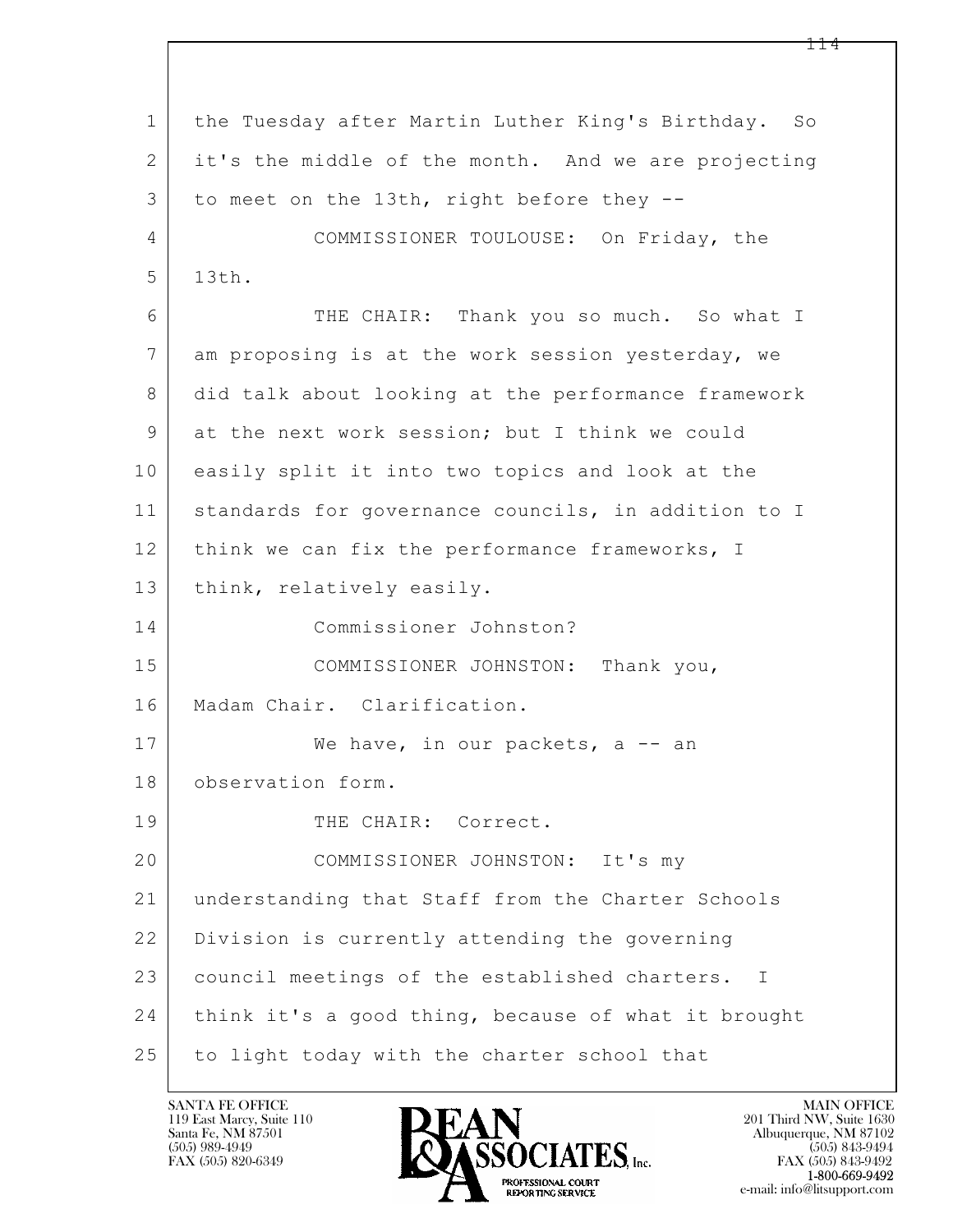1 presented to us.

| $\overline{2}$ | This would continue -- I've looked at this           |
|----------------|------------------------------------------------------|
| 3              | program; is that correct? I've looked at this        |
| 4              | evaluation, and it really looks at Open Meetings Act |
| 5              | and very concrete things. Is that a part of what     |
| 6              | we're talking about right now, that these would      |
| 7              | continue? They won't halt these observations, will   |
| 8              | they?                                                |
| 9              | THE CHAIR: Well, the concern is that the             |
| 10             | Charter School Division goes out as our agent, and   |
| 11             | we were not aware that they were going out, and we   |
| 12             | were not part of the discussion with that            |
| 13             | observation form.                                    |
| 14             | COMMISSIONER JOHNSTON: So that's an                  |
| 15             | internal communication problem, difficulty, that we  |
| 16             | have that's ours and the Charter School Division's.  |
| 17             | That's a -- that we weren't informed. That's a       |
| 18             | communication problem.                               |
| 19             | THE CHAIR: Well, it's also -- it's more              |
| 20             | than a communication problem, because they go out as |
| 21             | our agent. So if they're going out as our agent and  |
| 22             | doing an observation, we're unaware that that's      |
| 23             | happening.                                           |
| 24             | COMMISSIONER JOHNSTON: But we're aware               |
| 25             | $\texttt{now.}$                                      |
|                |                                                      |

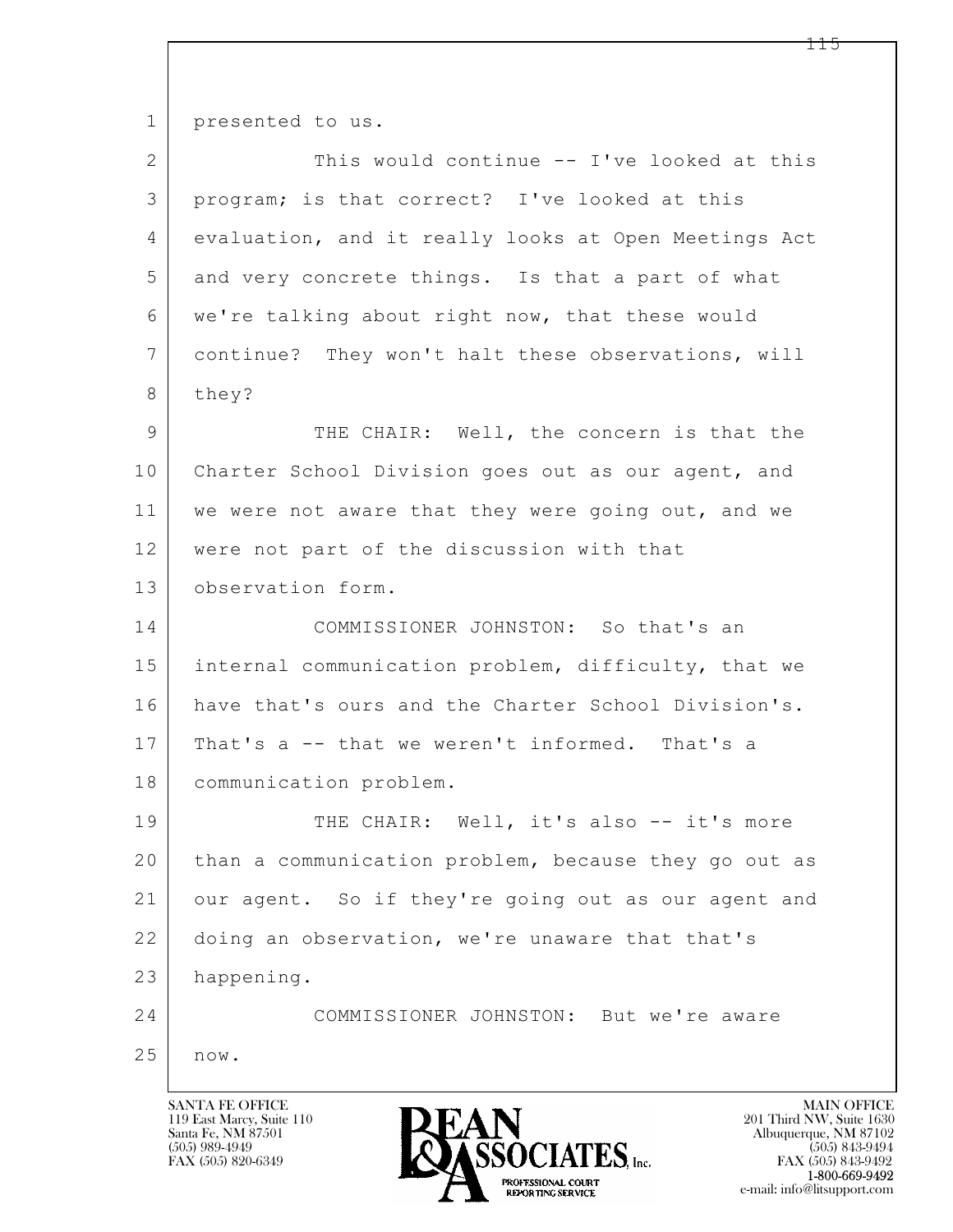$\mathbf{L}$  1 THE CHAIR: Well, we found out after the 2 fact, yes, well after the fact. 3 COMMISSIONER JOHNSTON: My question is, is 4 I perceive this as a very good thing. 5 THE CHAIR: I'm not saying the process is 6 wrong. I'm saying how the process has rolled out 7 and what might or might not be in the observation 8 form. We, as the PEC, we adopt all forms. 9 COMMISSIONER JOHNSTON: I understand -- 10 and I. 11 THE CHAIR: So we want to be part of that 12 conversation. 13 COMMISSIONER JOHNSTON: And I completely 14 agree with that. 15 THE CHAIR: So that's why I'm saying here, 16 we need to -- I'm proposing that we establish the 17 standards so that would then generate some 18 additions, subtractions -- I don't know -- to the 19 observation form. 20 COMMISSIONER JOHNSTON: Okay. And my 21 question is, is would the observations and the use 22 of this interim form be able to continue, so that we 23 don't have a stop-and-start process for the 24 | charters, for our stakeholders, while we resolve  $25$  this. That's  $-$ 

119 East Marcy, Suite 110<br>Santa Fe, NM 87501

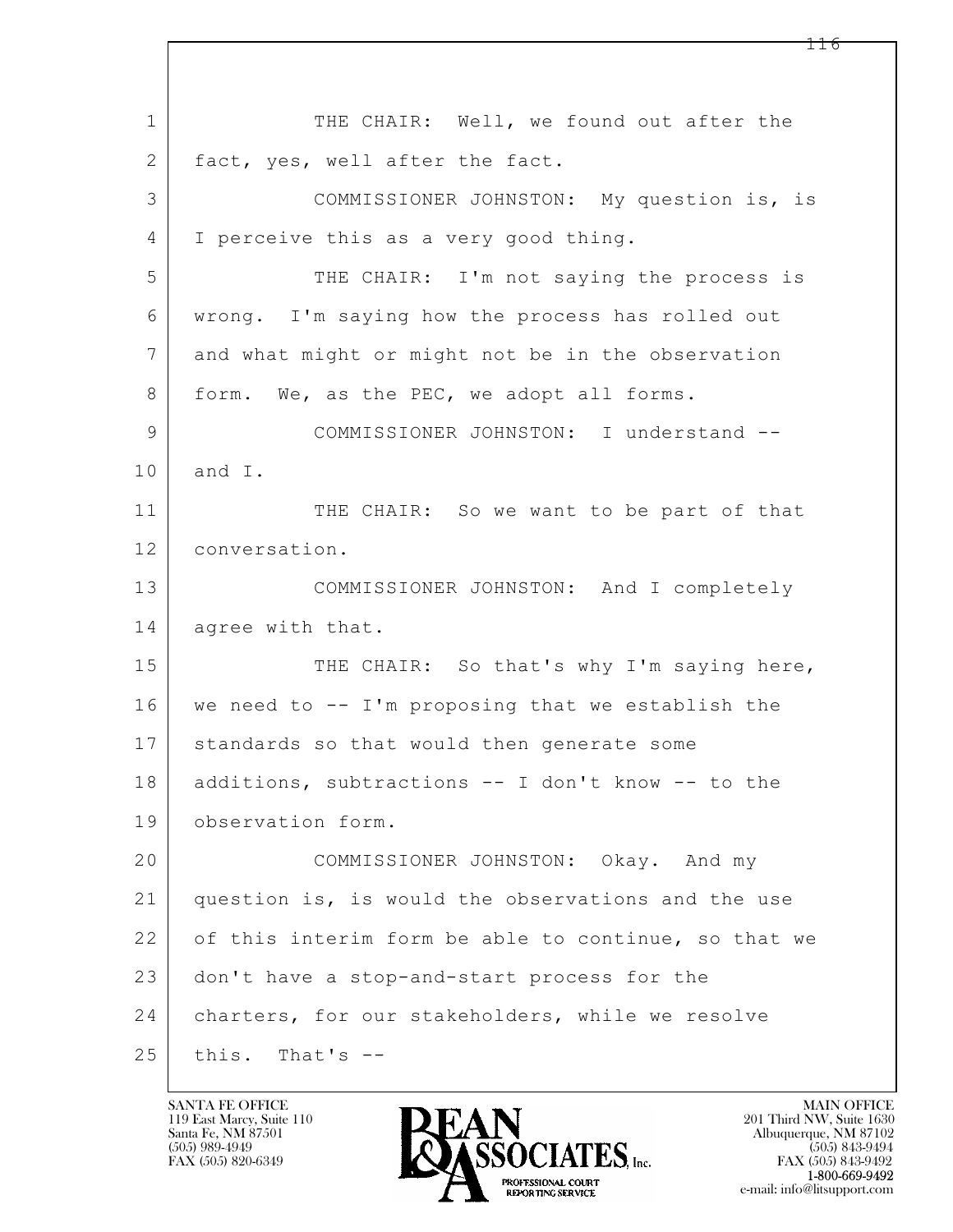$\mathbf{L}$  1 THE CHAIR: I'm going to say that's up to 2 | the Commission at this point in time; because this 3 was not something that was authorized by us. So 4 that's -- I can't -- I can't, on my own, determine  $5$  that. That's up  $-$ 6 COMMISSIONER JOHNSTON: But you'll be 7 raising that as a question? We'll have a motion? 8 THE CHAIR: I think it does say "possible 9 action," doesn't it? It does. So that's why it's 10 | worded as "Discussion and Possible Action." 11 COMMISSIONER JOHNSTON: Thank you. 12 Because that was my question. Because I -- I 13 believe that -- well, I have -- the process is a 14 | good one. I understand what you're addressing. And 15 I didn't know whether we would have to vote today on 16 continuing the process or not. So that was my 17 clarification question. 18 THE CHAIR: I think we'll have to, at this 19 point. 20 COMMISSIONER JOHNSTON: Okay. 21 THE CHAIR: At this point in time. 22 | COMMISSIONER TOULOUSE: And, Madam Chair, 23 basically, there's a difference in going out as 24 representing us and going out simply to observe. 25 Any of us -- anybody -- they're public meetings --

119 East Marcy, Suite 110<br>Santa Fe, NM 87501

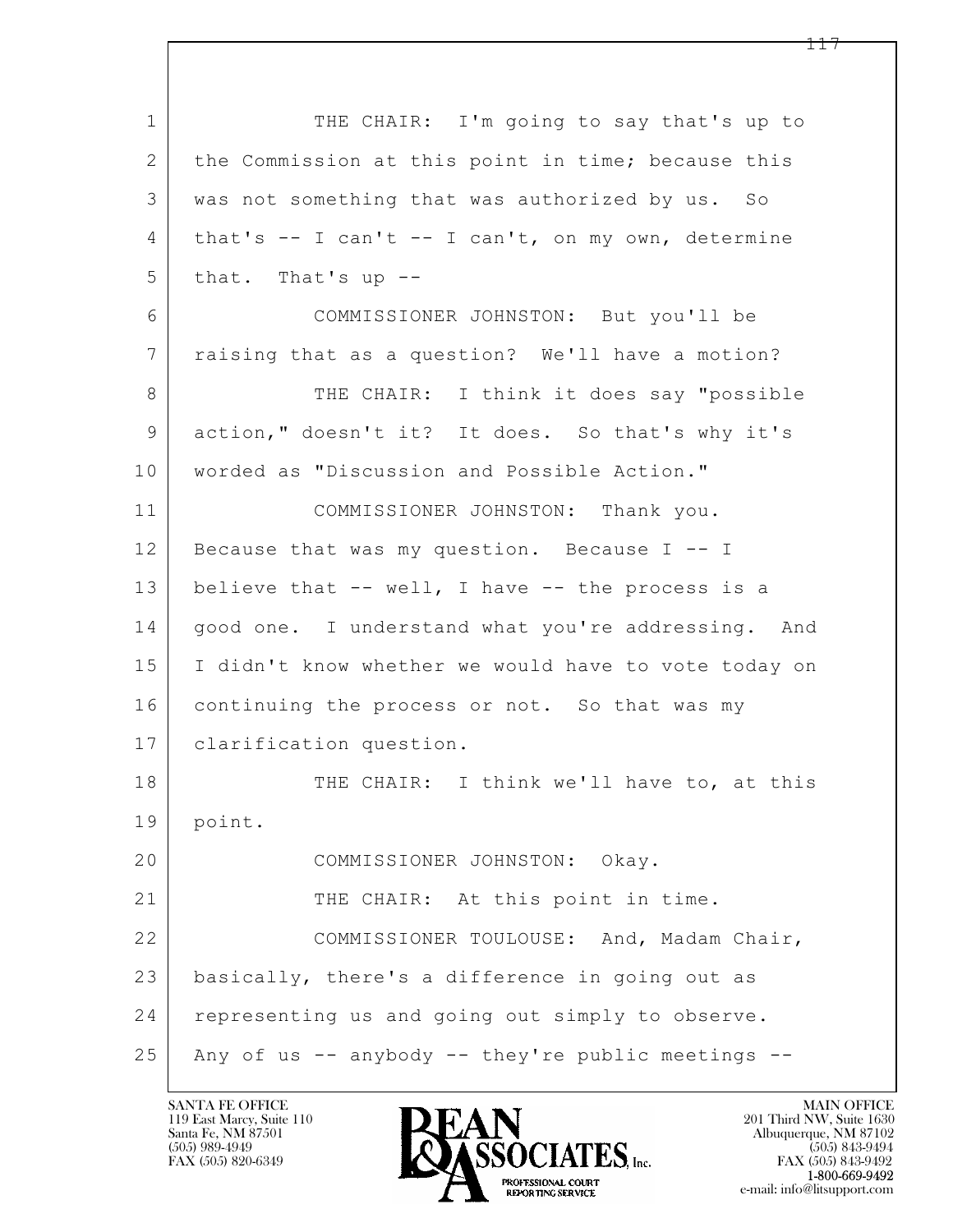| $\mathbf 1$    | can go to a public meeting. I would not want to say  |
|----------------|------------------------------------------------------|
| 2              | stop going.                                          |
| 3              | I know in the past, we have had people who           |
| 4              | have gone from Charter School Division. I am         |
| 5              | concerned we have only two Staff members at the      |
| 6              | moment. I know that positions are being advertised   |
| $7\phantom{.}$ | for more. And there are so many other things         |
| 8              | they're looking at.                                  |
| 9              | But our concern is, again, doing it                  |
| 10             | officially on our behalf, as opposed to simply being |
| 11             | there, or doing it as an evaluation, rather than an  |
| 12             | observation. I think it's good to observe all the    |
| 13             | time on things. I mean, that's -- but because we     |
| 14             | have no direct oversight, anything that's found on   |
| 15             | these, we can't do anything about. It needs to be    |
| 16             | something that becomes part of a bigger discussion   |
| 17             | on governance councils and what goes on in them and  |
| 18             | how they interact with us and the school and the     |
| 19             | Charter School Division.                             |
| 20             | So it's, just, we didn't know that this              |
| 21             | form even existed for quite a while.                 |
| 22             | THE CHAIR: And I have said at prior                  |
| 23             | meetings that I encourage Commissioners to -- to go  |
| 24             | to governance council meetings. It's a way of        |
| 25             | meeting the -- the school leaders. And even when     |

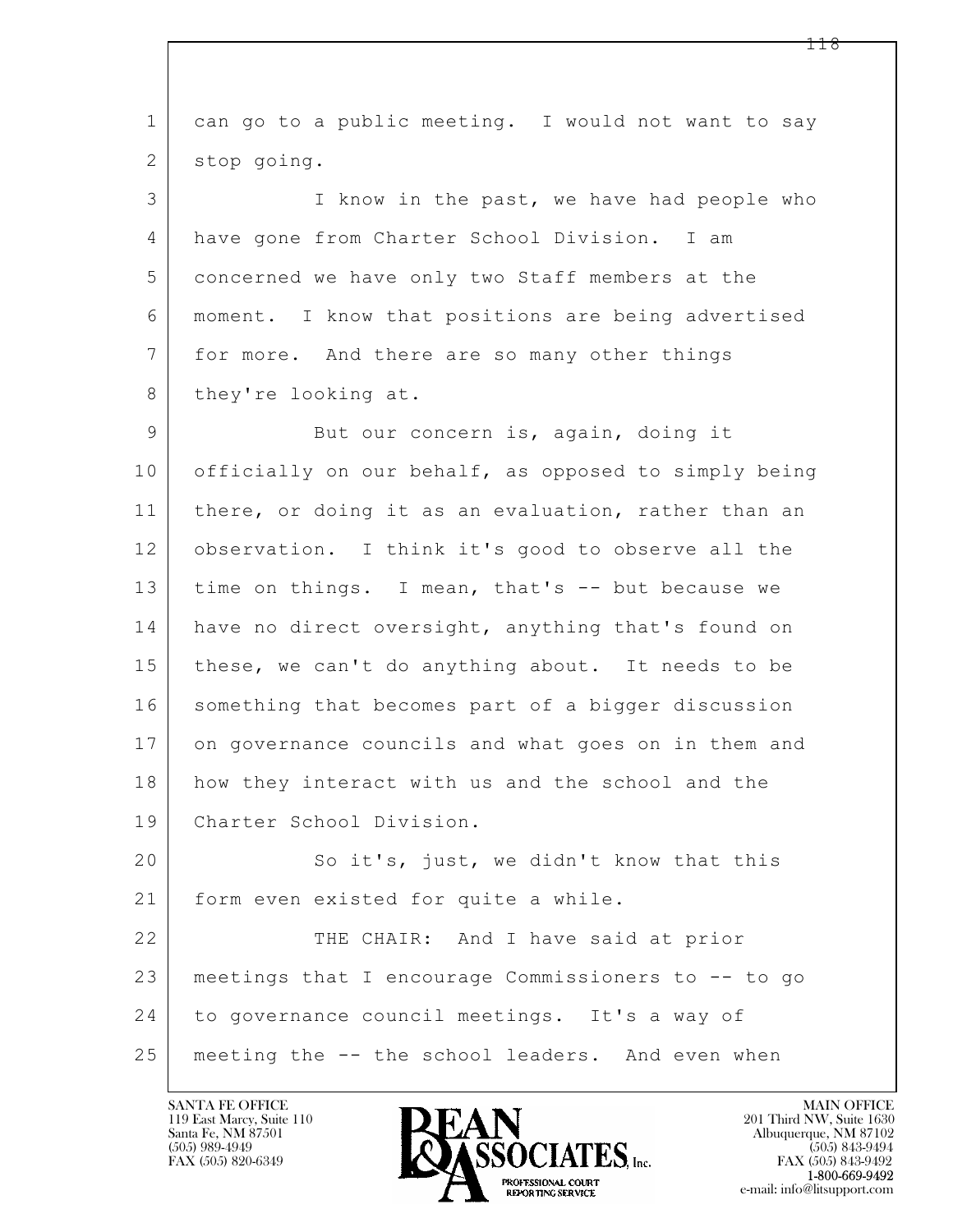$\mathbf{L}$  1 you do meet the school leaders, you often don't get 2 to meet the rest of the school community. 3 So it's important to get your -- I think 4 it's important to get your face out there and to 5 know the schools. And, yes, they are public 6 meetings; so there would be never a direction that 7 you can't attend a public meeting. We can't do 8 that. 9 COMMISSIONER JOHNSTON: Thank you, 10 | Madam Chair and Commissioner Toulouse. 11 | And I have one more clarification, then, 12 just a question. Because I'm thinking in terms of 13 consistency. 14 Ms. Poulos, how many charter schools have 15 been visited by Staff -- how many governing council 16 meetings? 17 | MS. BECKY KAPPUS: About six, I believe. 18 COMMISSIONER JOHNSTON: Six. So there is 19 an expectation, because word gets around, that 20 people are visiting. There is an expectation of 21 | that. 22 MS. POULOS: Madam Chairwoman, 23 Commissioner Johnston, I believe that probably is. 24 I think our schools have been -- we have heads 25 nodding in the audience -- have been communicating

119 East Marcy, Suite 110<br>Santa Fe, NM 87501



FAX (505) 843-9492 e-mail: info@litsupport.com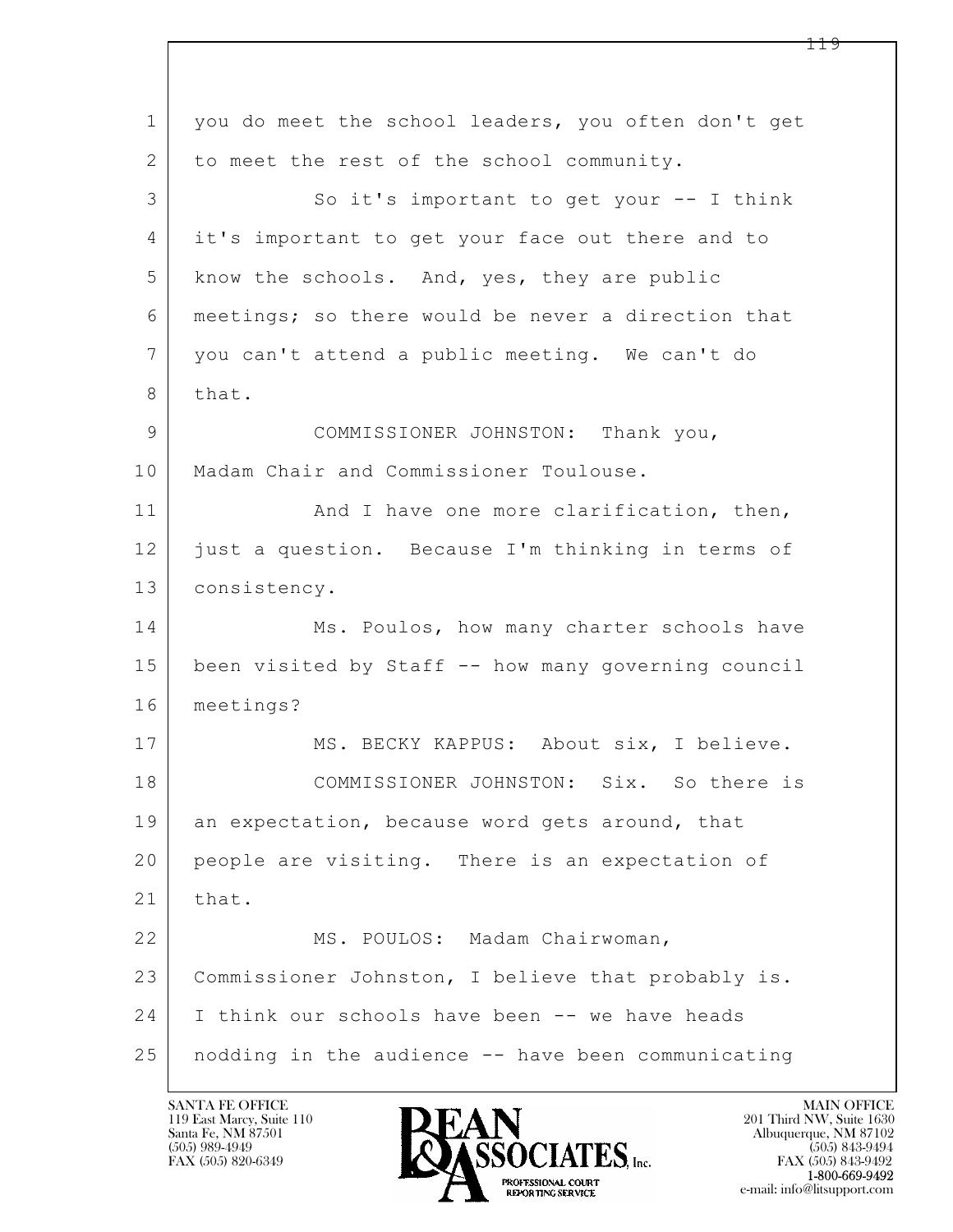| $\mathbf 1$    | after probably the first time that CSD went and      |
|----------------|------------------------------------------------------|
| $\overline{2}$ | observed.                                            |
| 3              | And we also did -- I believe Becky, on               |
| 4              | behalf of the Division, sent out a notification to   |
| 5              | all of our charter school leaders just informing     |
| 6              | them that throughout the year, we would be observing |
| 7              | governing board meetings and providing feedback, and |
| 8              | exactly what we would be looking for -- and I think  |
| 9              | we made some changes just as far as the format of    |
| 10             | the form goes -- but we did want them to know what   |
| 11             | those things are that we would be looking at when we |
| 12             | went out; and so they were aware of this.            |
| 13             | And certainly, I appreciate the                      |
| 14             | Chairwoman's comments, and I apologize for           |
| 15             | potentially rolling it out in the wrong way or doing |
| 16             | this in a way that didn't bring in and didn't engage |
| 17             | with the Commission. That was an error on my part,   |
| 18             | and I apologize for that. I am truly looking         |
| 19             | forward to the opportunity to engage with the        |
| 20             | Commissioners on making sure that we do have the     |
| 21             | best tool out.                                       |
| 22             | And, in fact -- and I apologize, because             |
| 23             | I've gone maybe beyond the scope of your question.   |
| 24             | But I would ask that the Commission even let us      |
| 25             | know, what you would like us to do?<br>What          |

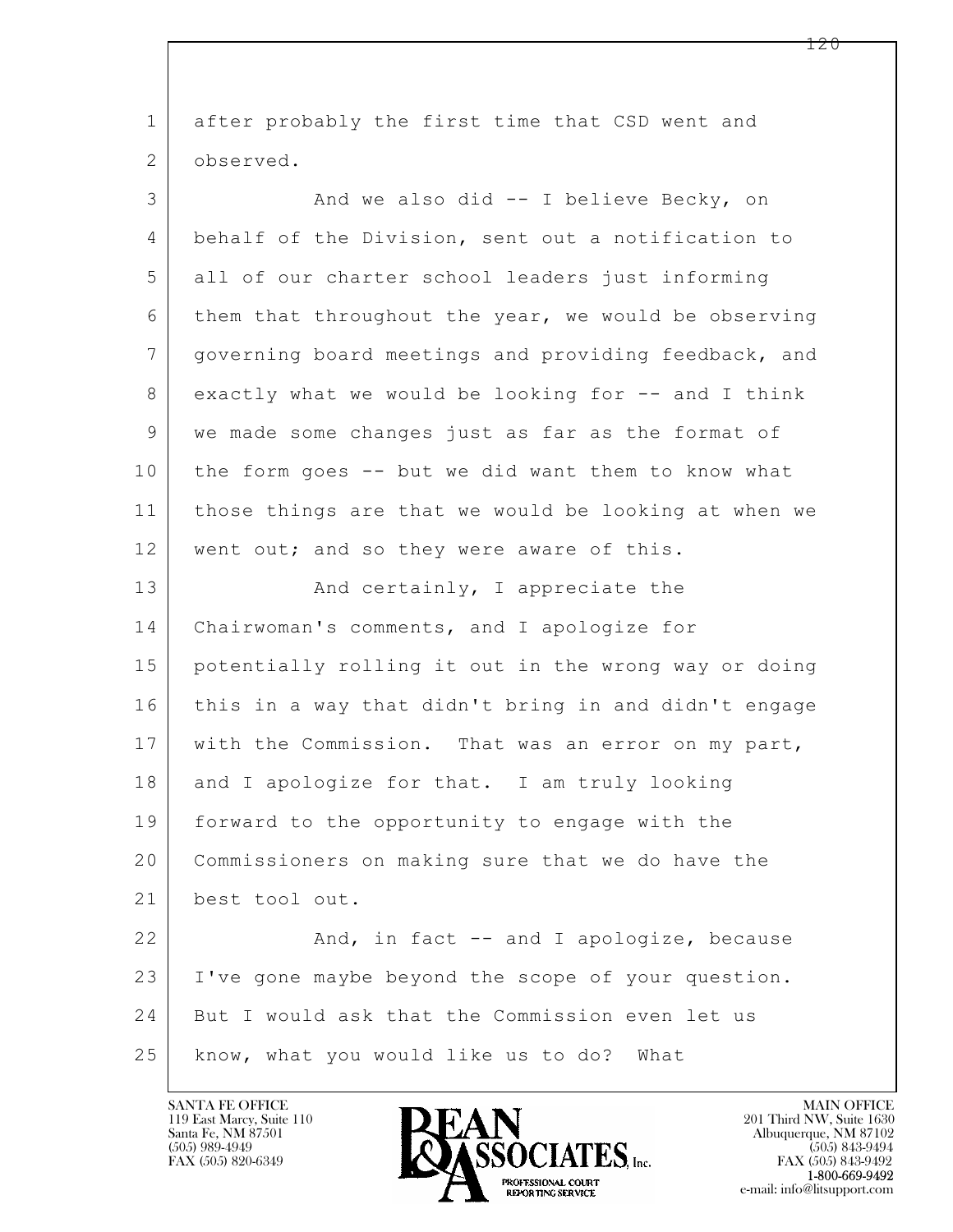$\mathbf{L}$  1 information you would like us to gather, so that you 2 have that information and are prepared to engage in 3 a robust conversation at the work session? 4 One of the things that I know my team did 5 do, as they developed this, was look at protocols 6 from other states so they had a starting point, and 7 utilized the Open Meetings Act checklist in the 8 Attorney General's compliance manual; but, 9 certainly, if -- and I think it may be appropriate 10 to reach out to the charter schools and ask them for 11 | their input, even before the work session, so that 12 | that can be part of the Commission's consideration. 13 So I look forward to that direction from 14 the Commission on how they would like to help us 15 prepare for that conversation. 16 THE CHAIR: You actually took care of my 17 second part. What I was going to say is what I 18 would ask the Commissioners is to forward to 19 Beverly -- and just as a reminder, we don't reply 20 all to e-mails. 21 COMMISSIONER JOHNSTON: Oh, I know about 22 e-mails, yes, and rolling quorums and such. 23 THE CHAIR: So Beverly funnels all of our 24 communications for us. So that between now and our 25 work session, any thoughts that you might want

119 East Marcy, Suite 110<br>Santa Fe, NM 87501

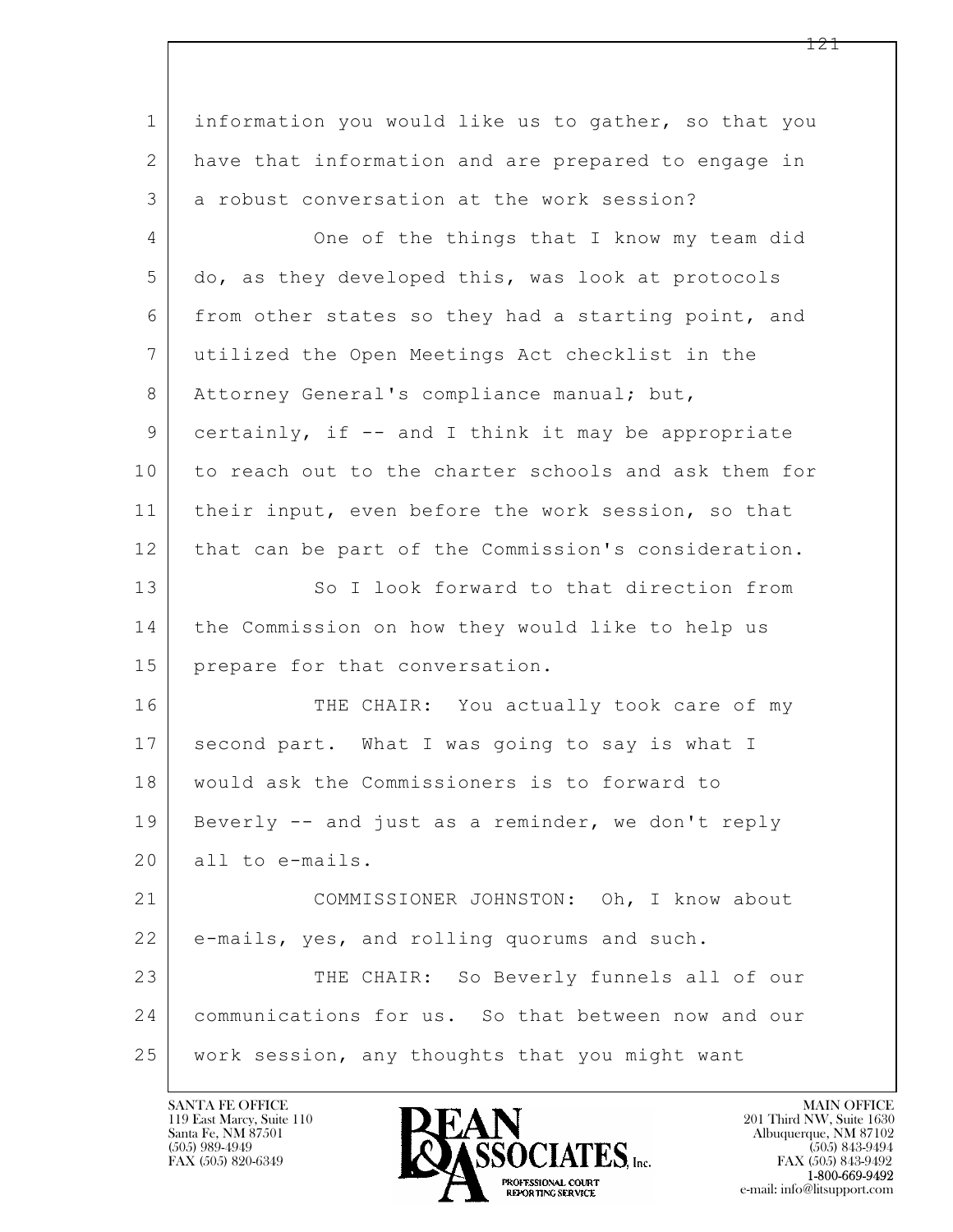$\mathbf{L}$  1 included in that discussion for the next work 2 session for the governance council standards, if you 3 could forward them to Beverly, and she can 4 coordinate them, and we can -- and then Katie will 5 then have the information. 6 And I would also -- and I'll ask Kelly 7 if -- and it actually can be part of maybe a 8 conversation at the -- the conference so, that if we 9 could get input from the Coalition and their members 10 as to standards for governance council, so that we 11 can incorporate that in our conversation for the 12 next work session, which is scheduled for the 14th 13 or 15th of November. 14 MS. FRIEDMAN: Madam Chair, it's the 14th. 15 THE CHAIR: It's the 14th. So if we could 16 have them, Katie, reasonably for you, a week before, 17 would that be enough time to help with whatever you 18 might need to bring forward based on -- 19 | MS. POULOS: Madam Chairwoman, absolutely. 20 And I know the Coalition is a great resource. But I 21 would propose that CSD would also -- and I love your 22 input on this -- send it out to all of our charter 23 schools, because there are many that are not 24 represented, and ask for all charter schools to 25 provide input.

119 East Marcy, Suite 110<br>Santa Fe, NM 87501

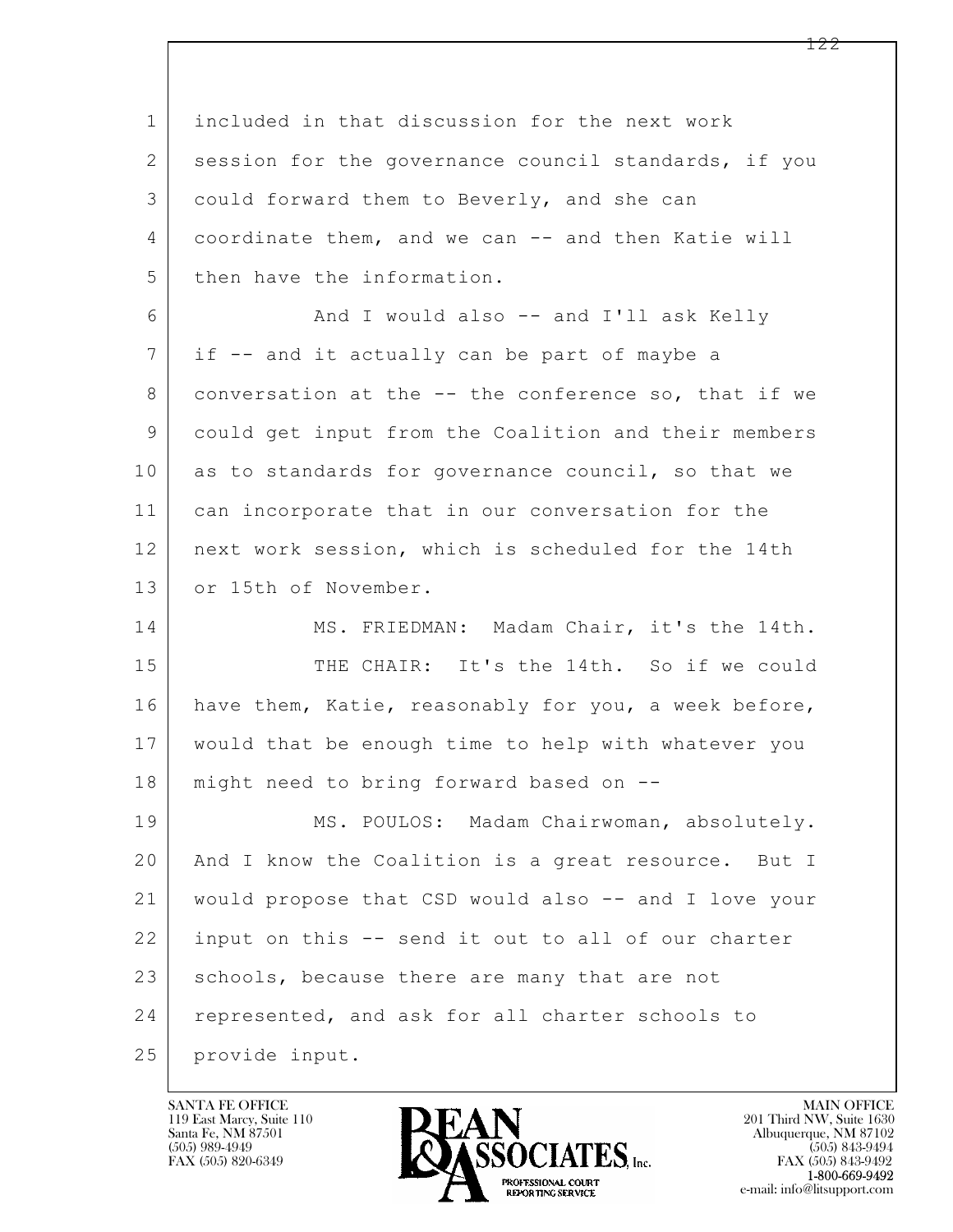$\mathbf{L}$  1 THE CHAIR: That's fine. 2 MS. POULOS: Okay. Okay. 3 THE CHAIR: I'm just trying to cover as 4 many bases as we can with getting that message out. 5 MS. POULOS: Absolutely. Yeah. 6 THE CHAIR: So absolutely. I'm sorry. 7 Absolutely. 8 COMMISSIONER JOHNSTON: Thank you, 9 Madam Chair. I really appreciate it. Because I 10 | need clarity, because it's very important to me that 11 I express my thoughts about continuing -- if we've 12 observed six governing council meetings, I would 13 like -- I believe it's imperative that we not have a 14 lapse in these visits while we work to hone this 15 form. 16 So I would hope -- I'm just trying to get 17 | clarification that when I vote "Yay" or "Nay," I'm 18 | not implicitly, in my vote, stopping these visits by 19 the Charter School Division. 20 THE CHAIR: Well, we don't have a vote 21 yet. So we don't know whether we have to vote. But 22 if there was, the only thing -- the only qualifier I 23 would put to that is there would be a stoppage of 24 about three weeks; because -- between now and 25 November 14th; we could vote on November 15th -- so

119 East Marcy, Suite 110<br>Santa Fe, NM 87501

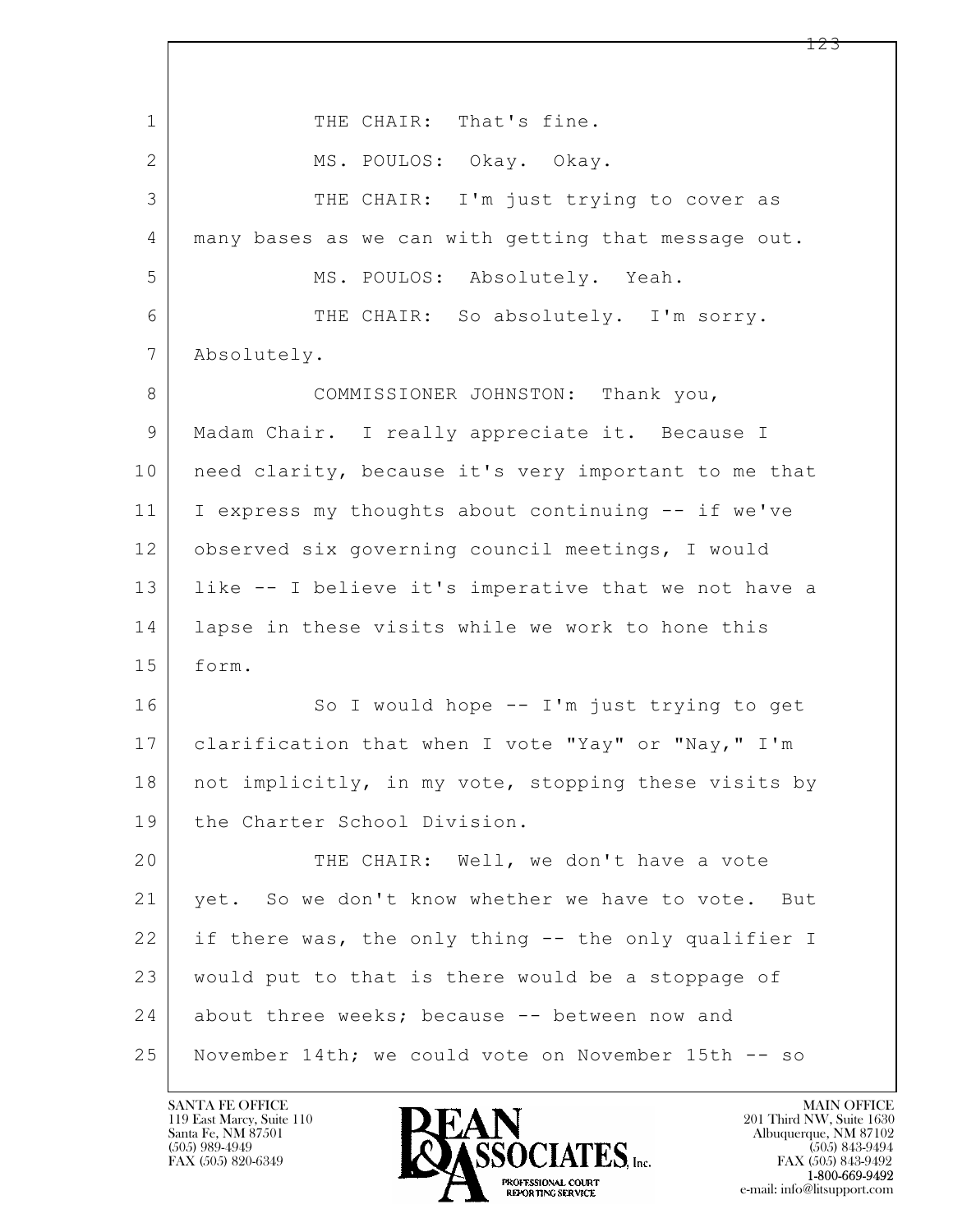$\mathbf{L}$  1 that we're not talking about a significant lapse in 2 process. 3 COMMISSIONER JOHNSTON: Thank you. 4 THE CHAIR: Commissioner Toulouse? 5 COMMISSIONER TOULOUSE: Madam Chair, I 6 think there were observations being done in the last 7 | school year, too, at least at some schools. 8 | MS. POULOS: Madam Chairwoman, 9 Commissioner Toulouse, that was actually only in one 10 circumstance. We only attended governing board 11 meetings for one school -- I think everybody 12 probably knows which school that was -- because of 13 some severe concerns there. 14 COMMISSIONER TOULOUSE: Madam Chair, I 15 think I heard more than that one, if we're thinking 16 of the same one. 17 | MS. POULOS: My Staff did not attend any 18 others. 19 COMMISSIONER TOULOUSE: Madam Chair, I 20 | think you did; Ms. Poulos did. 21 But, anyway, I'm saying this isn't -- I 22 don't want to get into finger-pointing. I'm just 23 saying I think this has been going on. But I think 24 that we have an obligation to all of the schools to 25 see that we know what's going on.

119 East Marcy, Suite 110<br>Santa Fe, NM 87501

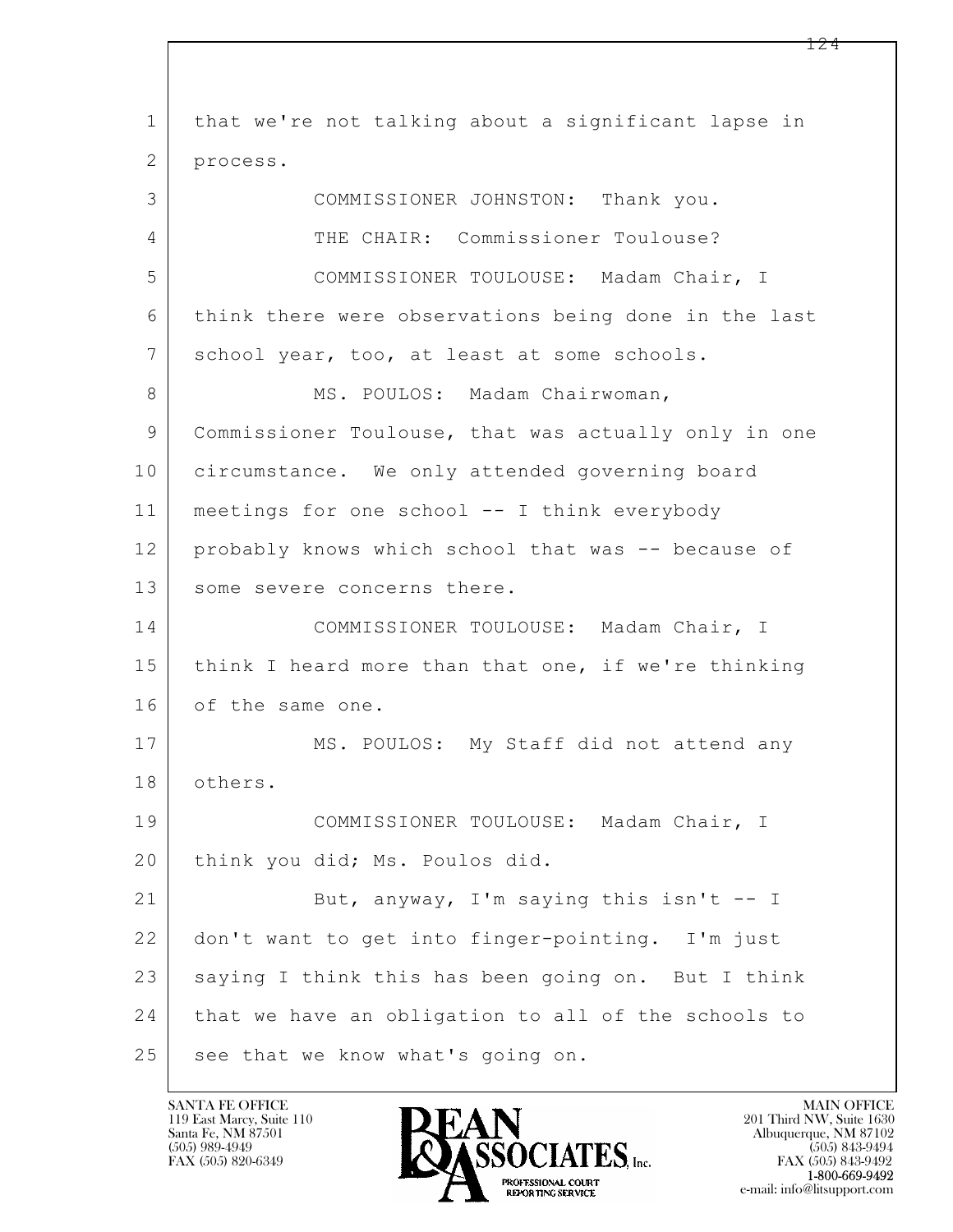$\mathbf{L}$  1 | I like this form; I really do. I don't 2 have a problem with it, as an observation, rather 3 than an evaluation form. And I think it would be 4 very helpful to have the information. 5 My problem is we did not authorize it as 6 an observation or anything, and we have been given 7 no feedback from the ones that have been done. 8 | So there's -- you know, I don't know what 9 good it's doing at this point, if there isn't a way 10 | that we all get involved in this. 11 So I think we need to step back and figure 12 out now what we're going to do going forward 13 | together; because I do -- you know, I know that 14 | there is a problem with a lot of governance 15 | councils. But we have to -- you know, it's just as 16 bad to keep going ahead with something we still 17 don't know for sure as it is to stop it. 18 So it -- you know, everybody -- the 19 schools, they meet all the time. You can go back 20 and pick up other schools. That's not a problem. 21 THE CHAIR: Do you have any scheduled in 22 the next three weeks? 23 MS. POULOS: Madam Chairwoman and 24 Commissioners, quite frankly, my team is overloaded, 25 now that we're on the site visits. So I think

119 East Marcy, Suite 110<br>Santa Fe, NM 87501

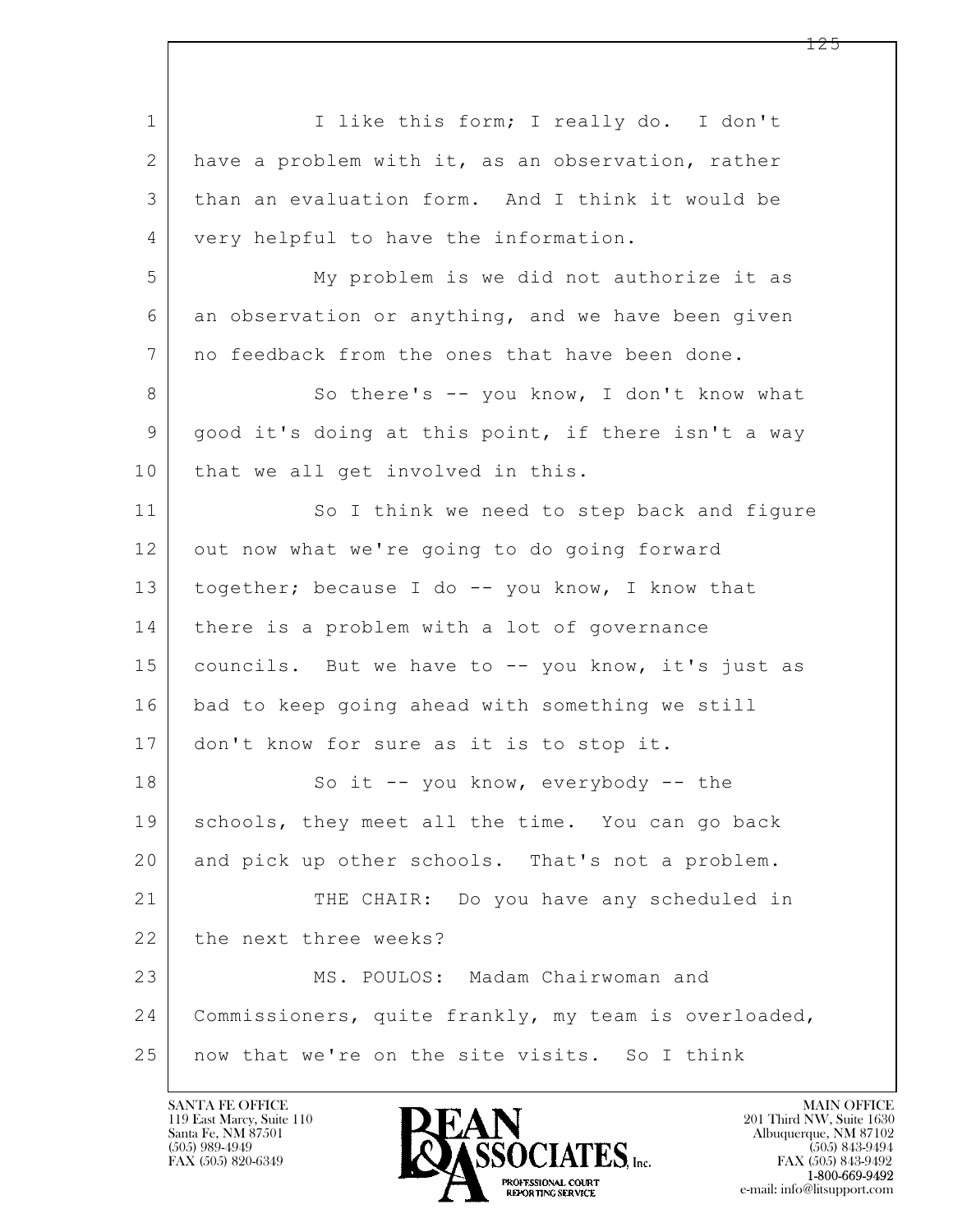$\mathbf{L}$  1 unless they -- and I don't believe they found any 2 that were scheduled at the same time as the site 3 visits. They are kind of on an informal hiatus, 4 simply because of the inability to find the time. 5 THE CHAIR: So we can go forward just with 6 that hiatus; and, therefore, we don't need to vote 7 on anything. 8 MS. POULOS: And I will just say, they do 9 look at the schedules when they have time to 10 determine whether they're able to do it. I've 11 | really left that up to them. So I have not given 12 them a directive. All I'm saying is right now, for 13 | the next few weeks, as they conduct site visits, 14 they are unable to go to any governing board 15 meetings. 16 THE CHAIR: Are we comfortable with 17 believing that we're okay until November? I think 18 so. So we're good. So we will. 19 (Chair consults with Commission counsel.) 20 THE CHAIR: Okay. Are we -- we're good? 21 All right. 22 So now we are on to No. 7, which is 23 Discussion and Possible Action on the 2017 PEC 24 Meeting Calendar. 25 And, Commissioner Peralta, I'll turn it

119 East Marcy, Suite 110<br>Santa Fe, NM 87501



FAX (505) 843-9492 e-mail: info@litsupport.com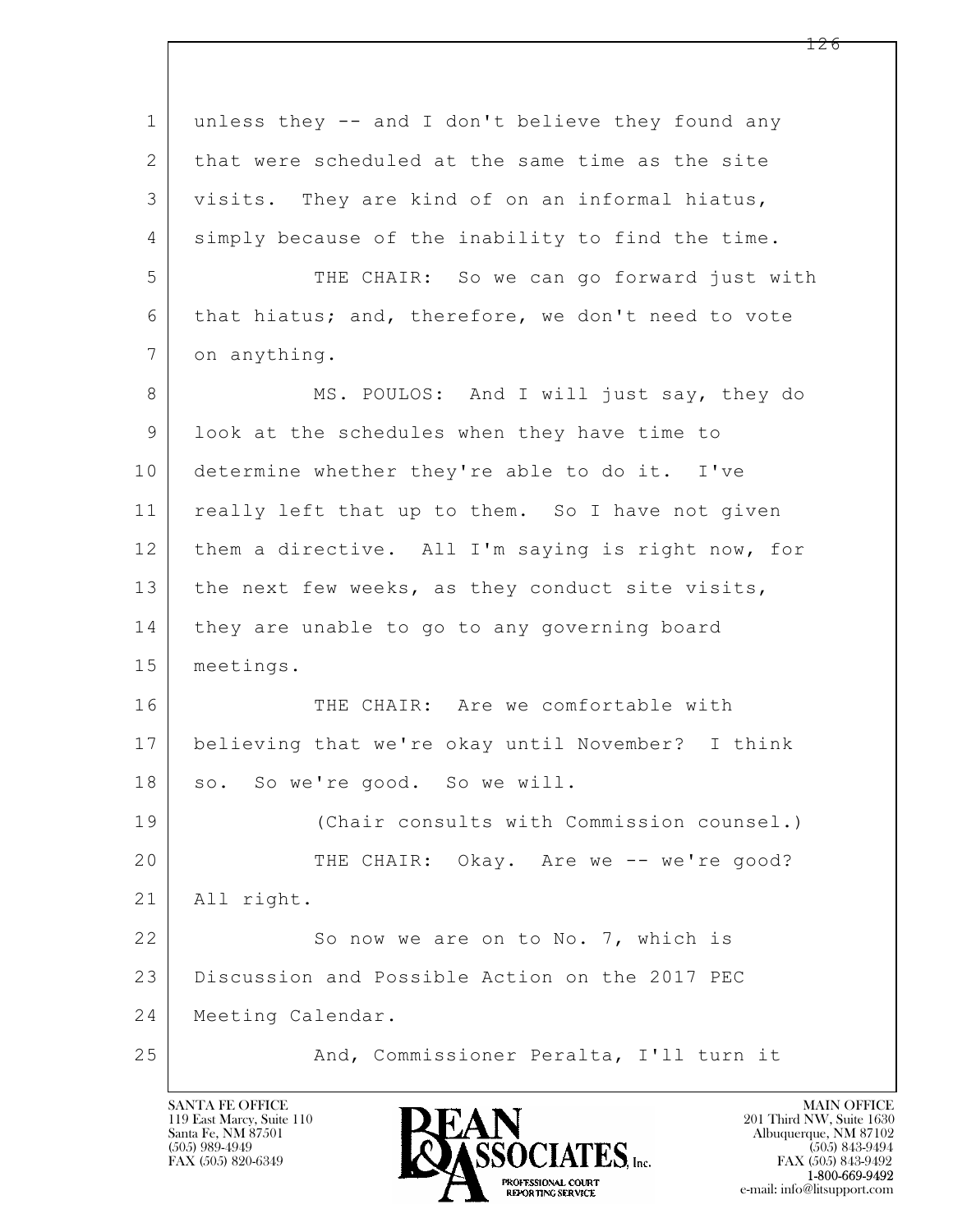| $\mathbf 1$    | over to you, and thank you for the work on this.     |
|----------------|------------------------------------------------------|
| $\mathbf{2}$   | COMMISSIONER PERALTA: All in favor? No.              |
| 3              | Actually $--$ so what you have $--$ I don't          |
| 4              | know how much time you've had to -- this may be your |
| 5              | first look at it. But I think I got a response from  |
| 6              | a few Commissioners on, you know, any specifics or   |
| $7\phantom{.}$ | recommendations on devising a -- a draft.            |
| 8              | This is basically the first draft,                   |
| 9              | bulleted, for you to take a look at. And I would     |
| 10             | suggest that if it's your first time looking at      |
| 11             | this, that you take the next few days or so to, you  |
| 12             | know, check your calendars, maybe check some things  |
| 13             | that maybe I've missed. And if you'd e-mail me       |
| 14             | back -- I think, Madam Chair. If you -- when do you  |
| 15             | want to make a decisive vote on this? December?      |
| 16             | THE CHAIR: December, yeah.                           |
| 17             | COMMISSIONER PERALTA: We've got some                 |
| 18             | time. Again, this is just a draft document that you  |
| 19             | see before you. So I think the -- the most common    |
| 20             | request was to keep it back to the traditional       |
| 21             | Fridays, and then go from there.                     |
| 22             | COMMISSIONER TOULOUSE: Madam Chair, my               |
| 23             | only comment is the one on September 1st, where we   |
| 24             | tried to go back to where the law says we have to    |
| 25             | approve by the end of August -- that's why we met on |

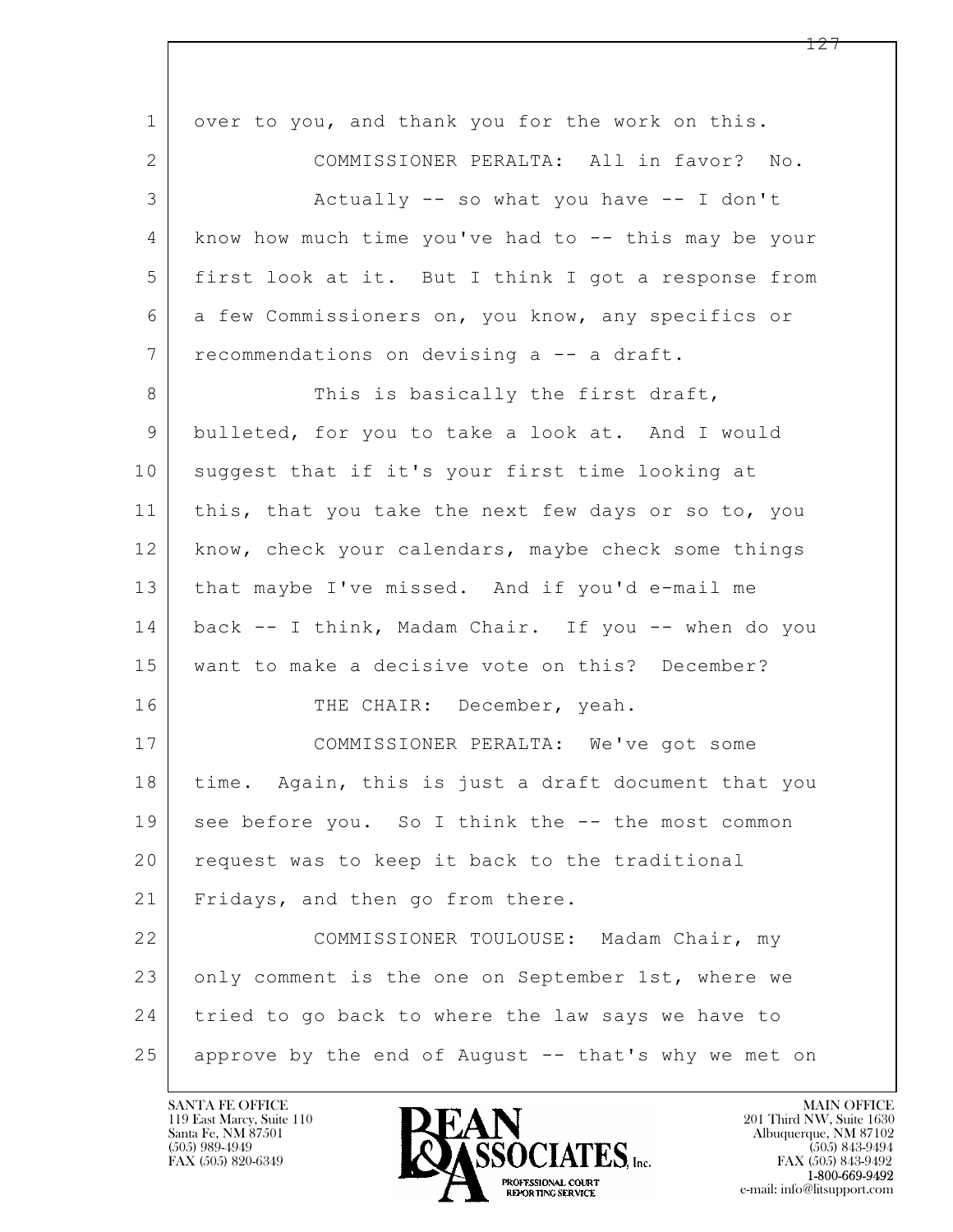$\mathbf{L}$  1 the 31st of this year. That's my only comment. 2 Do we get people to waive one day when 3 we're making the decision on any new applications,  $4 \vert$  or  $-$ 5 MS. POULOS: Madam Chair, Commissioner, 6 the law says September 1st. 7 COMMISSIONER TOULOUSE: Oh, it does. 8 THE CHAIR: That's why we can meet on 9 September 1st, which meets on Friday. 10 COMMISSIONER TOULOUSE: Otherwise, you did 11 a good job. 12 | THE CHAIR: Commissioner Johnston? 13 COMMISSIONER JOHNSTON: How do work 14 sessions factor into this? How -- 15 THE CHAIR: Work sessions are generally 16 | the Thursday before. But they're on a "needs to" 17 basis. But I have to be honest with you; they're 18 | becoming almost every Thursday before. 19 COMMISSIONER JOHNSTON: Thank you. That's 20 | what I was asking. Thank you. 21 THE CHAIR: The only time we generally 22 don't have one is when we have the renewal hearings, 23 because they  $-$  it could be  $-$  the new applications 24 could be more than one day, depending on the number 25 | of applications. The renewal hearing times, those

119 East Marcy, Suite 110<br>Santa Fe, NM 87501



FAX (505) 843-9492 e-mail: info@litsupport.com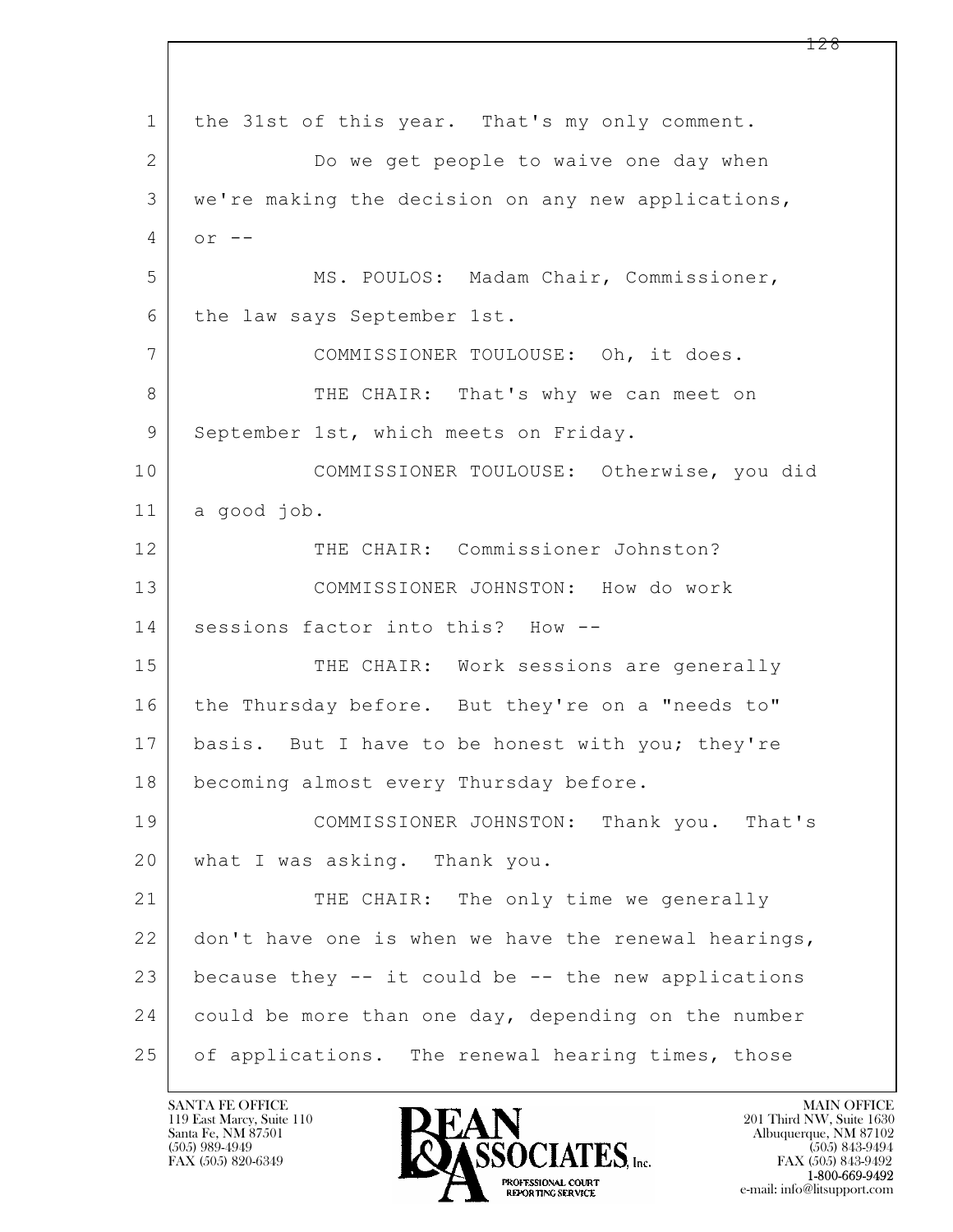| $\mathbf 1$ | are times when we normally don't schedule an         |
|-------------|------------------------------------------------------|
| 2           | additional work session, as well.                    |
| 3           | But just to let Commissioner Peralta know,           |
| 4           | that we also, yesterday, talked about adding, in     |
| 5           | February, through the discussion that we had about   |
| 6           | the rollout of the benchmarks -- I'm sorry, not the  |
| 7           | benchmarks -- the improvement plan and the           |
| 8           | monitoring, that we talked about having input        |
| 9           | hearings from the charter schools through the month  |
| 10          | of February. And that will be discussed a little     |
| 11          | bit further with that letter.                        |
| 12          | But just so that the Commissioners know              |
| 13          | that there's a potential for, I would say, at least  |
| 14          | three or four.                                       |
| 15          | COMMISSIONER JOHNSTON: That's fine. I                |
| 16          | just was $-$                                         |
| 17          | THE CHAIR: Depending on how many, you                |
| 18          | know, areas we want to cover. So that those are      |
| 19          | days in February that'll most likely be added to the |
| 20          | calendar, hopefully, as soon as possible, so that    |
| 21          | we -- we can find places. Because that's going to    |
| 22          | be a challenge. We'll be on the road, so that we'll  |
| 23          | have to find meeting locations for those.            |
| 24          | COMMISSIONER ARMBRUSTER: And I --                    |
| 25          | THE CHAIR: Commissioner Armbruster?                  |

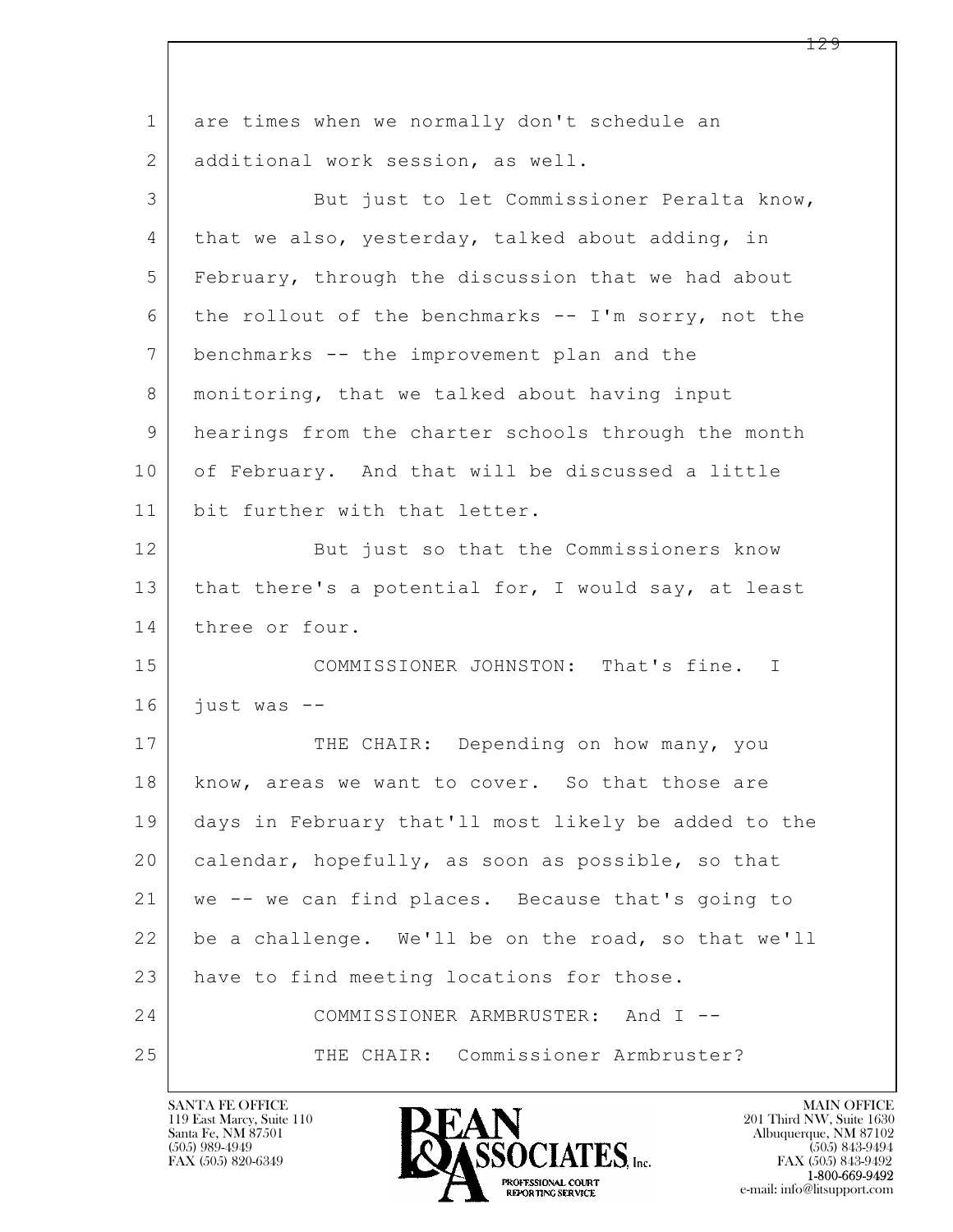$\mathbf{L}$  1 COMMISSIONER ARMBRUSTER: Thank you, 2 Gilbert, for making January in my consideration. 3 If we have -- and we don't know this, of 4 course -- but depending on how many applications we 5 get for new schools -- so would we need to add here 6 in, you know, these -- those new school -- when we 7 look at their applications? 8 THE CHAIR: You mean the July 17th to the 9 21st? 10 COMMISSIONER ARMBRUSTER: I know that 11 that's our -- 12 THE CHAIR: When we're voting on it? 13 COMMISSIONER TOULOUSE: We'll know then. 14 COMMISSIONER ARMBRUSTER: So those are 15 probably going to add days on to a couple of days, 16 is what I'm saying. 17 | THE CHAIR: Well, you know, I'm just 18 | stabbing at this. Based on recent history with the 19 number of new applications, I'm going to say 20 there's -- it's unlikely -- 21 COMMISSIONER ARMBRUSTER: Okay. 22 THE CHAIR: -- that we're going to be 23 overloaded with new applications. Depending on how 24 | many schools are up for renewal, that could 25 potentially add  $-$  as it did today, it  $-$  this year,

119 East Marcy, Suite 110<br>Santa Fe, NM 87501

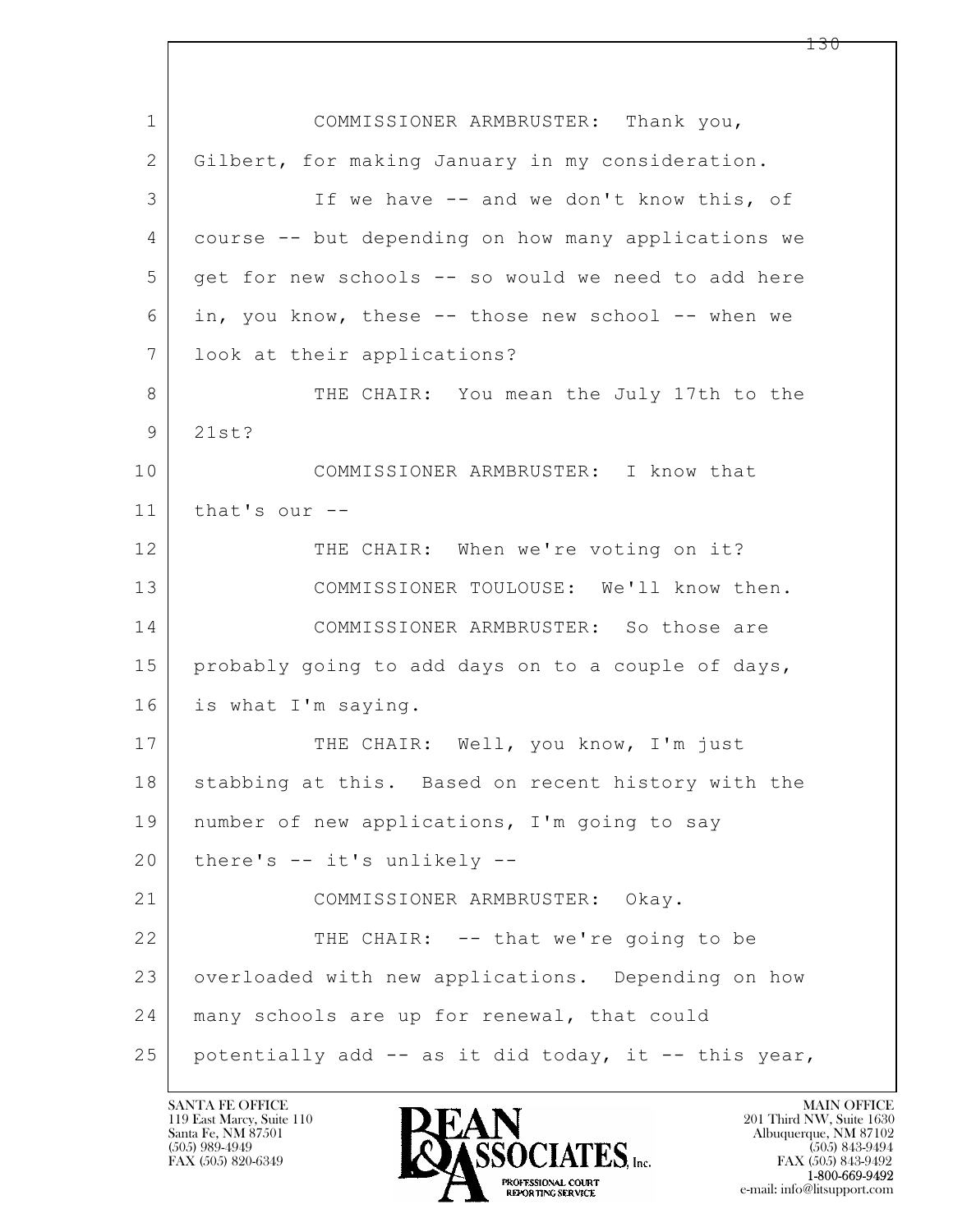$\mathbf{L}$  1 it rolled it into three, as opposed to just two 2 days; so that there is always flexibility and 3 changes in that calendar due to those kinds of 4 issues. 5 COMMISSIONER ARMBRUSTER: That's fine. I 6 just wanted to make sure that what I was looking at 7 was correct. I'm fine. 8 THE CHAIR: I'm going to say that it's, in 9 all likely, that we won't cover the 17th through the 10 21st with the input hearings, unless we're all --11 literally all over the state so that we're just 12 eaten up with travel time there. 13 | COMMISSIONER TOULOUSE: Madam Chair, then 14 that gives us time, as we've done the last two 15 years, to throw a meeting in there. 16 THE CHAIR: To throw a meeting in July. 17 Just so that Commissioner Johnston knows, that we 18 don't have a regular meeting scheduled in July; but 19 sometimes in the middle of the community input 20 | hearings, we'll have one, if -- especially if a 21 school has an amendment that they need dealt with 22 before the school year starts, as we did this year 23 in Taos, so that we could hear a school. 24 COMMISSIONER JOHNSTON: Thank you. 25 THE CHAIR: Commissioner Conyers?

119 East Marcy, Suite 110<br>Santa Fe, NM 87501



FAX (505) 843-9492 e-mail: info@litsupport.com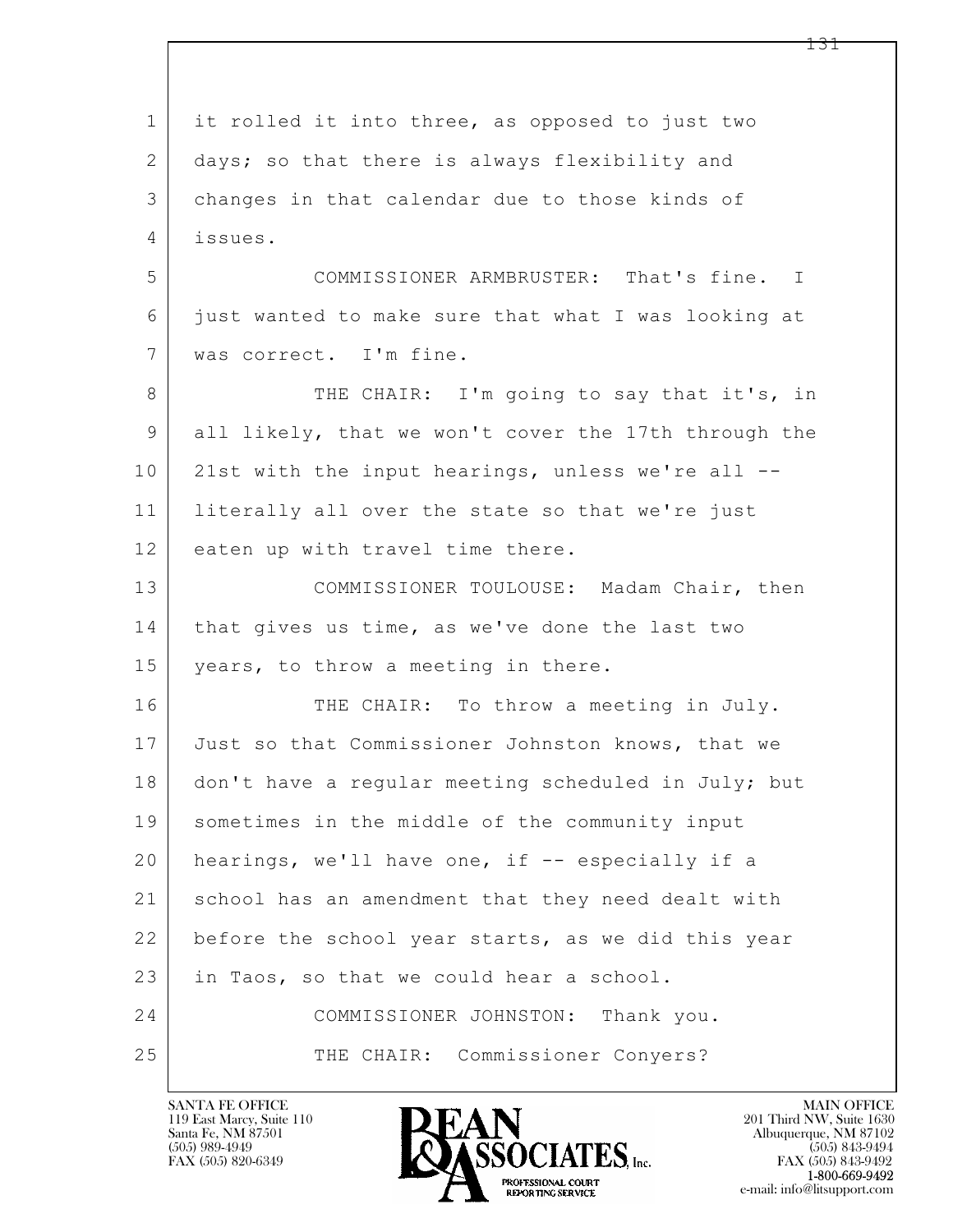$\mathbf{L}$  1 COMMISSIONER CONYERS: I would like to, as 2 everyone else has done, commend Commissioner Peralta 3 | for this and say, "This works perfect for my 4 schedule." And so that's why I like it, I guess. 5 THE CHAIR: And it's all about him. 6 COMMISSIONER CONYERS: Right, right. 7 Those of you that know me have noticed that, I'm 8 sure. 9 But, anyway, I do -- this was great. And, 10 of course, we will, I quess, have to decide on some 11 of the locations when the Legislature is meeting and 12 so on. 13 THE CHAIR: Right. Fortunately, we're 14 in -- in January, right before the Legislature 15 begins. 16 COMMISSIONER TOULOUSE: There may be 17 interim hearings. 18 THE CHAIR: I know; but there's interim 19 hearings -- LESC has often been meeting when we've 20 had our regular meetings. So I don't think that's 21 going to create the parking and/or hotel issue as a 22 full, regular session does create. February will be 23 an issue. 24 COMMISSIONER TOULOUSE: And March. 25 THE CHAIR: Right, February and March. So

119 East Marcy, Suite 110<br>Santa Fe, NM 87501

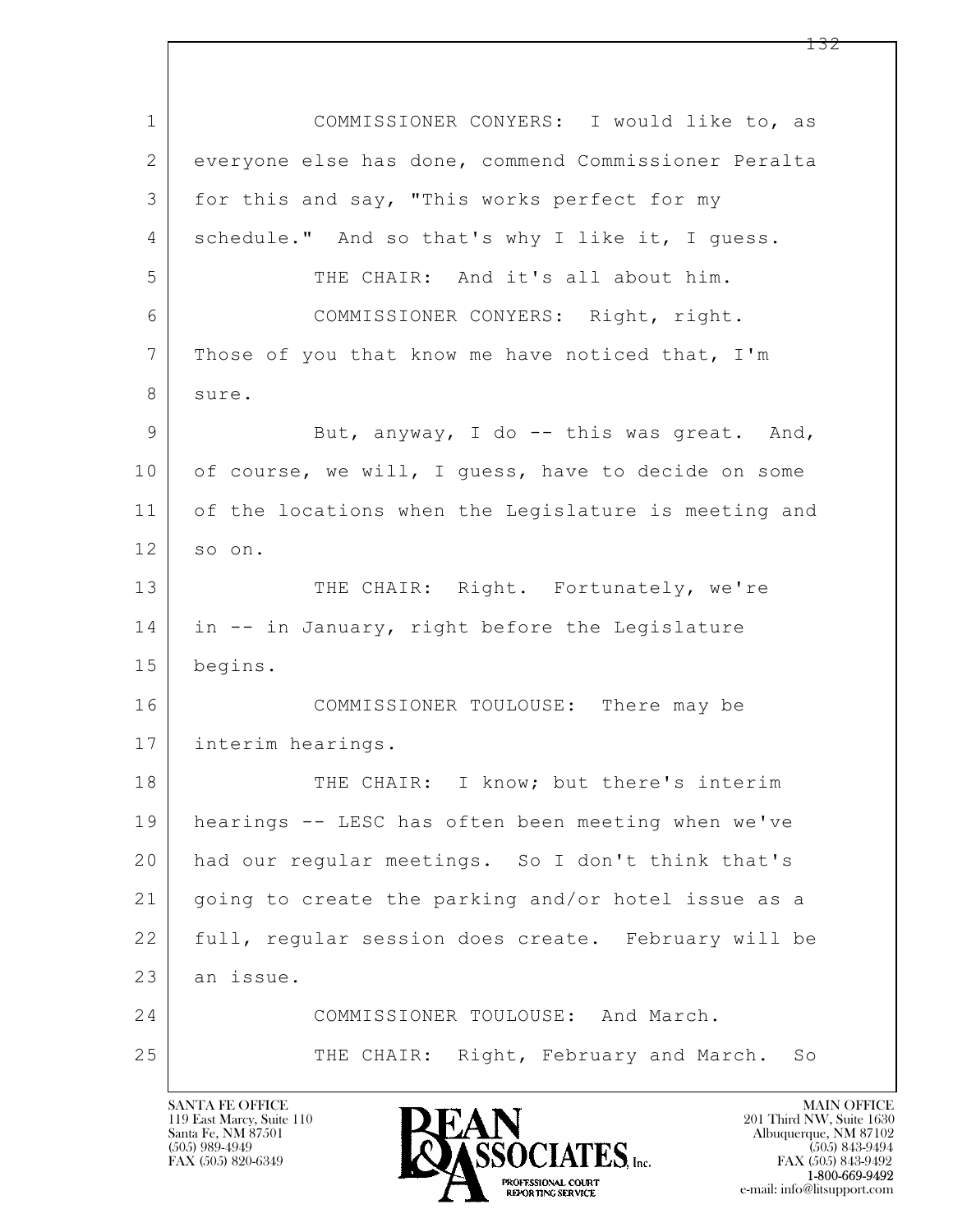| $\mathbf 1$    | we'll deal with that when December rolls around.     |
|----------------|------------------------------------------------------|
| 2              | We'll make a decision on whether we want to be       |
| 3              | someplace else in February and March.                |
| $\overline{4}$ | COMMISSIONER ARMBRUSTER: I hesitate to               |
| 5              | say this, but -- because it's great for me, but not  |
| 6              | so much for you all -- is would you like me to check |
| 7              | Los Alamos? Because we -- you know, we're not        |
| 8              | super-busy with hotels, and we might be able to      |
| 9              | find -- but it's farther for you to go.              |
| 10             | COMMISSIONER TOULOUSE: Going up that                 |
| 11             | hill?                                                |
| 12             | COMMISSIONER ARMBRUSTER: Oh, yeah, right,            |
| 13             | the hill.                                            |
| 14             | THE CHAIR: I would say, for two reasons              |
| 15             | no, in February and March. I'm concerned with        |
| 16             | weather in February and March. As much as I          |
| 17             | certainly enjoy that extra drive, I'm going to       |
| 18             | respectfully decline your offer and try to move a    |
| 19             | little south in the wintertime for a meeting, as     |
| 20             | opposed to north.                                    |
| 21             | COMMISSIONER ARMBRUSTER: I understand. I             |
| 22             | totally understand. I just thought I should try, if  |
| 23             | that was possible.                                   |
| 24             | THE CHAIR: I'll certainly offer someplace            |
| 25             | in Las Cruces. And I don't even know where, but --   |
|                |                                                      |

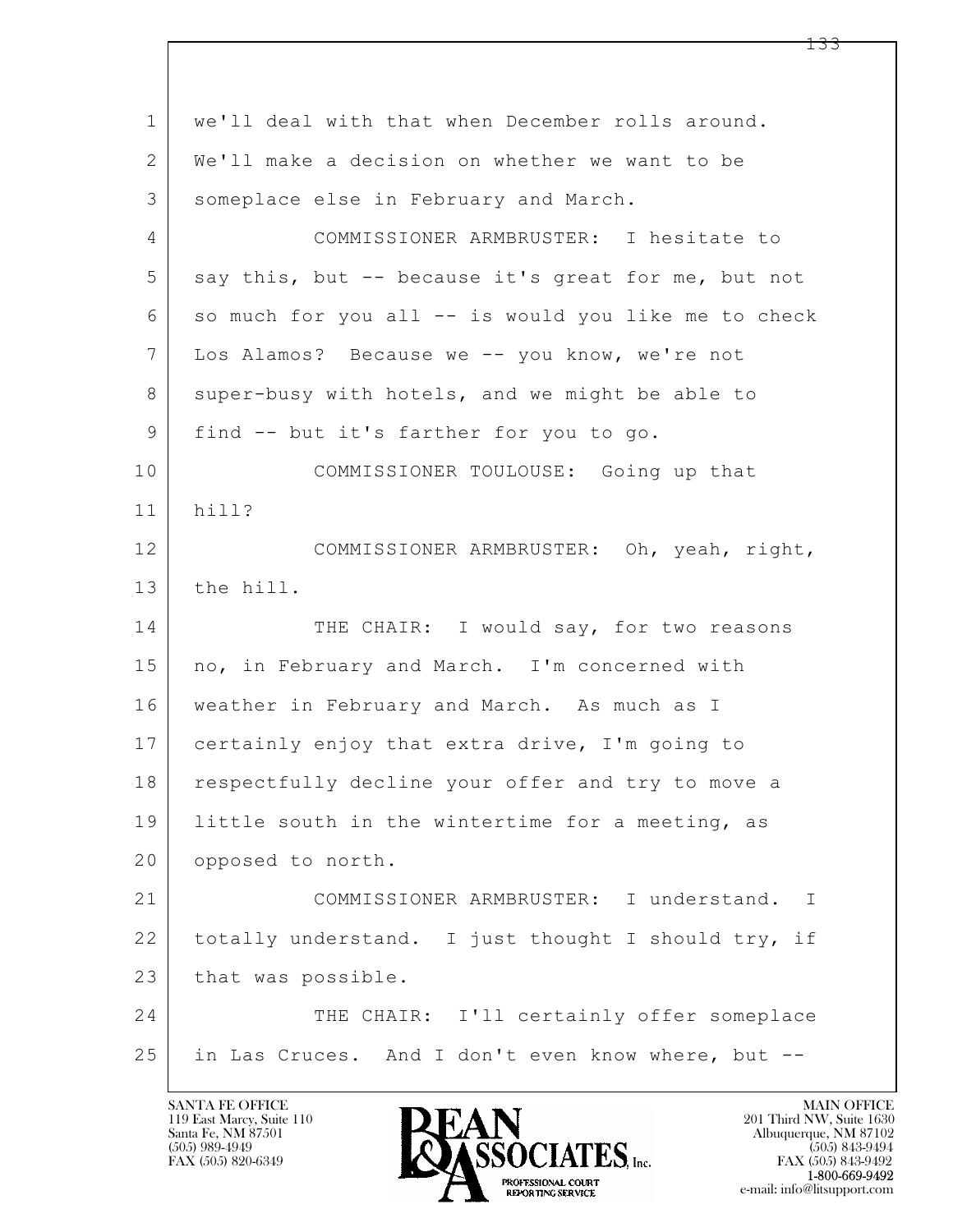$\mathbf{L}$  1 okay. So we will take a vote in December. 2 So if you have any other thoughts, please 3 feel free to contact Commissioner Peralta on those. 4 And thank you once again for your -- for your work 5 on this. 6 We are on Item No. 8, Discussion of 7 Possible Action on the Charter School Self 8 Assessment Time Line. I think we had a reasonably 9 good discussion yesterday and came to, I think, a 10 fair -- and as I just mentioned, the -- fair to the 11 charters as well -- because we're hoping to hear 12 from them and get their input on this process as we 13 begin to roll out this assessment time line. 14 So I think it's a partial win-win for 15 everyone on this. So that you've all been given in 16 your -- you were -- you were actually mailed 17 | copies -- oh, no, you weren't. We were. Was every 18 Commissioner -- 19 | MS. POULOS: Every Commissioner, except 20 the new Commissioner, was mailed a packet. 21 THE CHAIR: Commissioner Johnston? Okay. 22 I thought I read the letter. I guess I read the 23 | letter incorrectly. I thought it just said 24 "Executive Committee." But I already had it, so, 25 honestly, I didn't pay that much attention to it,

119 East Marcy, Suite 110<br>Santa Fe, NM 87501



FAX (505) 843-9492 e-mail: info@litsupport.com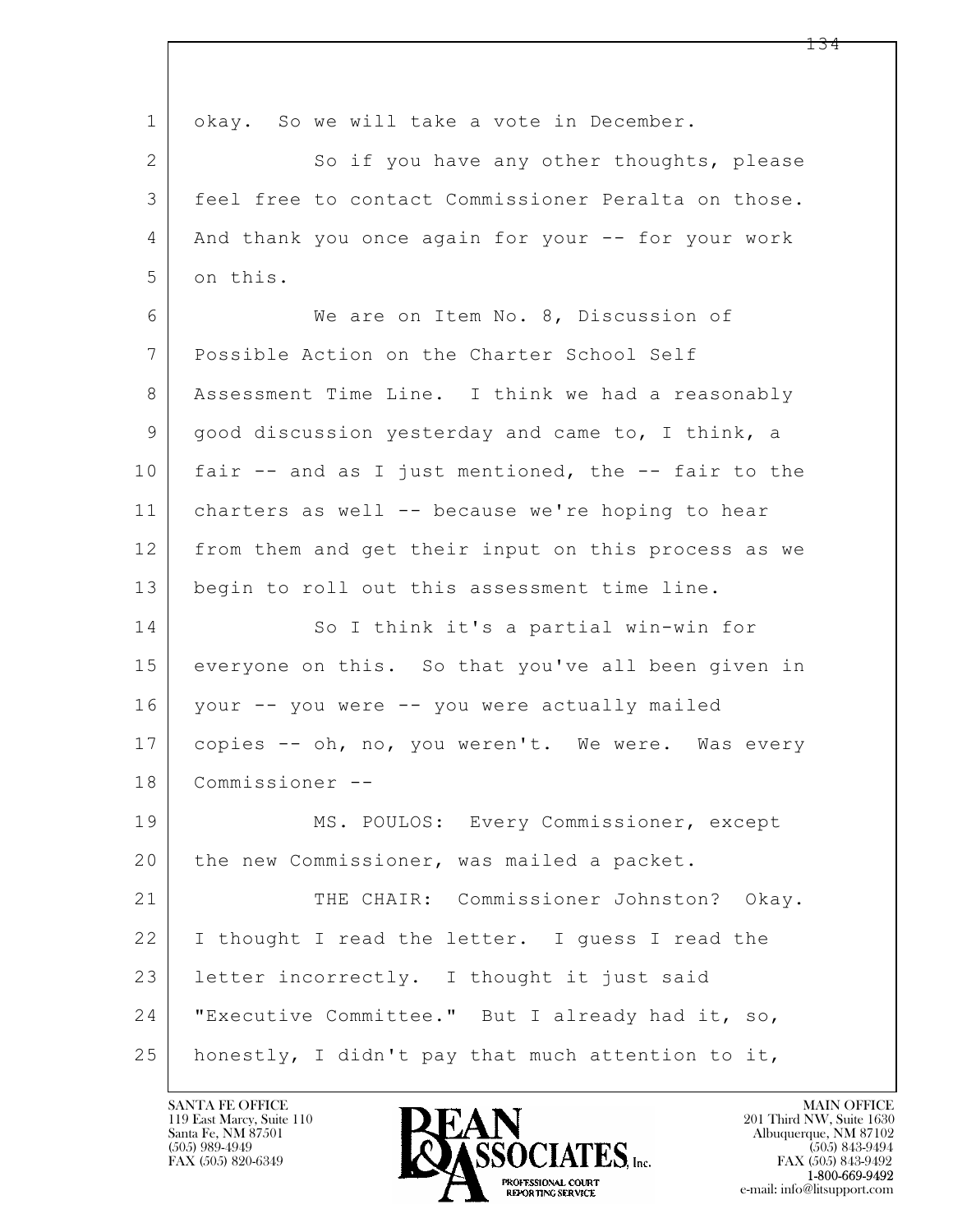1 because I already had it.

 $\mathbf{L}$  2 You had it in your packet. We did go 3 through it yesterday at the work session. If anyone 4 has any additional comments, concerns, about this,  $5$  now is the time to  $-$  to address them. 6 As I mentioned, we're looking at -- and 7 the Charter School Director did send out the draft 8 letter late last evening that came via e-mail, and 9 we have a copy of it that was placed by your binder. 10 So that is the draft letter. Hopefully, you've had 11 | an opportunity to look at it, so that if we need to 12 make any changes to that, and that we are looking at 13 having some valuable conversations with the charters 14 in February to see how this is done. 15 This is a trial period this year to do 16 this. 17 COMMISSIONER ARMBRUSTER: And, like, a 18 | rough draft. 19 THE CHAIR: Right, right. So we want to 20 roll it out, see how it goes, and hear from the 21 charters in February, and be able to make whatever 22 modifications we feel necessary after February, 23 based on how things have gone. 24 We'll have a report from Charter School 25 Division on how it went. We'll have the -- we'll

119 East Marcy, Suite 110<br>Santa Fe, NM 87501



FAX (505) 843-9492 e-mail: info@litsupport.com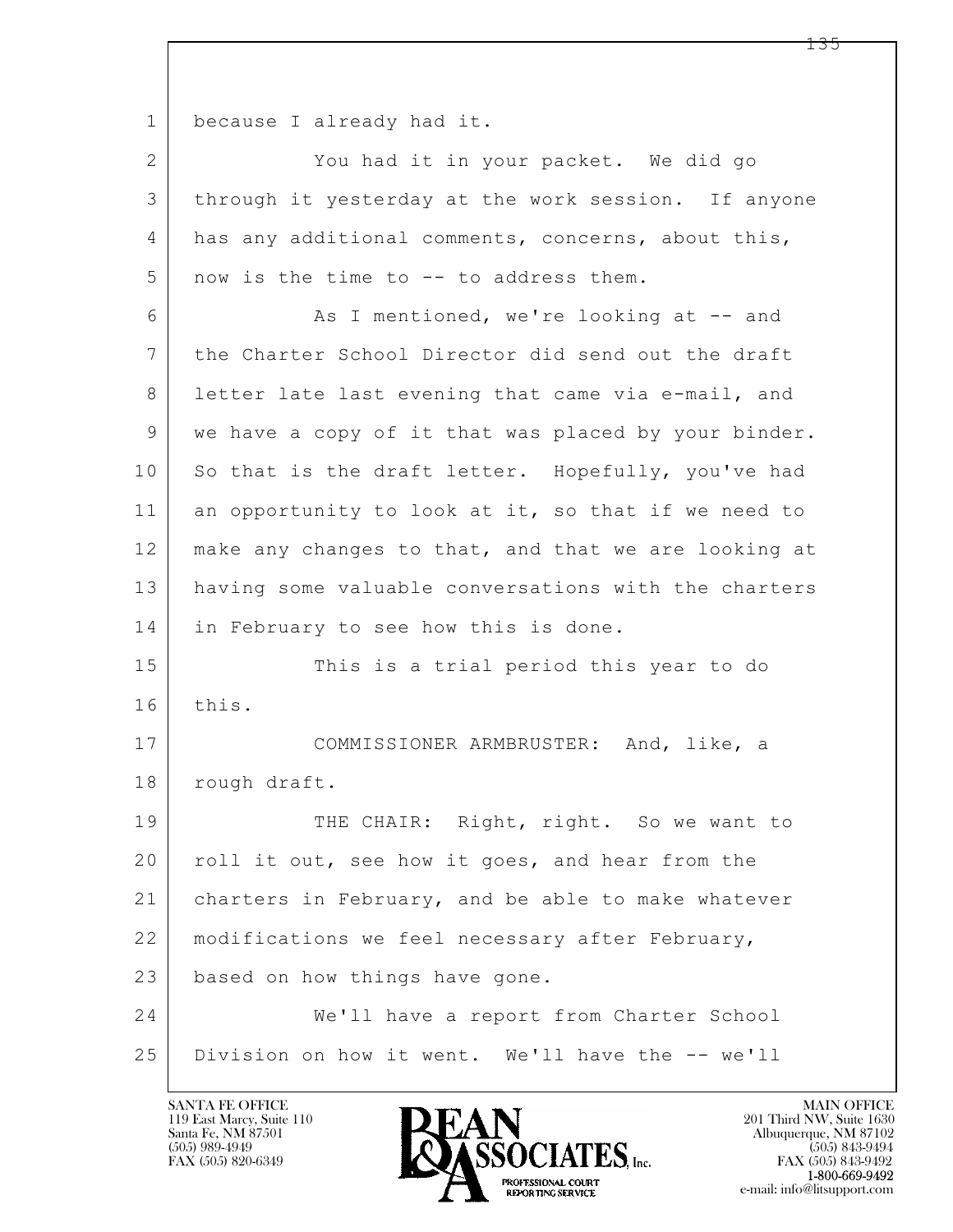| $\mathbf{1}$ | have input from the charters. And that, hopefully,   |
|--------------|------------------------------------------------------|
| 2            | we'll have a final in the spring.                    |
| 3            | Commissioner Armbruster?                             |
| 4            | COMMISSIONER ARMBRUSTER: And I didn't --             |
| 5            | sorry, Katie -- read this last night, because I was  |
| 6            | busy, and I'm just glancing now. I just wanted to    |
| 7            | make sure, because I had suggested that when schools |
| 8            | finished their short-cycle assessments and choose a  |
| $\mathsf 9$  | date -- I don't really care -- between               |
| 10           | June-something and something else, that they had to  |
| 11           | send the data in a different manner than what they   |
| 12           | had done in the past. And I wanted that to be open.  |
| 13           | Does that sound right, Katie? That we                |
| 14           | were talking about when they get their short-cycle   |
| 15           | assessment, some date -- I don't know that I said    |
| 16           | it, and I don't care when -- but from between        |
| 17           | June-something and something; not just on the day,   |
| 18           | but between June-something and something else that   |
| 19           | the data they sent to CSD, noting how they did on    |
| 20           | their performance framework? Remember that they had  |
| 21           | to send something, other than a --                   |
| 22           | MS. POULOS: Madam Chairwoman,                        |
| 23           | Commissioner Armbruster, I believe this              |
| 24           | communication reflects that.                         |
| 25           | COMMISSIONER ARMBRUSTER:<br>Okay.                    |

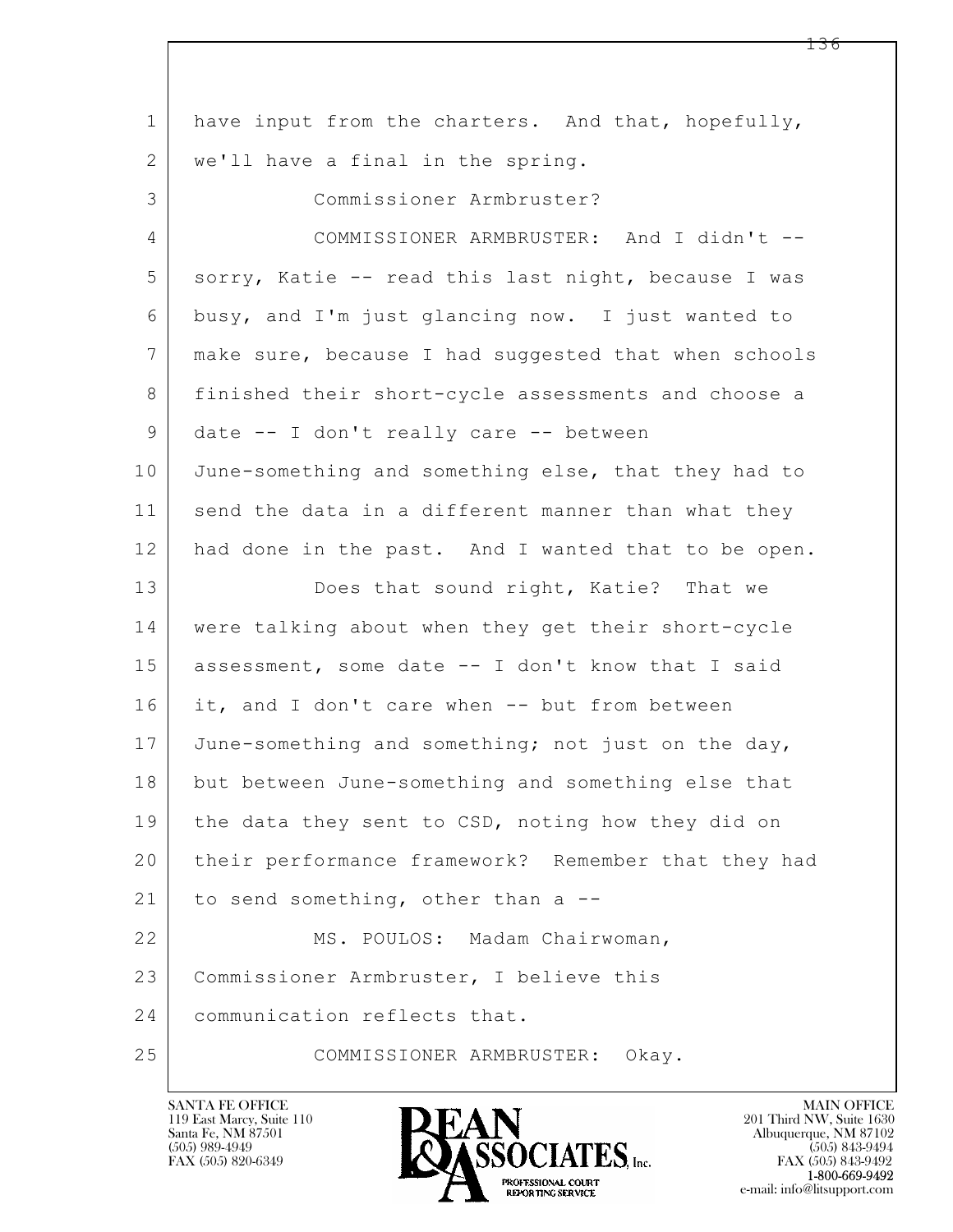| $\mathbf 1$    | MS. POULOS: Certainly, I would appreciate            |
|----------------|------------------------------------------------------|
| $\overline{2}$ | input if the Commissioners feel that it doesn't      |
| 3              | reflect that. But it does make clear to the school   |
| 4              | that we're asking -- and some of the audience is     |
| 5              | kind of abuzz, because they feel like they haven't   |
| 6              | seen the materials; and so I kind of want to give    |
| $\overline{7}$ | them a context, if you don't mind, in a minute.      |
| 8              | But the -- the deadlines that are in there           |
| 9              | would reflect that at the semester, they would       |
| 10             | submit data about their performance on their goals   |
| 11             | as far as first semester goes. And so that would     |
| 12             | certainly be a change, in that they would be         |
| 13             | providing the data earlier; so it would help them    |
| 14             | understand that we're looking for that actual data.  |
| 15             | But I believe the communication also                 |
| 16             | reflects that. We will certainly be providing        |
| 17             | training to ensure everybody understands what that   |
| 18             | means; because I think my team has been working on   |
| 19             | evaluating last year's data and finding, very        |
| 20             | clearly, that the data is missing and not available, |
| 21             | and we're only getting the big-picture summary, not  |
| 22             | the actual data that supports that.                  |
| 23             | So I think that does reflect that input.             |
| 24             | THE CHAIR: Right; because the letter does            |
| 25             | say, "Data with student identifiers."                |

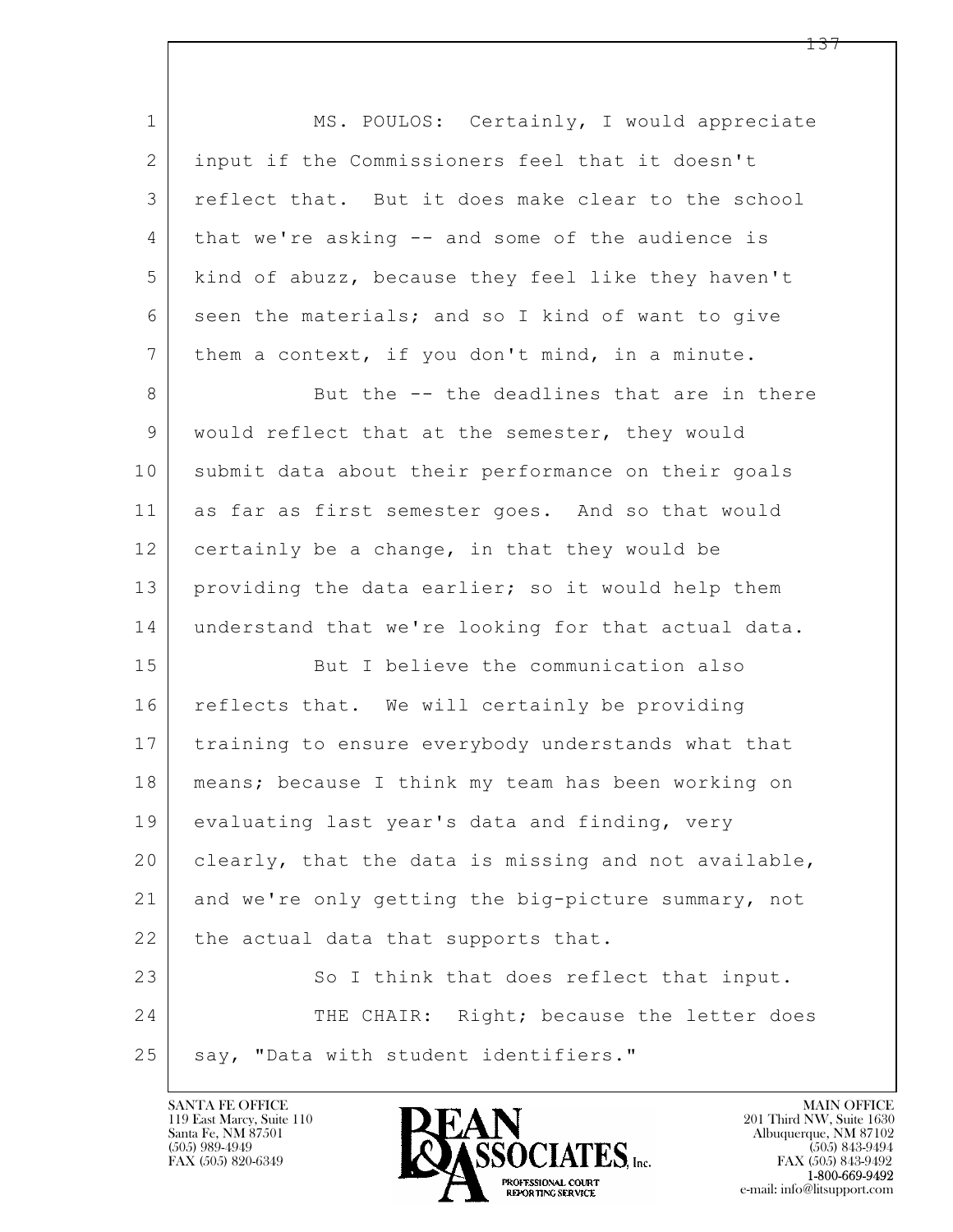$\mathbf{L}$  1 COMMISSIONER ARMBRUSTER: I just wanted to 2 | make sure this is as clear as possible; because 3 everybody gets huge amounts of information. And I 4 just want to be clear on exactly what we wanted, so 5 they're not in trouble thinking, "Well, I thought I 6 sent what you said you wanted." 7 So that was my point. 8 MS. POULOS: And, Madam Chairwoman and 9 Commissioner Armbruster, the point of actually 10 asking for data to be submitted at the semester, I 11 | think we talked about yesterday, is kind of twofold: 12 One is so we know that they're actually 13 | administering assessments, collecting the data and 14 utilizing it. The second purpose is really ensuring 15 | that if they submit something at the semester that 16 doesn't meet the expectations, that doesn't support 17 the goals, that we have the opportunity and time to 18 tell them that, rather than waiting until the end of 19 the year to say, "This isn't what the Commission 20 | needs," and have that conversation with them. 21 COMMISSIONER ARMBRUSTER: That's good. I 22 just wanted to clarify that I was on the same page 23 as you were. 24 MS. POULOS: And, Madam Chairwoman, do you 25 mind if I give the audience a little context?

119 East Marcy, Suite 110<br>Santa Fe, NM 87501

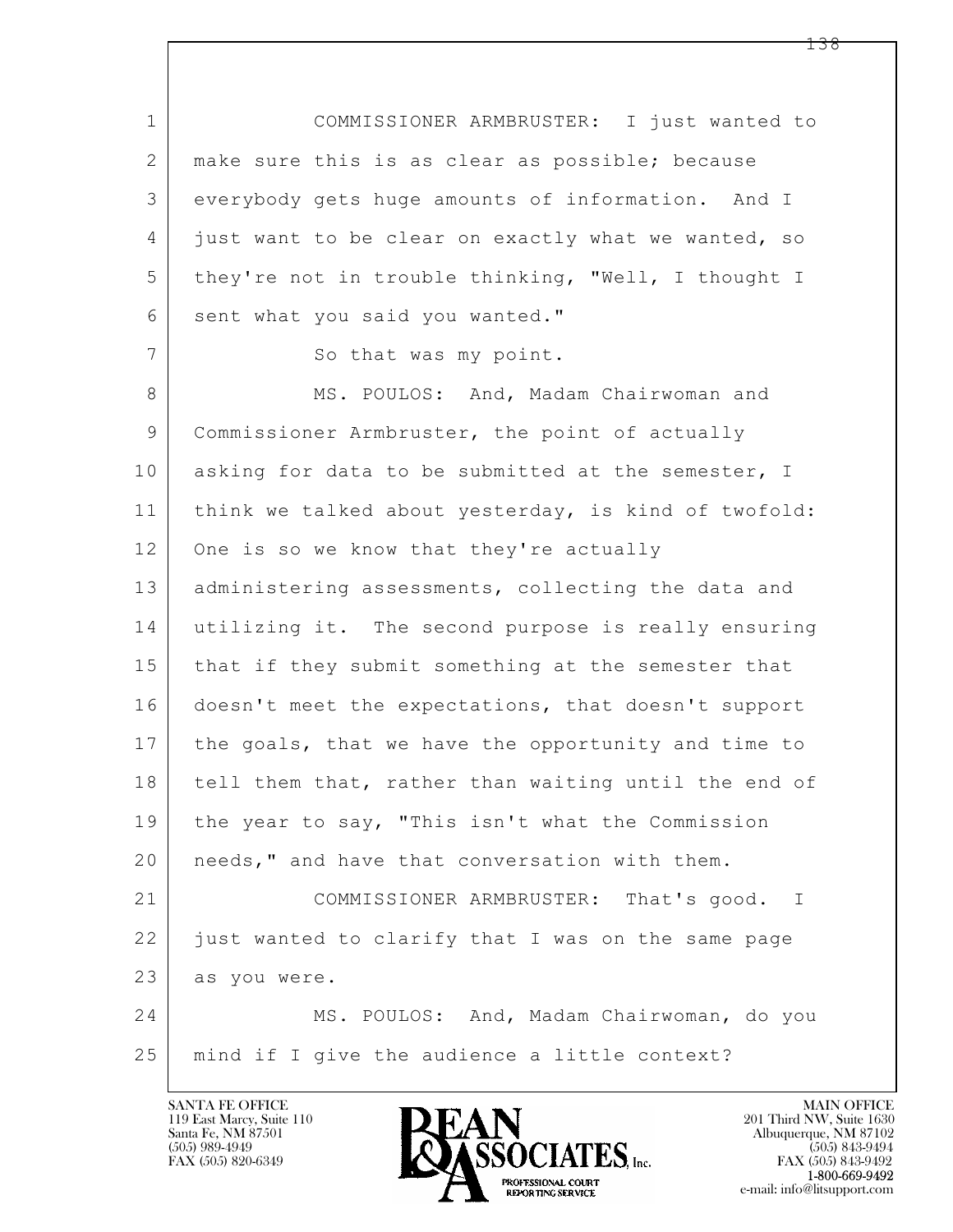| $\mathbf{1}$ | THE CHAIR: Certainly. Certainly.                     |
|--------------|------------------------------------------------------|
| $\mathbf{2}$ | MS. POULOS: So what's at discussion here             |
| 3            | is materials that have been presented to the         |
| 4            | Commission in the past -- it was, I believe,         |
| 5            | presented at the last meeting last month and is in   |
| 6            | the materials again on the website that were         |
| 7            | available for today's meeting -- what it really      |
| 8            | intends to do is put a lot of the burden on CSD for  |
| 9            | making sure that compliance data that's being shared |
| 10           | with the schools from different bureaus and PED is   |
| 11           | consolidated within the Web EPSS so that we're not   |
| 12           | asking the schools to do that.                       |
| 13           | And so when the schools are self-assessing           |
| 14           | on where they are and where they need to improve,    |
| 15           | Web EPSS is really the place where they can do that. |
| 16           | And as they make corrections that are maybe required |
| 17           | by Bilingual Multicultural or SpEd, that we get the  |
| 18           | information -- the CSD gets that information from    |
| 19           | SpEd, rather than asking the school to report it     |
| 20           | multiple places that that compliance issue has been  |
| 21           | addressed; and so that when, at the end of the year, |
| 22           | we are rating those performance frameworks, it's     |
| 23           | based on a good collection of data that occurred     |
| 24           | through the year; but, also, the school has had that |
| 25           | data through the year and has been flagged when      |

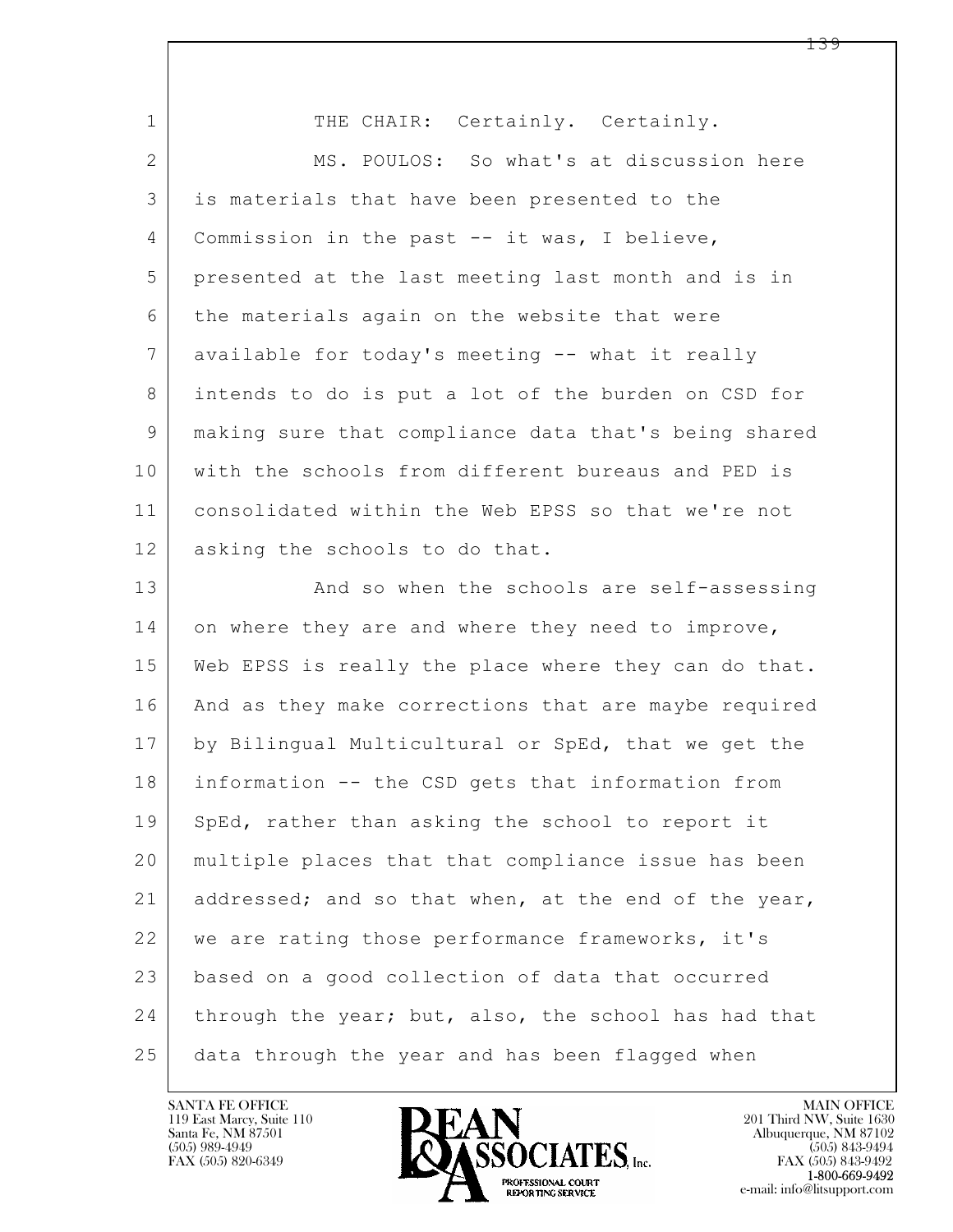$\mathbf{L}$  1 there may be a concern so that it's not a surprise 2 at the end of the year. 3 And so the discussion yesterday reflected 4 that we were interested in, I believe, rolling this  $5$  out as a trial period, ensuring that we were getting 6 feedback from the schools in February, as this was 7 going on, and making sure that this is a process 8 that works for everyone to ensure that we're able to 9 get well-rated performance frameworks based on a 10 whole collection of data that's necessary. 11 THE CHAIR: Can I just add? I -- because 12 I just need a clarifier, and I think maybe the 13 schools might. 14 When we're looking at the August 31st time 15 | frame and the final evaluated performance framework, 16 does that also include the financial? Because 17 there's -- that's -- I want to make sure that we 18 have the financial component clearly in -- in this. 19 | MS. POULOS: Madam Chairwoman, absolutely; 20 and it's intended to, and, hopefully, we'll have it 21 by then, because it will have been built, again, off 22 of all the quarterly reporting. 23 I think, at some point, it's worth a 24 discussion where I've seen in other states that some 25 of that data may actually lag a year. So when

119 East Marcy, Suite 110<br>Santa Fe, NM 87501

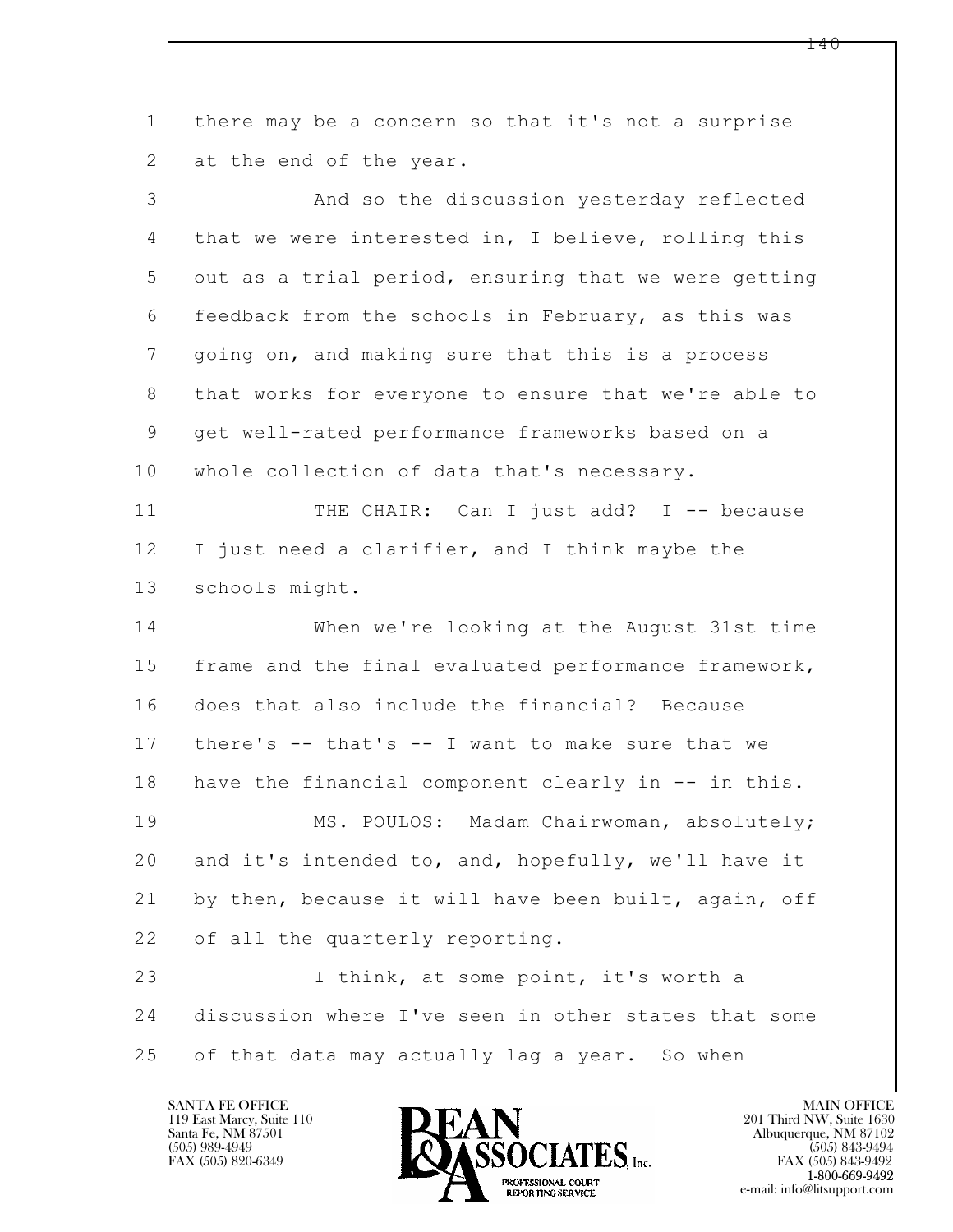$\mathbf{L}$  1 you're evaluating the '15-'16 framework, you can do 2 it after a full year of data from the prior year. I 3 think that's worth consideration. 4 But I think at this point, the way that 5 we're trying to roll this out is there's quarterly 6 reporting. So after the first quarter, we would 7 know of any flags or any concerns. Those would be 8 put into Web EPSS; after second quarter, same thing; 9 after third quarter -- and so when that report was 10 finalized, the fourth quarter reporting would have 11 occurred. There's a faster turnaround and a faster 12 expectation on that. 13 THE CHAIR: Okay. All right. Thank you. 14 Any other questions? Concerns? 15 | So I don't think we're doing a motion at 16 | this point in time in accepting this, because it's a 17 draft. 18 COMMISSIONER TOULOUSE: Madam Chair, don't  $19$  we have  $-$ 20 THE CHAIR: I guess we do have to make a 21 | motion on adopting the draft. Okay. Yeah. 22 So I will entertain a motion on the Draft 23 | Charter School Self-Assessment Time Line. 24 COMMISSIONER TOULOUSE: Madam Chair? 25 THE CHAIR: Commissioner Toulouse?

119 East Marcy, Suite 110<br>Santa Fe, NM 87501

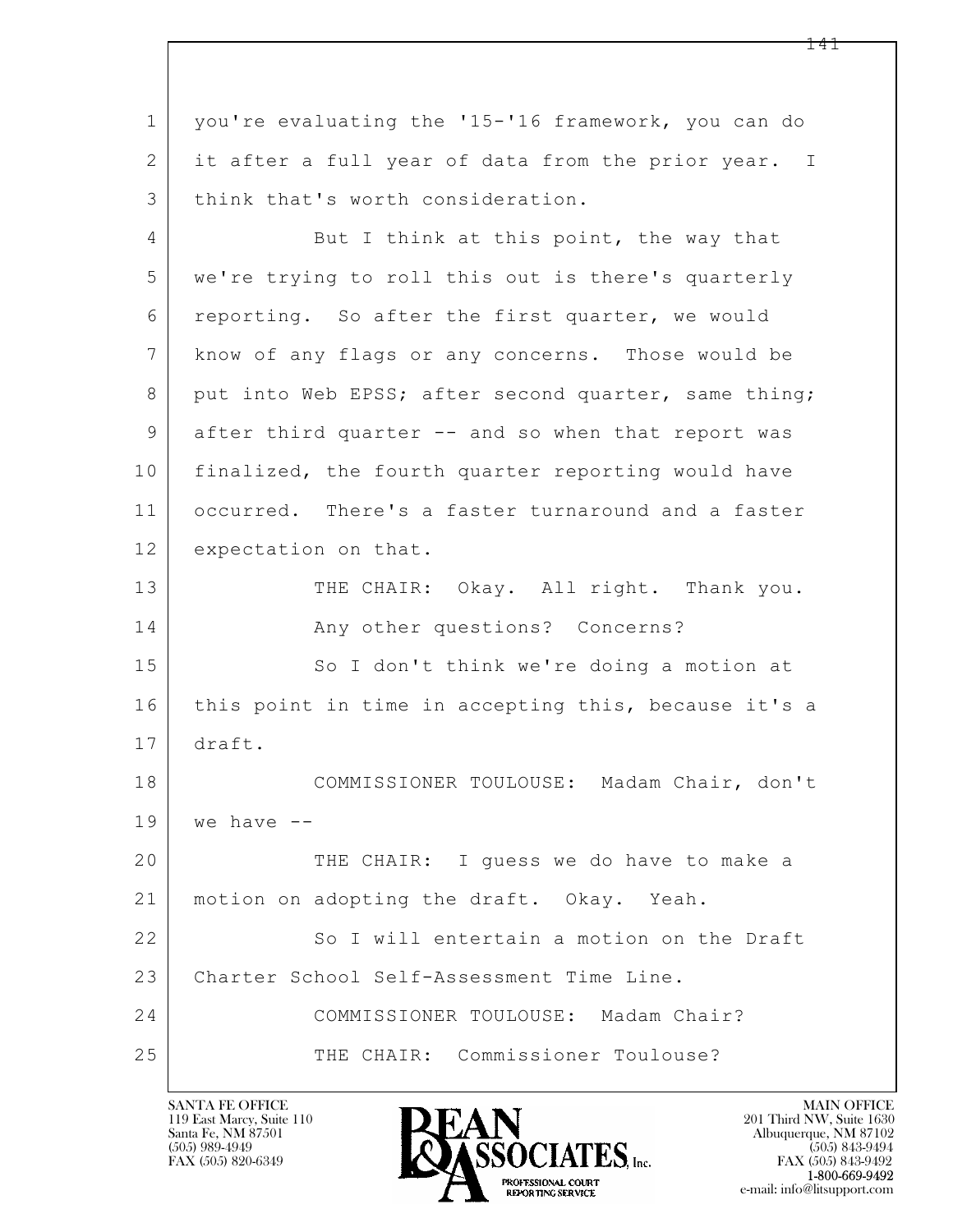| 1  | COMMISSIONER TOULOUSE: I move that the               |
|----|------------------------------------------------------|
| 2  | Public Education Commission, at this time, adopt the |
| 3  | Draft Performance Time Line that we discussed, and   |
| 4  | that it be used in a pilot process with -- with      |
| 5  | input in February from the schools, at which point   |
| 6  | we will make a final determination.                  |
| 7  | THE CHAIR: Do I have a second?                       |
| 8  | COMMISSIONER CONYERS: I'll second.                   |
| 9  | THE CHAIR: Commissioner Conyers seconds.             |
| 10 | Commissioner Armbruster, roll-call vote,             |
| 11 | please?                                              |
| 12 | COMMISSIONER ARMBRUSTER: I will. So a                |
| 13 | "yes" vote, it's going to be to adopt this?          |
| 14 | THE CHAIR: To adopt this draft, yes.                 |
| 15 | COMMISSIONER ARMBRUSTER: Okay.                       |
| 16 | Commissioner Toulouse?                               |
| 17 | COMMISSIONER TOULOUSE: Yes.                          |
| 18 | COMMISSIONER ARMBRUSTER: Commissioner                |
| 19 | Chavez?                                              |
| 20 | COMMISSIONER CHAVEZ: Yes.                            |
| 21 | COMMISSIONER ARMBRUSTER: Commissioner                |
| 22 | Conyers?                                             |
| 23 | COMMISSIONER CONYERS: Yes.                           |
| 24 | COMMISSIONER ARMBRUSTER: Commissioner                |
| 25 | Peralta?                                             |

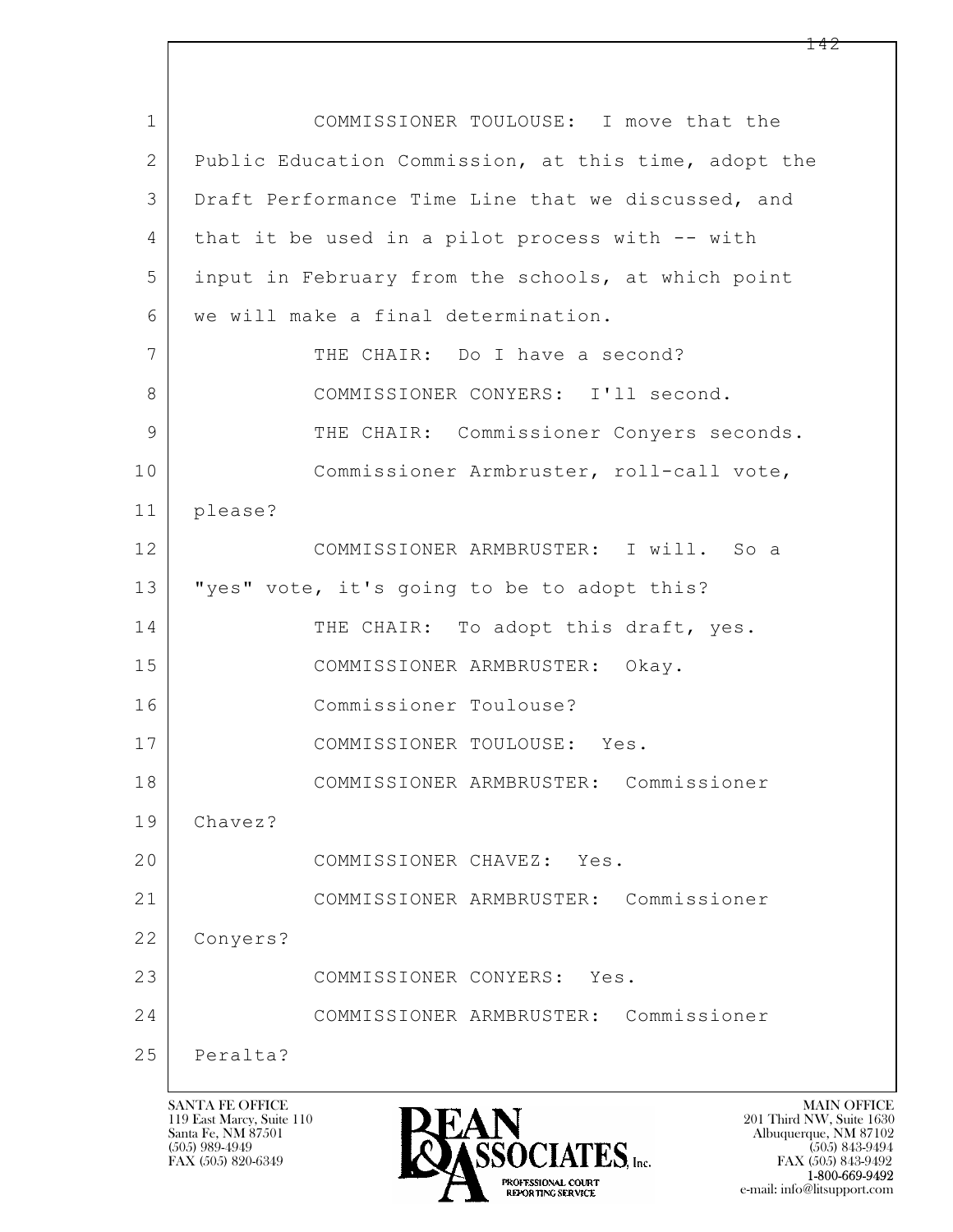$\mathbf{L}$  1 COMMISSIONER PERALTA: Yes. 2 COMMISSIONER ARMBRUSTER: Commissioner 3 Johnston? 4 COMMISSIONER JOHNSTON: Yes. 5 COMMISSIONER ARMBRUSTER: Commissioner 6 Gipson? 7 THE CHAIR: Yes. 8 COMMISSIONER ARMBRUSTER: Commissioner 9 | Armbruster votes "Yes." 10 That is a seven-to-zero vote to pass that. 11 THE CHAIR: Thank you. And the motion 12 passes by a seven-to-zero vote. Thank you very 13 much. 14 We are on to Item No. 9, which is 15 | Discussion and Possible Action on Renewal 16 Guidelines. 17 Everyone was e-mailed yesterday the 18 | renewal guidelines. Beverly sent them out last 19 evening. They -- there is not a hard copy here in 20 the -- in the notebook. 21 MS. ANNJENETTE TORRES: Madam Chair, 22 Beverly did leave hard copies for anybody who would 23 like one. And I can pass those out, okay? 24 THE CHAIR: Right. And I'm going to ask 25 the Commissioners that remained if there was any

119 East Marcy, Suite 110<br>Santa Fe, NM 87501

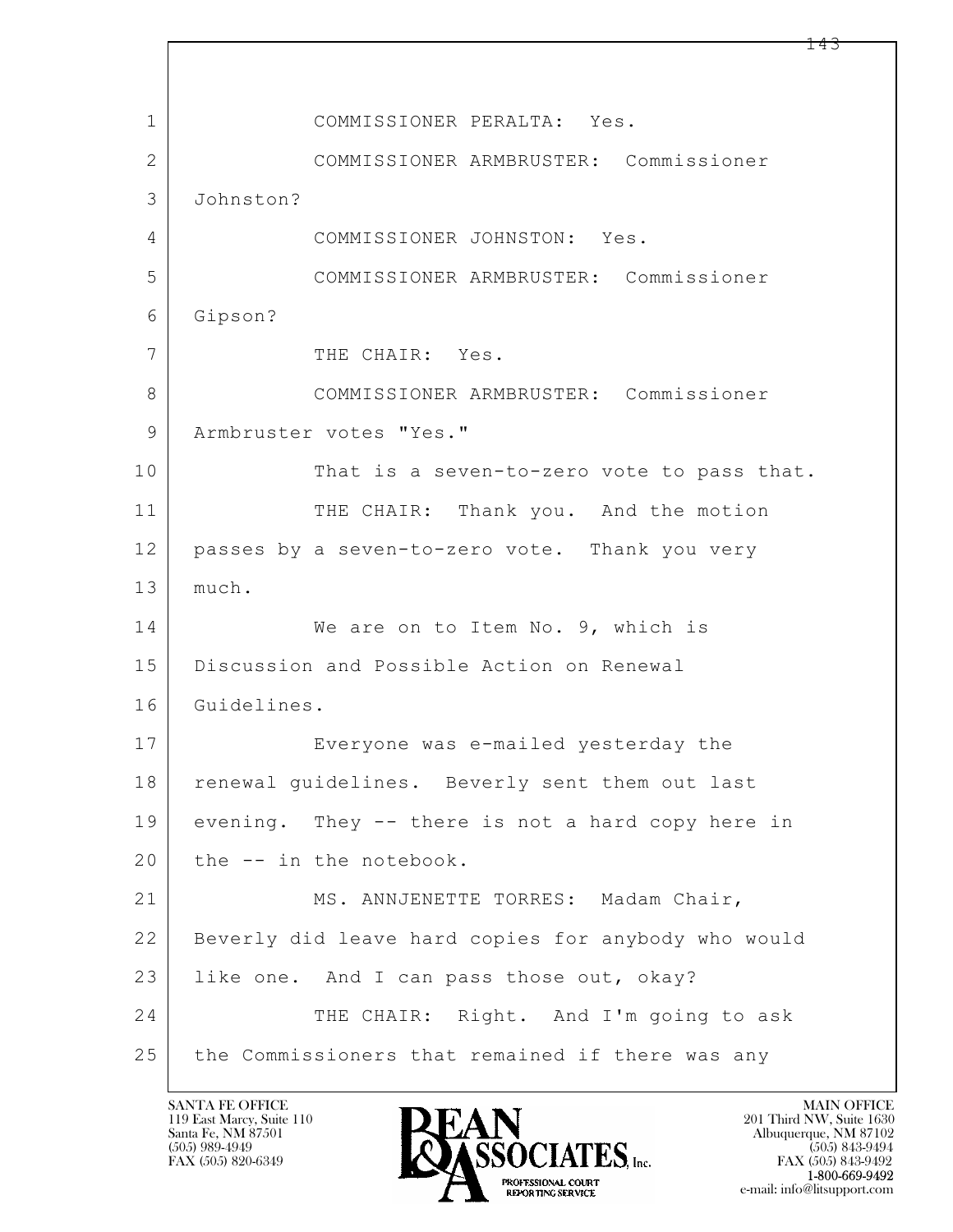$\mathbf{L}$  1 additional changes that were made to this after I 2 left yesterday. But I will note that there was the 3 recommendation that the -- come close to be removed 4 | from that No. 2, "Academic," that it just be, "The 5 school has met its academic," not "or come close  $6$  to." 7 COMMISSIONER ARMBRUSTER: And I am looking 8 for my paper from yesterday. But what I recall was 9 my interest was in what they were doing with SAT 10 | meetings, and if they were actually looking and 11 evaluating possible special ed students -- 12 THE CHAIR: Which number are we looking 13 at? 14 COMMISSIONER ARMBRUSTER: I guess it would 15 be under "2," when you were talking about 16 proficiency, growth -- I don't know. Maybe it's 17 "Operational." I'm not sure where it should go, 18 Pattie. I'll let you decide. 19 | THE CHAIR: Are we looking at "Access and 20 Equity" in terms -- because "Access and Equity" is  $21$  IEP goals, and  $-$ 22 COMMISSIONER ARMBRUSTER: But not only the 23 goals. I was just sort of curious. Have you had 24 | SATs? Have you been looking for students? 25 | I totally trust that they're taking care

119 East Marcy, Suite 110<br>Santa Fe, NM 87501

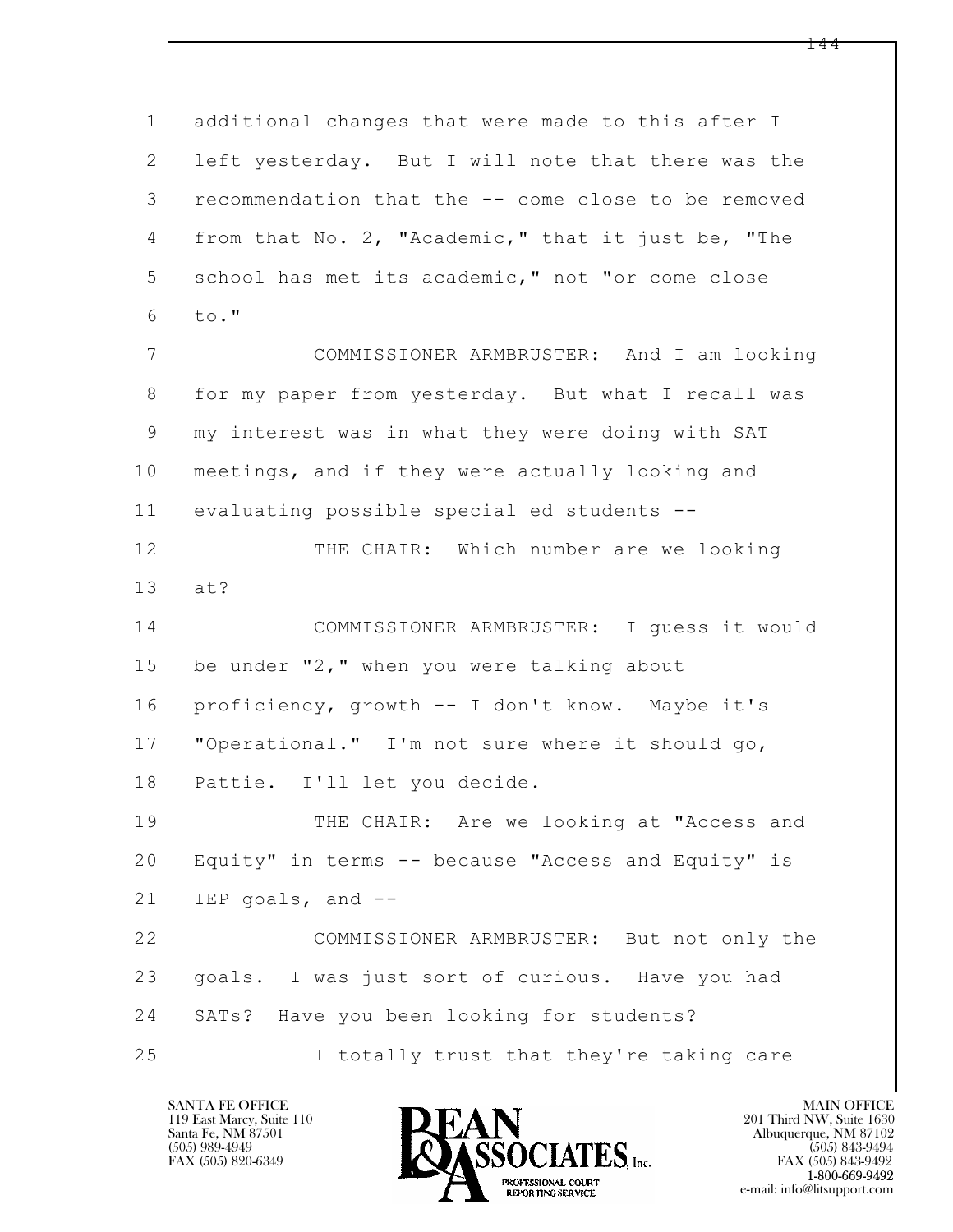$\mathbf{L}$  1 of IEPs when they're already there. And you guys 2 were gone. That's why we couldn't discuss it. 3 THE CHAIR: Well, okay. So let me ask 4 | you. In No. 4, "Access and Equity." 5 So when the statement is there, "The 6 school uses clear procedures for identifying," or -- 7 COMMISSIONER ARMBRUSTER: So maybe I 8 | missed it. 9 THE CHAIR: And it's the -- right with 10 No. 4, "Access and Equity." 11 "The school uses clear procedures for 12 identifying at-risk students, ELL," and so on? 13 COMMISSIONER ARMBRUSTER: That's fine. 14 THE CHAIR: Does that cover that? 15 COMMISSIONER ARMBRUSTER: Yes. 16 MS. POULOS: Madam Chair and Commissioner 17 Armbruster, I did also want to mention that actually 18 the RTI and SAT process, because it's required by 19 law, is part of the protocol that our team is using 20 to conduct their site visits. And so they, very 21 | specifically, look at that plan that each school 22 has, look for evidence that it's being implemented. 23 And so that can certainly be part of the renewal 24 report. 25 I think that the information you're

119 East Marcy, Suite 110<br>Santa Fe, NM 87501

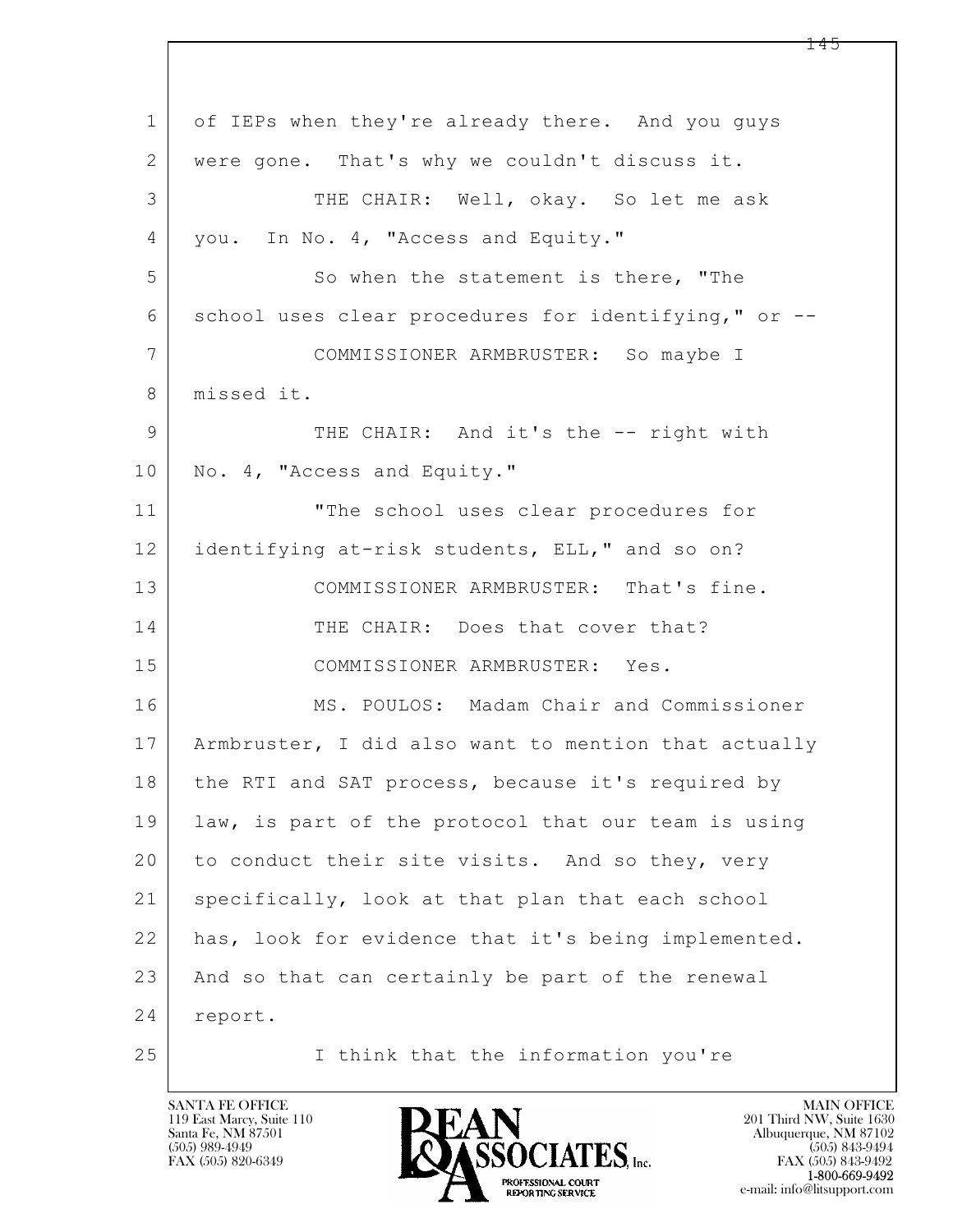$\mathbf{L}$  1 requesting here will help us understand how to 2 | structure the renewal reports. 3 THE CHAIR: All right. 4 COMMISSIONER ARMBRUSTER: That's fine. 5 THE CHAIR: So is that the only other --6 COMMISSIONER TOULOUSE: And, Madam Chair, 7 when you had left the room in the discussion, we 8 mostly discussed that a lot of the questions that 9 people were having would come out of the site visit 10 information, that we didn't need to nitpick or go in 11 | there and micromanage, because these are things that 12 are generally reviewed at a site visit, that 13 background checks are done, you know, that the IEPs 14 are up-to-date, you know, all of those things. 15 | We don't have to ask that specifically, 16 because it's already been provided to us. So that 17 was that discussion. 18 THE CHAIR: And just for those that 19 weren't there yesterday, what I also thought, this 20 would help to generate the presentation from the 21 schools, when they're coming up for renewal, because 22 they know what we're looking for, so that this helps 23 to incorporate the fabric of that conversation from 24 the schools. 25 So now my -- I'm going to dig into the

119 East Marcy, Suite 110<br>Santa Fe, NM 87501

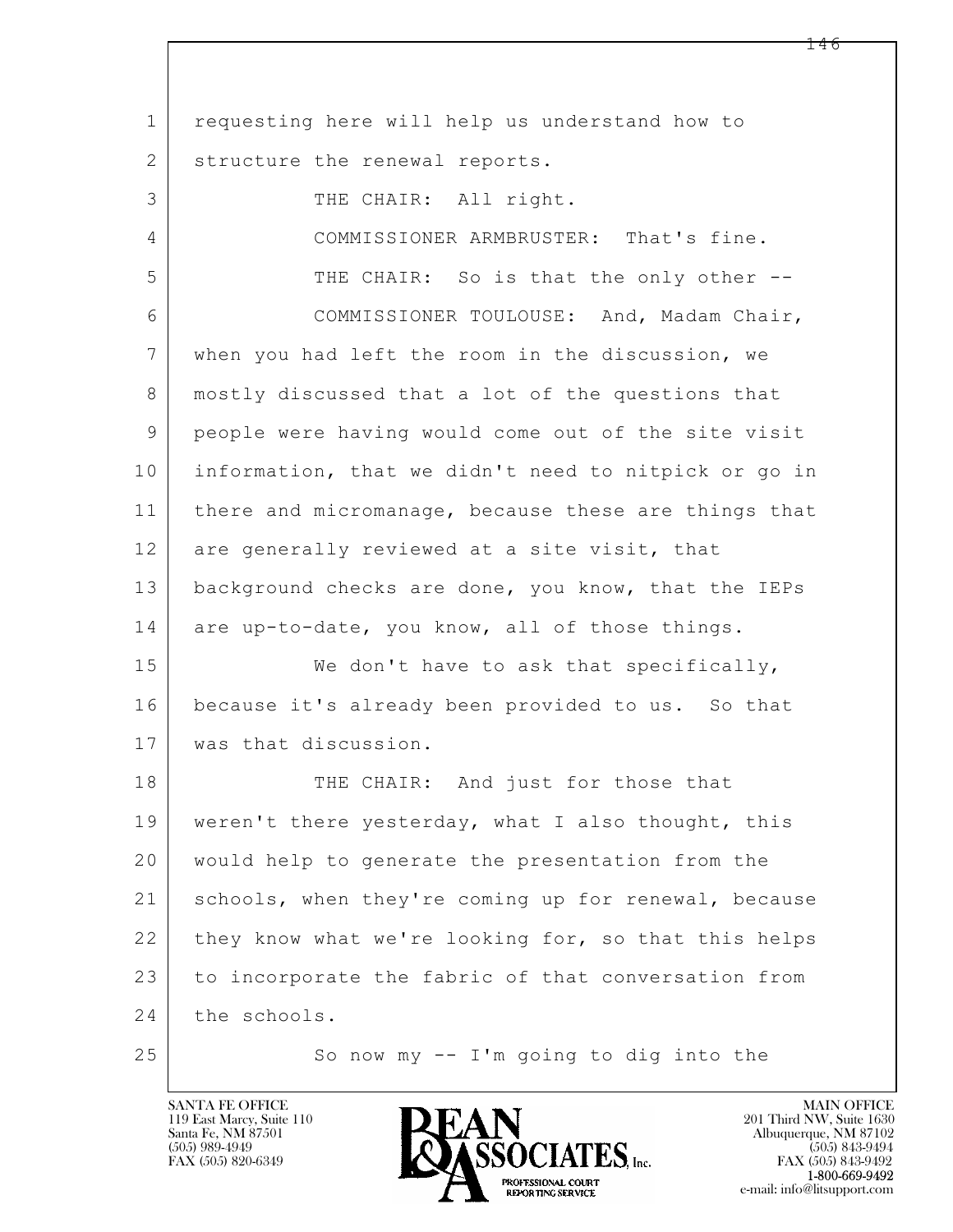| $\mathbf{1}$    | woods a little bit shortly -- briefly, I hope -- is  |
|-----------------|------------------------------------------------------|
| 2               | that my question is, because there are some          |
| 3               | specifics in here that this is a short-term notice   |
| 4               | for some schools -- as an example, that the report   |
| 5               | card grade of three-year average, no lower than a C. |
| 6               | For a school that's renewing this year,              |
| $7\phantom{.0}$ | this is a new -- so yesterday, part of the           |
| 8               | conversation was that some of these are good for the |
| 9               | going forth; but for this year, it's a somewhat      |
| 10              | unfair benchmark to tell the school, now that        |
| 11              | they've already filled out their -- and turned in    |
| 12              | their renewal application, "Oh, by the way, this is  |
| 13              | what we're going to hold you to this year."          |
| 14              | I think these are, overall, a general good           |
| 15              | benchmark that we can use; but I think we agreed     |
| 16              | this year that this, similar, is a draft, and this   |
| 17              | is not 100 percent what schools will be judged on    |
| 18              | for this current renewal cycle; because there's      |
| 19              | not -- it hasn't been fair notice that this is what  |
| 20              | they're going to be -- be held to.                   |
| 21              | And there is always -- I do believe that             |
| 22              | there has to be a qualifier statement in there that  |
| 23              | the PEC always has the right to renew, authorize a   |
| 24              | school, with -- on a shorter term, with conditions,  |
| 25              | that may not have met these standards, that there's  |

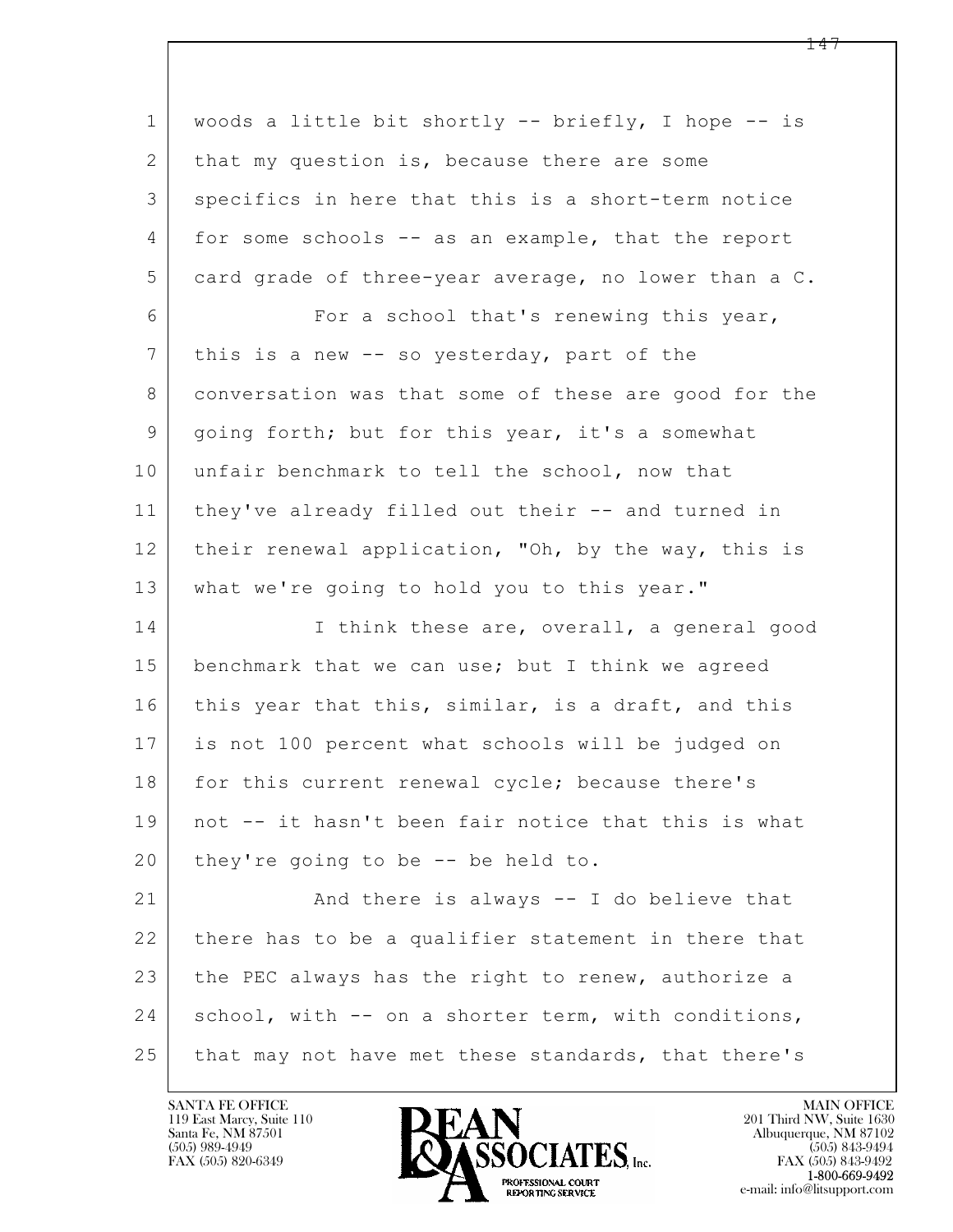| $\mathbf 1$    | always that unknown that's -- that's there.          |
|----------------|------------------------------------------------------|
| $\overline{2}$ | COMMISSIONER ARMBRUSTER: And I think that            |
| 3              | we did this with the thought that, for a really good |
| 4              | school, in the future, so to speak, these are the    |
| 5              | points that we would be looking at.                  |
| 6              | So if the School X doesn't present all               |
| $7\phantom{.}$ | those, and we're asking for those, then they should  |
| 8              | be looking at doing them; not as a punishment, but   |
| 9              | just as where we were going.                         |
| 10             | THE CHAIR: Right. And as a result of                 |
| 11             | these now being out there, schools know what -- you  |
| 12             | know, what they need to -- what direction they need  |
| 13             | to go in.                                            |
| 14             | Yes, Commissioner Chavez?                            |
| 15             | COMMISSIONER CHAVEZ: Yeah. So I just had             |
| 16             | a -- and you might have already said it, and I may   |
| 17             | not have caught it. But are we going to allow the    |
| 18             | schools the opportunity to comment on these? Do you  |
| 19             | anticipate changes to these? Or this is already      |
| 20             | something that we're following in terms of what we   |
| 21             | look at when schools are renewing?                   |
| 22             | THE CHAIR: We have not adopted these.                |
| 23             | These -- we discussed these yesterday in the work    |
| 24             | session. This is the first time we've looked at      |
| 25             | them. My intention for this year was to primarily    |

 $\overline{\phantom{a}}$ 

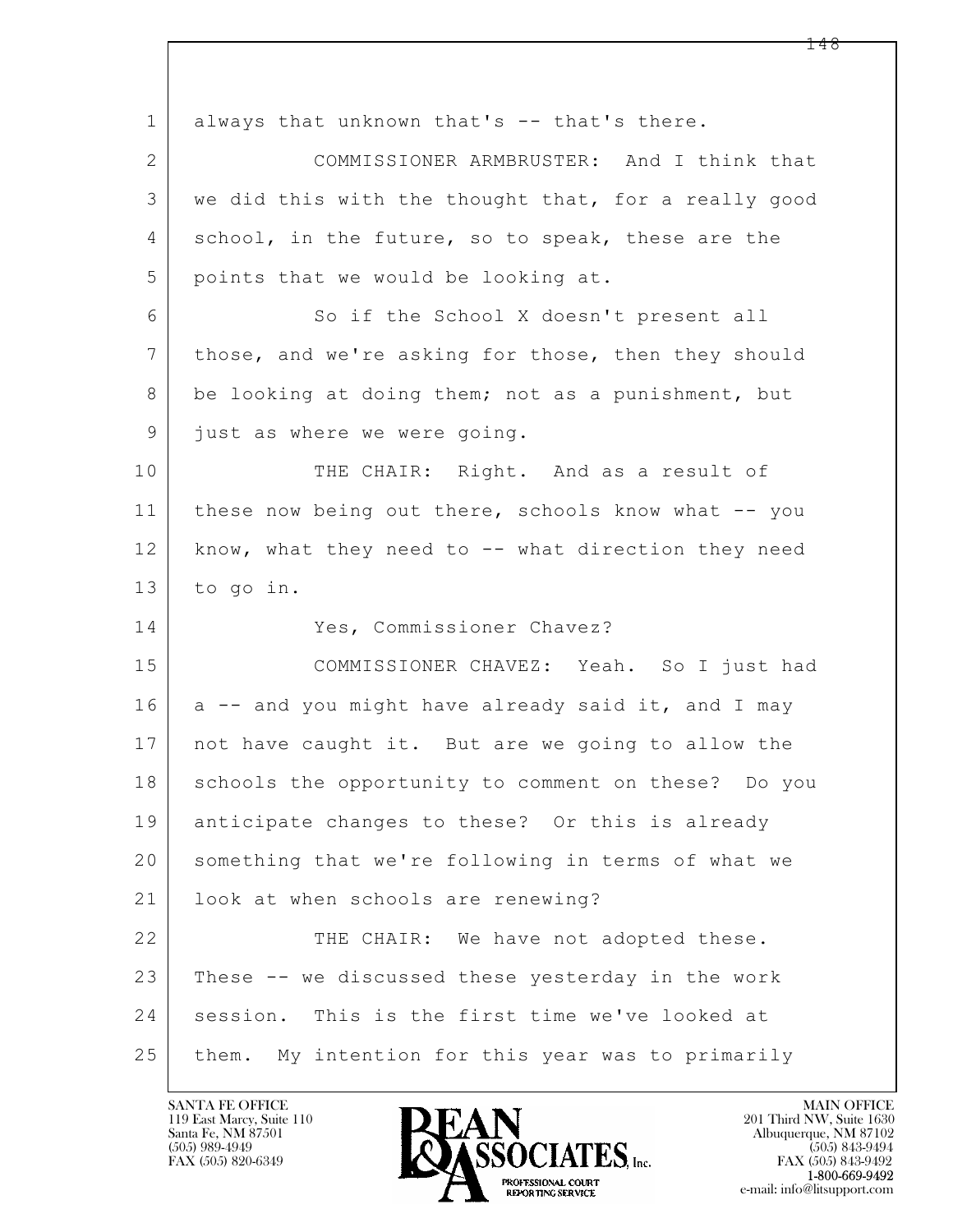$\mathbf{L}$  1 use these as a guide when we were looking at 2 renewal. These are most of the things that -- these 3 are what we would like to see, but that we can't 4 hold the schools completely accountable to all of 5 | these for this renewal cycle, because we had not 6 adopted them with enough time for them to -- to 7 understand. 8 But certainly, I am more than willing to 9 have this as part of the conversation in those 10 February meetings, as well, when we're looking at 11 | the -- the assessments, that I have no issue with 12 making this part of the conversation is all. 13 This is what we've also looked at for 14 renewals. Granted, the -- these affect fewer 15 | schools every year. It could be just a handful of 16 schools next year. This year, it is 13 that are up. 17 But I don't know how many are up for renewal next 18 year. It could be just two or three. But I'd 19 certainly welcome that. 20 COMMISSIONER CHAVEZ: That wasn't in my 21 proposal. I wasn't proposing that we add that to 22 it. I was just wondering if you were thinking that. 23 I guess I just had a -- you know, just a couple of 24 questions in terms of, you know, just some 25 | specifics.

119 East Marcy, Suite 110<br>Santa Fe, NM 87501



FAX (505) 843-9492 e-mail: info@litsupport.com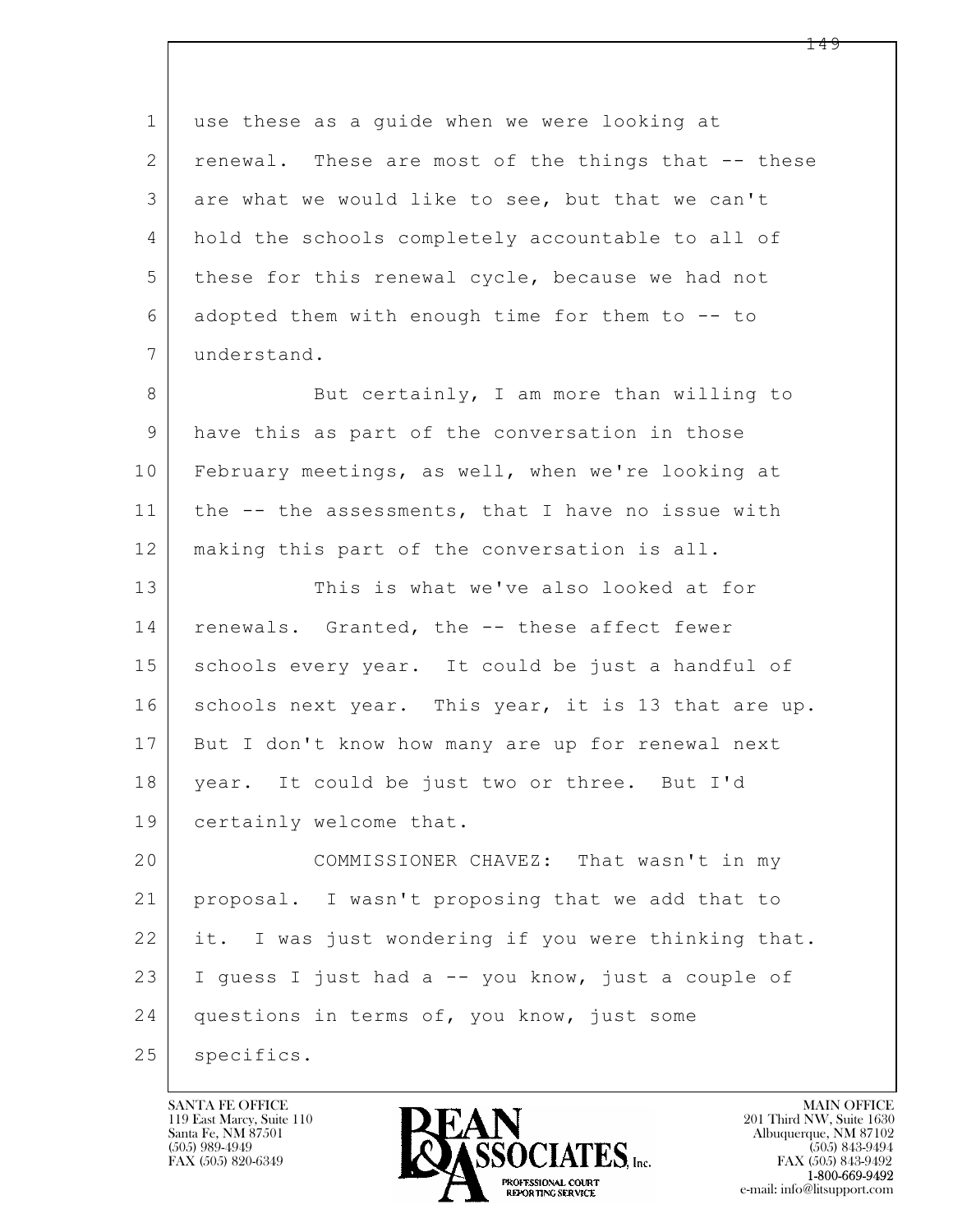$\mathbf{L}$  1 THE CHAIR: Sure. 2 COMMISSIONER CHAVEZ: And one of them is 3 in No. 2, you know, it says, "The school has met or 4 come close to meeting its academic goals." So sort 5 of what does "come close" mean? 6 THE CHAIR: When I opened, we took out, 7 "comes close to." 8 COMMISSIONER CHAVEZ: Okay. I missed that 9 | then. Okay. All right. All right. 10 THE CHAIR: That it's just the school --11 COMMISSIONER CHAVEZ: "Has met." 12 THE CHAIR: After I put it in and I reread 13 it, it's, like -- yeah. It was -- it was too vague. 14 COMMISSIONER CHAVEZ: Yeah. 15 THE CHAIR: So, yes, we did talk about 16 that yesterday, and we have proposed to take those 17 words out. 18 COMMISSIONER CHAVEZ: Okay. And then 19 there's a couple of sections where it talks about 20 staff retention, and staff retention should be high. 21 | Do we have sort of a  $-$  you know, what that means in 22 terms of percentages? 23 THE CHAIR: We have a percentage. 24 | MS. POULOS: Madam Chairwoman and 25 Commissioner Chavez, there is a percentage in the

119 East Marcy, Suite 110<br>Santa Fe, NM 87501

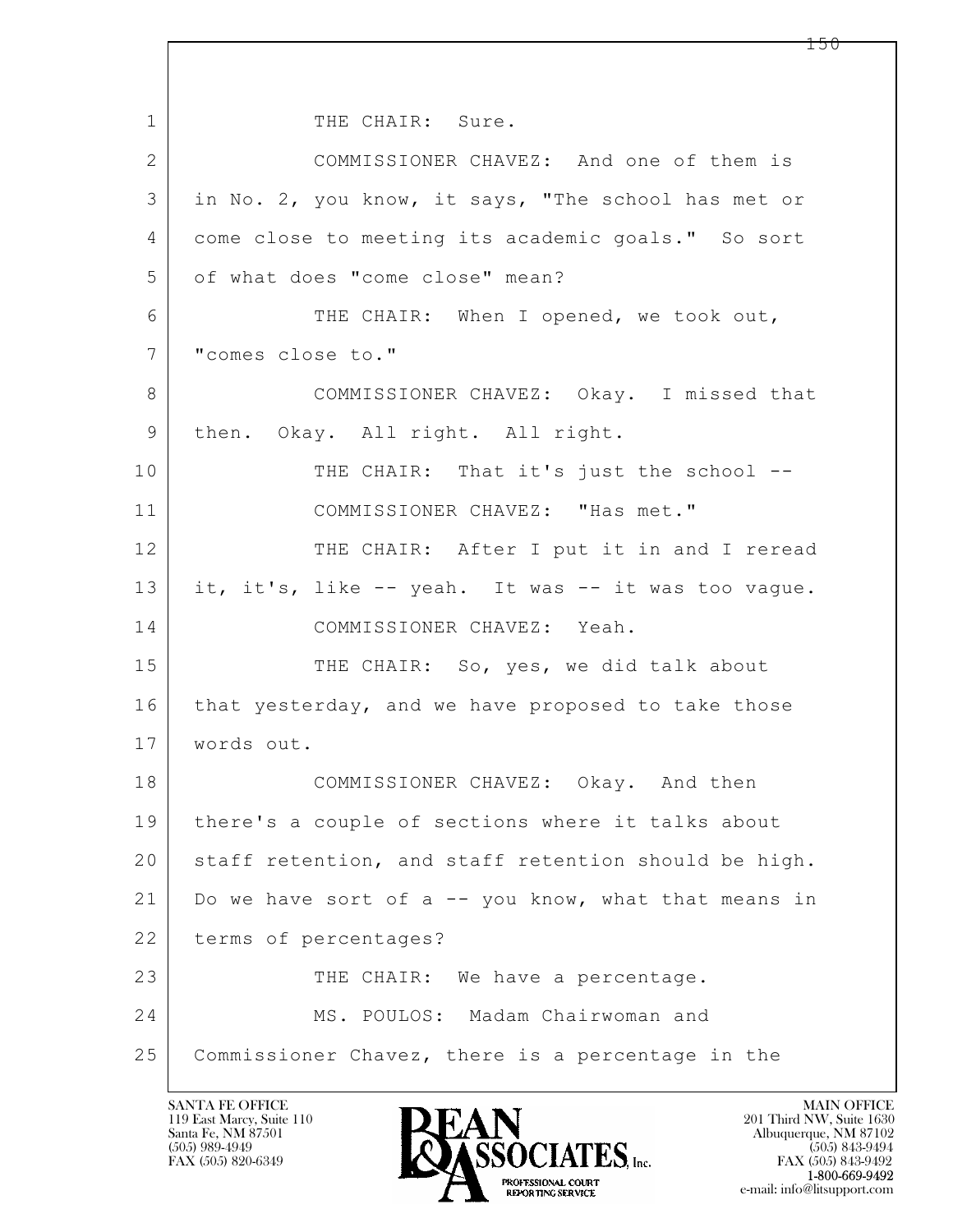| $\mathbf 1$ | performance framework. I believe it's 80 percent.    |
|-------------|------------------------------------------------------|
| 2           | I would actually put forward, though, that I have    |
| 3           | some questions about it, because there's a couple of |
| 4           | ways you could measure it right.                     |
| 5           | You could measure it from the beginning of           |
| 6           | the year to end of the year. You could measure it    |
| 7           | from end of the year to beginning of the year. You   |
| 8           | could measure it from beginning of the year to       |
| 9           | beginning of the year. And so I think, quite         |
| 10          | honestly, those are things that we're going to have  |
| 11          | to come to terms with and figure out what is the     |
| 12          | process.                                             |
| 13          | The same thing with student retention;               |
| 14          | because right now, it's unclear how it's being       |
| 15          | measured. And that can show us substantially         |
| 16          | different pictures.                                  |
| 17          | THE CHAIR: Right. I agree. And when we               |
| 18          | look at the performance framework, though, I think   |
| 19          | some of those are issues that can be answered when   |
| 20          | we're looking at wordsmithing the performance        |
| 21          | framework. But there is -- and I couldn't honestly   |
| 22          | remember what that percentage was; so I just put     |
| 23          | that in there, knowing that there was a percentage   |
| 24          | that we currently have in the -- in the performance  |
| 25          | framework.                                           |

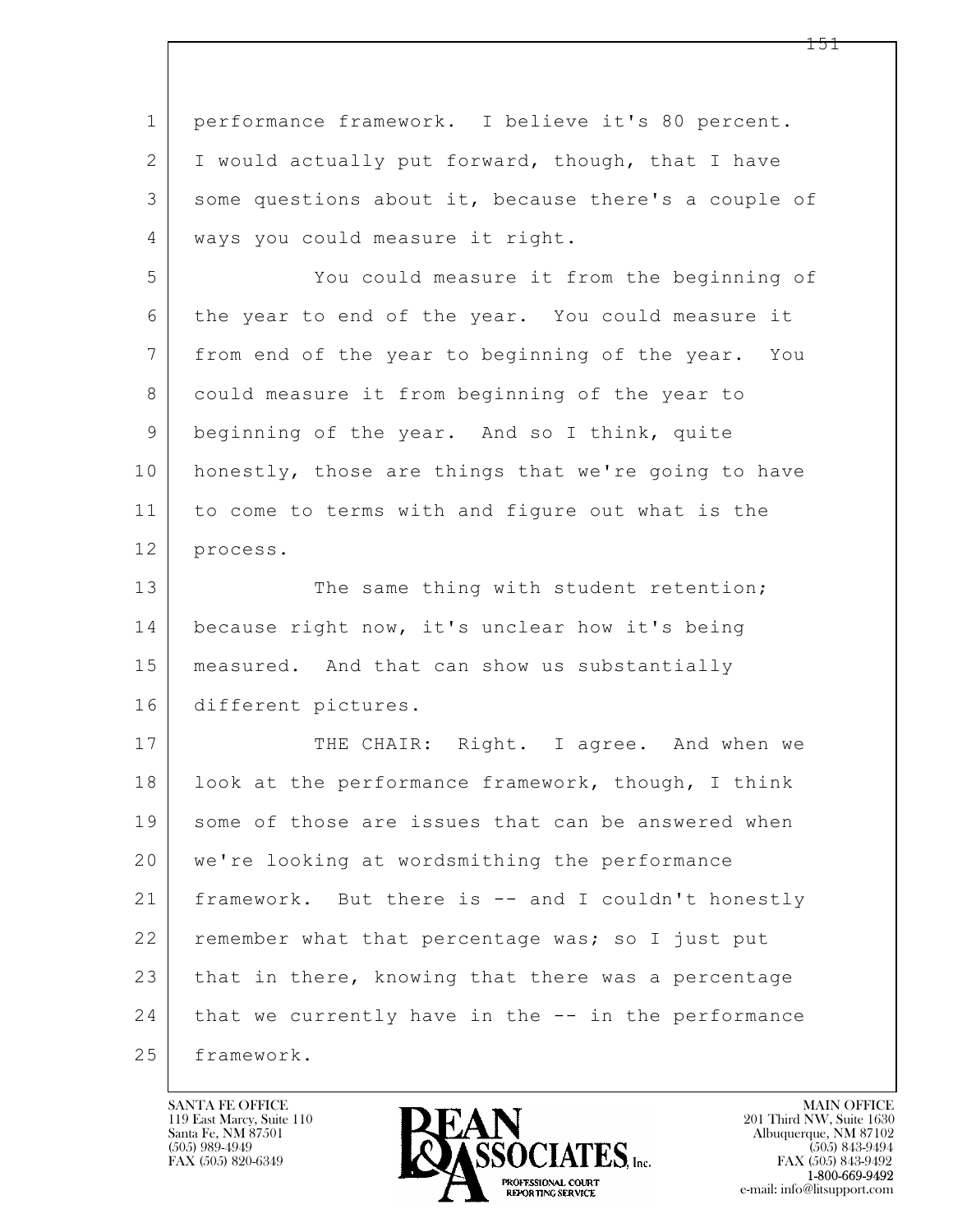$\mathbf{L}$  1 COMMISSIONER CHAVEZ: Okay. 2 COMMISSIONER ARMBRUSTER: And I think that 3 we, also -- when we were doing the performance 4 frameworks and schools were saying, "Well, we had -- 5 we only retained 70 percent of our staff," and they 6 | said, "Well, two people, a spouse moved, one 7 retired," those are not the same as they just left 8 | the school. There's reasons for things. 9 And the same thing would be for students. 10 This family of six children moved. That's a 11 | significant amount, if you only have 50 kids, you 12 | know. So there are reasons. And I think we always 13 allowed the schools to specify why people left. 14 THE CHAIR: You're right. And when you're 15 looking at small schools, one staff member 16 leaving -- 17 COMMISSIONER ARMBRUSTER: Could be 18 | 50 percent of your staff. 19 THE CHAIR: Could tick that bell, that, 20 "Oh, there's a problem." 21 Commissioner Conyers? 22 COMMISSIONER CONYERS: Yeah. I'd like to 23 kind of go along with what you're saying, that 24 | failure to meet any particular one of these 25 benchmarks wouldn't mean someone would not be

119 East Marcy, Suite 110<br>Santa Fe, NM 87501

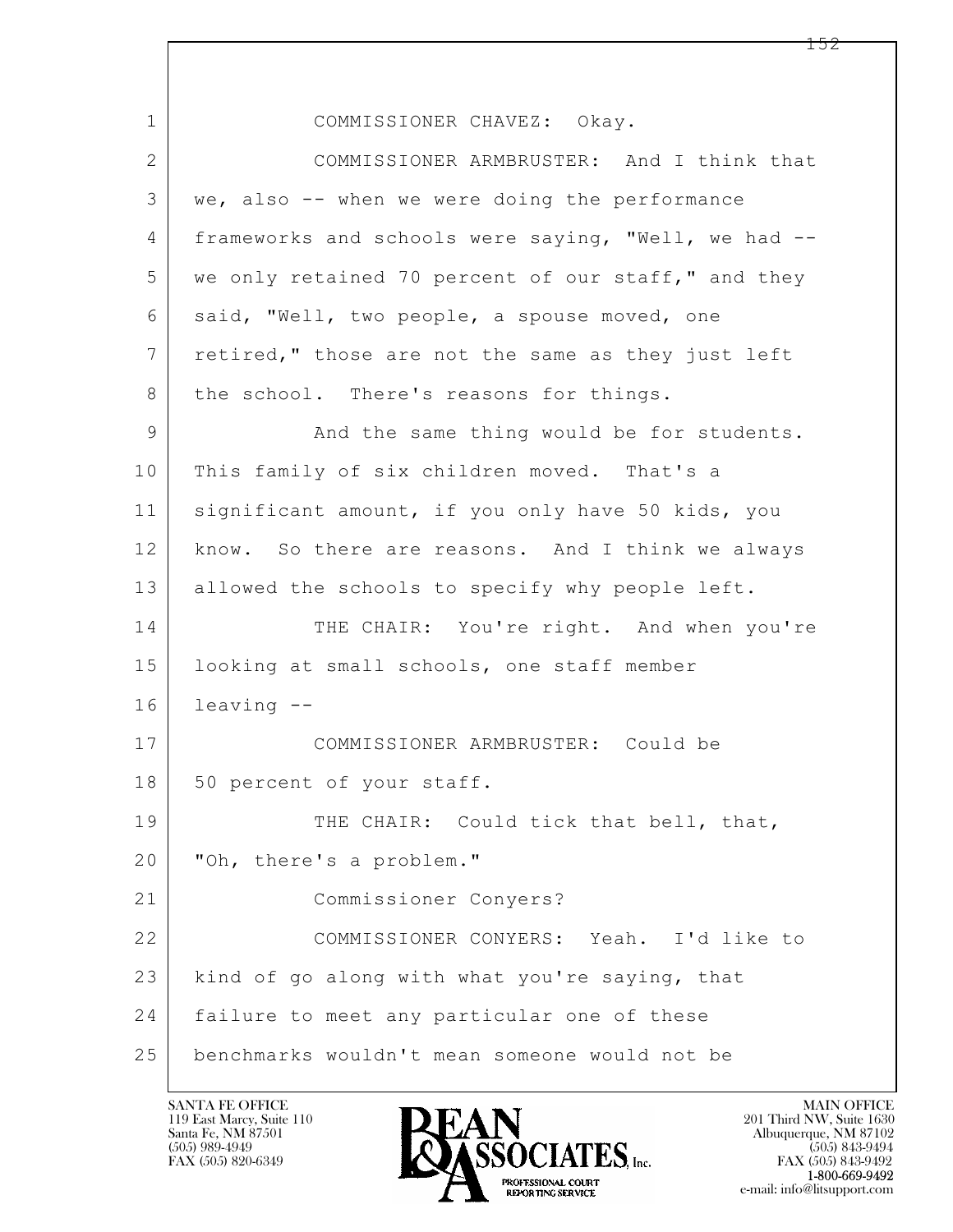1 renewed.

| $\overline{2}$ | And part of the discussion yesterday, at             |
|----------------|------------------------------------------------------|
| 3              | the suggestion of the CSD Director, that I really    |
| 4              | liked, was establishing a set of benchmarks that, if |
| 5              | a school meets all of those, then they could expect  |
| 6              | to be approved, you know, that would be kind of      |
| 7              | automatic. And I'd like to see us work on that. I    |
| 8              | think that would be a good thing. It would help the  |
| 9              | schools to know that, you know -- not wondering      |
| 10             | who's in what kind of mood that day, kind of thing.  |
| 11             | THE CHAIR: Correct.                                  |
| 12             | COMMISSIONER CONYERS: So I think that                |
| 13             | would be a great thing.                              |
| 14             | THE CHAIR: Yes, that's an important                  |
| 15             | point. And I think we did make part of the           |
| 16             | conversation yesterday that, number one, being on    |
| 17             | these benchmarks, it's there for a reason, that      |
| 18             | there is the potential that if the school's not      |
| 19             | meeting their mission, that could be a --            |
| 20             | COMMISSIONER ARMBRUSTER: Deal-breaker.               |
| 21             | THE CHAIR: -- a deal-breaker for                     |
| 22             | non-renewal; because you created the school with     |
| 23             | this specific mission. And if you're not meeting     |
| 24             | your mission, that potentially could be that         |
| 25             | deal-breaker.                                        |

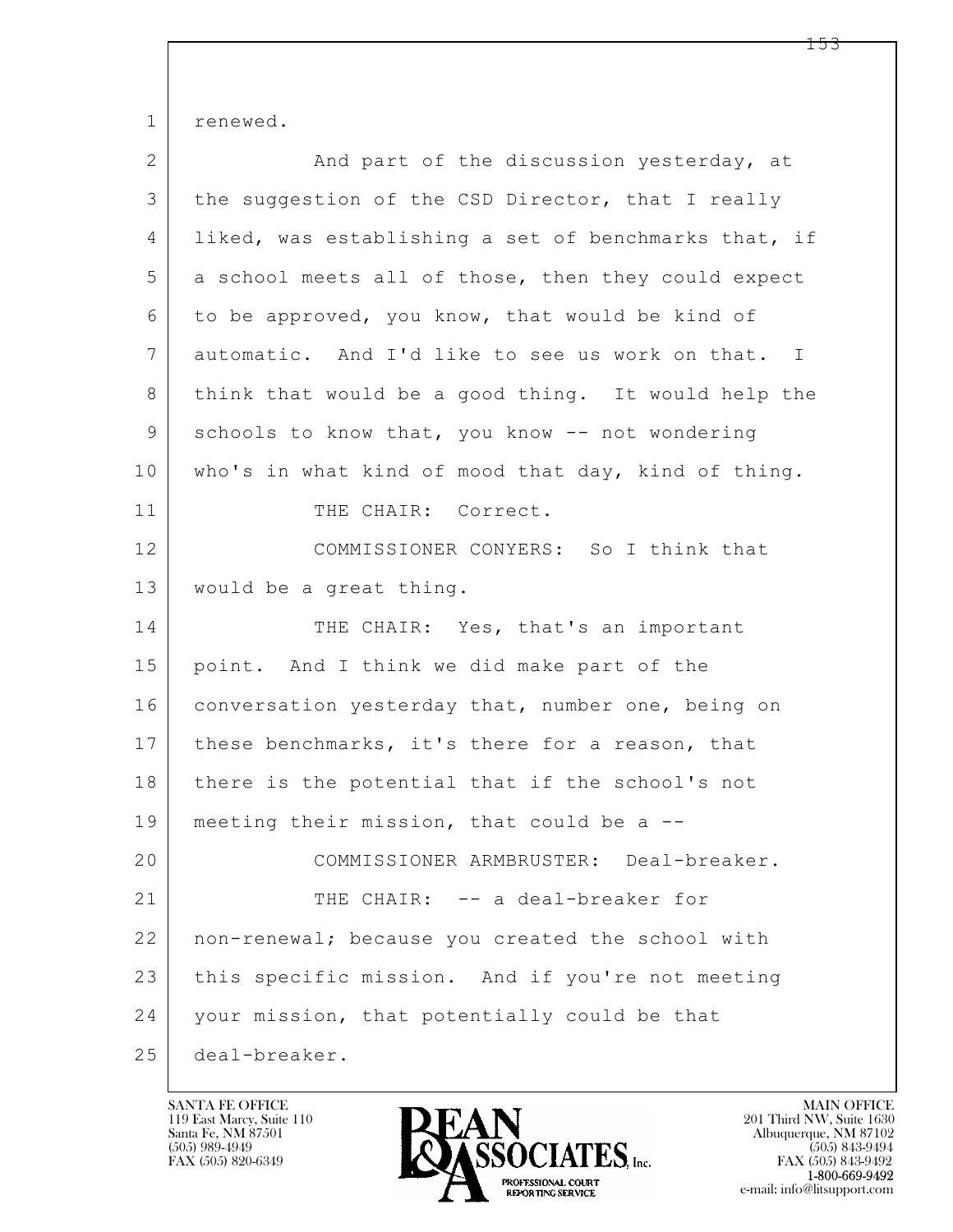$\mathbf{L}$  1 But beyond that, you're right. None of 2 the others are real deal-breakers here. But I do 3 appreciate, and I think that's a valuable idea that, 4 | for a school, "If I know I've met these, then, you 5 know, maybe we don't have to go -- maybe we can look 6 at not having to go through that lengthy, whole 7 | renewal process that day," that there's some kind of 8 system that we can do that just gives them that 9 automatic renewal. 10 But that's something that we can certainly 11 look at, because I think it would be beneficial to 12 everyone involved with that. 13 Commissioner Johnston? 14 COMMISSIONER JOHNSTON: Thank you, 15 Madam Chair. I would like to thank you for the work 16 that you have put into this. The work session 17 yesterday was my very first Commission meeting. I 18 did, however, attend the NACSA session, and then I 19 was at the LESC meeting to hear the follow-up after 20 you had -- after they had presented their 21 evaluation. And I know that much of the work that 22 you've done on this, if not all of it -- I'll say 23 all of it  $-$  is the result of things that were 24 addressed in the evaluation. 25 COMMISSIONER TOULOUSE: No.

119 East Marcy, Suite 110<br>Santa Fe, NM 87501



FAX (505) 843-9492 e-mail: info@litsupport.com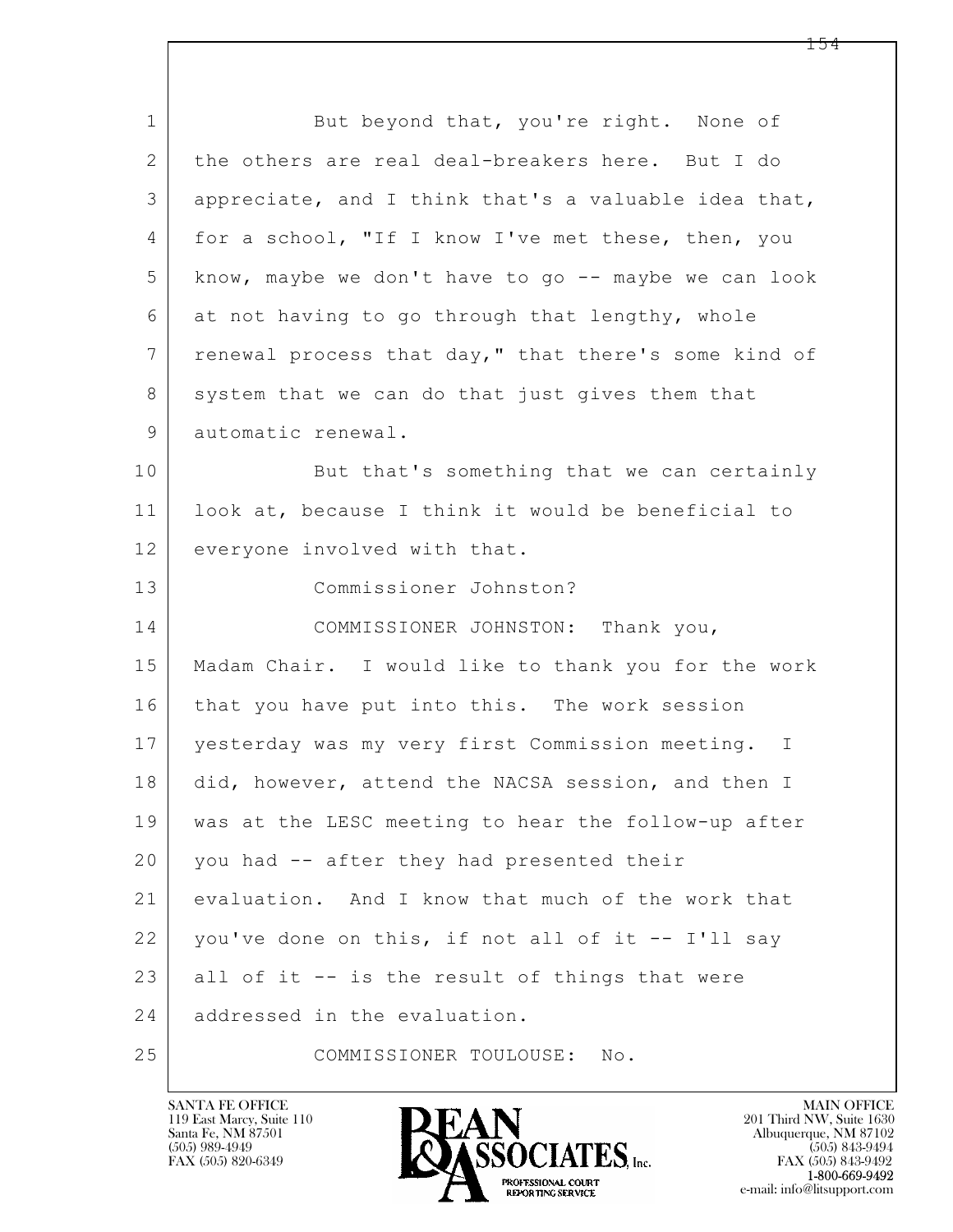$\mathbf{L}$  1 COMMISSIONER JOHNSTON: Well, then, if I'm 2 incorrect, that's my perception; because I know how 3 diligently you had to work to put all of this 4 together and the hours that you said yesterday, in 5 the work session, that you have spent collaborating 6 with those folks and with Charter School Division. 7 And while these may be broad strokes, finding the 8 broad strokes was hard work. So thank you. 9 | THE CHAIR: Well, I appreciate it. And 10 this is something that we've been talking about for 11 a long time, that there needs to be -- it's fair and 12 transparent to the schools that they understand kind 13 of what's going through our mind when we're trying 14 to make a decision, so it just doesn't seem 15 | arbitrary and capricious to them, oh, you know, 16 depending on what mood someone is in: 17 It's like, "No, I'm not going to -- you 18 | know, I did that, so I'm not going to renew them, 19 because that's just the pattern I'm creating." So 20 | that I think it's fair for the schools to know, 21 going forward, what's -- what we're looking for. 22 COMMISSIONER JOHNSTON: And I thank you. 23 THE CHAIR: Well, I appreciate it. 24 So I will ask for a motion to adopt the 25 draft of the renewal benchmarks.

119 East Marcy, Suite 110<br>Santa Fe, NM 87501

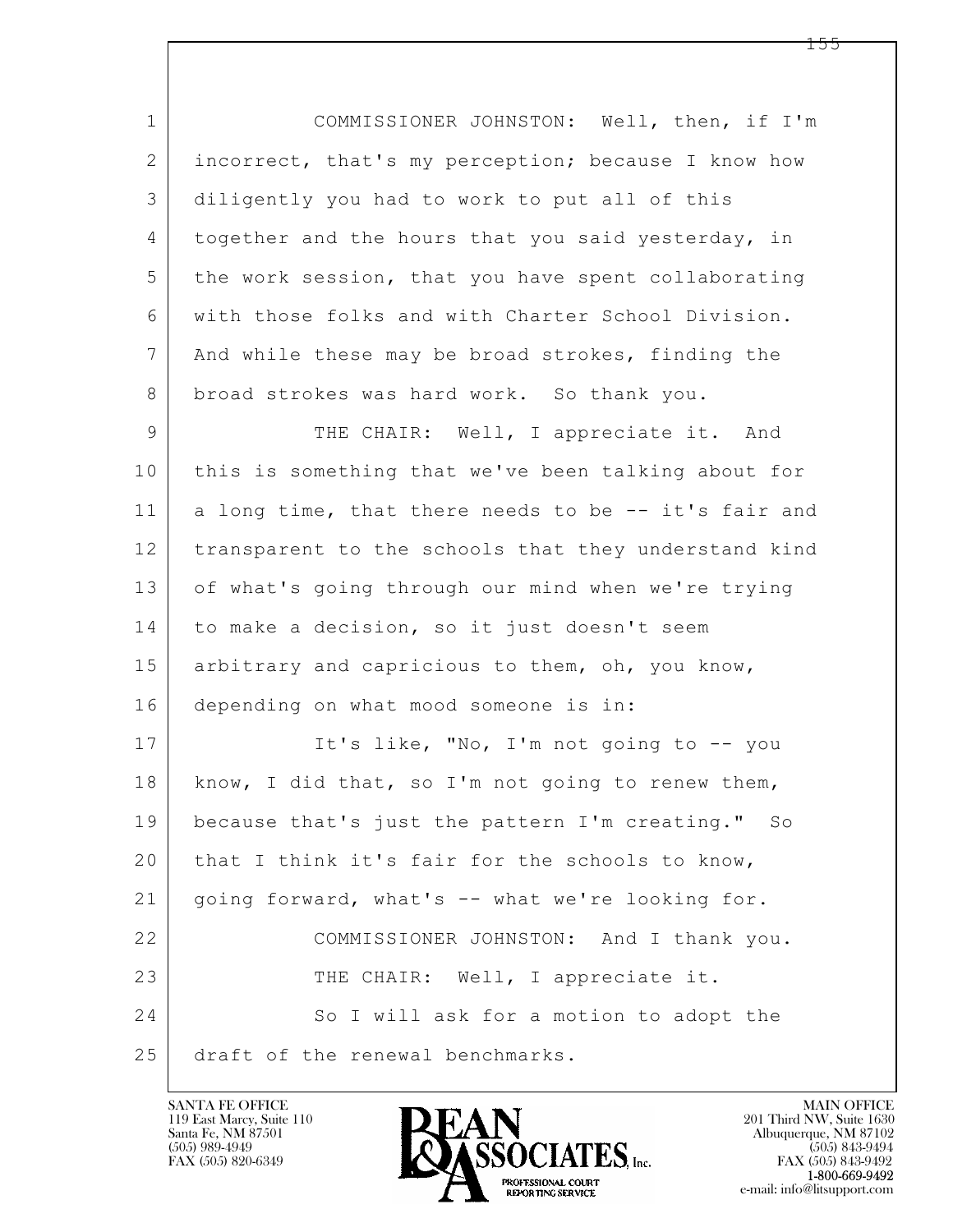| 1              |             | COMMISSIONER CHAVEZ: I'll make a motion.       |
|----------------|-------------|------------------------------------------------|
| $\overline{2}$ |             | THE CHAIR: Commissioner Chavez?                |
| 3              |             | COMMISSIONER CHAVEZ: I make a motion that      |
| 4              |             | we accept the draft of the renewal benchmarks. |
| 5              |             | THE CHAIR: If you could please add, "as        |
| 6              | edited"?    |                                                |
| 7              |             | COMMISSIONER CHAVEZ: As edited.                |
| 8              |             | THE CHAIR: Because we took out a couple        |
| 9              | of words.   |                                                |
| 10             |             | COMMISSIONER CHAVEZ: As edited.                |
| 11             |             | THE CHAIR: Thank you.                          |
| 12             |             | Do I have a second?                            |
| 13             |             | COMMISSIONER ARMBRUSTER: Second.               |
| 14             |             | THE CHAIR: Second by Commission                |
| 15             | Armbruster. |                                                |
| 16             |             | Roll call, please, Commissioner                |
| 17             | Armbruster? |                                                |
| 18             |             | COMMISSIONER ARMBRUSTER: Commissioner          |
| 19             | Conyers?    |                                                |
| 20             |             | COMMISSIONER CONYERS: Yes.                     |
| 21             |             | COMMISSIONER ARMBRUSTER: Commissioner          |
| 22             | Gipson?     |                                                |
| 23             |             | THE CHAIR: Yes.                                |
| 24             |             | Commissioner<br>COMMISSIONER ARMBRUSTER:       |
| 25             | Peralta?    |                                                |

 $\lceil$ 

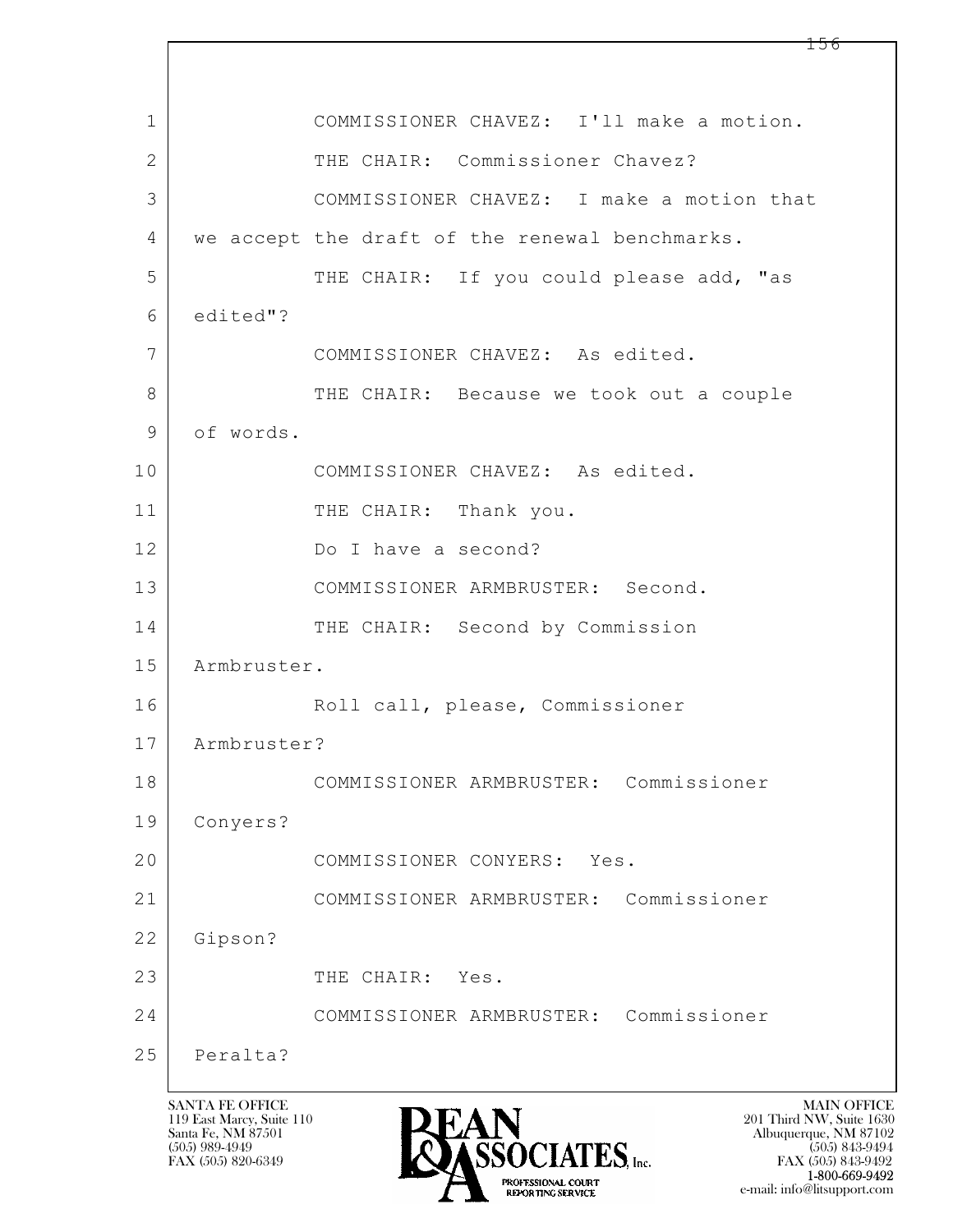$\mathbf{L}$  1 COMMISSIONER PERALTA: Yes. 2 COMMISSIONER ARMBRUSTER: Commissioner 3 Toulouse? 4 COMMISSIONER TOULOUSE: Yes. 5 COMMISSIONER ARMBRUSTER: Commissioner 6 Johnston? 7 COMMISSIONER JOHNSTON: Yes. 8 COMMISSIONER ARMBRUSTER: Commissioner 9 Chavez? 10 COMMISSIONER CHAVEZ: Yes. 11 COMMISSIONER ARMBRUSTER: Commissioner 12 Armbruster votes "Yes." That is seven votes for the 13 motion. 14 THE CHAIR: Thank you. And the motion 15 passes, seven to zero. 16 On to No. 10, Report From The Chair. And 17 I think we agreed to leave letter A until we have 18 all the new Commissioners on. It doesn't make any 19 sense to make any changes to liaison roles and what 20 committees you're serving on for November and 21 December. 22 So that just as -- so the new Commissioner 23 is aware, there are subcommittees that the 24 Commissioners do serve on. Some are active, and 25 some are inactive. So that's part of what we're

119 East Marcy, Suite 110<br>Santa Fe, NM 87501



FAX (505) 843-9492 e-mail: info@litsupport.com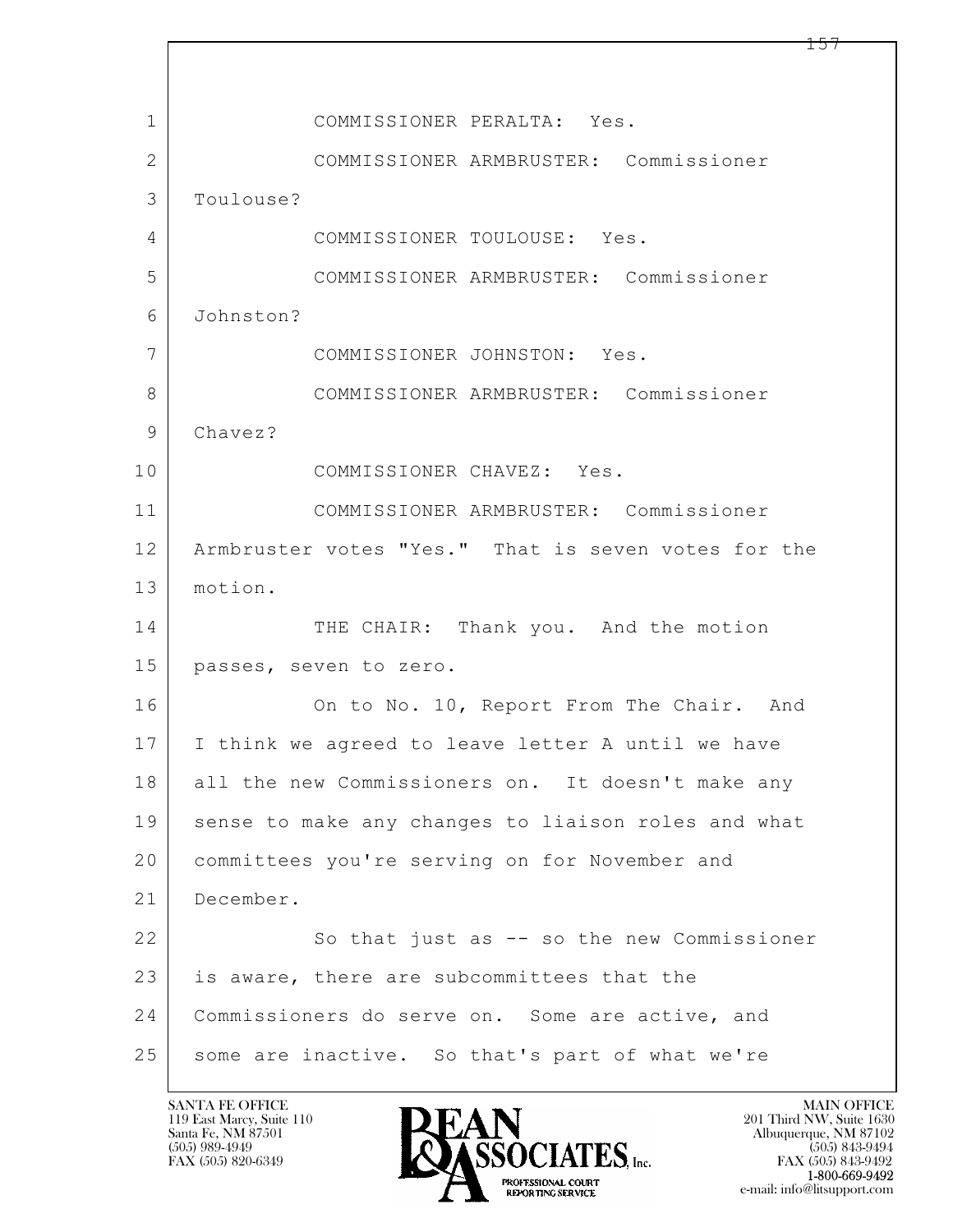$\mathbf{L}$  1 trying to look at, at this point in time, is to see, 2 are there any of those subcommittees that we simply 3 need to eliminate, because they -- they don't 4 actively meet, or members of the PEC are not invited  $5$  to them, and if that's the case, why? 6 COMMISSIONER JOHNSTON: Okay. Thank you. 7 THE CHAIR: But that is something that 8 | we're holding off until January. 9 | 1 have --10 COMMISSIONER ARMBRUSTER: Just to add on 11 to that, I thought, at some time, we were going to 12 maybe just have three sentences -- it's not a long 13 | thing -- about what that entails, each of these 14 committees, for people who have gone to them. 15 | I will say that I have not gone to one of 16 which I'm the second person on, which is the 17 New Mexico Library Commission. And I know that 18 | Millie goes. But I'm not sure what that entails. 19 And I think an informed decision as to what you're 20 getting yourself into might be nice. 21 THE CHAIR: Okay. Sure. We can do that. 22 COMMISSIONER ARMBRUSTER: And, again, it 23 doesn't have to be until January; but I think before  $24$  we  $-$ 25 THE CHAIR: But if there are Commissioners

119 East Marcy, Suite 110<br>Santa Fe, NM 87501

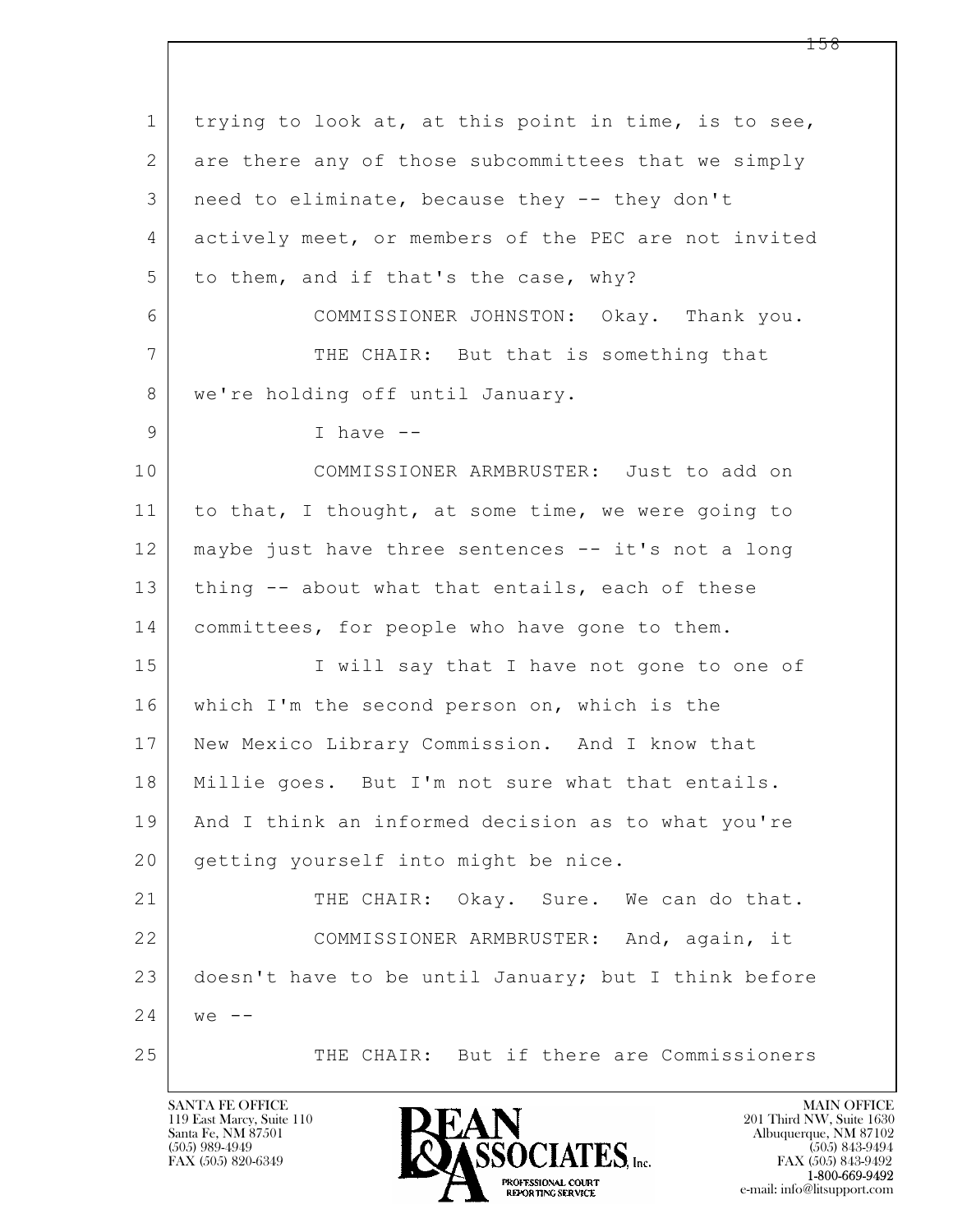$\mathbf{L}$  1 who are serving on one of those committees, and they 2 | won't be on in January, it'll be important to get 3 | that information from them now; right? 4 Right. 5 So we will certainly look at that. 6 I don't have much to report. The Deputy 7 Secretary did indicate that we've been in not very 8 successful, but ongoing, discussions about 9 negotiations on the facilitator. I hope that things 10 will be resolved by next week; but we shall wait and 11 see. So that's the end of my remarks at this point 12 in time. 13 | An update from the Charter Coalition. 14 | MS. KELLY CALLAHAN: Good morning, 15 Commissioners. Thank you again for the opportunity 16 to share with you kind of the work that's going on 17 with the New Mexico Coalition. 18 I just wanted to piggyback a little bit on 19 what Deputy Secretary Aguilar talked about in terms 20 of the Legislative Special Session that just was 21 completed yesterday. 22 There was a lot of work that the Coalition 23 did in conjunction with several organizations 24 | that -- and I bring this up because it's typically 25 not a group that collaborates together. And so the

119 East Marcy, Suite 110<br>Santa Fe, NM 87501



FAX (505) 843-9492 e-mail: info@litsupport.com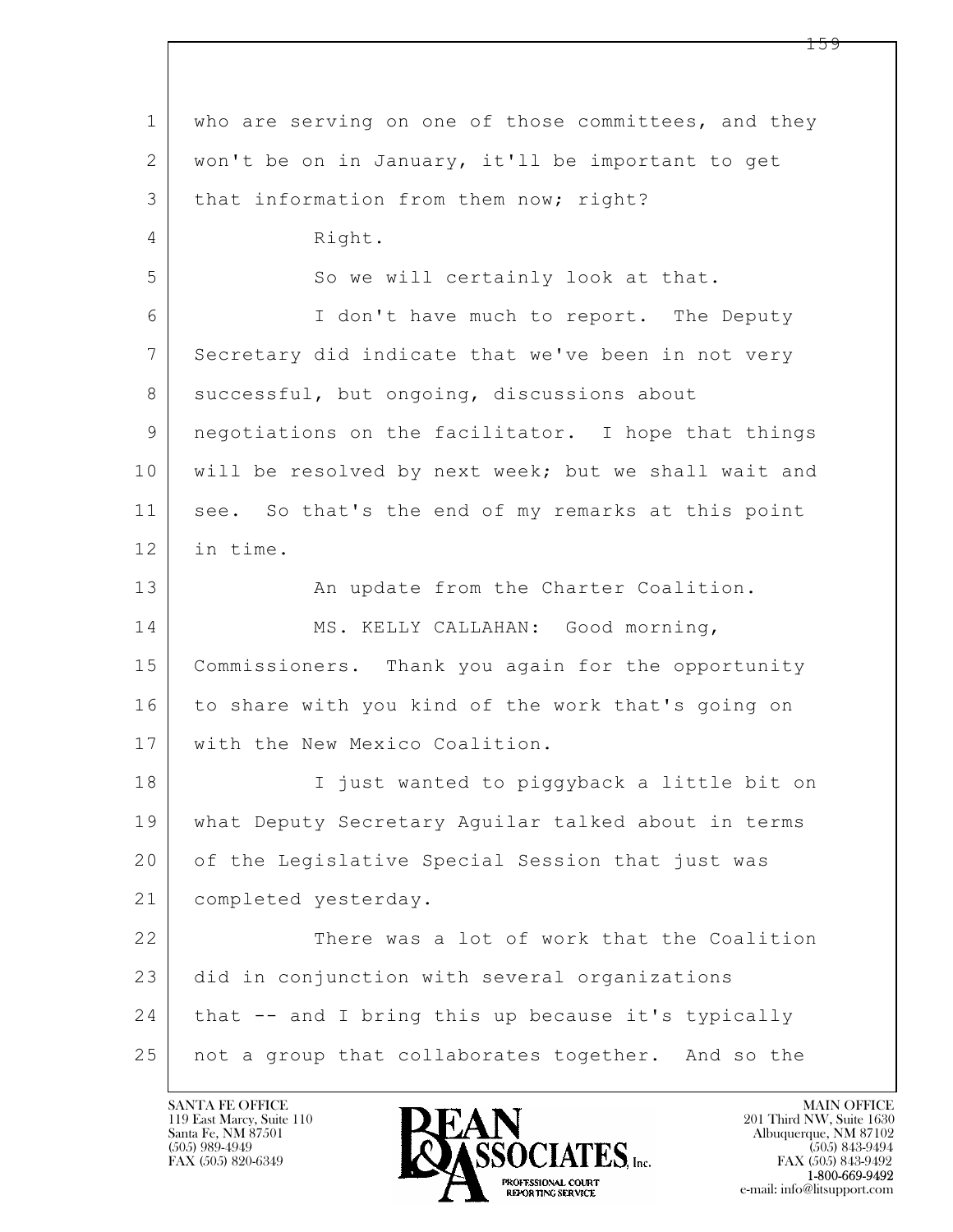1 New Mexico Coalition of Educational Leaders and the 2 New Mexico School Boards Association, along with 3 Albuquerque Public Schools, in the interest of all 4 | public schools, really did a lot of work with 5 legislators and, really, I think, emphasizing the 6 importance that K-12 education needs to be 7 protected.

8 And -- and thankfully, while any education 9 cut is devastating, we were limited to the 10 1.5 percent, rather than the 5-and-a-half that the 11 rest of the agencies are taking, and the avoidance 12 of losing the cash balances. And, again, this is 13 a -- it's a stopgap for now. But I think the 14 important point is that that collaboration with 15 those organizations is something that the Coalition 16 is really working on to close the divide about 17 charter schools and districts, traditional schools. 18 We're all public schools and these are all

 $\mathbf{L}$  19 of our kids. And whatever is available as -- in 20 terms of choice for our families and students, I 21 think, is critical. And the way that we work in 22 building education up totally is going to make 23 education better for all of our kids. And charters 24 is one option.

25 We're looking at hopefully working with

119 East Marcy, Suite 110<br>Santa Fe, NM 87501

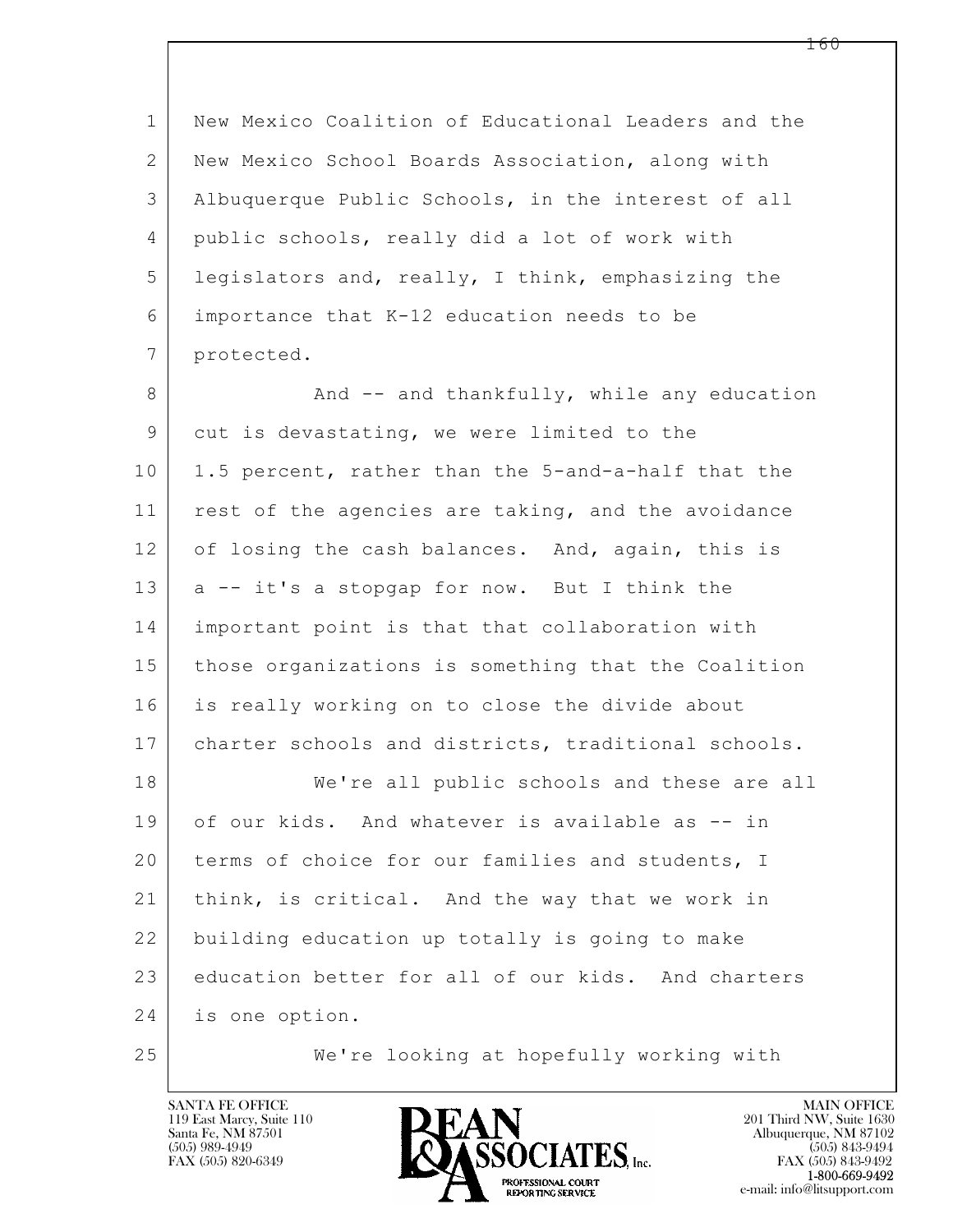$\mathbf{L}$  1 the public schools, the traditional public schools, 2 to offer some other options that kids can have 3 available, via magnet schools or alternative 4 schools; because we're seeing that that is what's 5 going on. So I think that the legislative push and 6 the work that happens at that -- on that side of 7 policy is important to do collaboratively, as public 8 schools; it's not "Us versus Them." 9 And so I thought that that was a really 10 important step that we've been -- we've been working 11 with them informally, and we actually came together, 12 which I thought was really valuable, and I hope will 13 continue into the Regular Session. 14 Also, just a little bit of an update, that 15 the Coalition -- we've talked a little bit about the 16 committees that are -- that our organization is 17 working on to address certain legislative platforms 18 that we're facing as we come into the new session. 19 | And, obviously, funding is a huge one. 20 There was some legislation that was 21 brought forth last year that could have been pretty 22 damaging to charter schools, and 23 charter-school-specific, which was a big part of the 24 problems that we had with that bill, is that there 25 was targets of just charter schools.

119 East Marcy, Suite 110<br>Santa Fe, NM 87501

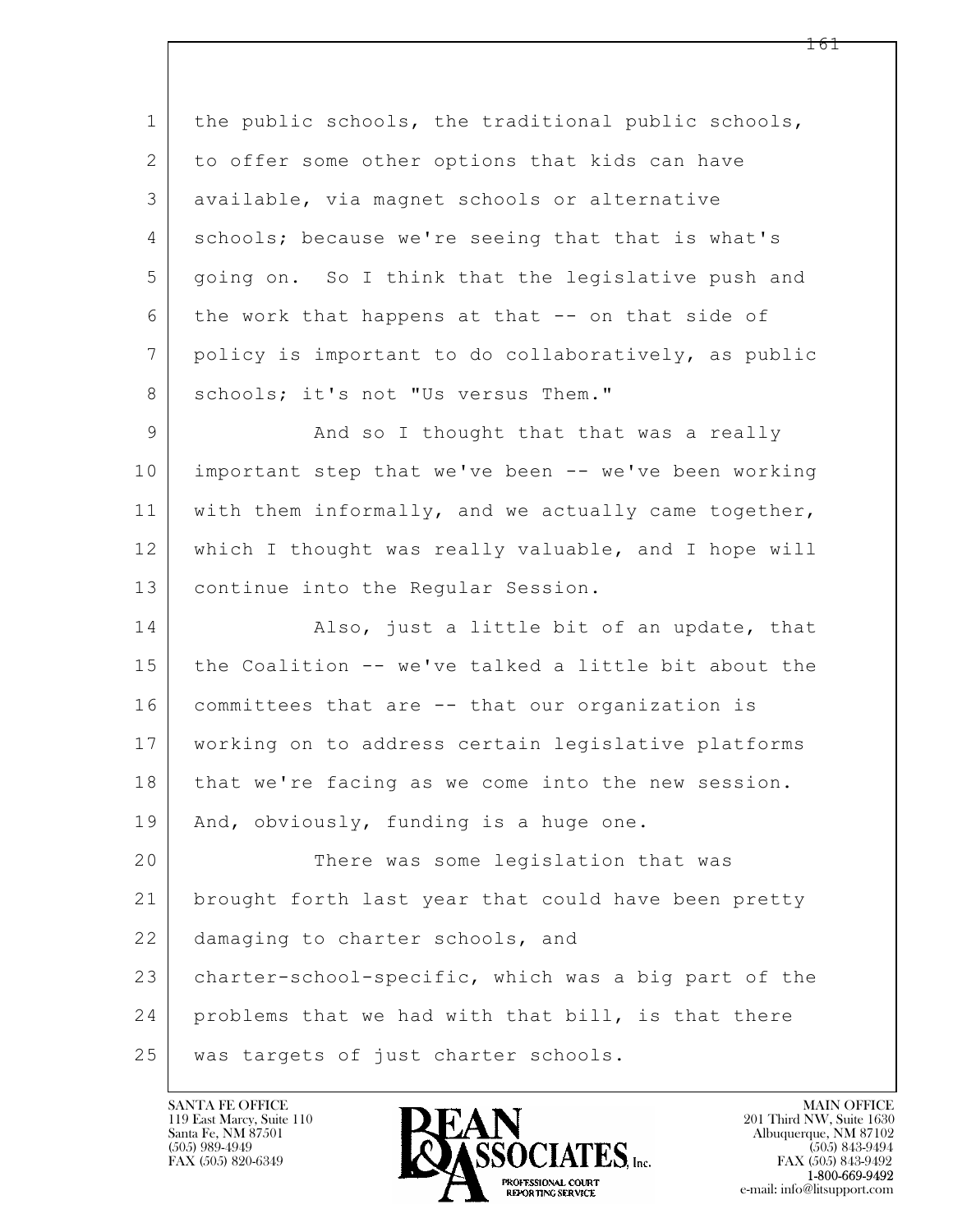$\mathbf{L}$  1 So we're working with a couple of 2 | legislators and with school leaders and business 3 managers and the school districts to come up with an 4 alternative to that Funding Formula bill that came 5 out last year, keeping in mind that, again, we need  $6$  to be thinking collectively as to what is equitable 7 for all students. 8 And so we -- I think I'm very encouraged. 9 We're making progress as to how we can be prudent 10 with the public funding, but also equitable for 11 district and charter schools. 12 And so we are continuing to work, and will 13 work all the way up to the Session, to have a bill 14 that we would like to present in January. 15 Just -- we're working on the facilities. 16 I think I mentioned a few meetings ago that we did a 17 report of the Albuquerque area schools on the 18 facilities. There was a survey about the kinds and 19 levels and prices of facilities and what the plans 20 were for the schools, specifically, in Albuquerque. 21 We're hoping we'll be able to do that throughout the 22 state as it moves forward. 23 But this is the 24 Department-of-Education-backed survey that we worked 25 with the Colorado League of Charter Schools, who are

119 East Marcy, Suite 110<br>Santa Fe, NM 87501



FAX (505) 843-9492 e-mail: info@litsupport.com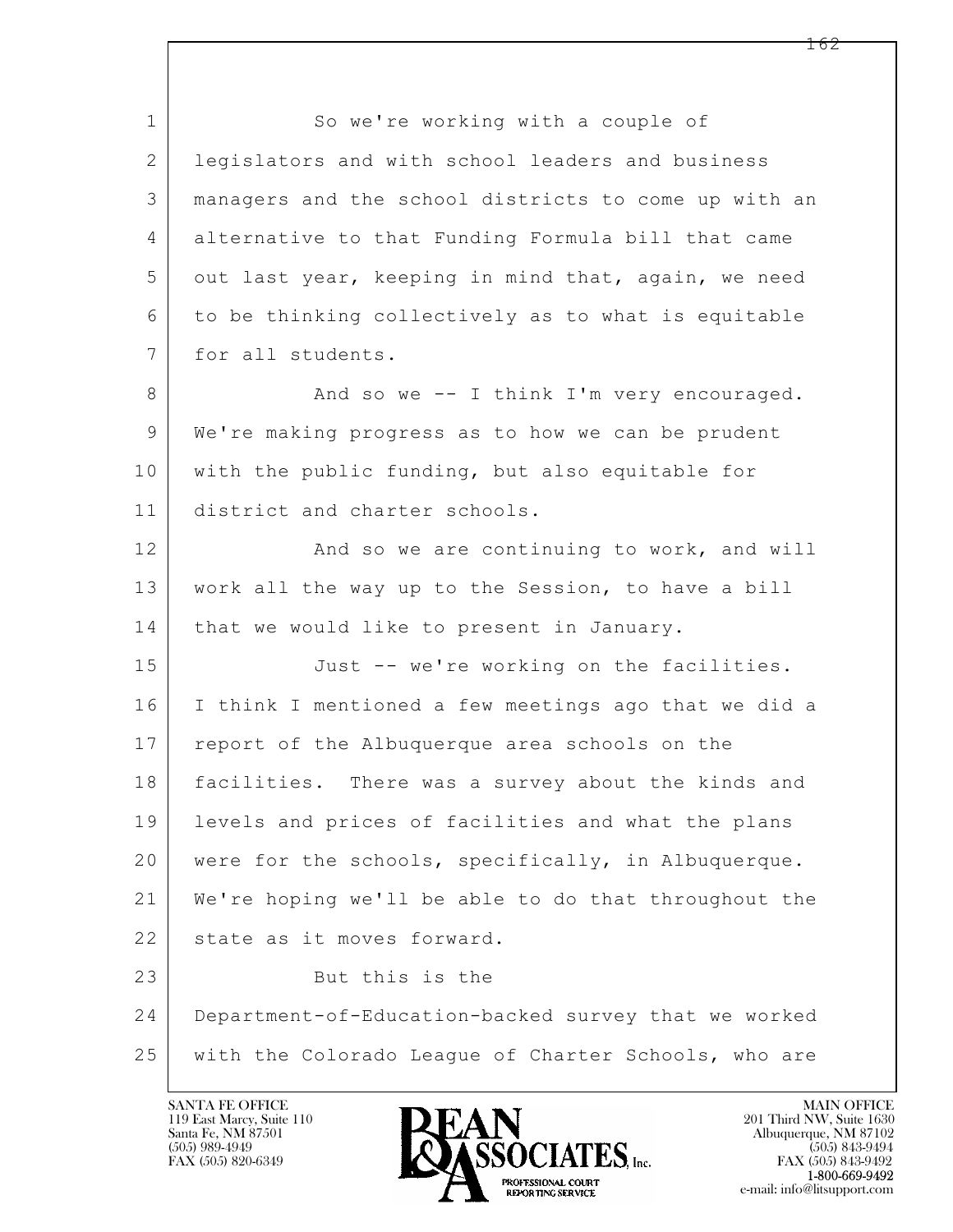1 the program manager of the grant.

| $\overline{2}$ | And we should have, at the conference, the           |
|----------------|------------------------------------------------------|
| 3              | preliminary report that the Department of Education  |
| 4              | and the Colorado League is putting together, based   |
| 5              | on our survey results, which I think will also help  |
| 6              | inform some of the legislative -- so, Commissioner   |
| 7              | Peralta, one of the intentions is sharing that       |
| 8              | report with PSCOC, and, you know, working very --    |
| 9              | very much transparently about what the information   |
| 10             | is, and hopefully, again, informing policy           |
| 11             | directions and possible funding solutions for the    |
| 12             | facilities issues for charter schools.               |
| 13             | So hopefully, that will be good                      |
| 14             | information.                                         |
| 15             | Just a conference update. When I get back            |
| 16             | in the office on Monday, Commissioner Johnston, I    |
| 17             | will ensure that you get an invite. This is a -- as  |
| 18             | a guest of the Coalition for our conference.         |
| 19             | Right now, I have Commissioner Gipson,               |
| 20             | Toulouse, Armbruster, and Shearman, who want to sit  |
| 21             | on the panel. Is there anybody else that -- we're    |
| 22             | doing the confirmation letters; that's why I want to |
| 23             | make sure.                                           |
| 24             | Is there anybody else that wants to serve?           |
| 25             | It's a presentation panel about authorizer           |

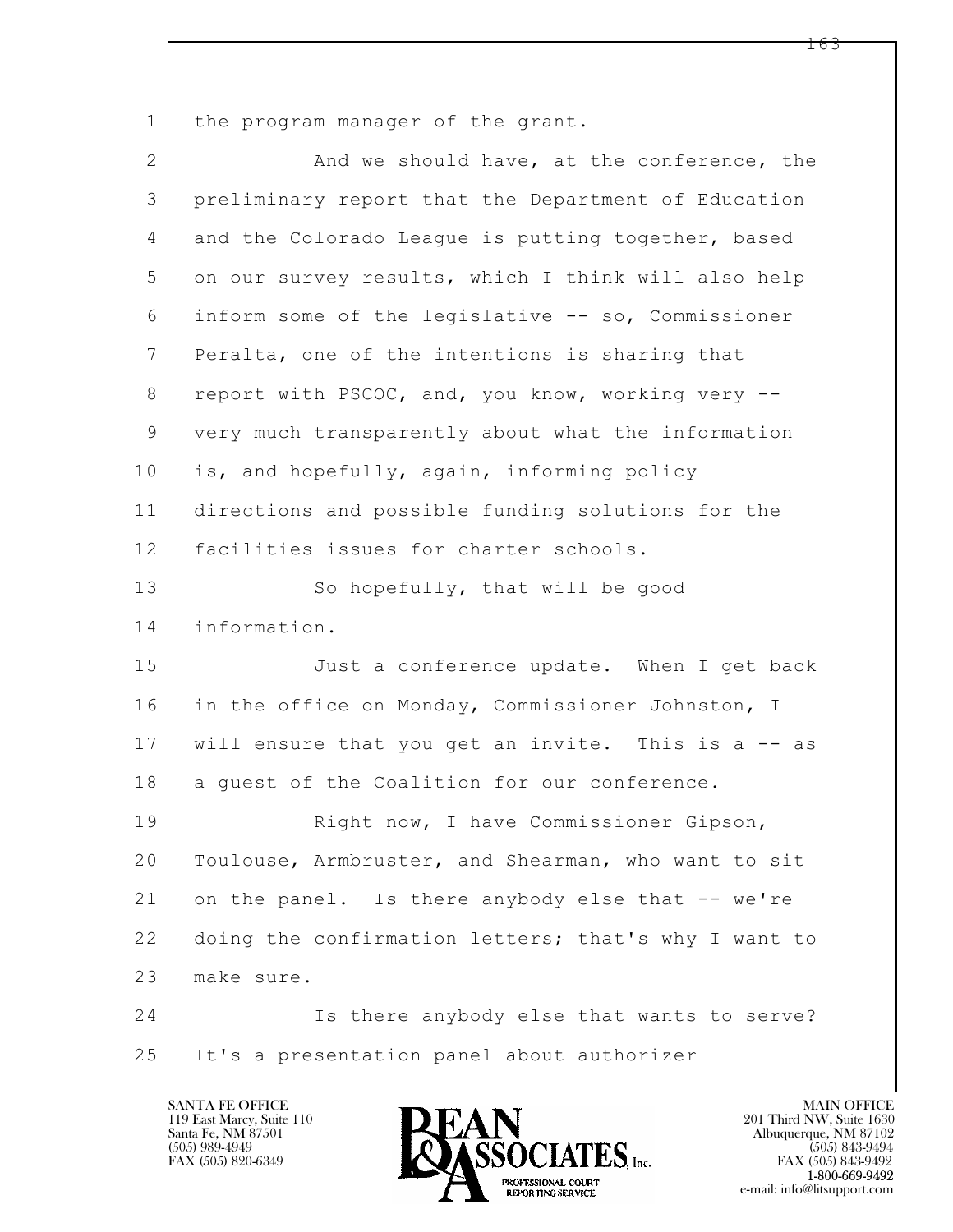| $\mathbf 1$  | relations. We will also have Albuquerque Public      |
|--------------|------------------------------------------------------|
| $\mathbf{2}$ | Schools and Las Cruces Public Schools represented.   |
| 3            | If you are interested in being a part of that panel, |
| 4            | please let me know.                                  |
| 5            | And Commissioner Gipson, Madam Chair, I              |
| 6            | will kind of work through you, if you have any       |
| 7            | others that would care to be part of that.           |
| 8            | The other thing I'm going to do is I'm               |
| $\mathsf 9$  | doubling-checking on everybody's registration. So    |
| 10           | if you haven't registered, and you'd like to, please |
| 11           | go ahead. If you have, I will double-check and make  |
| 12           | sure that you are on as our honored guests.          |
| 13           | So -- and that, again, is October 27th and           |
| 14           | 28th, Thursday and Friday, of the last week of       |
| 15           | October.                                             |
| 16           | And then just one last thing: We are                 |
| 17           | working -- the Coalition is working with Albuquerque |
| 18           | Public Schools. I think we shared at the last        |
| 19           | meeting that they have a new liaison, a new          |
| 20           | director, Joseph Escobedo. And he reached out to us  |
| 21           | to work with him in collaboration on their renewal   |
| 22           | process.                                             |
| 23           | Historically, APS hasn't had a lot of new            |
| 24           | applications, and their renewals have been emulating |
| 25           | what the State has been doing. But they've done a    |

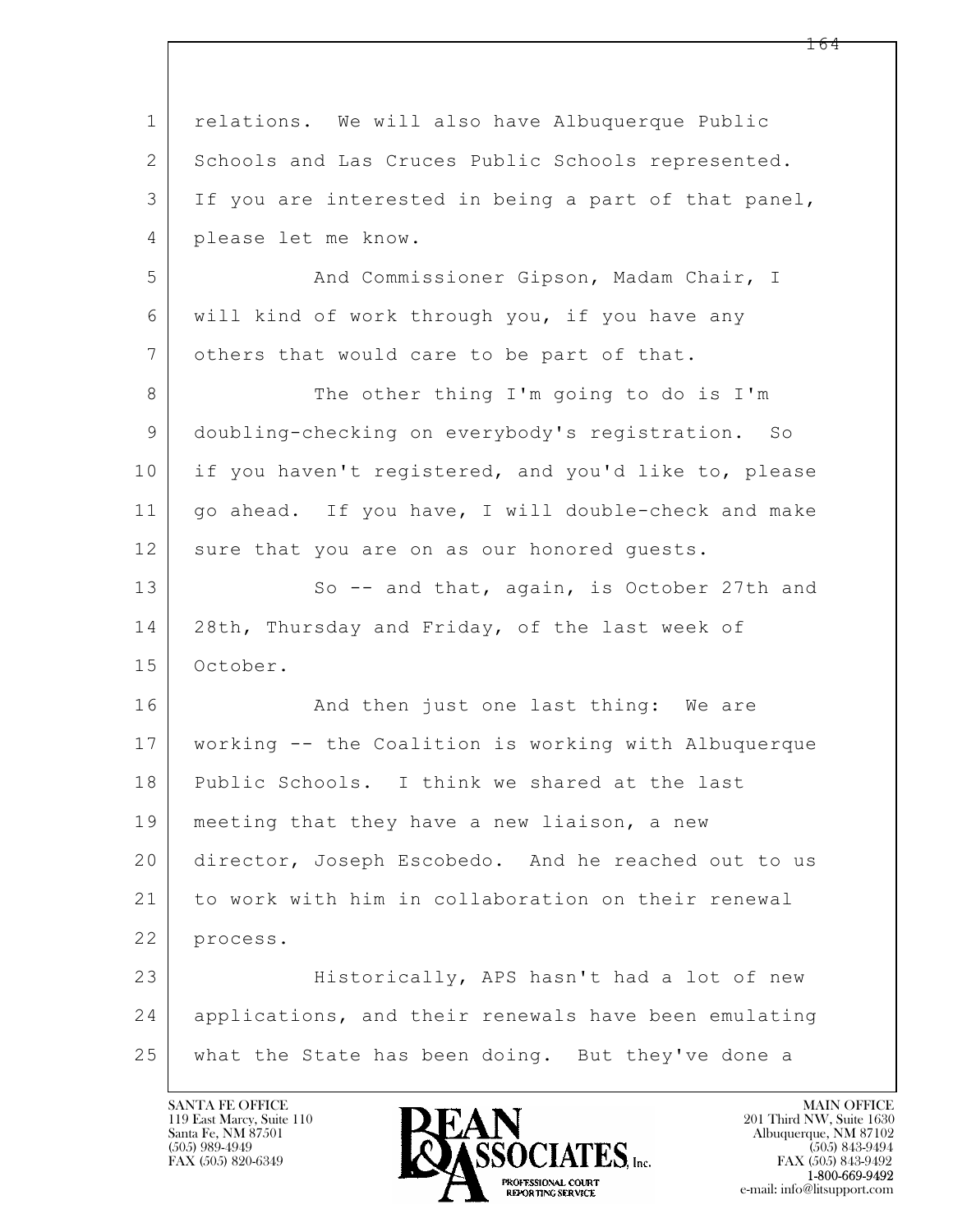| $\mathbf{1}$ | lot of -- one or two people reviewing an application |
|--------------|------------------------------------------------------|
| $\mathbf{2}$ | and doing recommendations to the board, they really  |
| 3            | want to build a more robust process that's a lot     |
| 4            | more rigorous. And so we are going to be working     |
| 5            | with them to come up with some rubrics.              |
| 6            | And I am really encouraged by that,                  |
| 7            | because working with authorizers is one of the areas |
| 8            | that Greta and I, as the Coalition, also want to     |
| 9            | work -- you know, it's not just about -- you know,   |
| 10           | the member charter schools are absolutely critical;  |
| 11           | but there has to be, you know, both sides of that    |
| 12           | fence.                                               |
| 13           | And so accountability to ensure                      |
| 14           | innovation; but we want to make sure that the        |
| 15           | accountability is consistent and fair across the     |
| 16           | board. And so we're very fair in working with        |
| 17           | authorizers. So this is exciting that APS has        |
| 18           | reached out with us.                                 |
| 19           | We, absolutely, are honored to be a part             |
| 20           | of the work with the PEC. And so we're hoping to be  |
| 21           | able to do some more outreach to other authorizers   |
| 22           | in working through these things. And I think it's    |
| 23           | exciting, especially as we look at that level of     |
| 24           | accountability and what's being asked of schools, so |
| 25           | that it's very clear.                                |

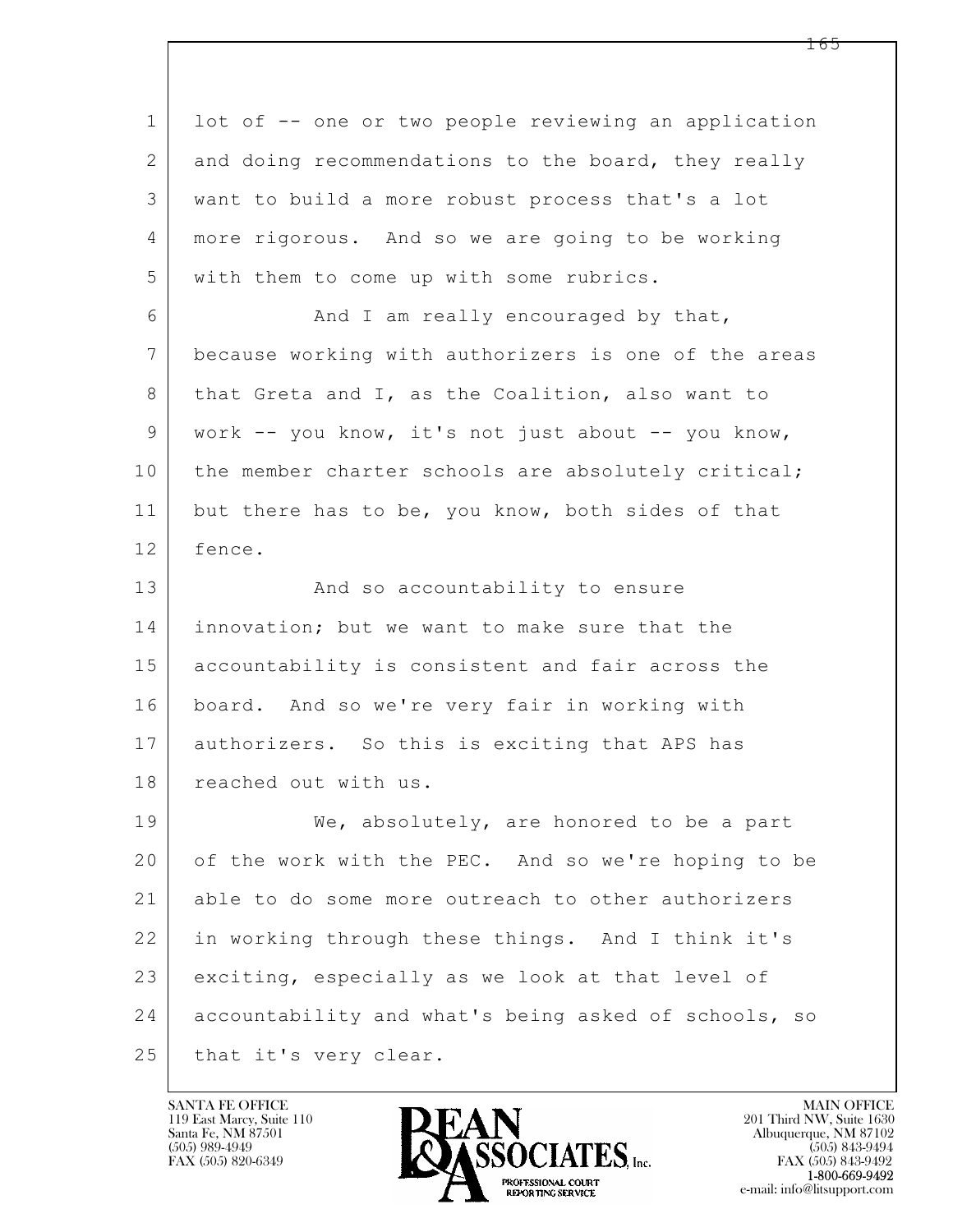$\mathbf{L}$  1 and you guys are seeing that right now. 2 And I really appreciate the fact that you're being 3 very thoughtful about getting input and doing some 4 things on a pilot basis to work out the kinks. And 5 I know the schools will be very grateful for that, 6 as well. 7 So with that, I stand for questions. 8 Madam Chair, Commissioners, thank you very 9 much. 10 THE CHAIR: Any questions? We appreciate 11 all your work, especially the yeoman's work at the 12 | Legislature. It's sometimes, I know, very 13 frustrating. And they're long days and multiple 14 | hours. So we certainly appreciate that. 15 | I think I can speak for all of us that are 16 attending that we are looking forward to the 17 conference, because it's a great opportunity for us 18 to just meet-and-greet with the schools. And that's 19 what we -- that's what I know I like to do. 20 MS. KELLY CALLAHAN: It's a wonderful 21 opportunity. 22 COMMISSIONER ARMBRUSTER: I wanted to say, 23 | since I did attend last year, late, because I was 24 supposed to be somewhere else, that it was truly a 25 worthwhile conference. I think the presentations

119 East Marcy, Suite 110<br>Santa Fe, NM 87501



FAX (505) 843-9492 e-mail: info@litsupport.com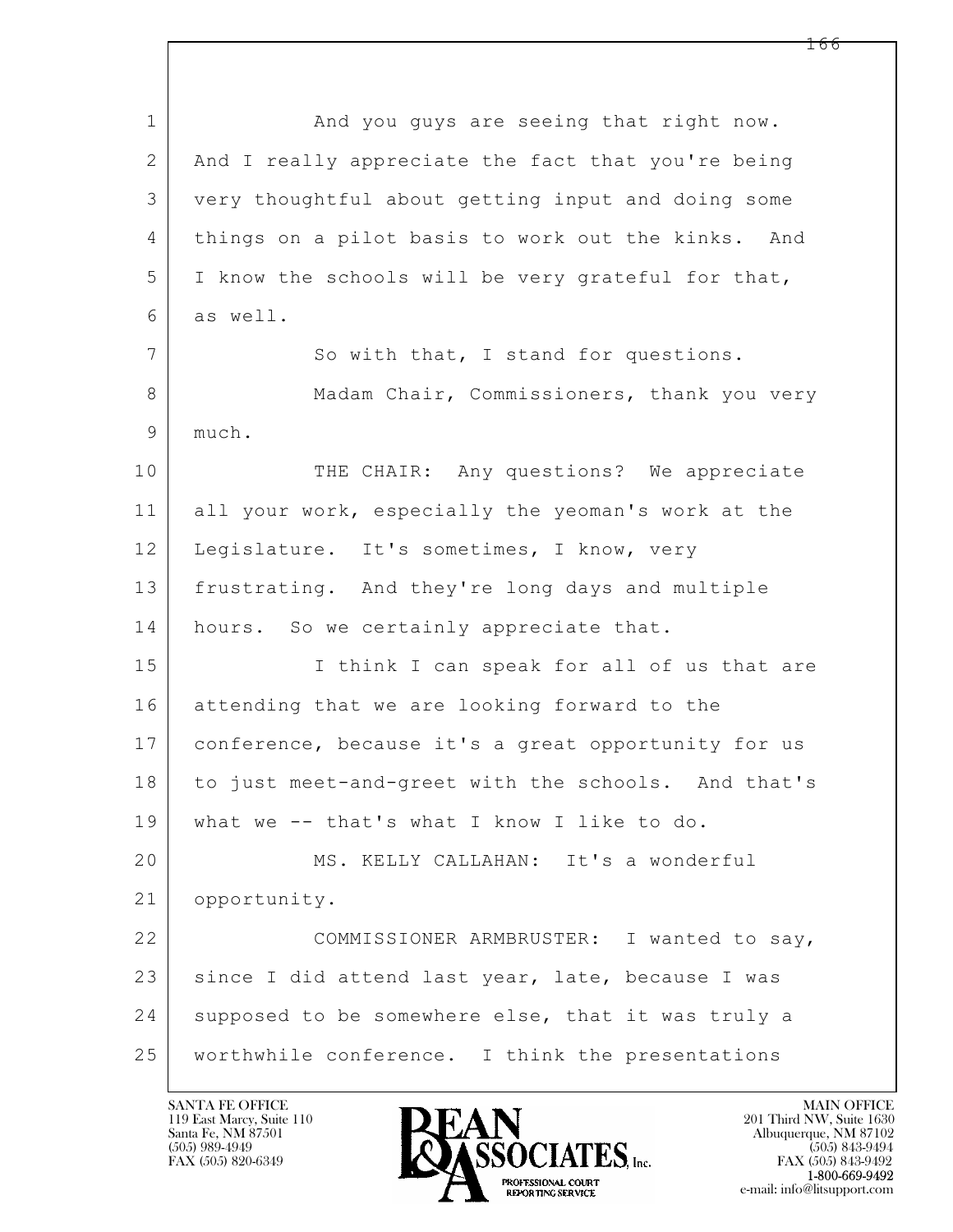$\mathbf{L}$  1 that I attended -- it was only frustrating because I 2 couldn't attend all of them. 3 But nevertheless, it was very, very good. 4 And my only comment, because two people on this 5 Commission are quite heavily into elections, 6 November would have been a greater time. 7 MS. CALLAHAN: Madam Chair, Commissioner 8 Armbruster, I guess -- when we -- you always -- on 9 | conferences, you're at the whim of the hotel. 10 Because we did actually want a weekend after 11 Election Day. And that had already been scooped up 12 by somebody else. And this was the day after the 13 | conference last year that we set these dates. 14 | That's how -- sometimes you have to be so far in 15 advance. 16 Maybe it'll be a good distraction for some 17 | people. Maybe. That's what I'm hoping. 18 So, again, thank you very much. I will 19 make sure -- if you aren't sure about your 20 registration, please shoot me an e-mail, and I will 21 make sure that you get registered, and we'll get 22 your names on the list. 23 THE CHAIR: Okay. Thank you so much. 24 MS. CALLAHAN: Thank you. 25 THE CHAIR: Item No. 11. PEC Comments.

119 East Marcy, Suite 110<br>Santa Fe, NM 87501

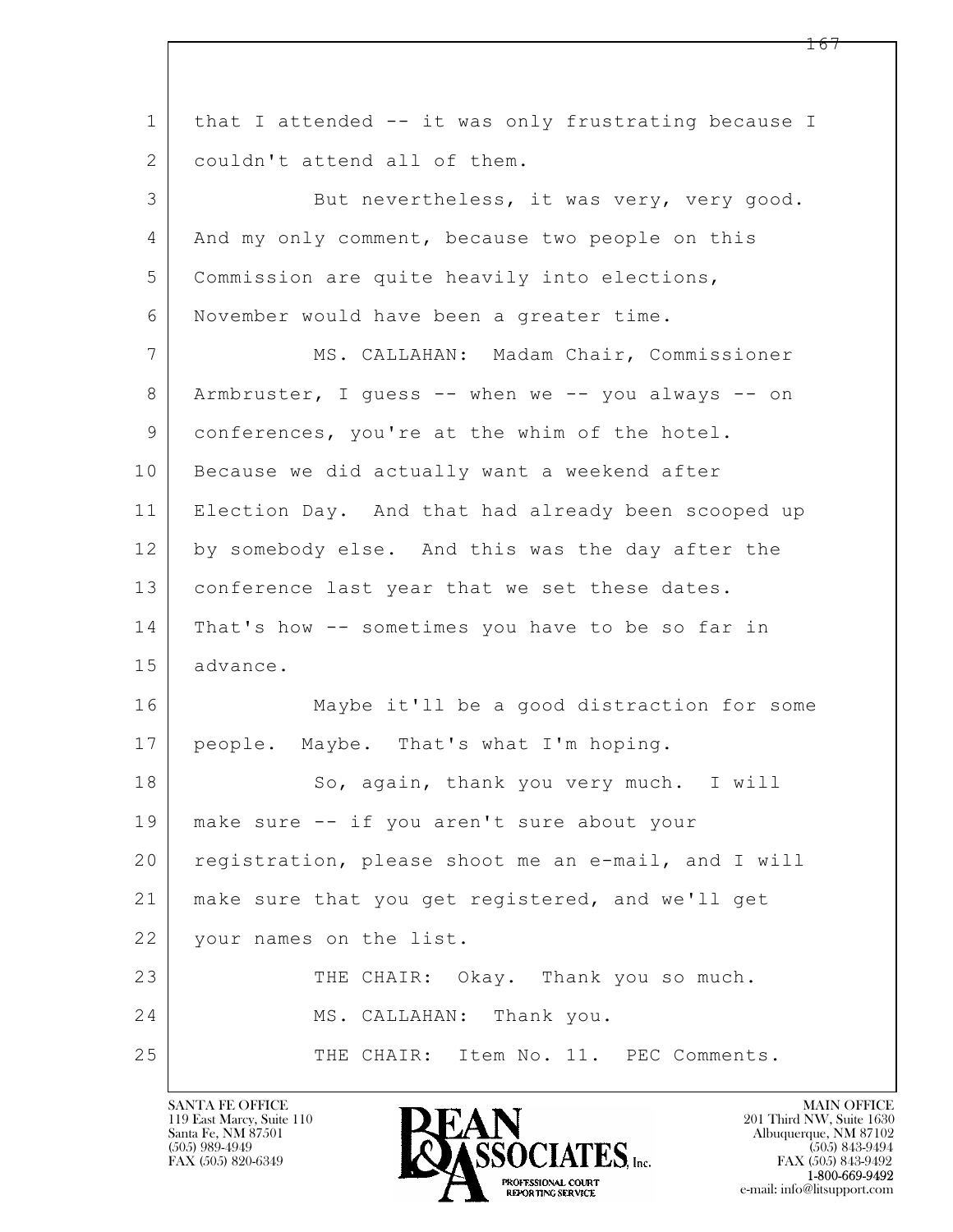$\mathbf{L}$  1 So, Commissioner Chavez? 2 COMMISSIONER CHAVEZ: I actually don't 3 have any comments, other than if you're going to 4 lock your keys in the house, don't leave the eggs 5 boiling on the stove. 6 THE CHAIR: Thank you for that. 7 Commissioner Conyers? 8 COMMISSIONER CONYERS: My only comment is, 9 again, to our new Commissioner, welcome. Good to 10 meet you. And I'm sure we'll have a lot of good 11 conversations as time goes on. 12 COMMISSIONER JOHNSTON: Thank you. 13 COMMISSIONER ARMBRUSTER: I'd like to 14 thank our Chair for all the extra work that she 15 does, as well as to welcome Danielle Johnston. And 16 I'm pleased to see the Commission working well 17 together. And I think we're going forward with some 18 | of the NACSA rigor that they asked us to do. 19 | I don't know if you knew this, 20 Commissioner Johnston. But NACSA came, years ago, 21 and gave suggestions. And when they came back here, 22 as you probably heard, they had implemented most of 23 what it was. So now you're at Step 2. But there's 24 always improvement. And that's what we're working 25 on very hard.

119 East Marcy, Suite 110<br>Santa Fe, NM 87501



FAX (505) 843-9492 e-mail: info@litsupport.com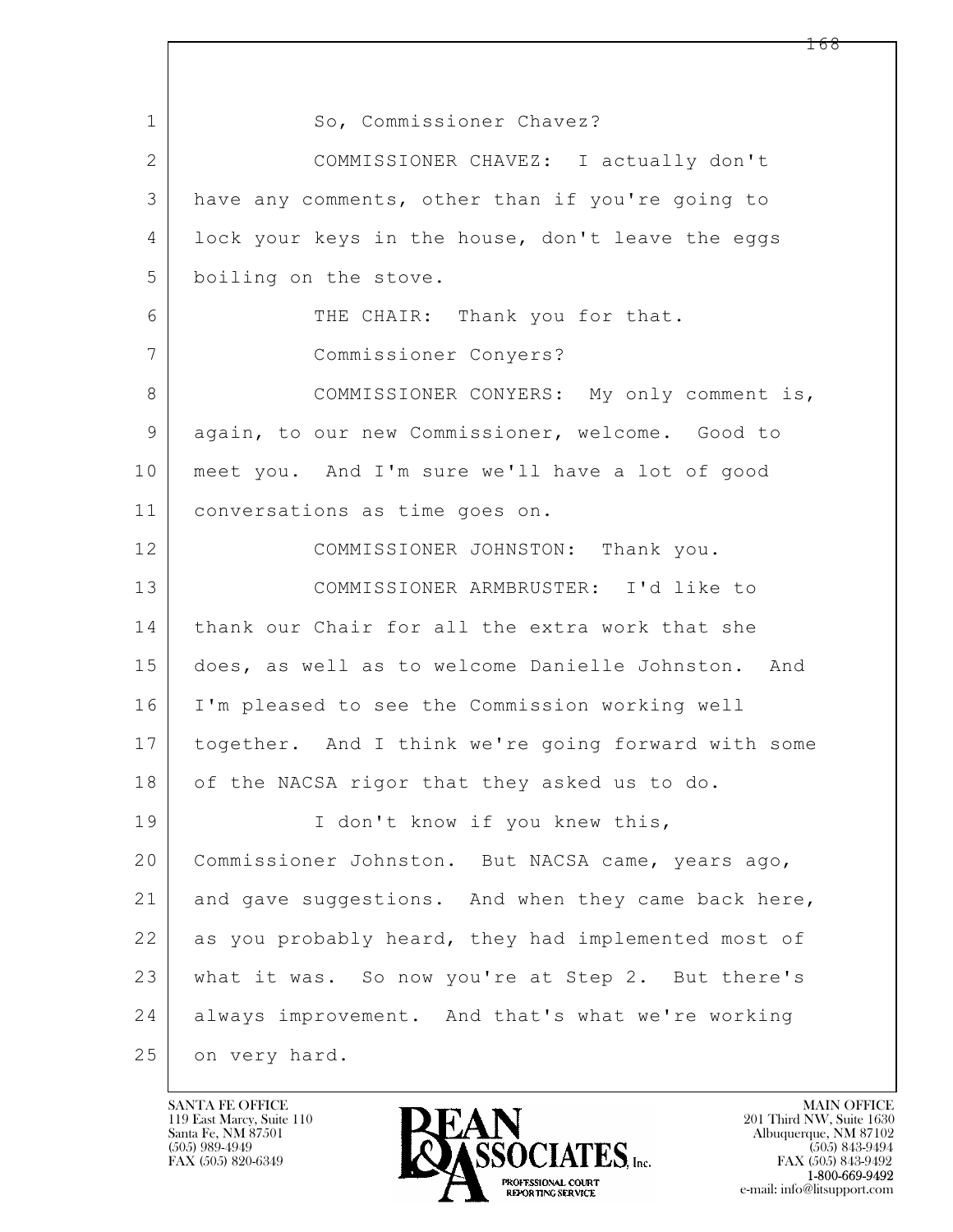| $\mathbf 1$ | THE CHAIR: Commissioner Peralta?                     |
|-------------|------------------------------------------------------|
| 2           | COMMISSIONER PERALTA: I'm okay.                      |
| 3           | THE CHAIR: Commissioner Toulouse?                    |
| 4           | COMMISSIONER TOULOUSE: Madam Chair, other            |
| 5           | than "Welcome," I've done my talking for today.      |
| 6           | Thank you.                                           |
| 7           | THE CHAIR: Commissioner Johnston?                    |
| 8           | COMMISSIONER JOHNSTON: I thank you all               |
| 9           | for your welcome. And I had made a pledge to myself  |
| 10          | yesterday that I would listen and keep my mouth      |
| 11          | shut. And I didn't do it yesterday. And I made       |
| 12          | that pledge again today, and I didn't do it again    |
| 13          | today.                                               |
| 14          | You're all most gracious with me coming in           |
| 15          | to this. I am really the new person. I thank you     |
| 16          | for all of your support, particularly Beverly,       |
| 17          | and -- she's not here -- has helped me come up to    |
| 18          | speed. And I'd like to thank Charter Schools         |
| 19          | Division, because they have also assisted me as I've |
| 20          | tried to come up to speed.                           |
| 21          | And all of you are most welcoming and most           |
| 22          | patient with my questions. Thank you so much.        |
| 23          | THE CHAIR: And I'll just add, once again,            |
| 24          | welcome. And we look forward to, as Commissioner     |
| 25          | Conyers said, I think, some spirited discussion.     |

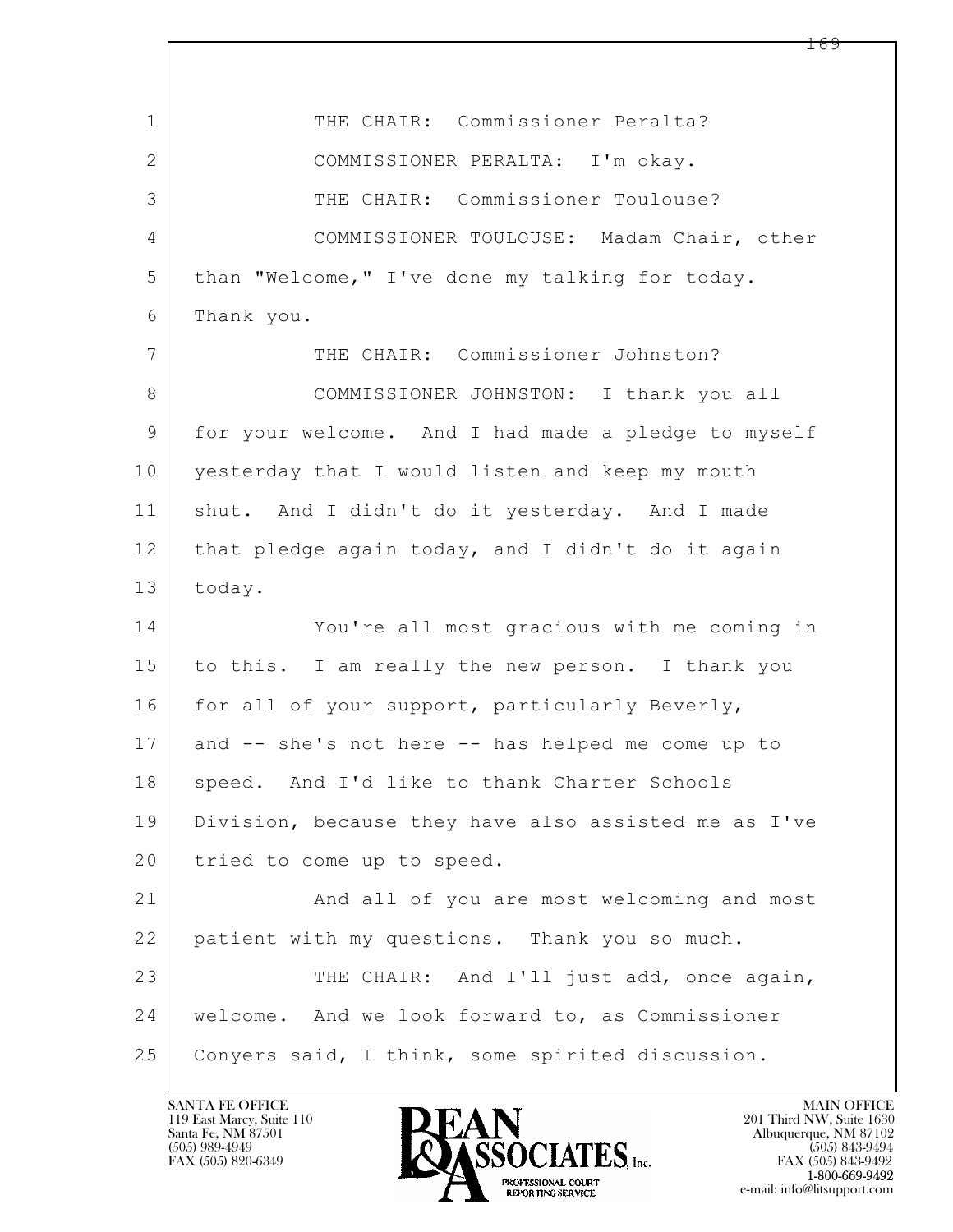$\mathbf{L}$  SANTA FE OFFICE MAIN OFFICE MAIN OFFICE MAIN OFFICE MAIN OFFICE 119 East Marcy, Suite 110<br>Santa Fe, NM 87501 Santa Fe, NM 87501 Albuquerque, NM 87102  $\sum_{\text{FAX (505) 889-4949}} \sum_{\text{FAX (505) 843-9492}} \sum_{\text{FAX (505) 843-9492}} \sum_{\text{FAX (505) 843-9492}}$ 1 | MS. ANNJENETTE TORRES: So Madam Chair, 2 nobody signed in for Open Forum; so to give you your 3 update. 4 THE CHAIR: So I am up to Item No. 13, 5 Motion to Adjourn. 6 COMMISSIONER ARMBRUSTER: I so move. 7 THE CHAIR: Commissioner Armbruster? 8 Second by? 9 COMMISSIONER PERALTA: Second here. 10 THE CHAIR: Commissioner Peralta. All in 11 favor? 12 (Commissioners so indicate.) 13 (Proceedings adjourned at 12:41 p.m.) 14 15 16 17 18 19 20 21 22 23 24 25

FAX (505) 843-9492 1-800-669-9492 e-mail: info@litsupport.com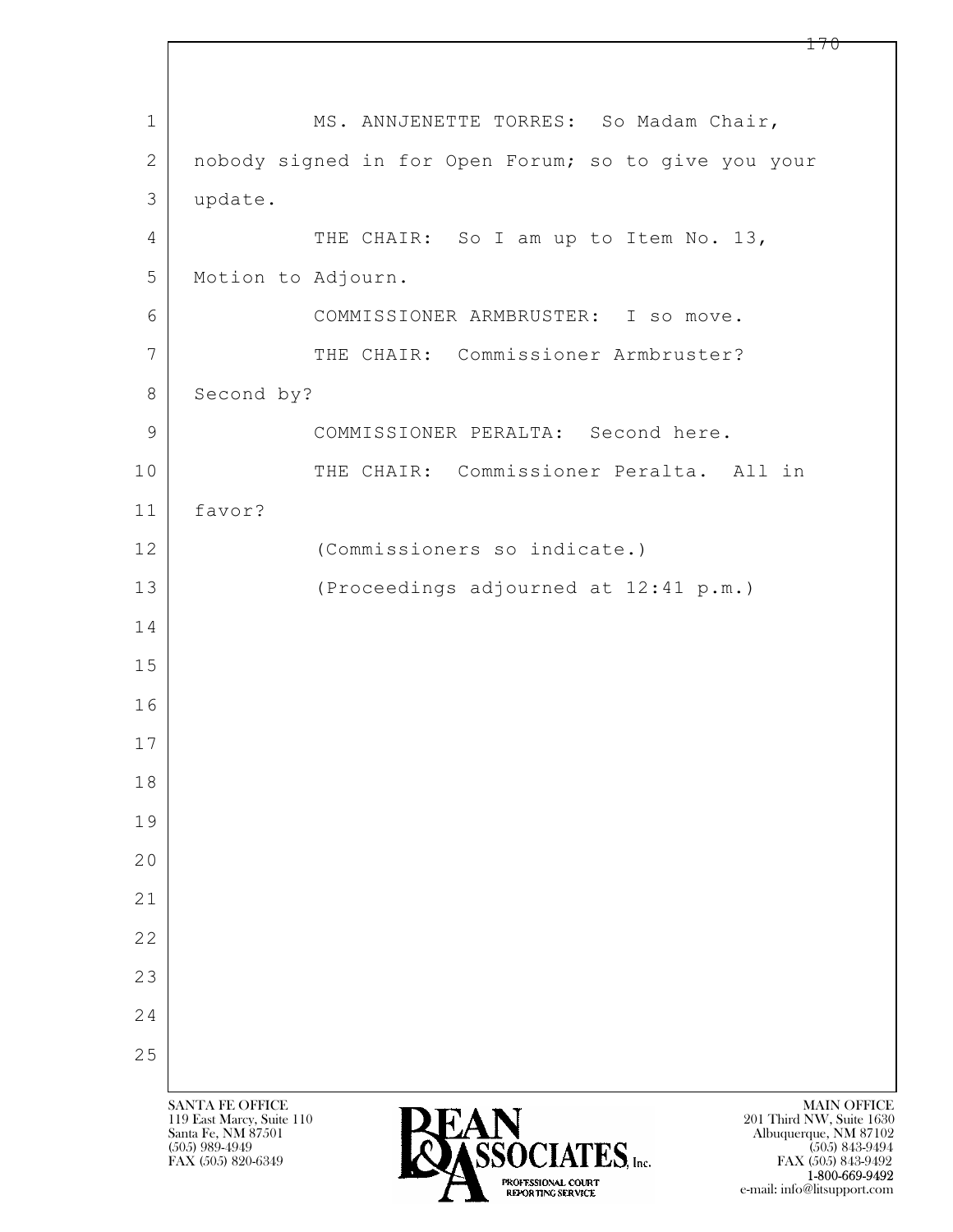| 1              | BEFORE THE PUBLIC EDUCATION COMMISSION                                                                                                                                                                                                                                                                                             |
|----------------|------------------------------------------------------------------------------------------------------------------------------------------------------------------------------------------------------------------------------------------------------------------------------------------------------------------------------------|
| $\overline{2}$ | STATE OF NEW MEXICO                                                                                                                                                                                                                                                                                                                |
| 3              |                                                                                                                                                                                                                                                                                                                                    |
| $\overline{4}$ |                                                                                                                                                                                                                                                                                                                                    |
| 5              |                                                                                                                                                                                                                                                                                                                                    |
| 6              |                                                                                                                                                                                                                                                                                                                                    |
| 7              | REPORTER'S CERTIFICATE                                                                                                                                                                                                                                                                                                             |
| 8              | I, Cynthia C. Chapman, RMR, CCR #219, Certified                                                                                                                                                                                                                                                                                    |
| 9              | Court Reporter in the State of New Mexico, do hereby                                                                                                                                                                                                                                                                               |
| 10             | certify that the foregoing pages constitute a true                                                                                                                                                                                                                                                                                 |
| 11             | transcript of proceedings had before the said                                                                                                                                                                                                                                                                                      |
| 12             | NEW MEXICO PUBLIC EDUCATION COMMISSION, held in the                                                                                                                                                                                                                                                                                |
| 13             | State of New Mexico, County of Santa Fe, in the                                                                                                                                                                                                                                                                                    |
| 14             | matter therein stated.                                                                                                                                                                                                                                                                                                             |
| 15             | In testimony whereof, I have hereunto set my                                                                                                                                                                                                                                                                                       |
| 16             | hand on October 21, 2016.                                                                                                                                                                                                                                                                                                          |
| 17             |                                                                                                                                                                                                                                                                                                                                    |
| 18             |                                                                                                                                                                                                                                                                                                                                    |
| 19             | Cynthia C. Chapman<br>Cynthia C. Chapman, RMR-CRR, NM CCR #219                                                                                                                                                                                                                                                                     |
| 20             | BEAN & ASSOCIATES, INC.<br>201 Third Street, NW, Suite 1630                                                                                                                                                                                                                                                                        |
| 21             | Albuquerque, New Mexico 87102                                                                                                                                                                                                                                                                                                      |
| 22             |                                                                                                                                                                                                                                                                                                                                    |
| 23             |                                                                                                                                                                                                                                                                                                                                    |
| 24             |                                                                                                                                                                                                                                                                                                                                    |
| 25             | Job No.: 6455L (CC)                                                                                                                                                                                                                                                                                                                |
|                | <b>SANTA FE OFFICE</b><br><b>MAIN OFFICE</b><br>119 East Marcy, Suite 110<br>201 Third NW, Suite 1630<br>Santa Fe, NM 87501<br>Albuquerque, NM 87102<br>(505) 989-4949<br>$(505)$ 843-9494<br>FAX (505) 843-9492<br>FAX (505) 843-9492<br>1-800-669-9492<br>PROFESSIONAL COURT<br>e-mail: info@litsupport.com<br>REPORTING SERVICE |

 $\sqrt{ }$